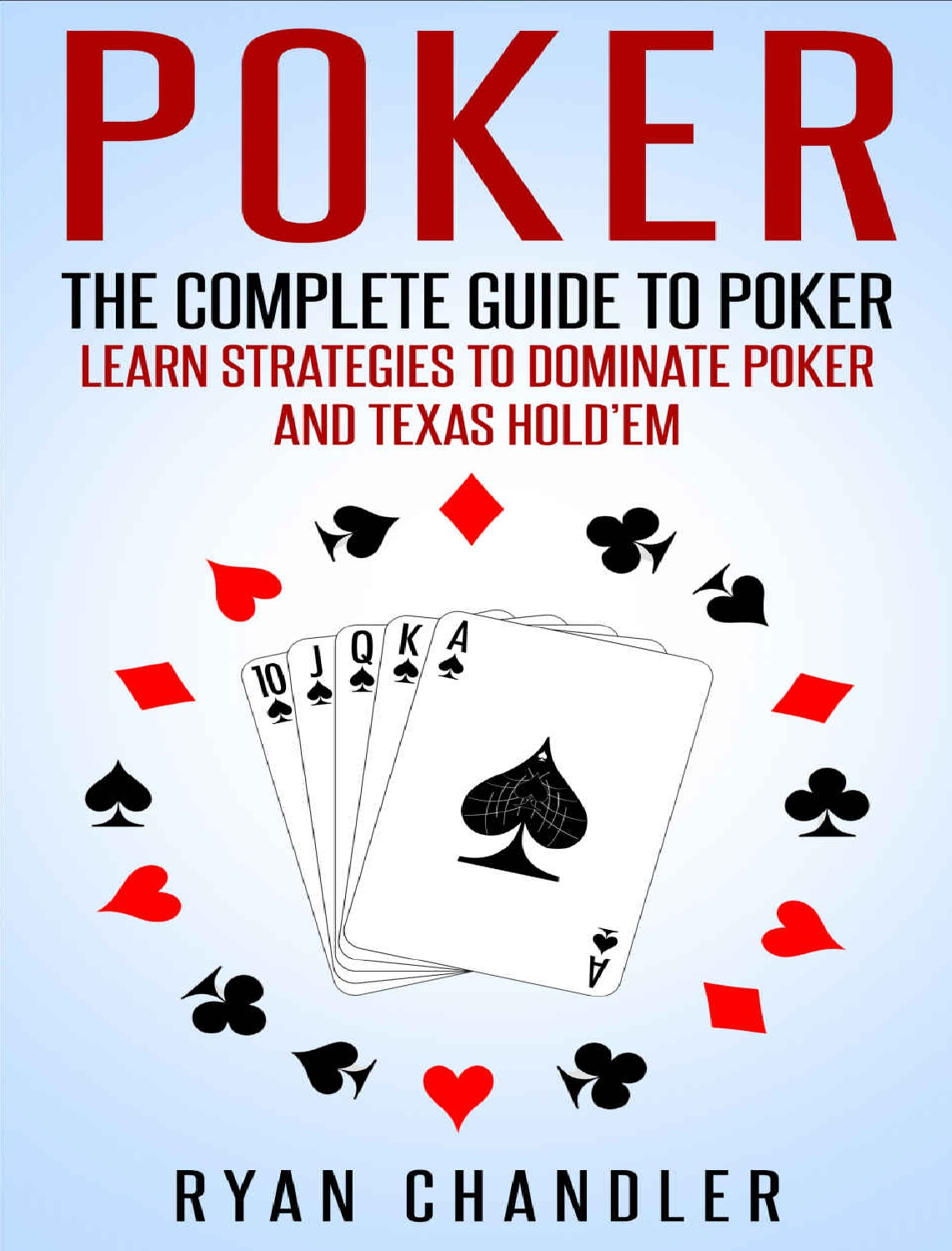# **Poker**: *The Complete Guide To Poker – Learn [Strategies](http://amzn.to/1GKXOzz) To Dominate Poker And Texas Hold' em*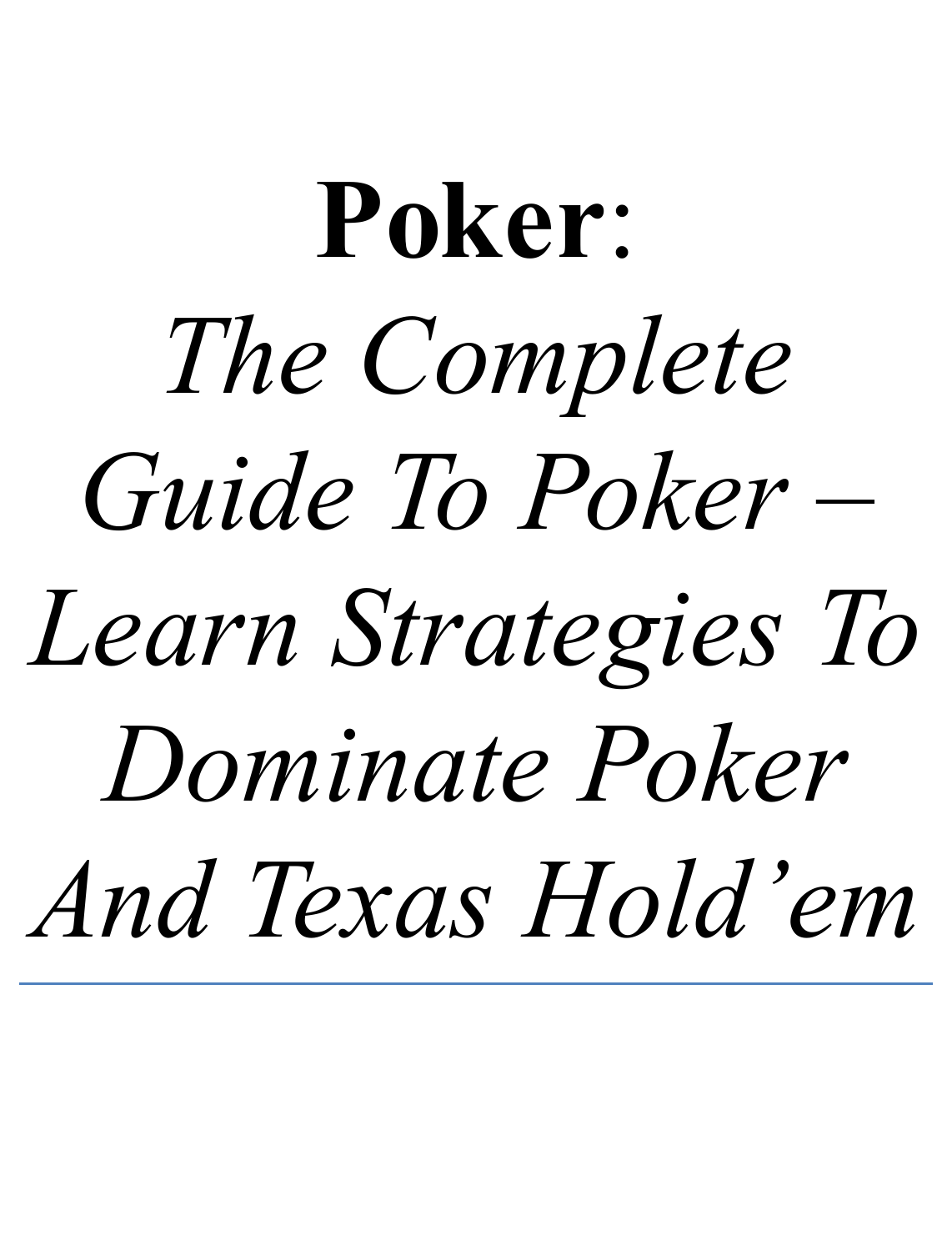# **Table of Contents**

Introduction:

Chapter 1: The Game

What is poker?

Royal Flush:

Straight flush:

Four of a kind:

Full House:

Flush:

Straight:

Three of a kind:

Two pair:

One Pair:

No pair / High card: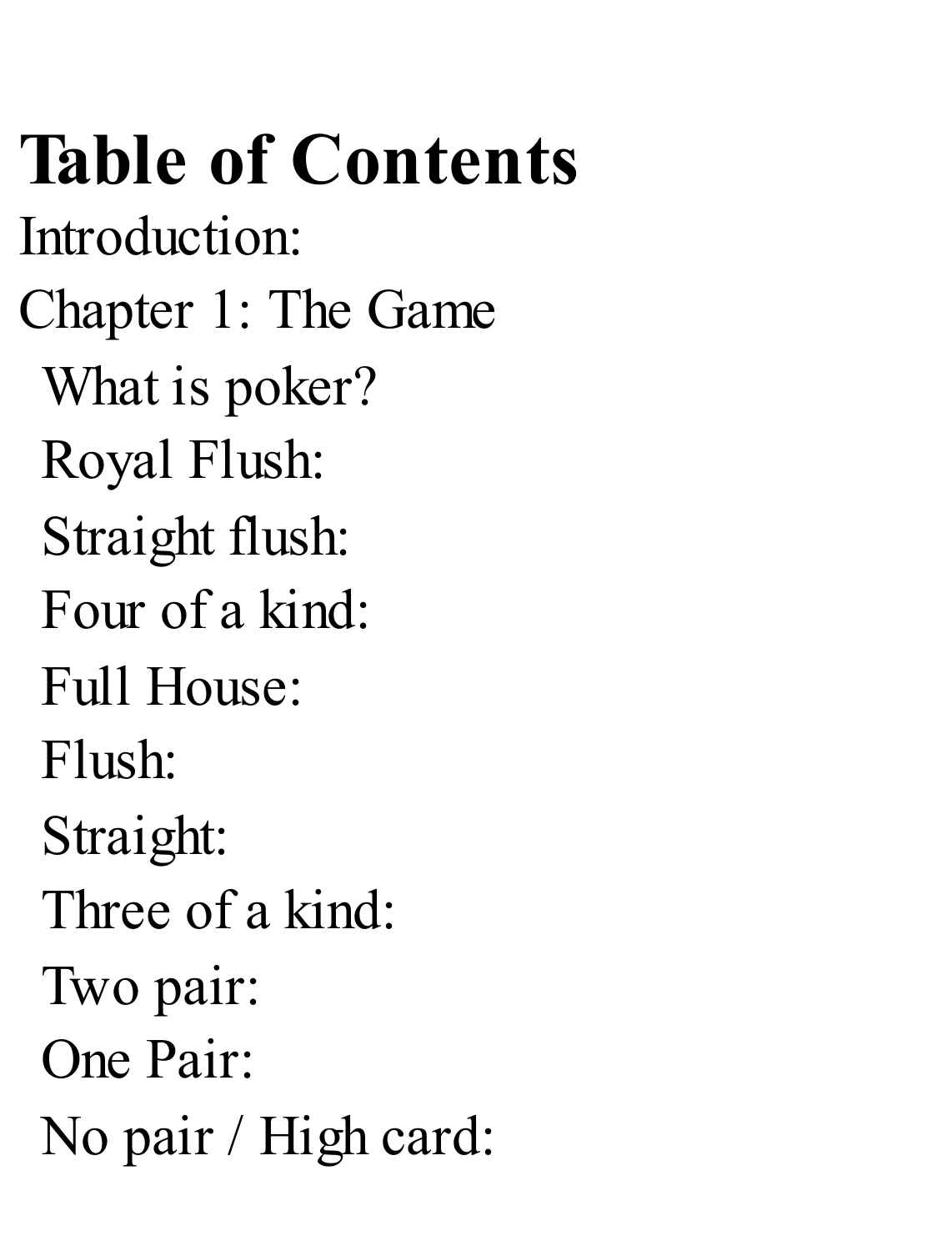Chapter 2: Betting Fixed Limit: Spread limit: Pot Limit: No Limit: Betting Rules and etiquette: Chapter 3: Things To Avoid While Betting: String raise: Splashing: Handling your cards: Act in turn: Avoid discussing hands in play: Chapter 4: Texas Hold'em: Hold'em in depth: Table position: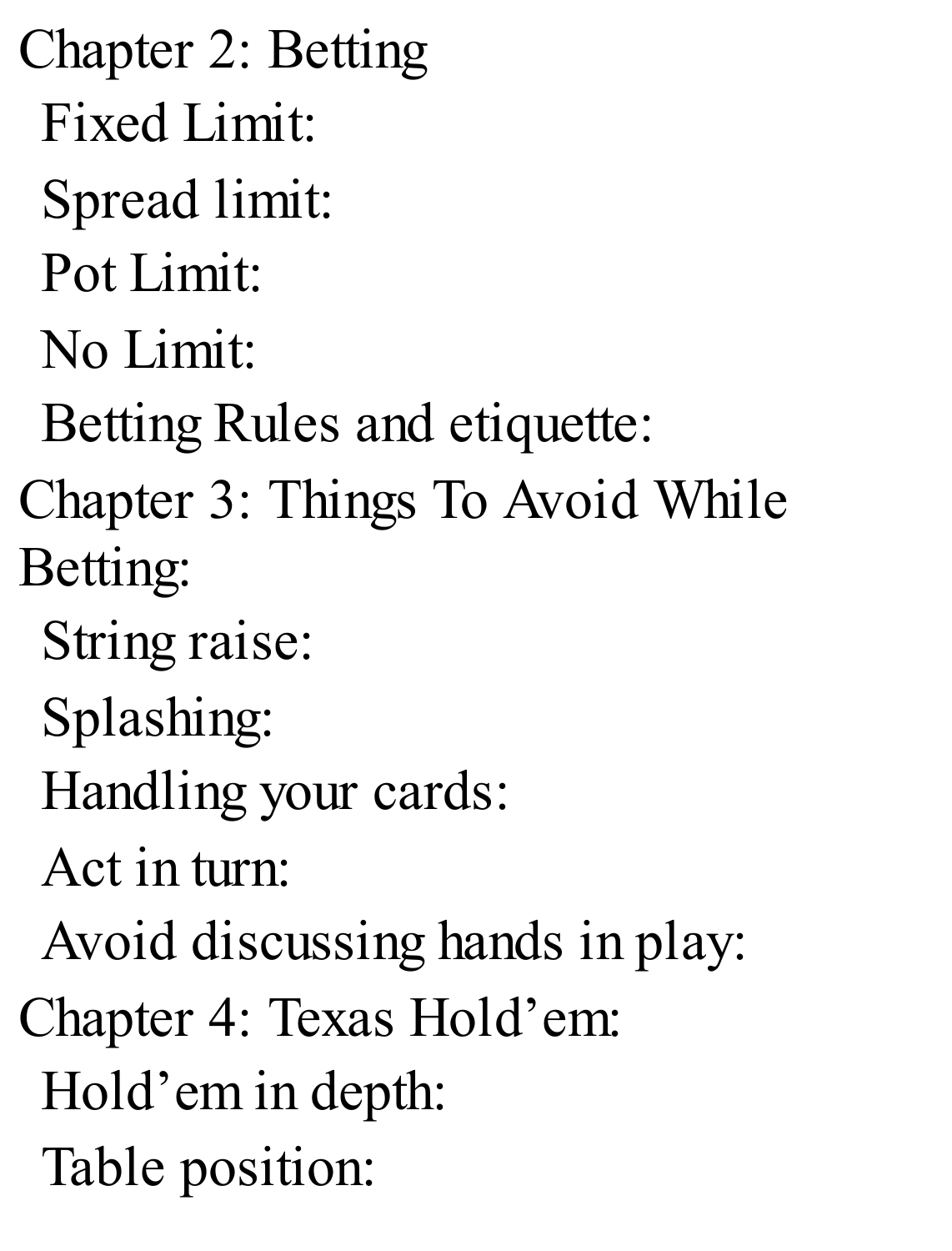Early position: Middle position: Late position: Actual betting Playing post the flop: Straight flush: Four of a kind: Full House: Nut Flush: Nut Straight: Other flops: Playing the turn: Playing the river: Tips to remember when playing Holdem Chapter 5: Bluffing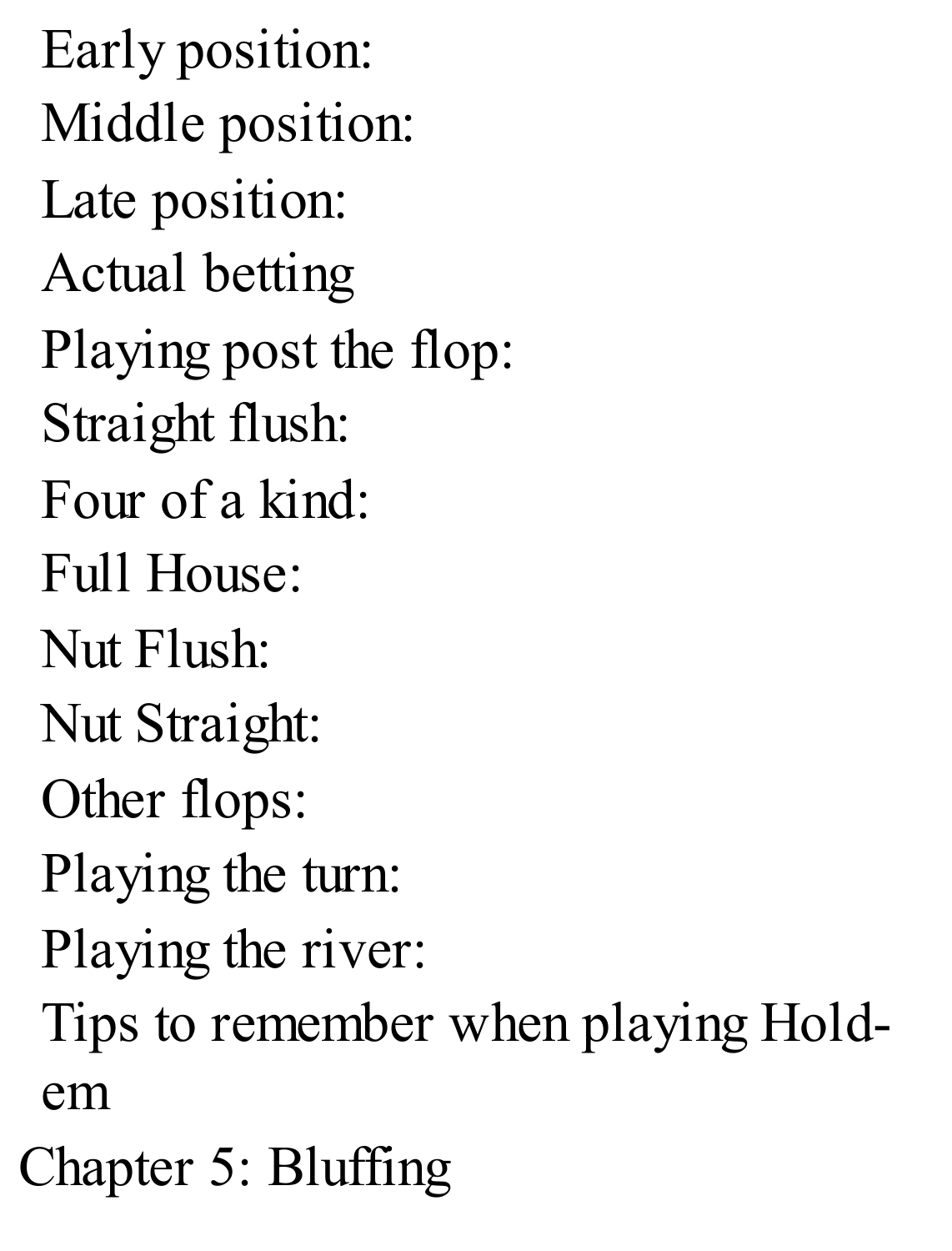Chapter 6: Reading your Opponent Chapter 7: River Play in Position Chapter 8: Money Management Conclusion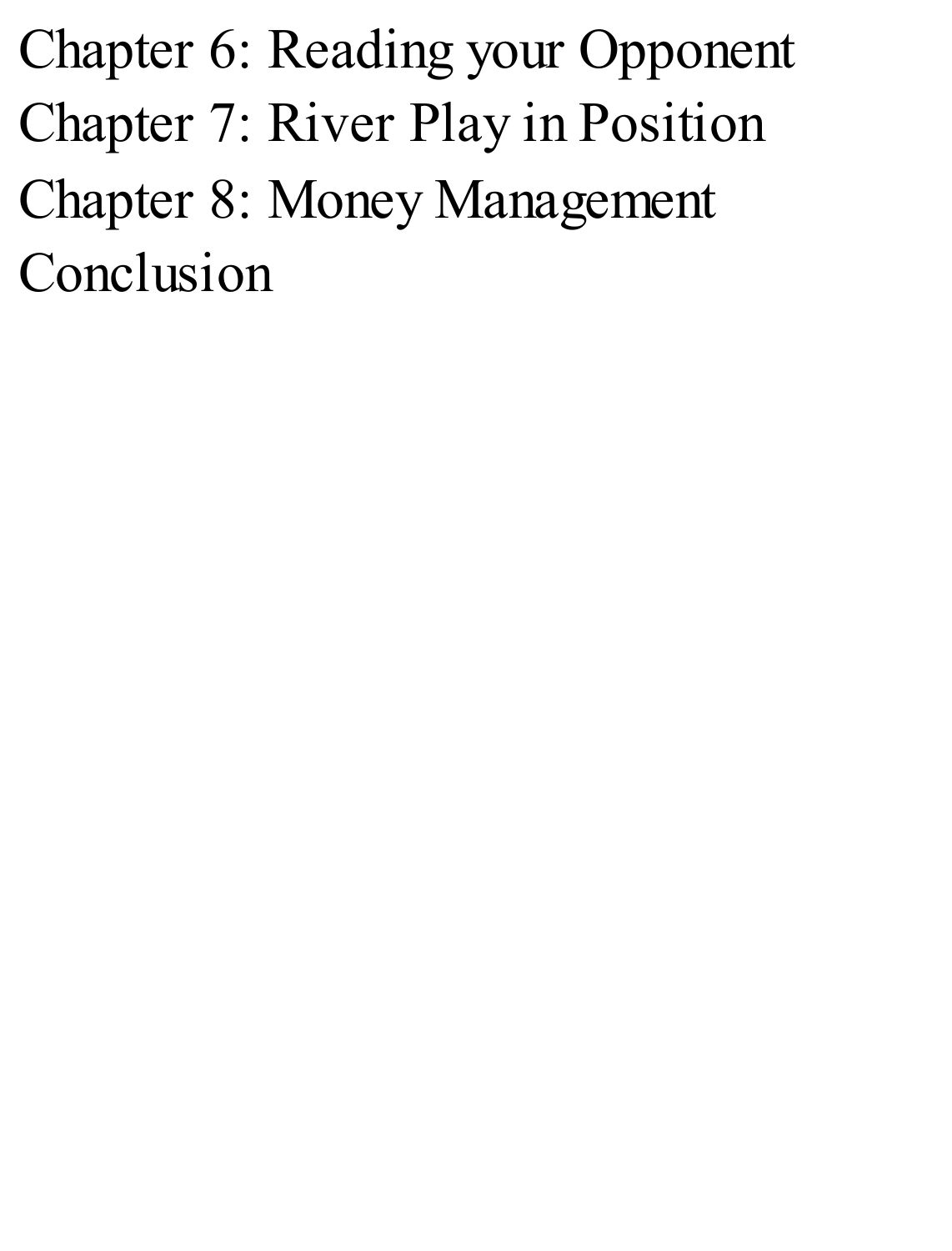© Copyright 2015 - All rights reserved.

In no way is it legal to reproduce, duplicate, or transmit any part of this document in either electronic means or in printed format. Recording of this publication is strictly prohibited and any storage of this document is not allowed unless with written permission from the publisher. All rights reserved.

The information provided herein is stated to be truthful and consistent, in that any liability, in terms of inattention or otherwise, by any usage or abuse of any policies, processes, or directions contained within is the solitary and utter responsibility of the recipient reader.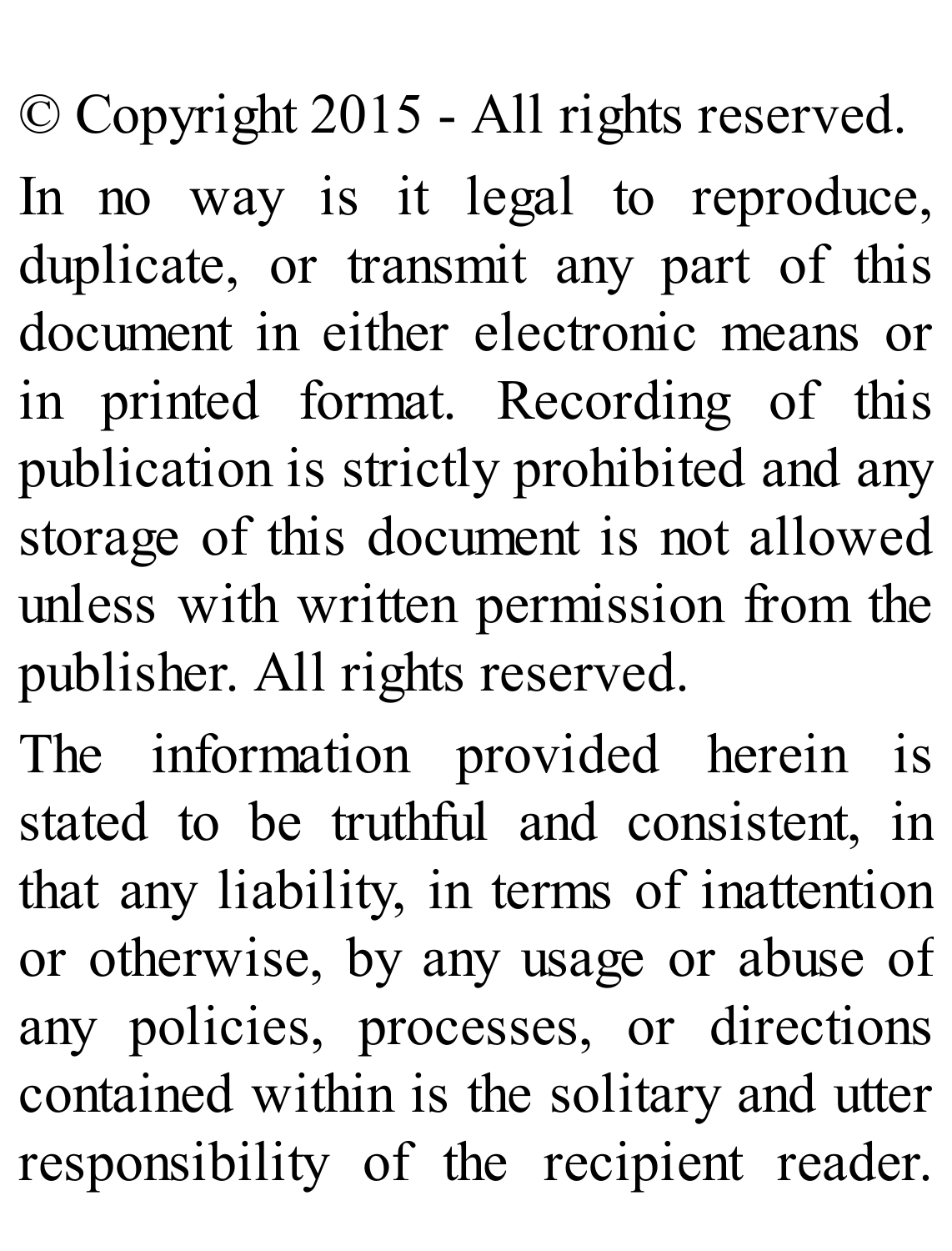Under no circumstances will any legal responsibility or blame be held against the publisher for any reparation, damages, or monetary loss due to the information herein, either directly or indirectly.

Respective authors own all copyrights not held by the publisher.

Legal Notice:

This book is copyright protected. This is only for personal use. You cannot amend, distribute, sell, use, quote or paraphrase any part or the content within this book without the consent of the author or copyright owner. Legal action will be pursued if this is breached.

Disclaimer Notice: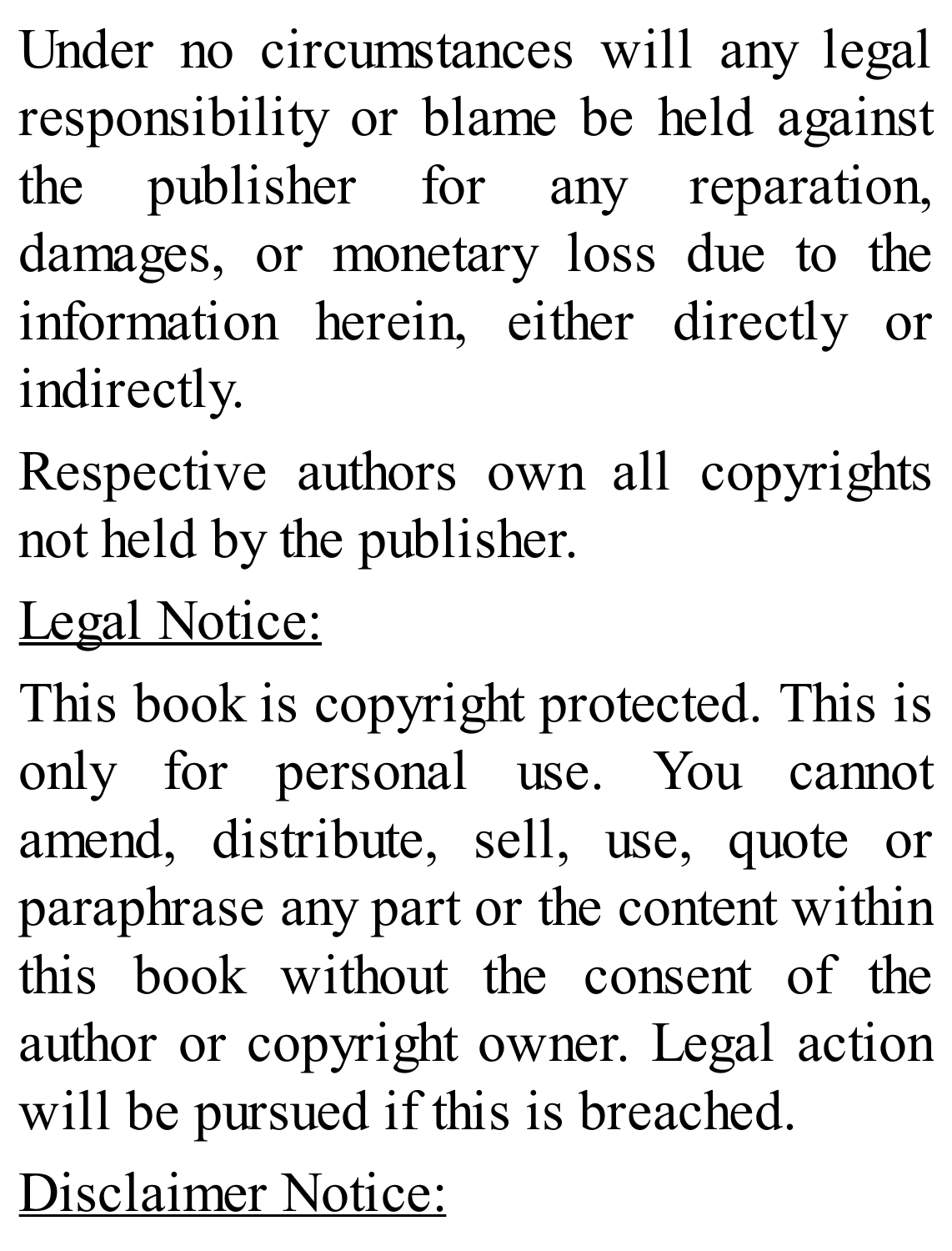Please note the information contained within this document is for educational and entertainment purposes only. Every attempt has been made to provide accurate, up to date and reliable complete information. No warranties of any kind are expressed or implied. Readers acknowledge that the author is not engaging in the rendering of legal, financial, medical or professional advice.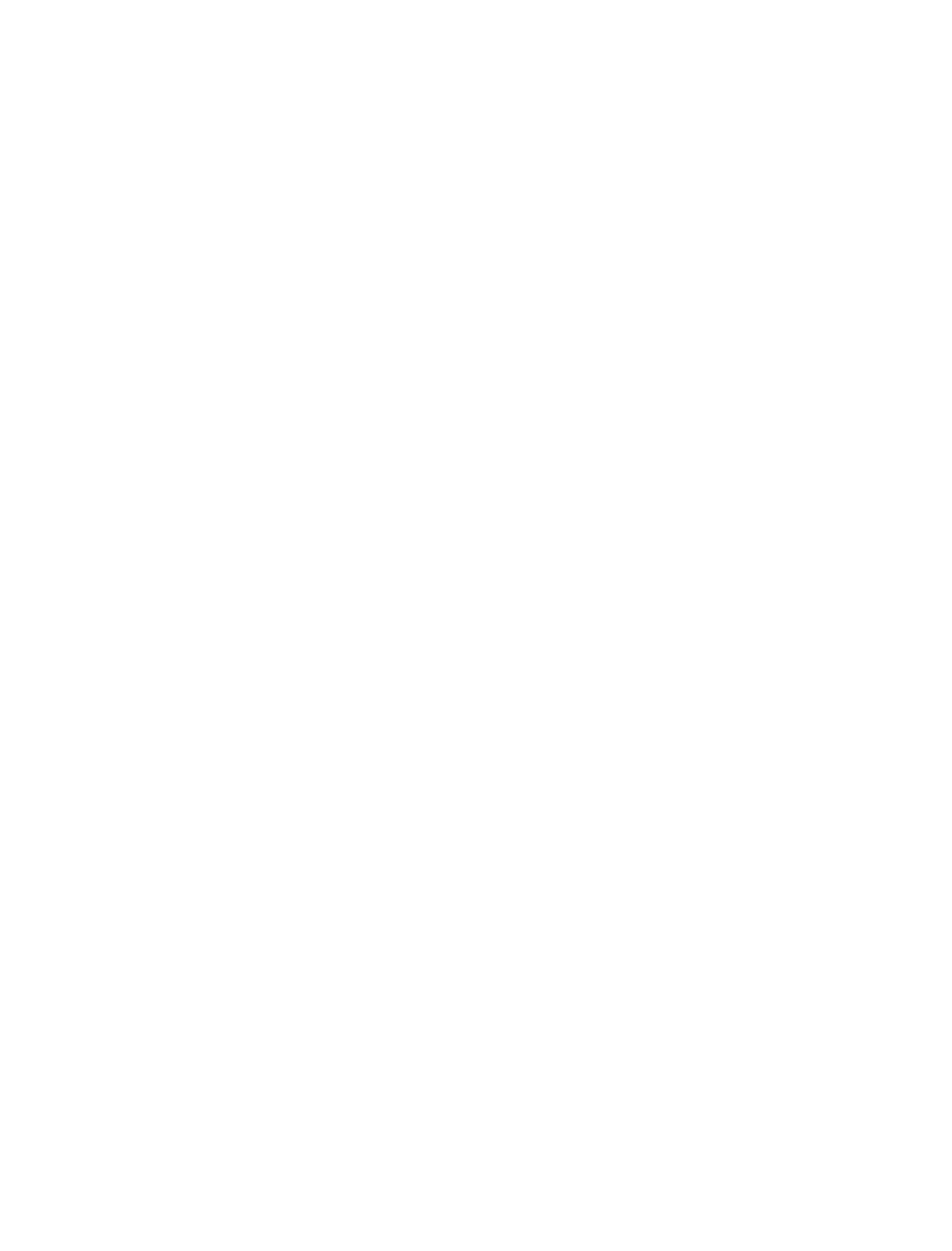# **Introduction:**

I want to thank you for choosing this book, "Poker: The Complete Guide to Gambling Online and Offline: Poker and Texas Hold'em – Become a Professional Poker Player and Win Money Now!"

This book is all about America's national card game and how to become a professional at playing poker. If you already have played poker and consider yourself to be good, trust me, by the time you finish this book you will be feeling much more confident about winning.

Without taking any more of your time, let us begin!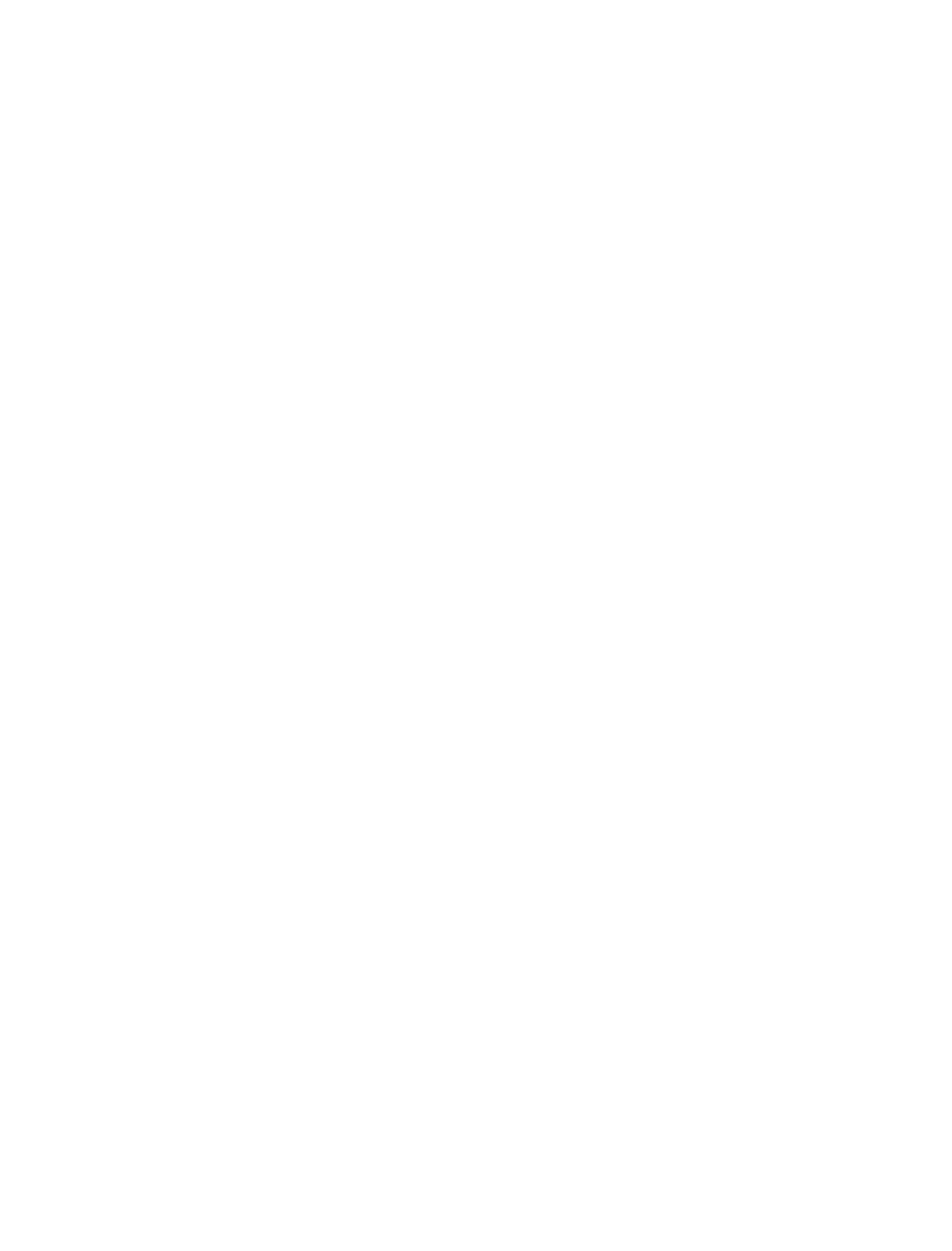# **[Chapter](http://amzn.to/1GKXOzz) 1: The Game**

At a glance poker looks like a very simple game and it actually is, that is if you just want to play the game by the rules, learning the game should not take you more than a day, but learning to win that is a different story all together, As per me it take 2 key ingredients to be successful poker player. Planning and Discipline.

In the olden days planning and learning was quite an expensive affair, as to play with people you had to physically join a game and shell out a lot of money while you were learning the finer points of the game, however in today's age there are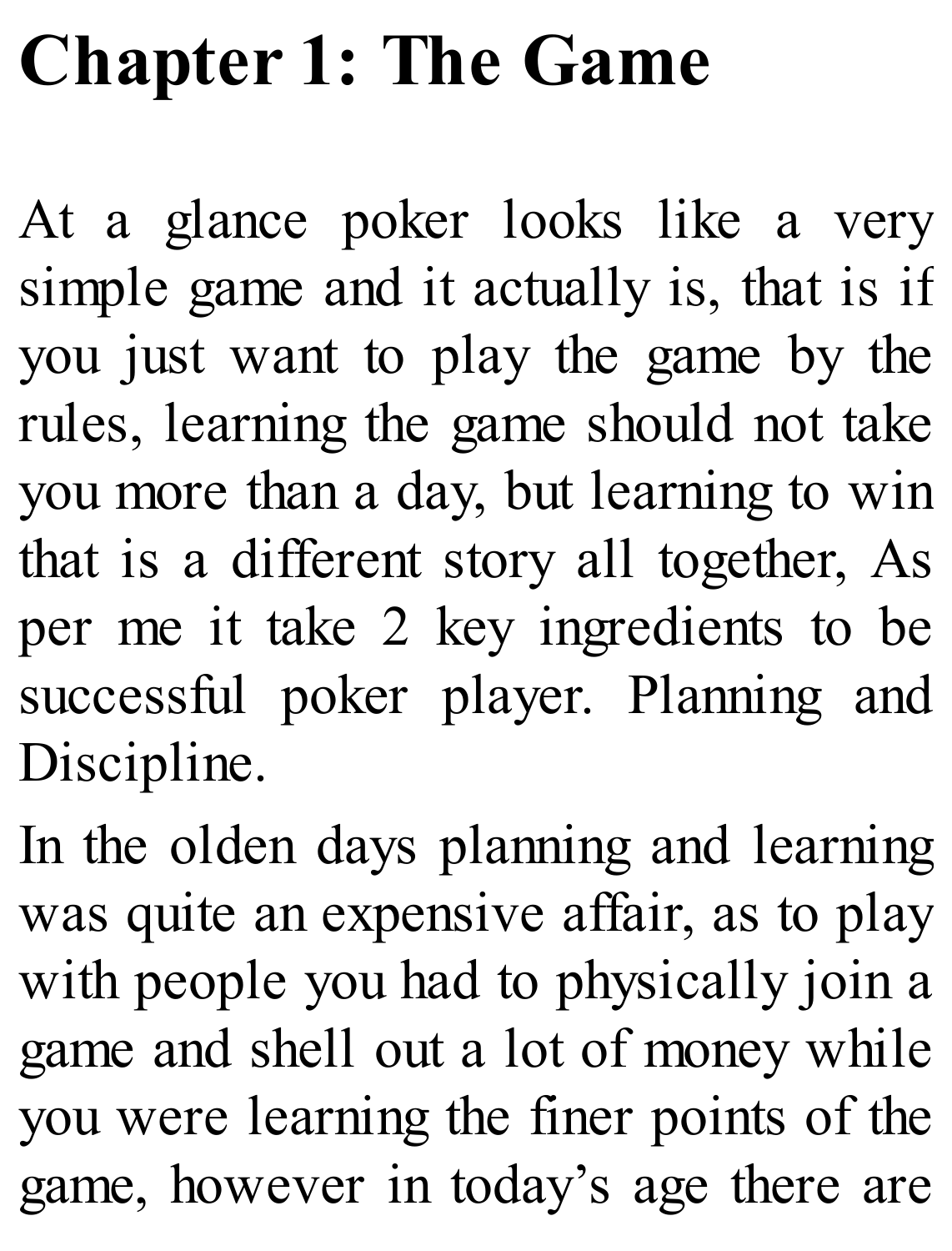multiple books and websites that give you good tips and also you can play online with play money and hone your skills before you decide to take the plunge and shell out your hard earned money.

However, you could have all the planning and practice in the world but if you don't apply what you have learnt while in a live game you are headed for big trouble and this is where discipline comes in. Players lacking self discipline will find it very hard to be consistent winners, regardless of the fact that they have got a firm grasp on the strategy. If a player lacks the discipline to throw away poor starting hands hoping that his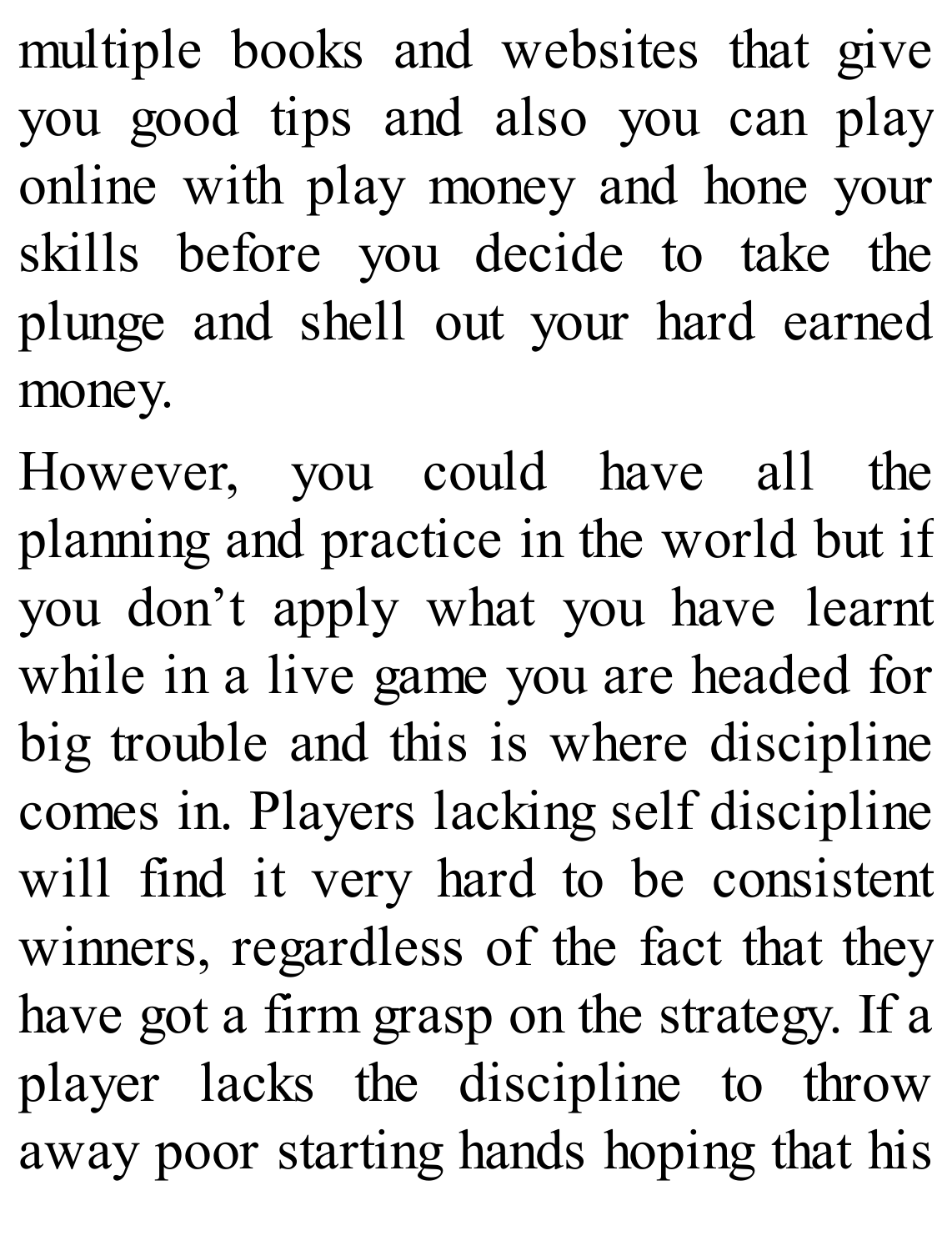strategies will pull him through, then all the knowledge and strategies will not be able to help him be a consistent winner. We will look more into this as we progress.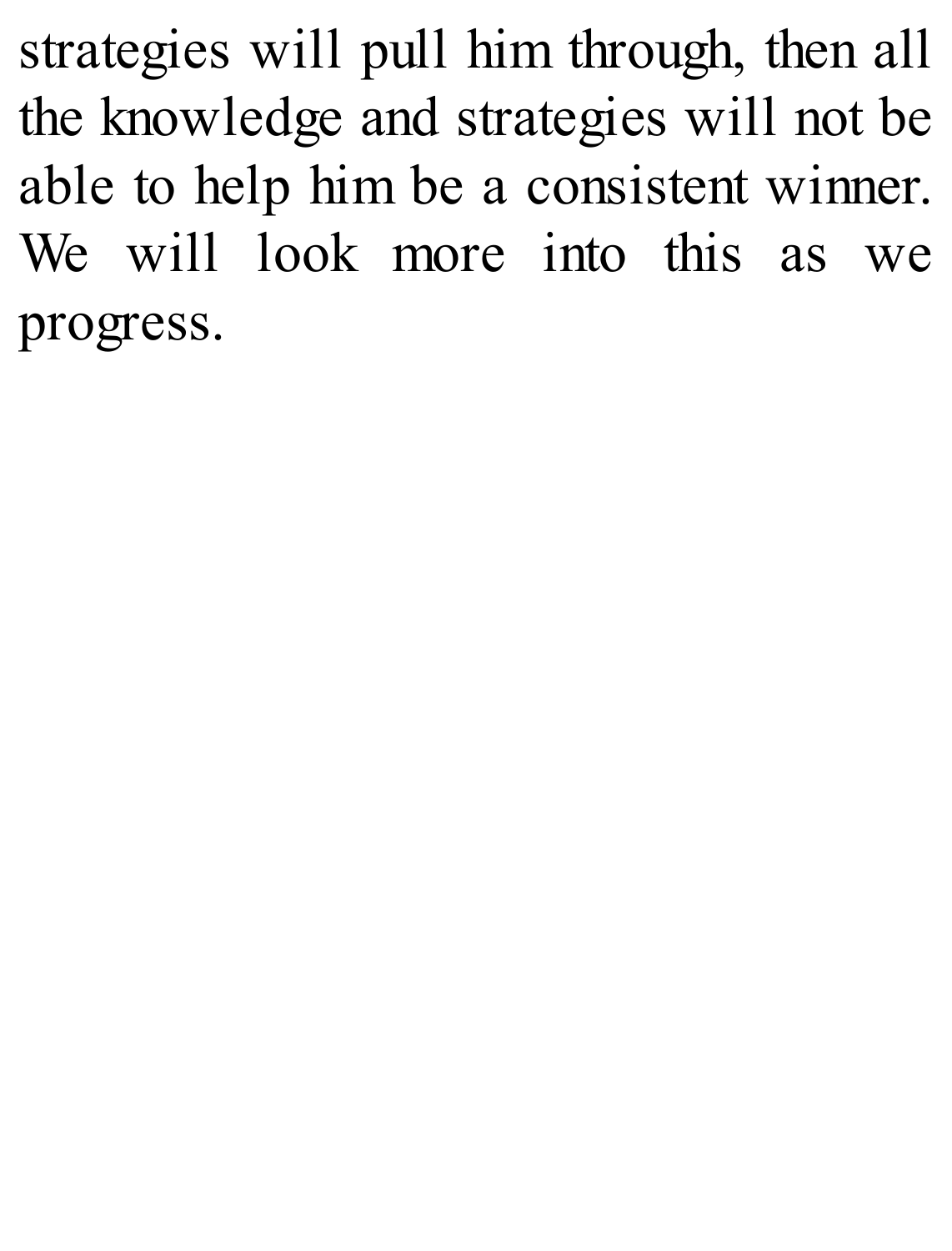### **What is poker?**

Simply put the objective of a poker game is to win the pot, which consists of all the bets made by the players on the table. A player betting on a hand in a hope that he has the best hand or at least give the other players on the table the impression that he has the best hand and thereby convince the opponents to fold their cards does this.

Poker is a card game played with any standard 52 card deck. It is a very simple game to learn but could take you a lifetime to master, as mentioned above there are a few ways one can win the pot.

1. Everyone folds and the last man left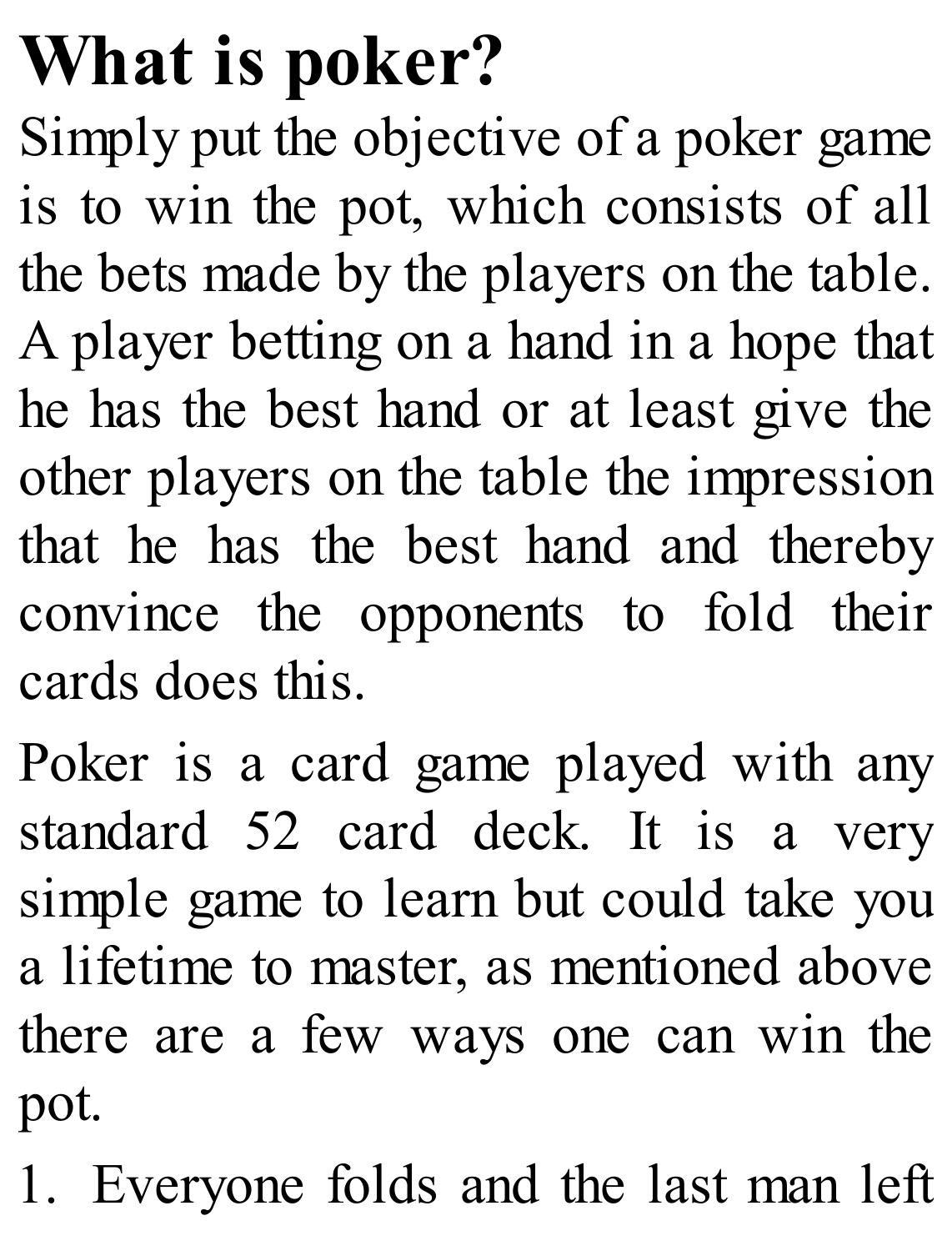rakes in the winnings.

- 2. All cards have been dealt and the final 2 or more players left showdown and the player with the best card wins.
- 3. 2 or more players have similar card and the pot is split.

Now let's get down to actually what cards can win you a hand in poker. Hand rankings are basically a function of probability, the more rare the hand, higher is the probability of you winning. Given below are the types of hands that can win you a game.

PN: to make it easier I will be using only the initials of the card from here on so if you see an "A" it's an Ace "K"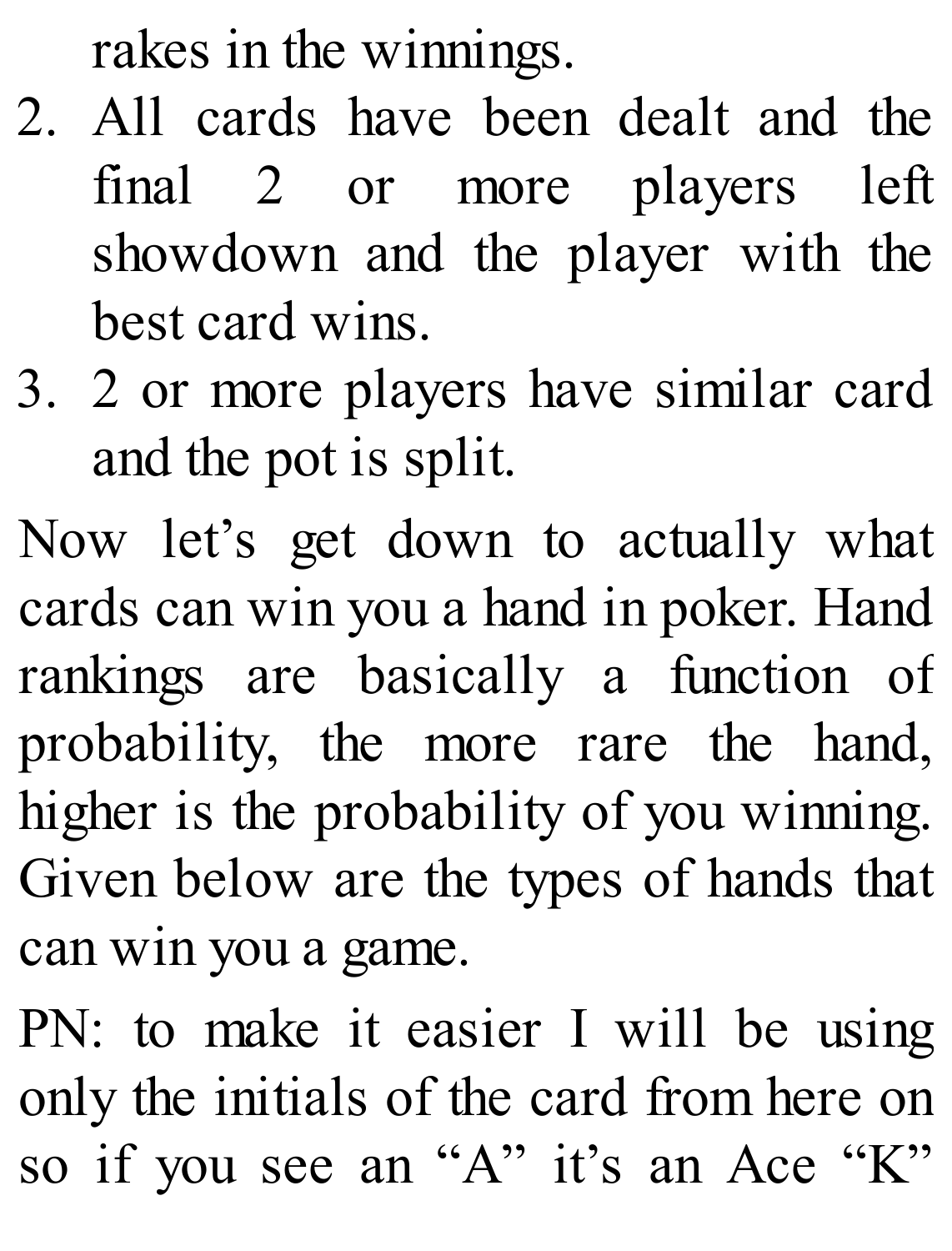would be King and numbers would denote the actual value of the card along with the suit.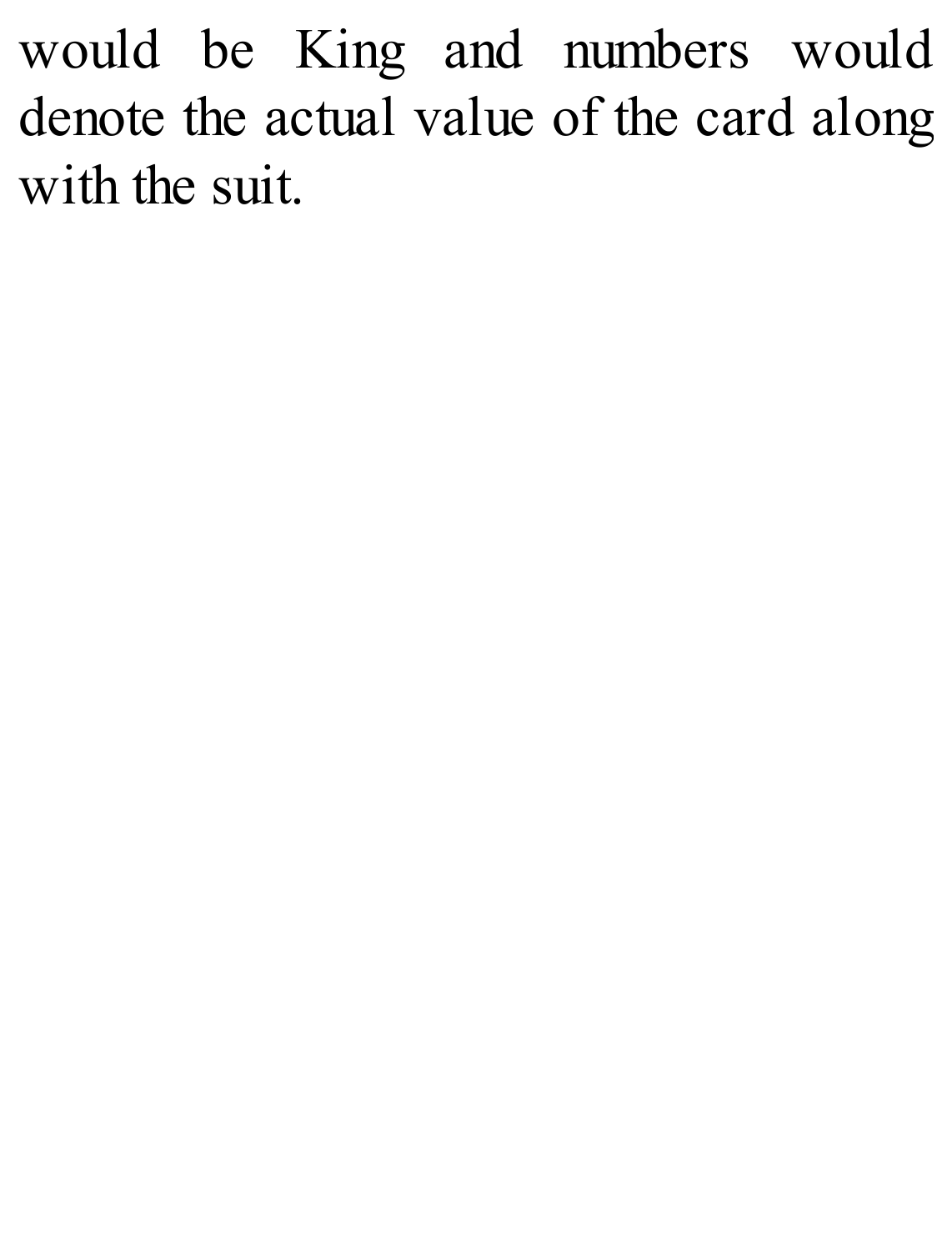### **Royal Flush:**

This is basically an unbeatable hand in poker and there are only four possibilities of getting a royal flush. That is by getting and AKQJ10 of any one of the four suits i.e. Hearts spades clubs or diamonds.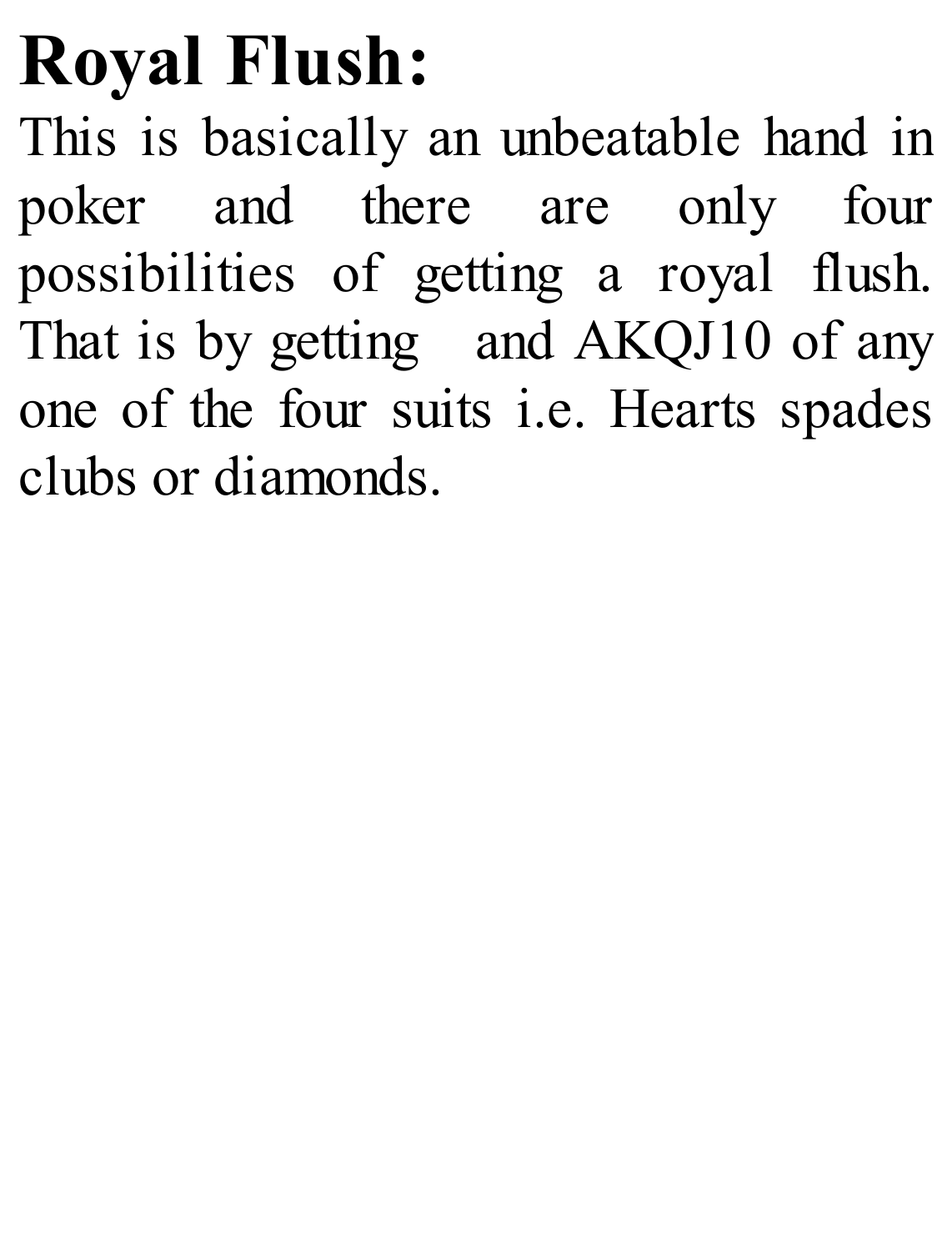# **Straight flush:**

A straight flush is similar to a royal flush but it can be a combination of any 5 consecutive cards belonging to the same suit. E.g. 56789 of hearts or 910JQK of hearts etc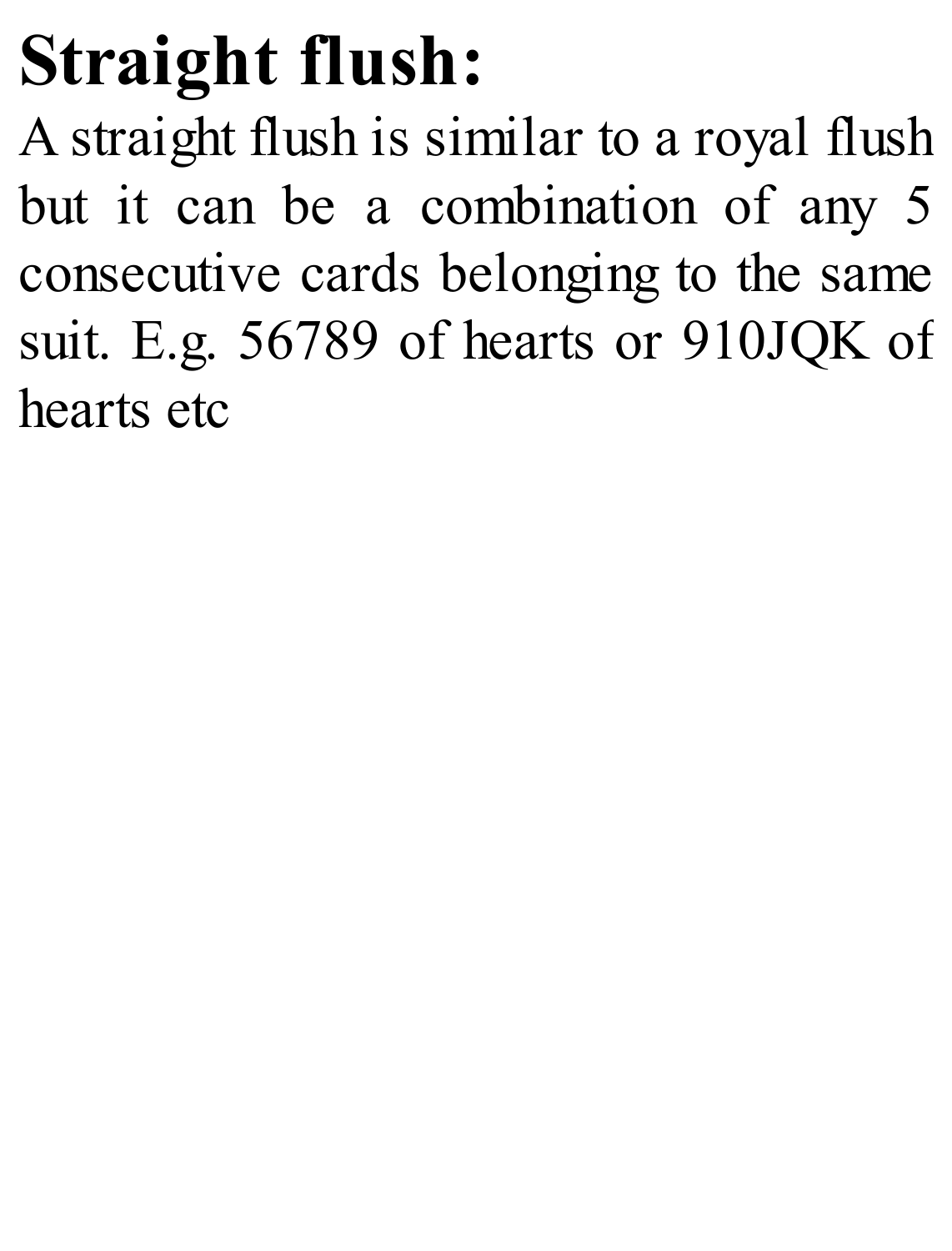### **Four of a kind:**

The name says it all if of the 5 playing cards you have four cards of one rank plus one

unrelated card you have 4 of a kind e.g. QQQQ5 or 8888A which would mean you have

either a hand with four queens or four 8's the higher the rank the better the card, which

would mean 4 queens would beat the four 8's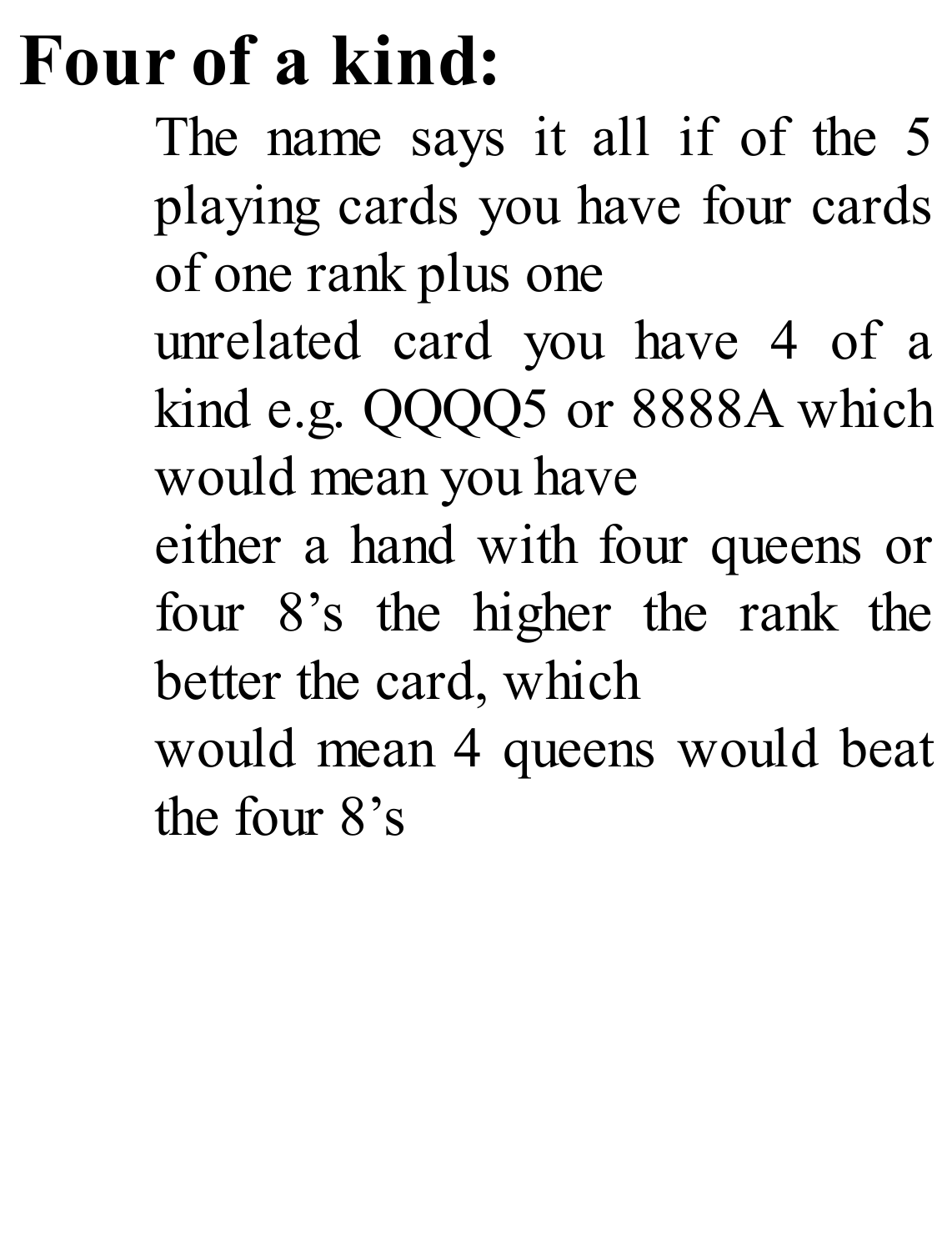#### **Full House:**

You have a full house when out of the five cards you have you get 3 cards of one rank

and a pair and the full house is determined by the 3 card grouping and not the pair so if

you gave 888kk it would be eights full of kings and this could be beaten by a kkk22,

which would be kings full of two's.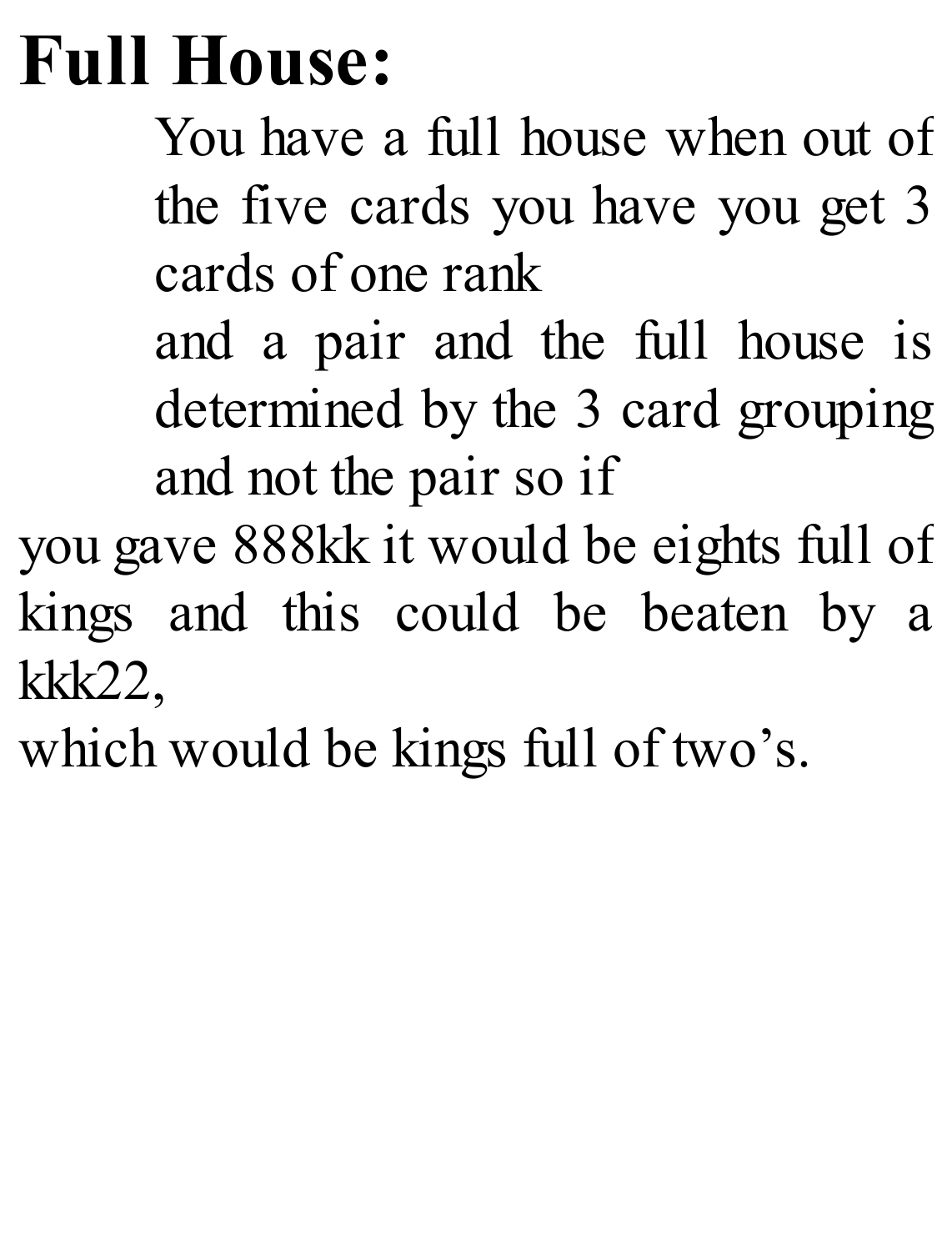#### **Flush:**

You have a flush when you have any five cards of the same suit, they do not have to be in sequence, because if they were, you would then have a straight flush. If more than one player gets a flush, the winner is decided by rank. This means the person holding the highest card wins.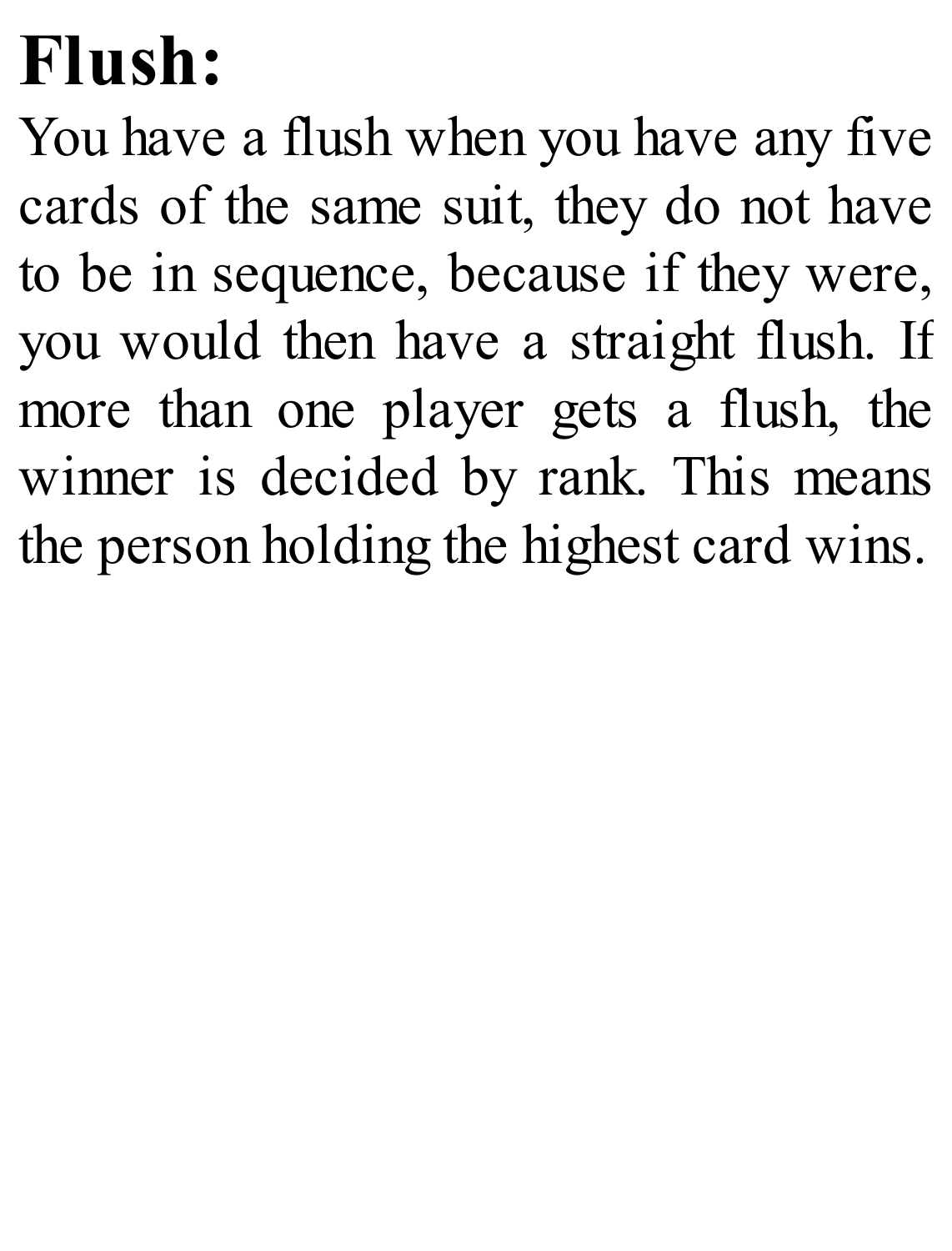# **Straight:**

Five cards in a sequence not all belonging to the same suit, means you have a straight. If more than one player has a straight the winner is determined by the person by the person holding the higher card in the sequence, e.g. J10987 would beat a 98765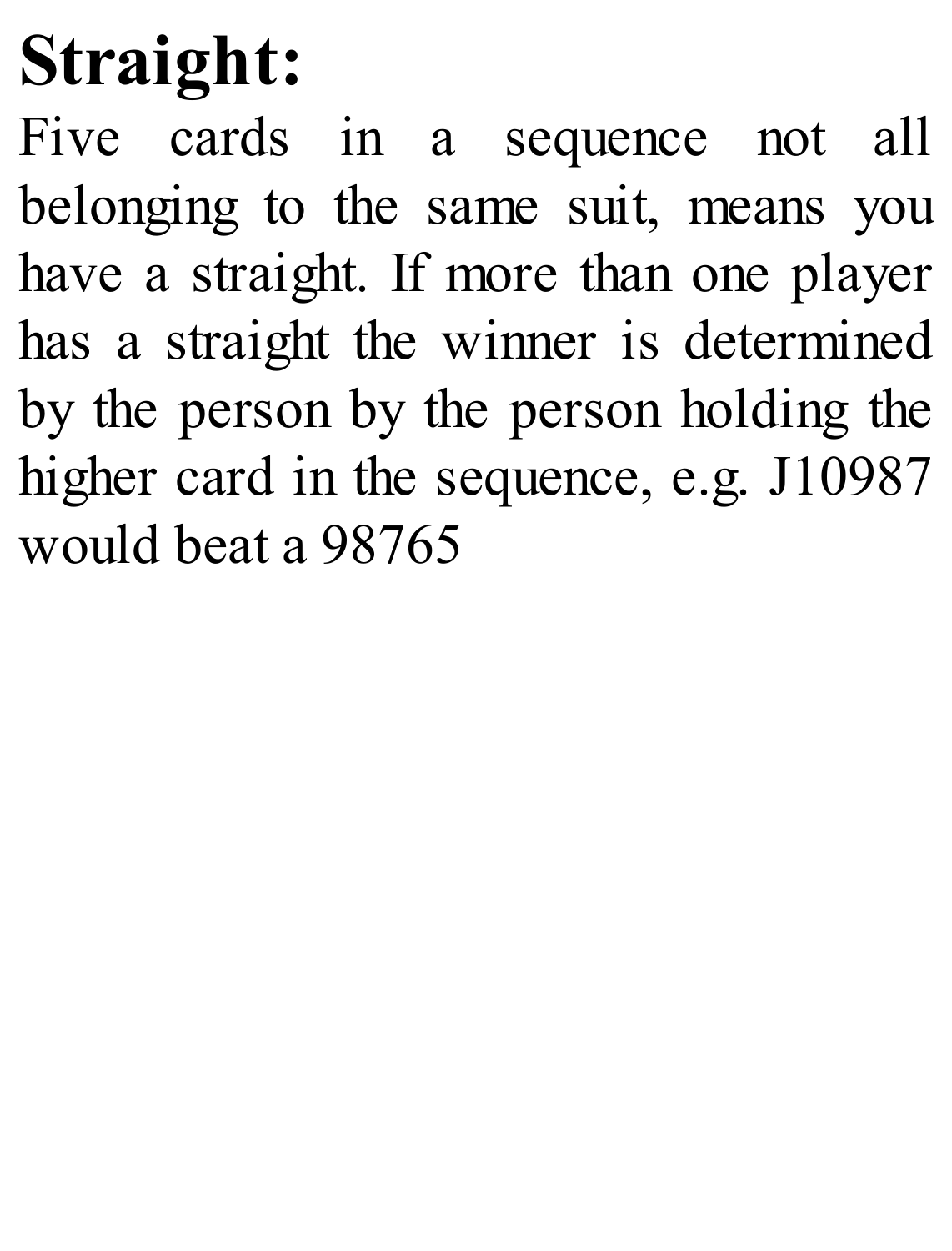#### **Three of a kind:**

As the name suggest if you have three cards of the same rank along with two other unrelated cards you have three of a kind. E.g. 777KQ would mean you have a set of seven's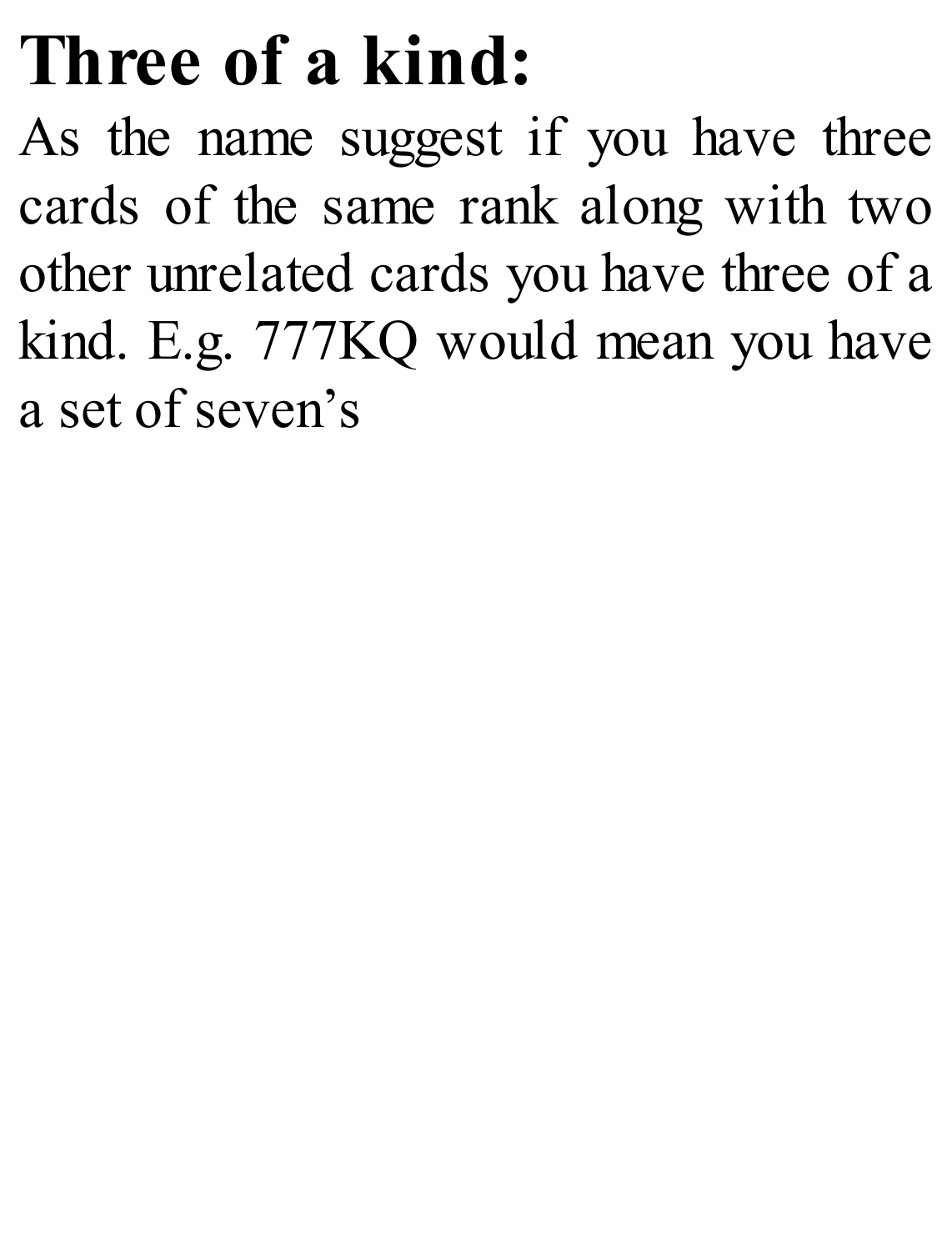### **Two pair:**

Again as the name suggest, when you have two cards of one rank (one pair) plus one more pair of a different rank along with the fifth unrelated card you have a two pair the higher rank determines which is the superior pair. If 2 players end up having two pairs the one with the highest rank pair wins, however if both have the same high card pair, then the rank of the second pair will decide who wins. In the event both pairs are identical, then the rank of the high card will determine who wins.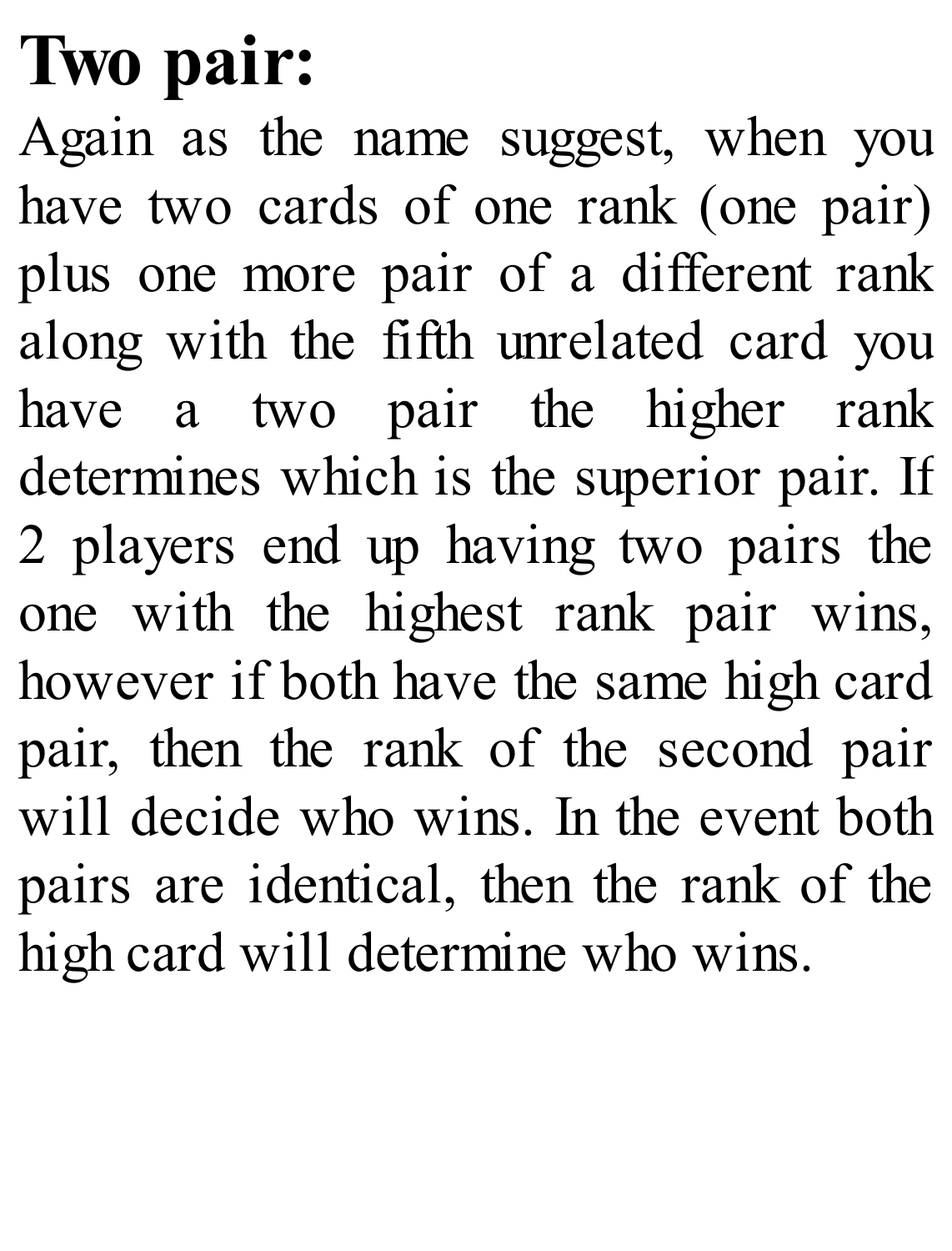# **One Pair:**

Simply put any player holding one pair and three unrelated cards has a one pair, person with higher pair wins, in case of same pair value of unrelated cards will help determine the winner.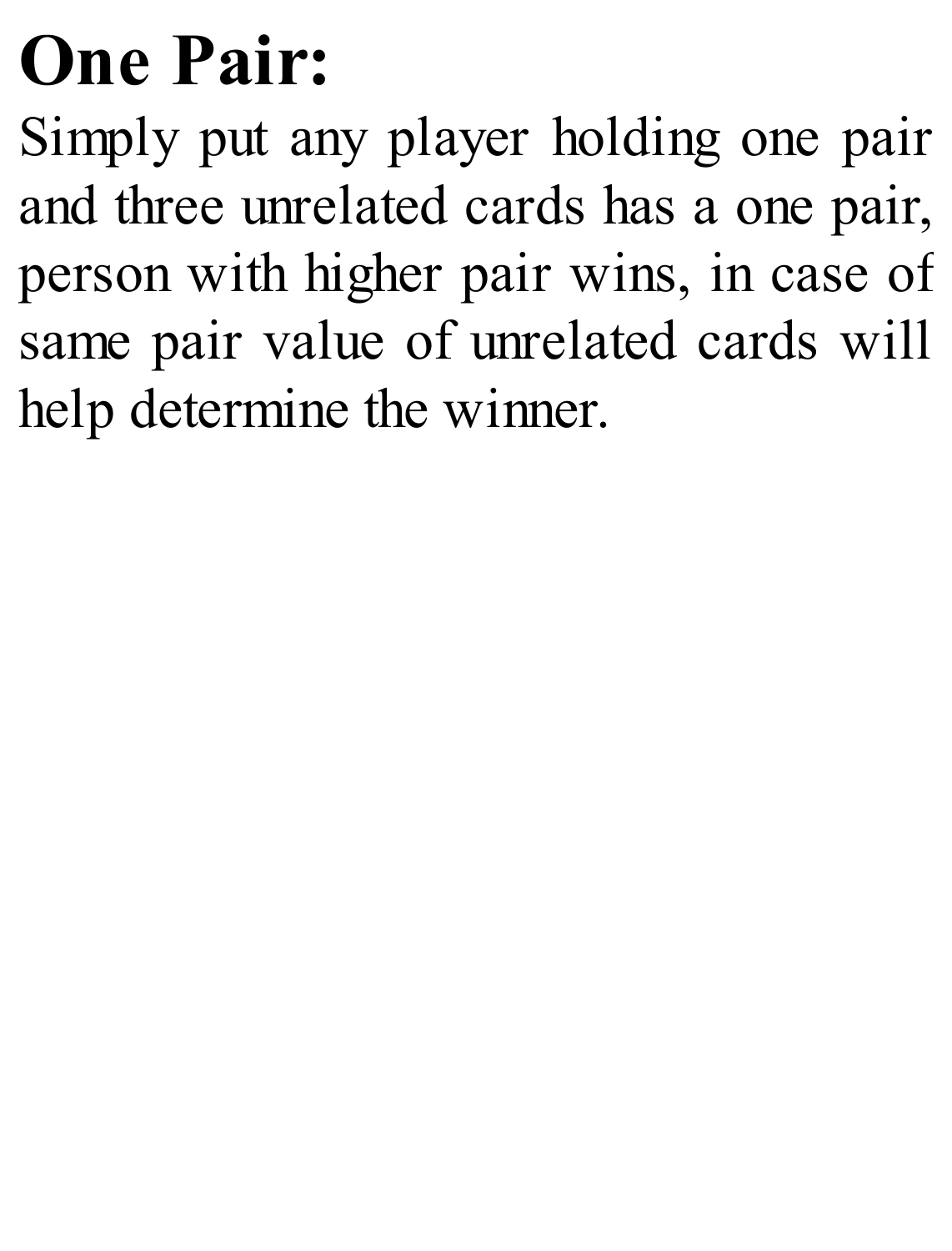# **No pair / High card:**

When all your five cards do not meet any of the above criteria then the basic rank order is what will determine the winning hand. Person holding the highest card wins, if two or more have the same high card the next highest card will be taken in to consideration and so on.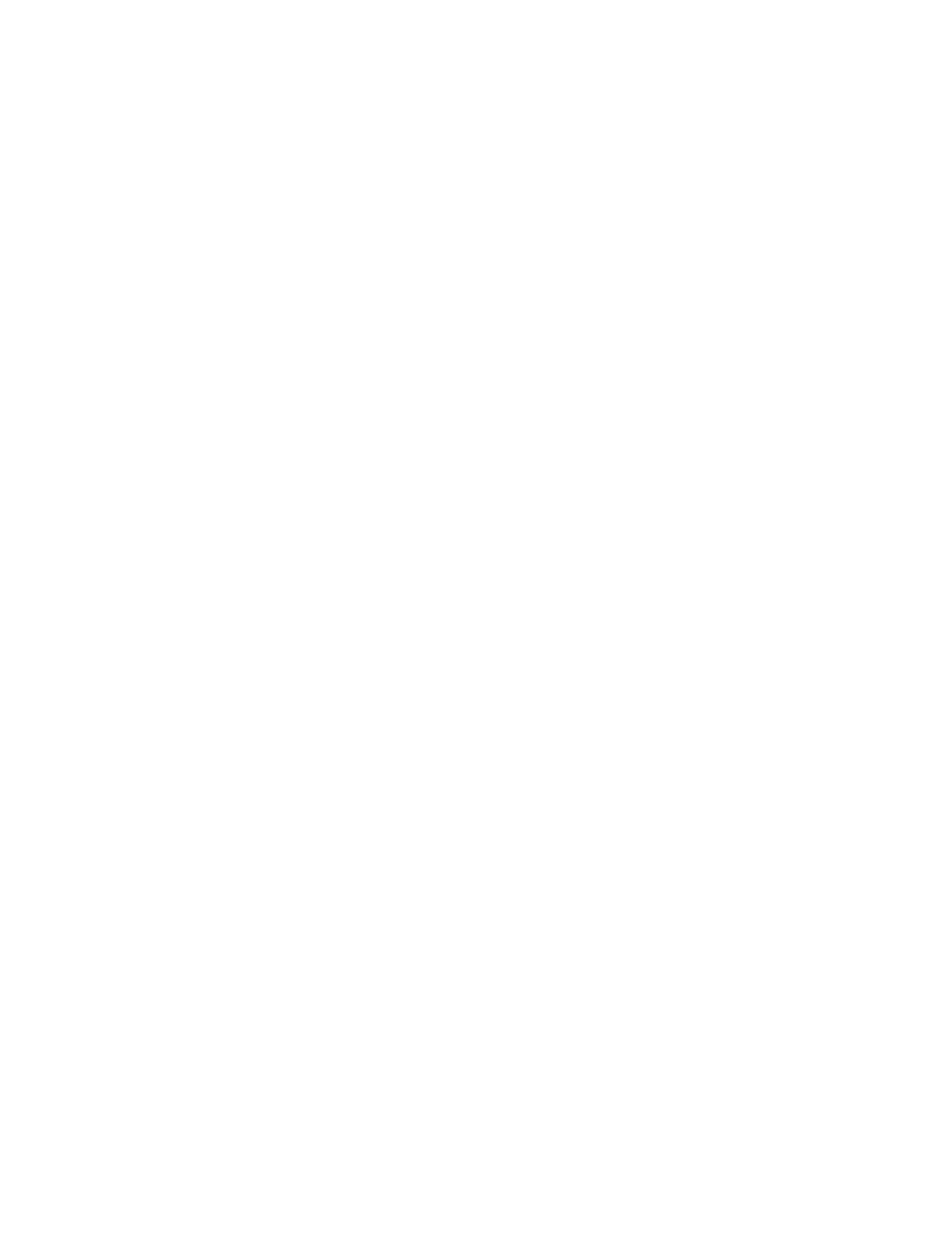# **Chapter 2: Betting**

Betting is what makes the game of poker so interesting, if there was no betting then it would be just a game of chance and any person with high cards would win. The key to minimizing your loss when you have a poor hand or extracting the max there is too from your opponents when you have a good hand is what poker is all about.

Every betting interval requires a player to either check, call or raise. After the first player the player on the left then gets the opportunity to follow the same procedure as his predecessor. Who ever make the first bet opens the bet and once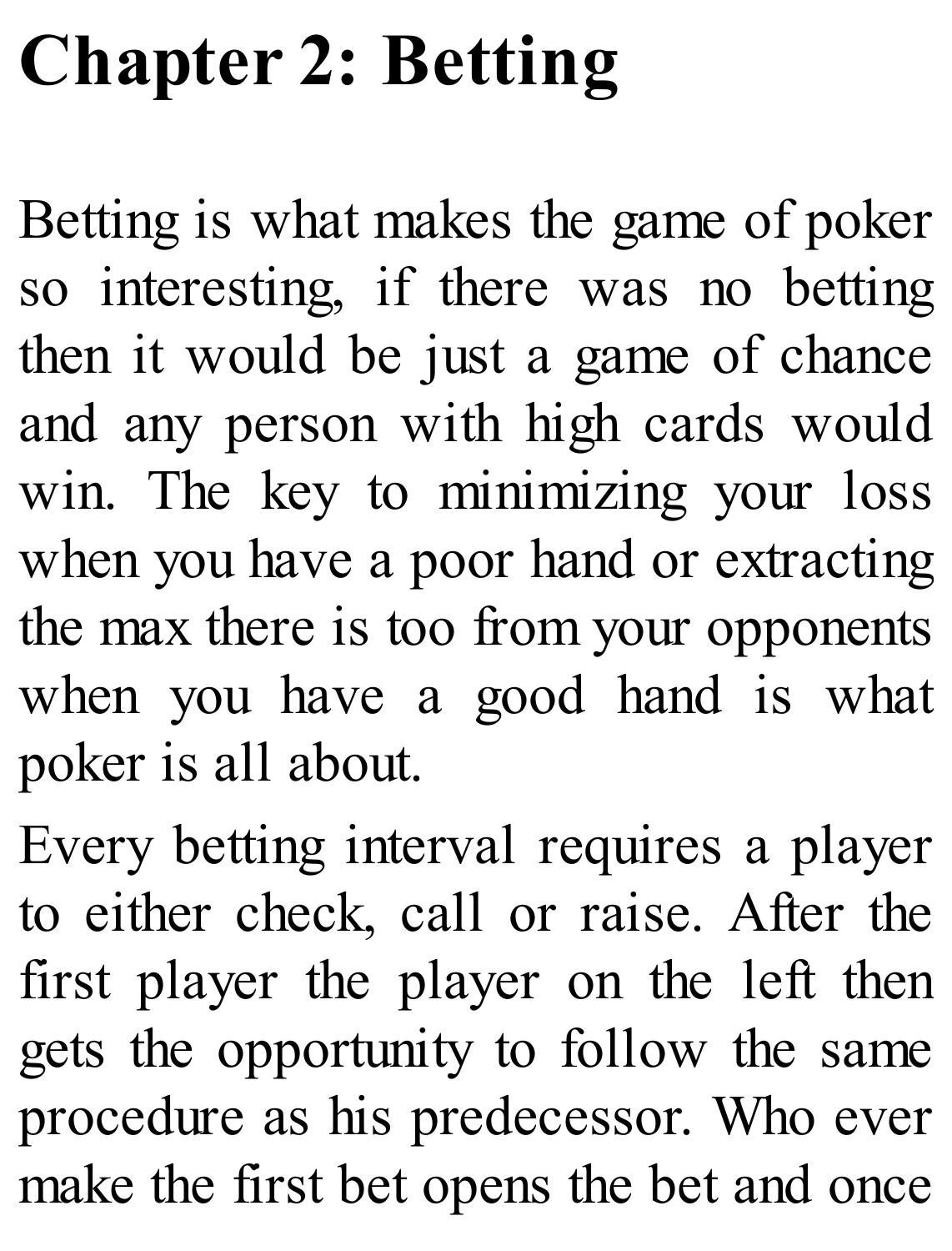the bet is made, other players have an option to either call raise or fold.

When any player folds he loses whatever chips he has already bet on that game. After final betting is completed there is a showdown and the winner is selected.

There are different types of betting in a poker game.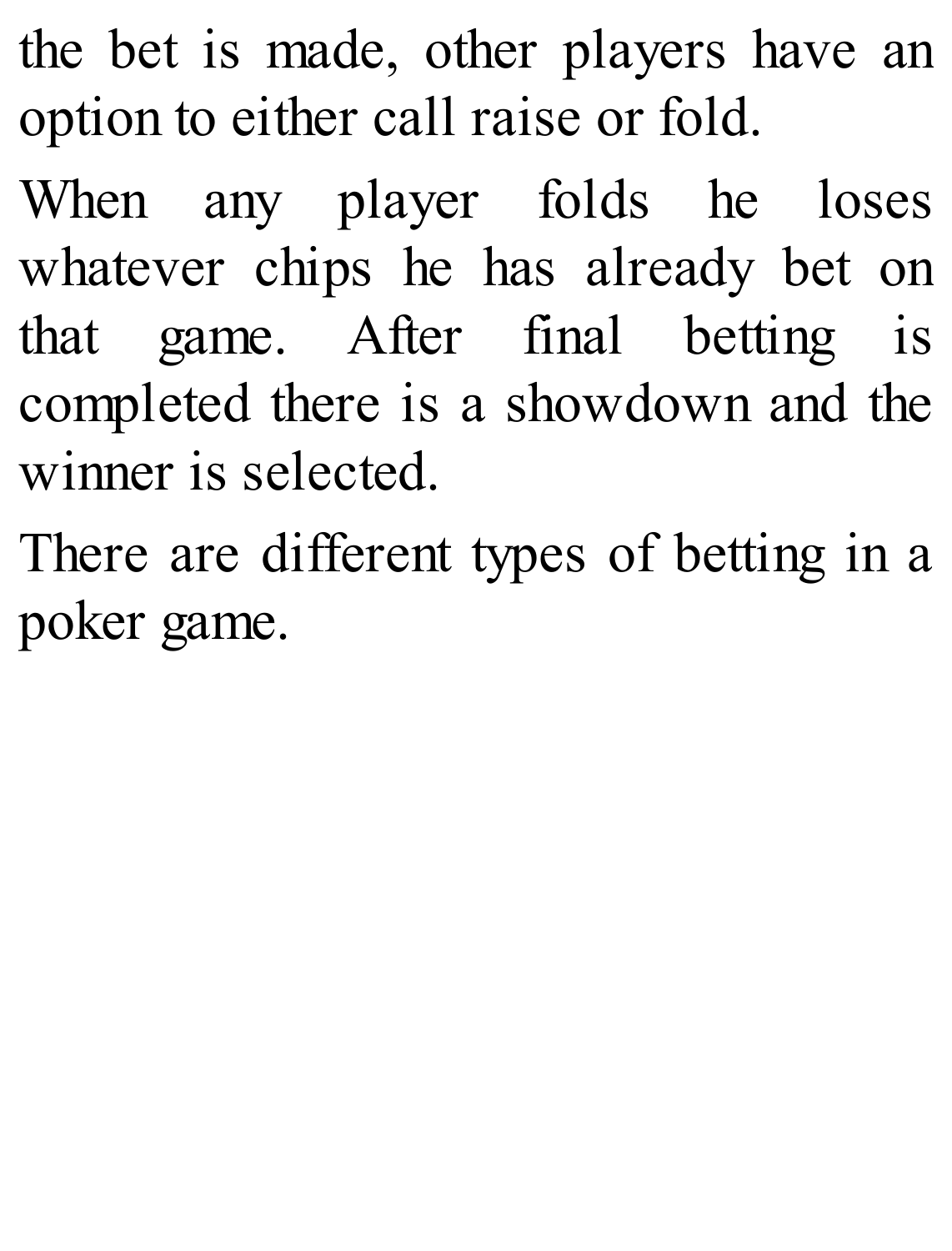# **Fixed Limit:**

As the name suggest a player may not bet more that the predetermined, maximum number of chips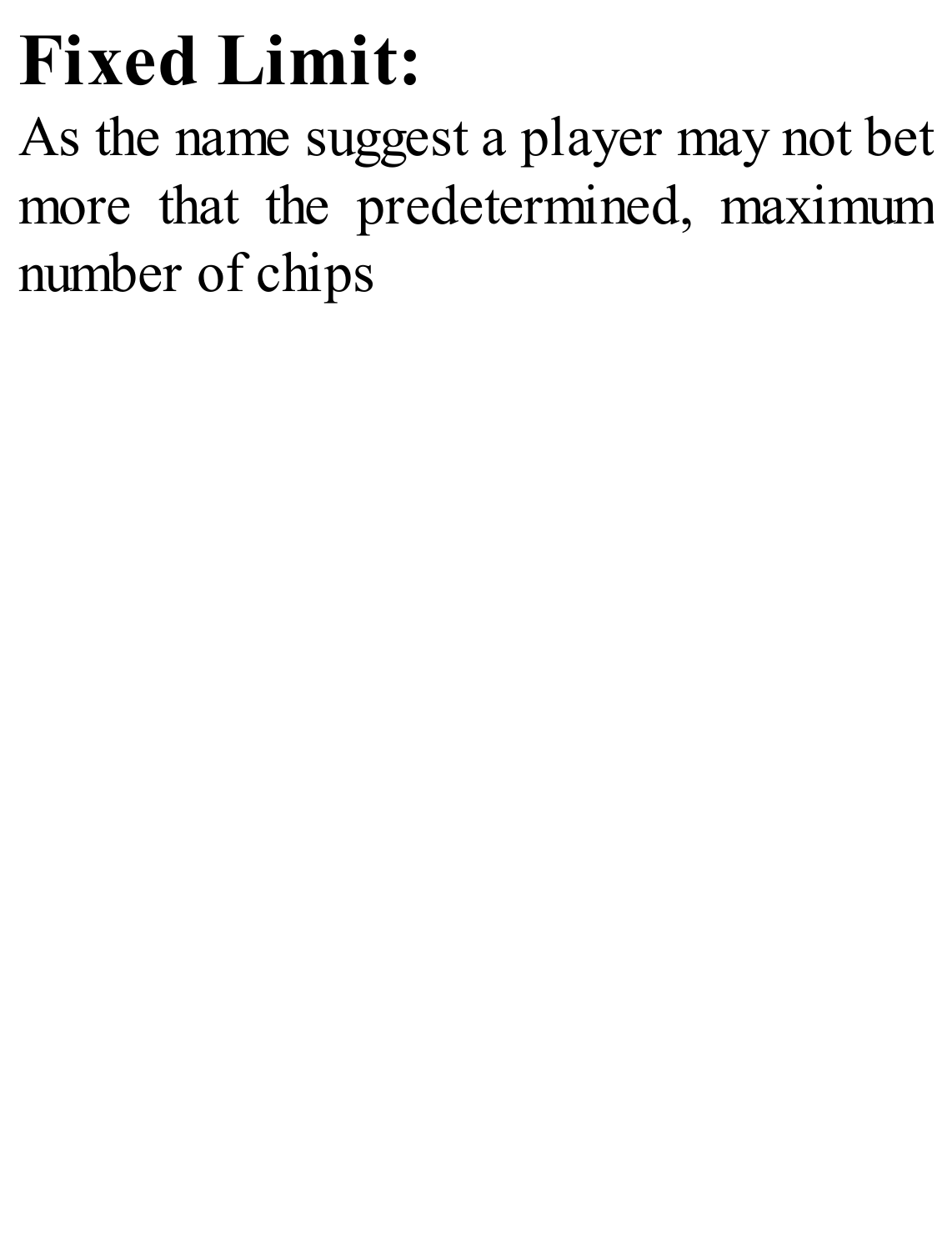# **Spread limit:**

Similar to fixed limit a player may not bet more than the maximum number of determined chip, bets may be made in any amount within those limits subject to the raise being at least equal to the bet that preceded it.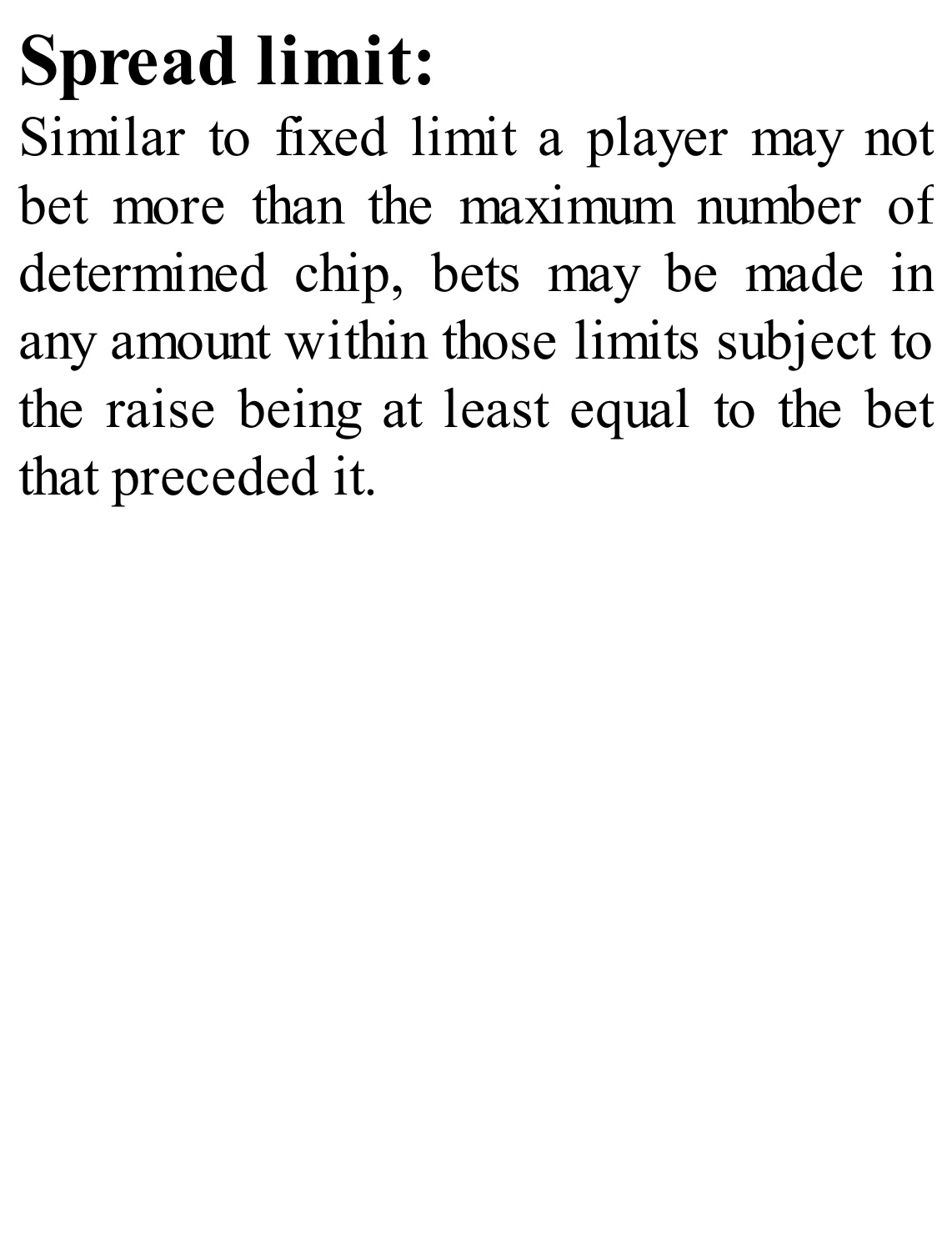### **Pot Limit:**

In this case the amount that can be bet or raised is limited to the amount of the chips already in the pot. A player who raises can count the raise as a part of the pot and raise up to the entire amount of the pot.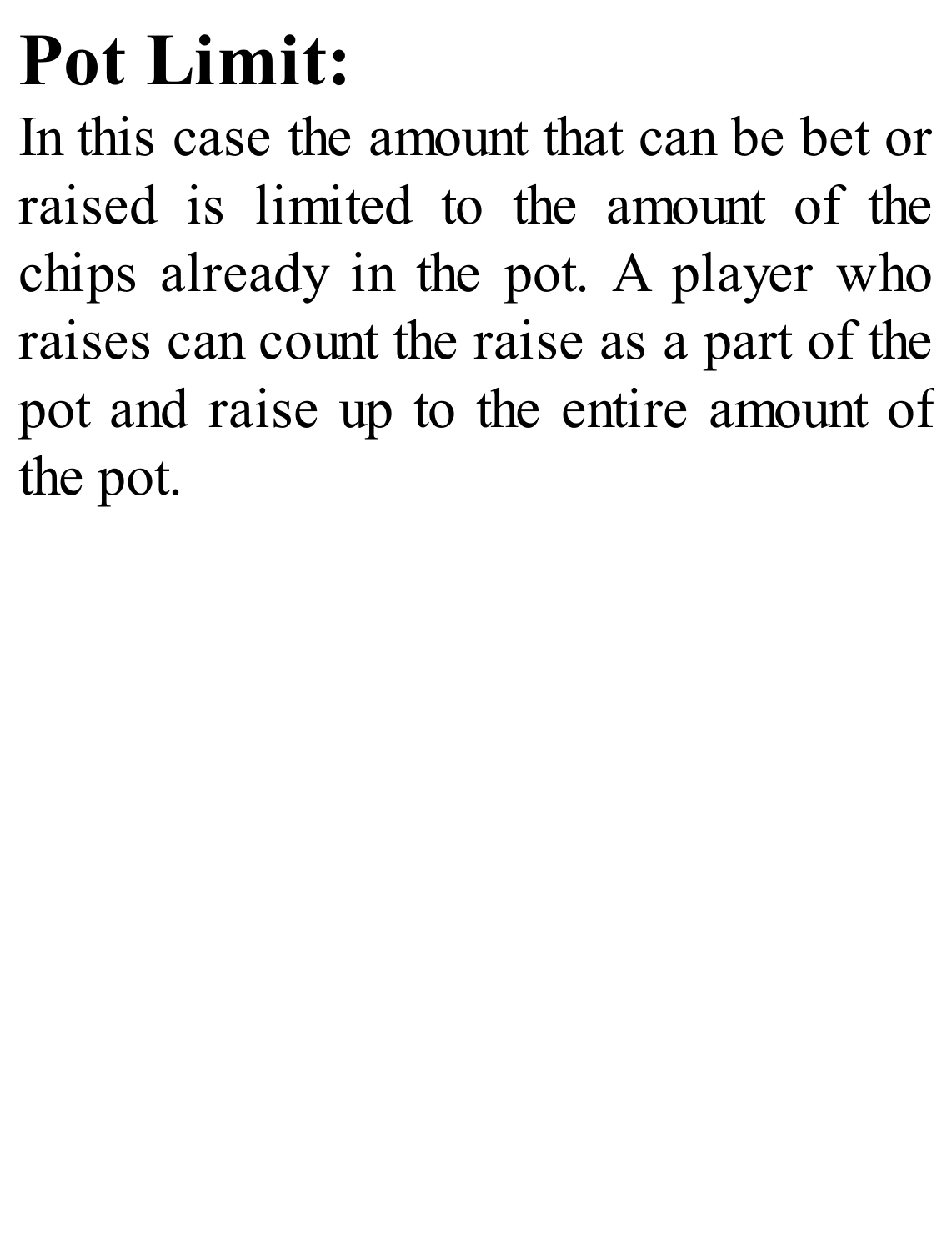# **No Limit:**

A player can bet or raise any amount of chips subject to the availability of chips with the player at that point of time. No fresh chips can be added while a game is in progress.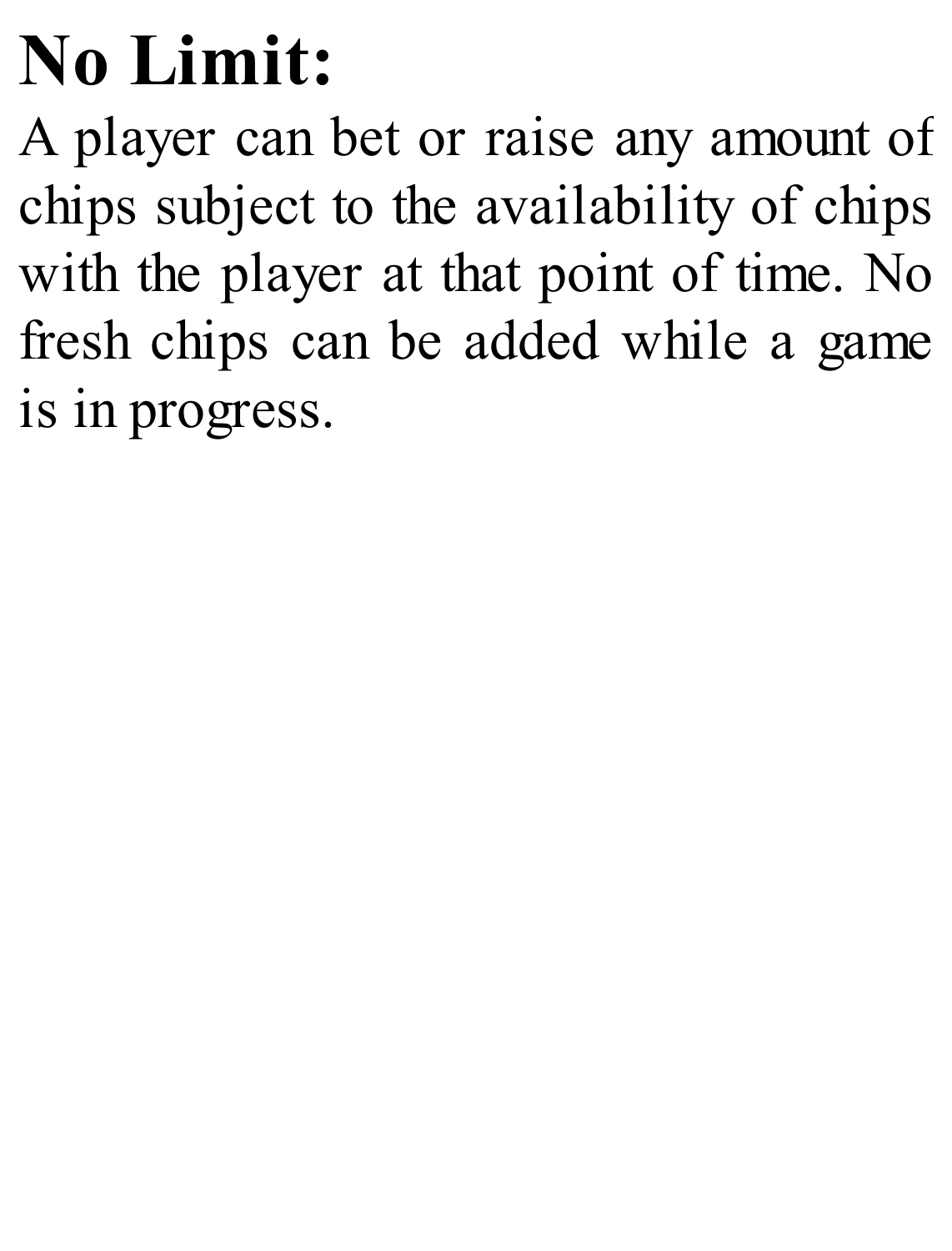#### **Betting Rules and [etiquette:](http://amzn.to/1GKXOzz)**

Now that you have a fair idea of what betting is you need to understand the rules, terms and etiquette as well.

#### *Ante:*

Ante is the token sum, which every player puts in before the cards are dealt

# *Blind Bet:*

There are two types of blind bets, small blind and big blind both are forced bets and this takes care of games with no Ante. The requirement to post these blinds rotates around the table so every player on the table ends up paying their fair share. The small blind is fifty percent of the big blind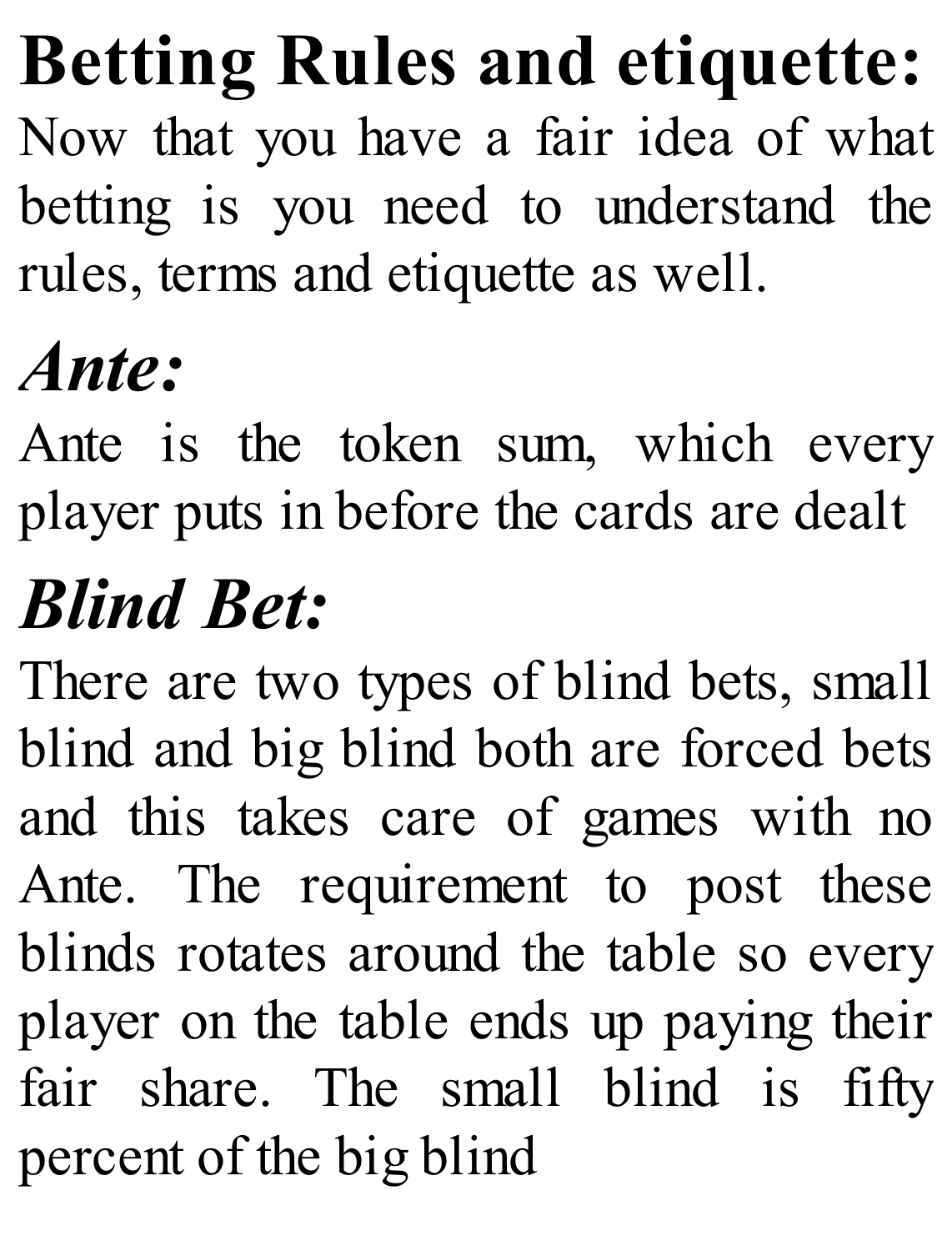#### *Check:*

As long as no one has placed a bet a player has an option to check, a check is literally a bet of zero. However once a player has placed a bet the next player cannot check, he can either call or raise only. If after checking the next players' bets the player who had checked still retains the right to call or raise.

### *Call:*

If a player has placed a bet the next player has to either call raise or fold. Call is basically matching the amount bet by the prior player.

### *Raise:*

If the player before you has placed a bet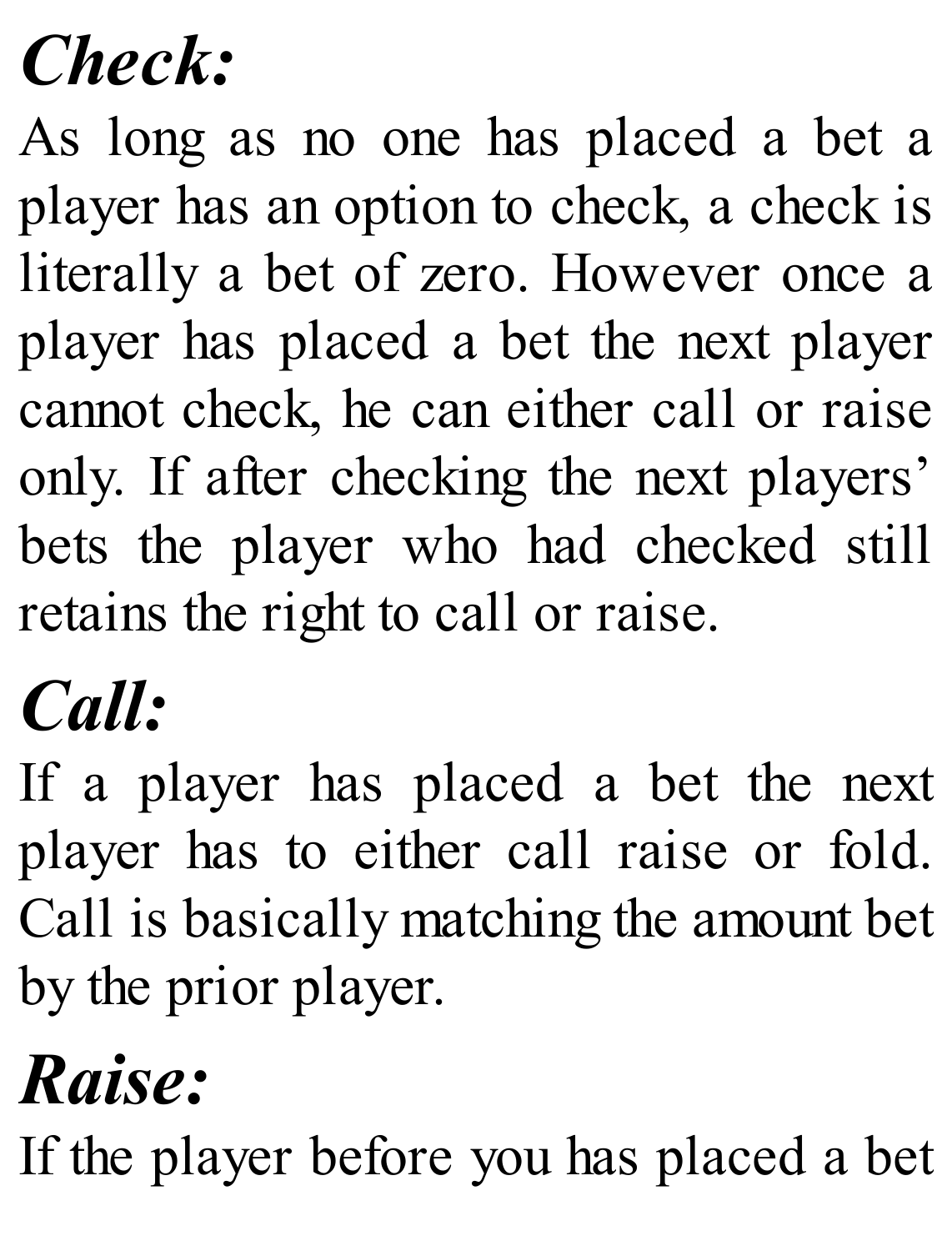and if you not only call it but increase the amount you have raised the pot.

# *Checkraise:*

This is normally done when a player has an extremely good hand and wants to squeeze out a bet or two from the other players, by checking if any of the other players bet, he then has an opportunity to not just call but raise the bet thereby trapping the player who had bet and get him to commit to the raise or just throw away the bet money.

### *Fold:*

If the cards in hand do not give you the confidence that you are going to win the pot, the best possible solution at that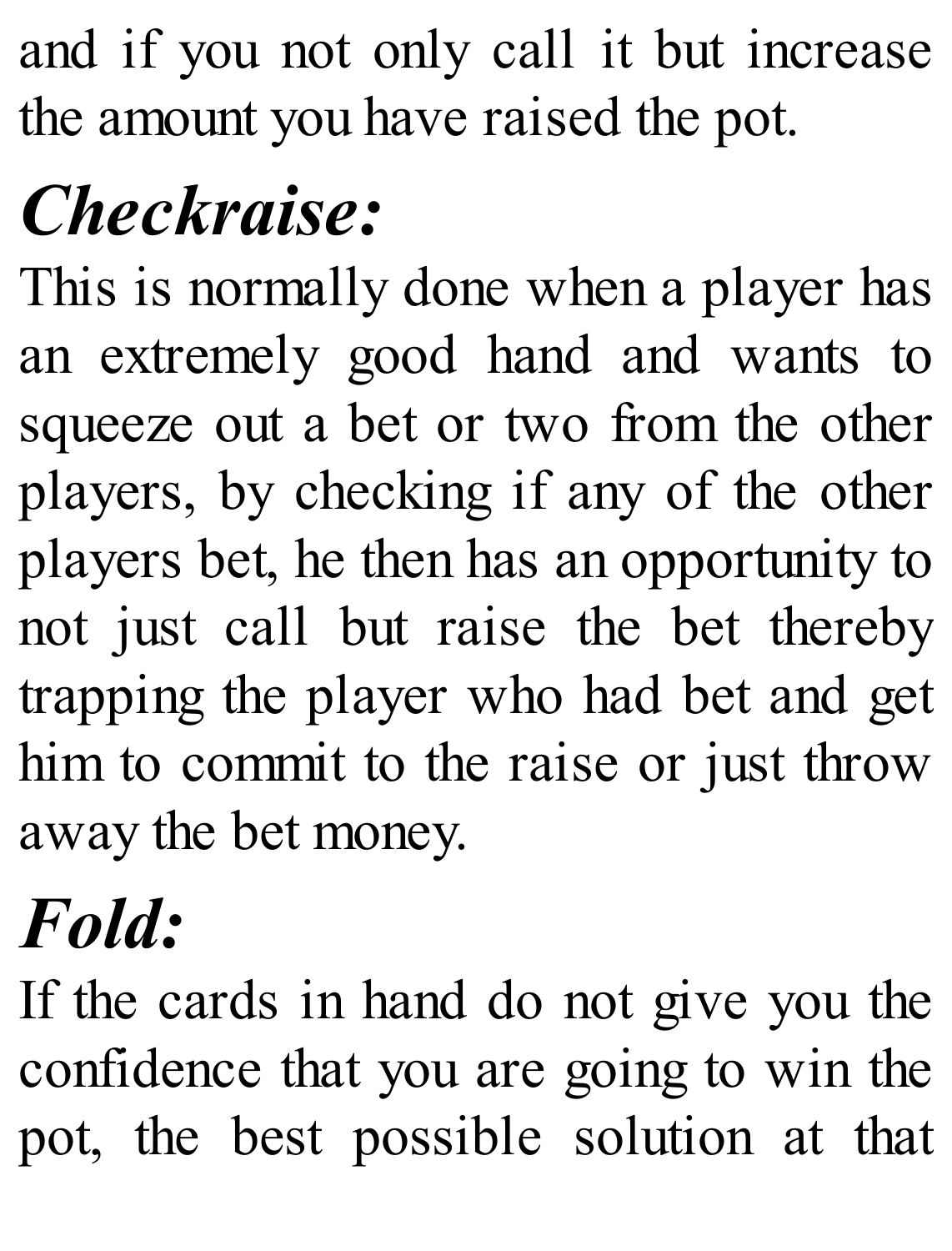point is to fold.

#### *All in:*

In case the player before you has bet and you do not have sufficient chips to cover the bet, you have the option to put in all your chips and call ALL –IN. So basically you will then contest only that portion of the pot that your money covers. The remaining players can still continue betting with a separate pot that is created.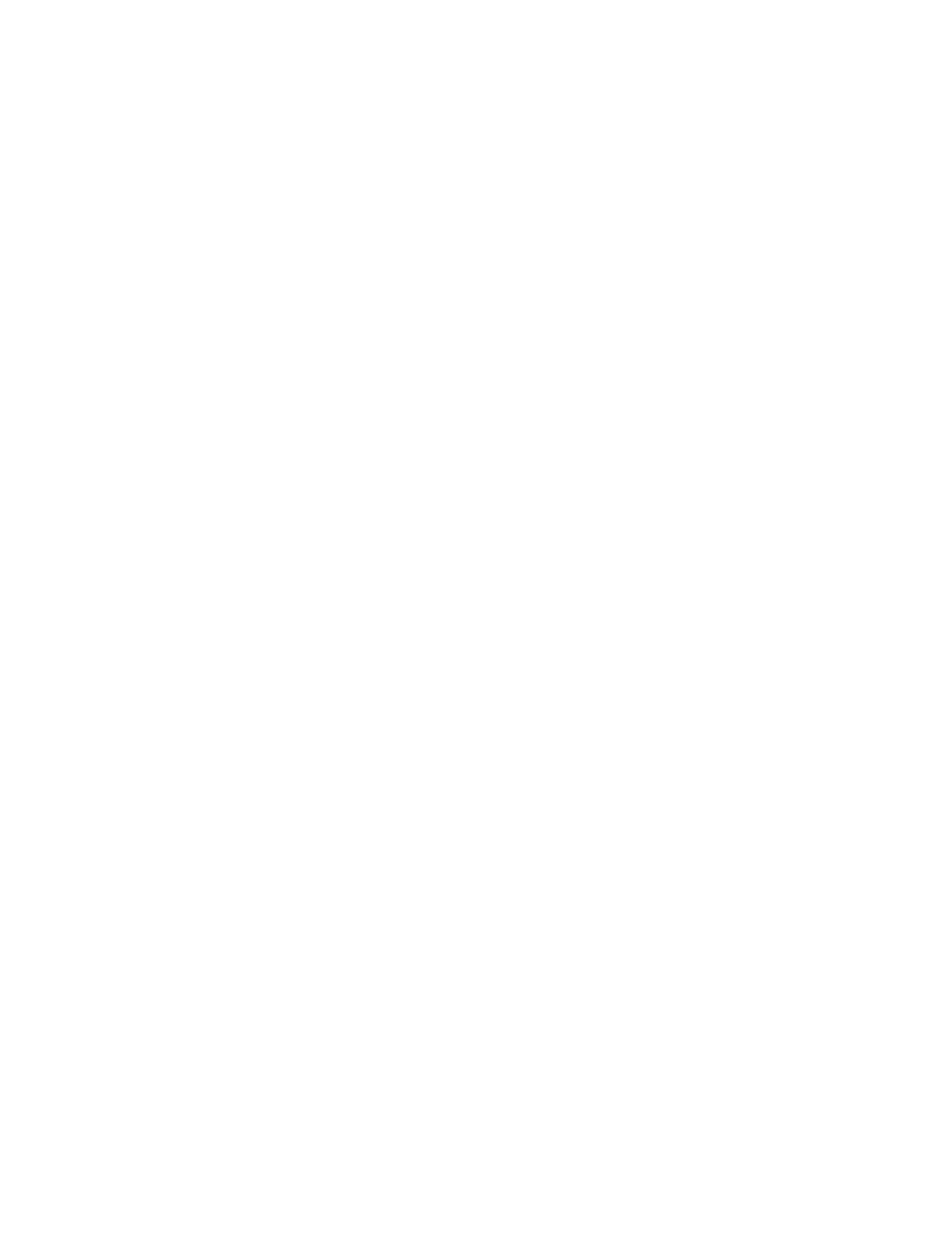# **Chapter 3: Things To Avoid While Betting:**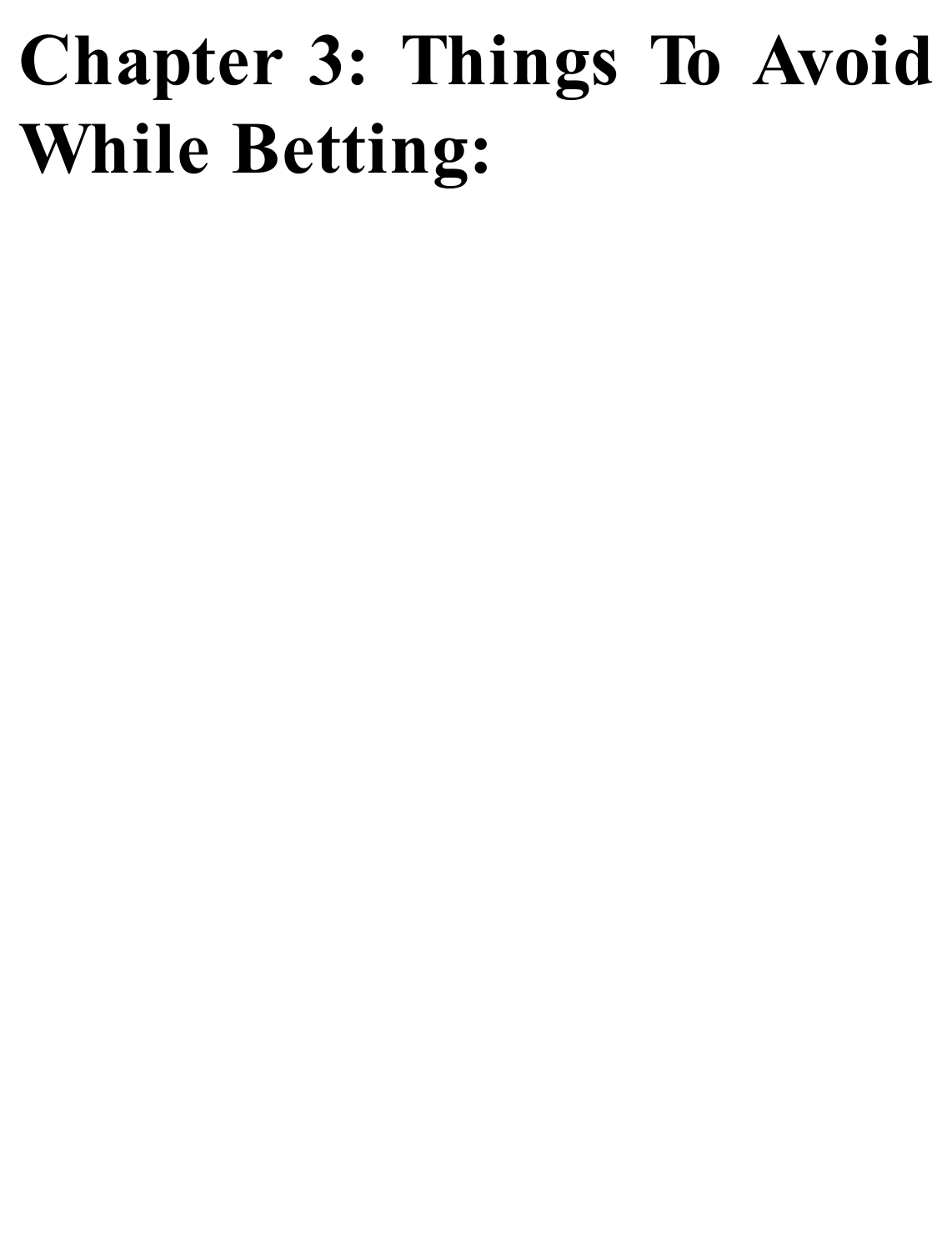#### **String raise:**

It may look dramatic but it is not something that is accepted on a poker table. If you intend to raise a bet, you need to call raise, you cannot say, I call your bet and while stretching the sentence say and raise you another xxx amount. This is considered as unfair tactics and in most casinos it you try this approach you would be called for string betting and only the cal amount would be accepted. If you intend to raise you need to say it upfront.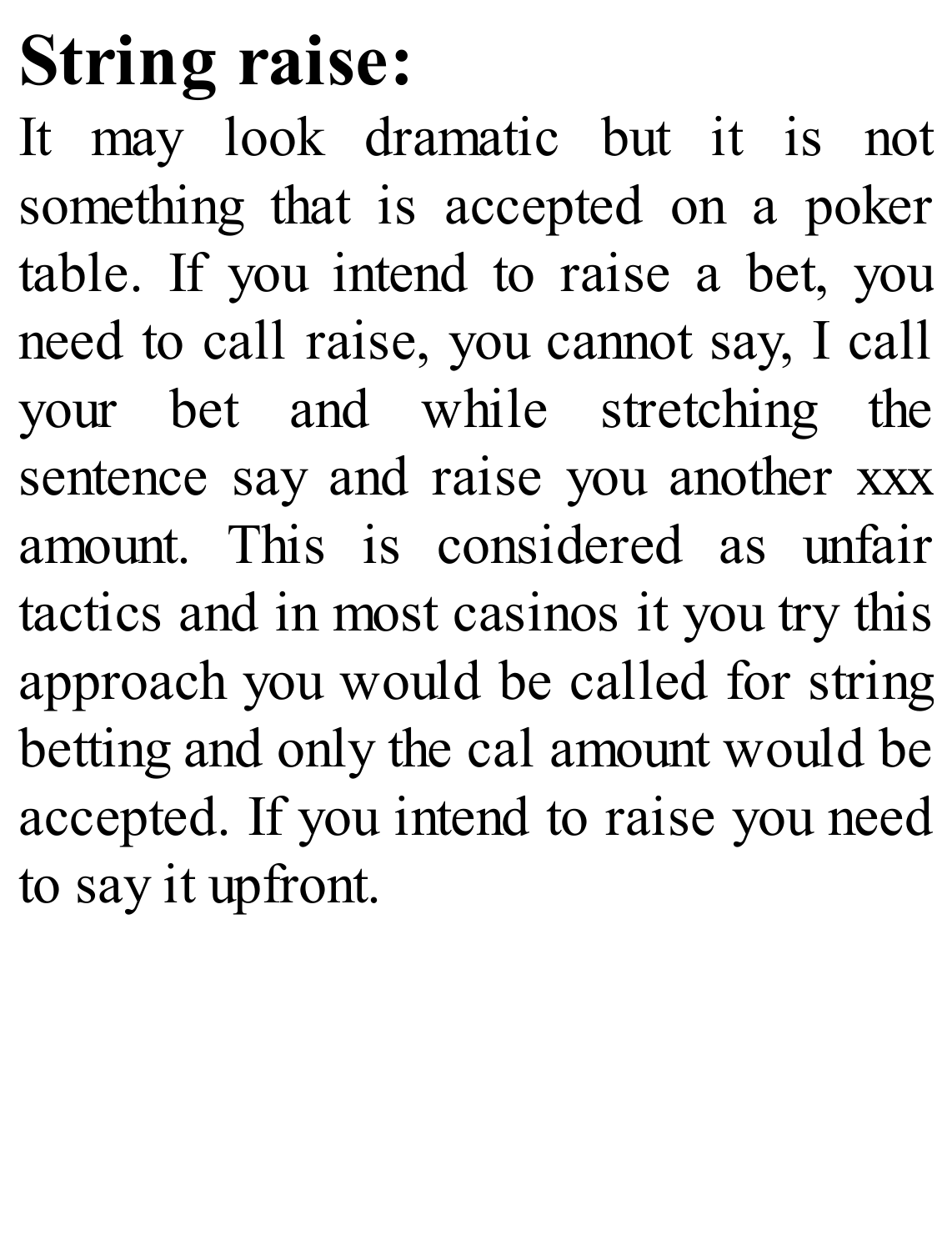# **Splashing:**

Avoid splashing your chips on the table where there is a possibility of them getting mixed with the main bet. Try and place the chips you intend to play in a neat pile and push it gently forward and let the dealer pull them in.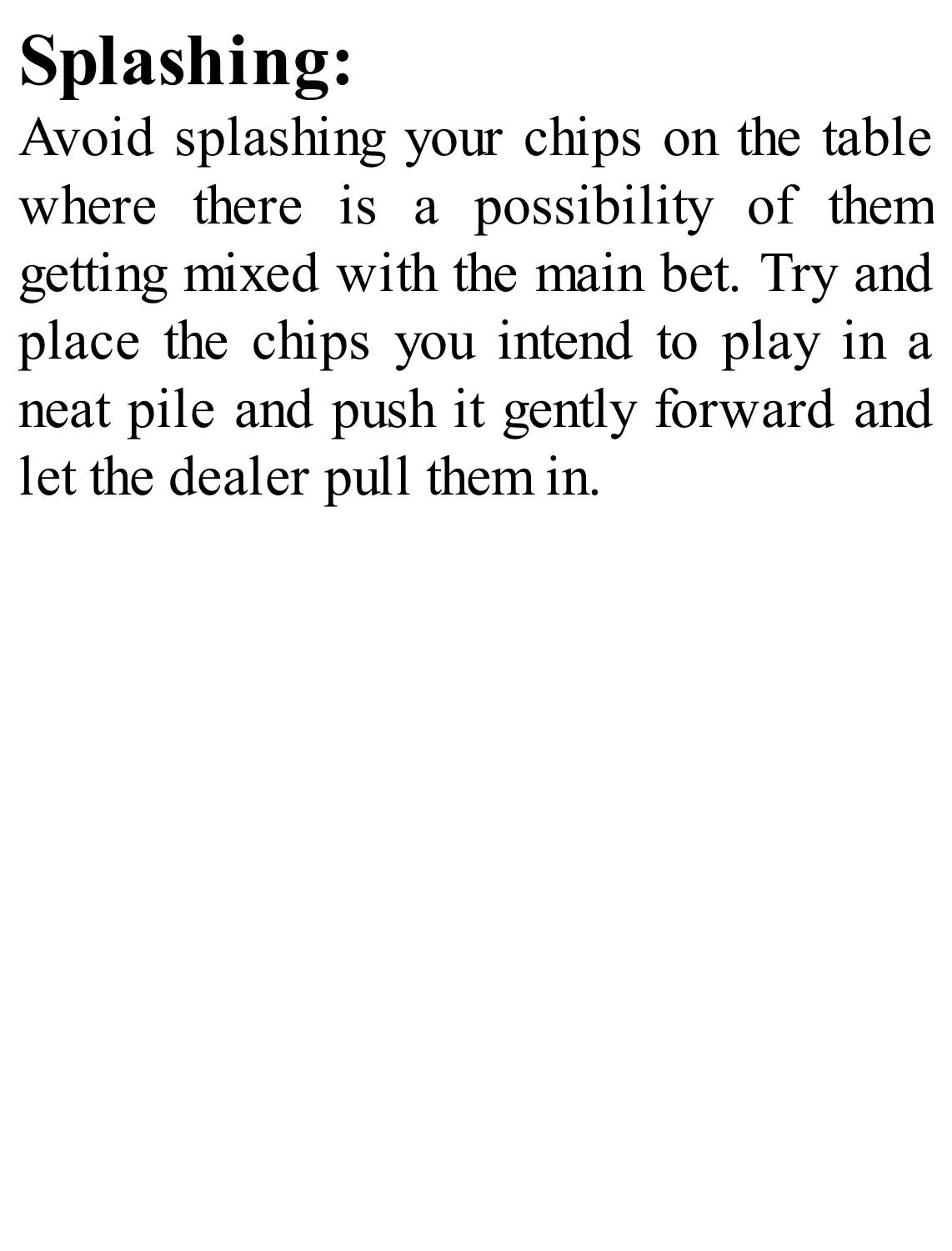### **Handling your cards:**

If you have folded your cards do not attempt to take them back once you have discarded them to the main pile; even if it is at the end of the game.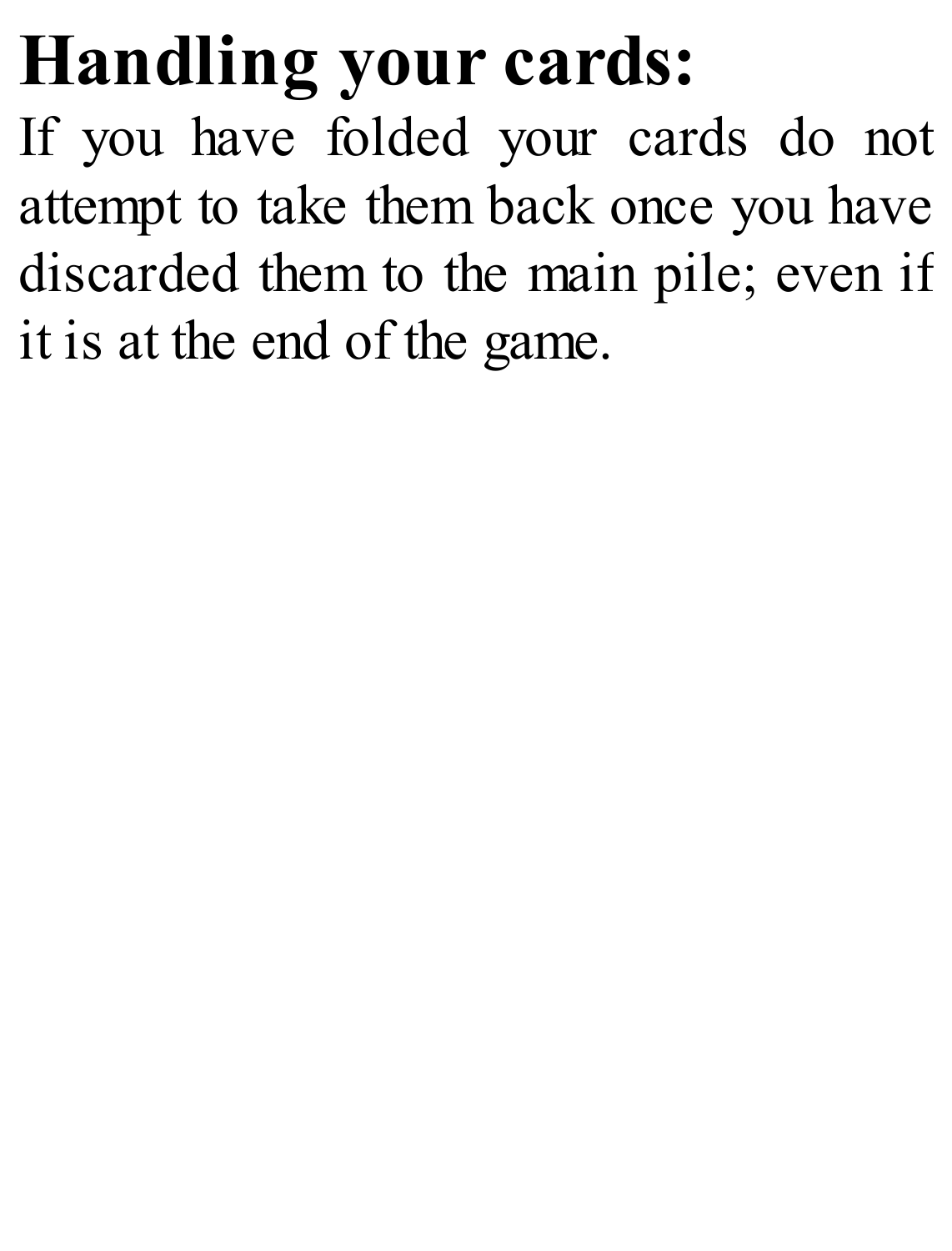#### **Act in turn:**

Do not bet call raise or fold unless it is your turn. As any action you take out of turn may actually give an undue advantage to one or more players.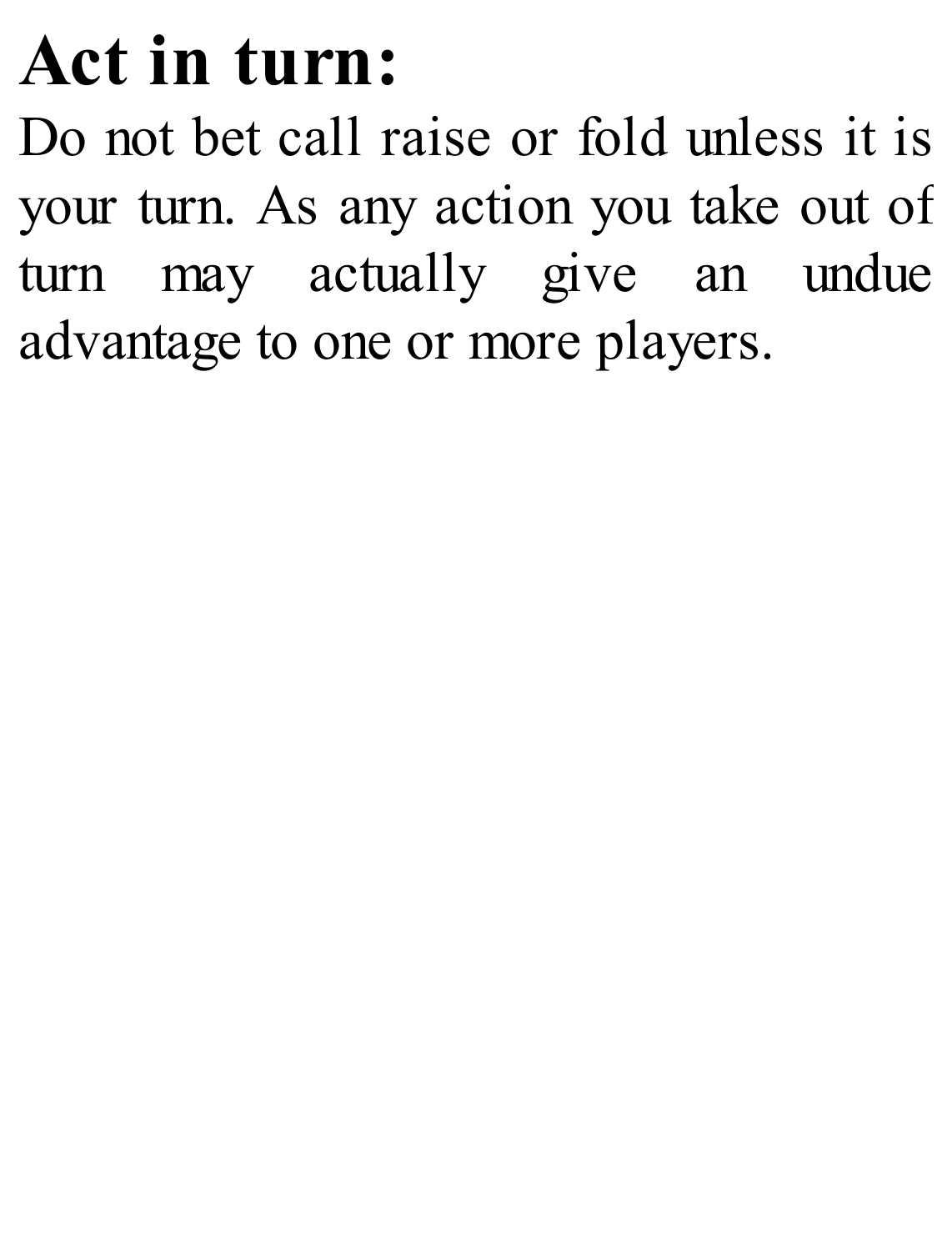# **Avoid discussing hands in play:**

Discussing a hand with others even if you may have folded may provide information to existing player and may give an undue advantage to some so avoid discussing the hand while it is still in play.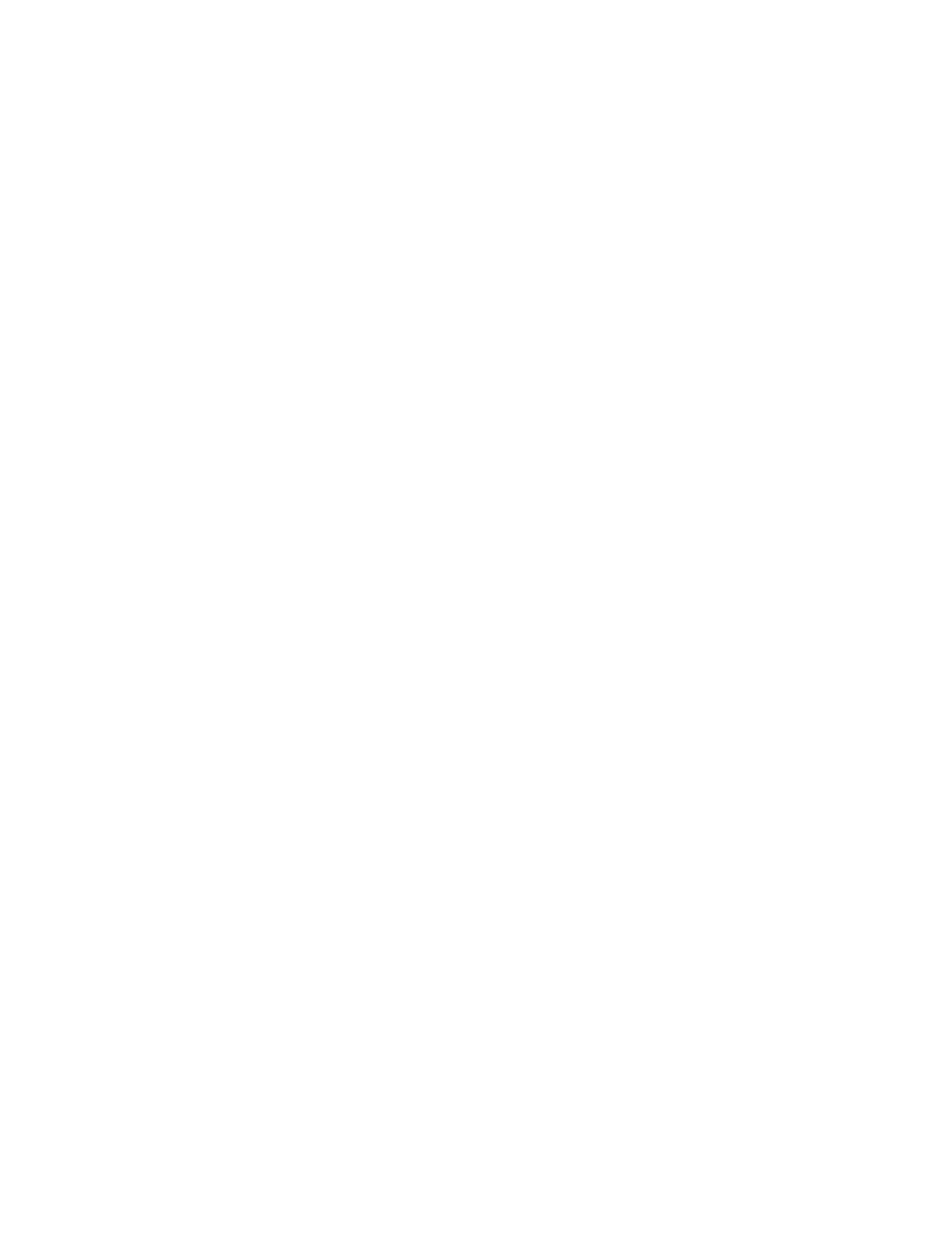# **Chapter 4: Texas Hold'em:**

In Hold'em the game begins with each player being dealt two cards face down. The two players to the left of the dealer are the players who need to post the compulsory small blind and big blind. The rest have an option to check or bet.

A small circular disc that keeps moving after every game marks the position of the dealer. This ensures that all players are evenly getting the forced bet.

Once the betting has been completed that is all others have checked or if someone has bet and the rest have called the bet and all have placed equal amount of chips in the pot or folded. The next set of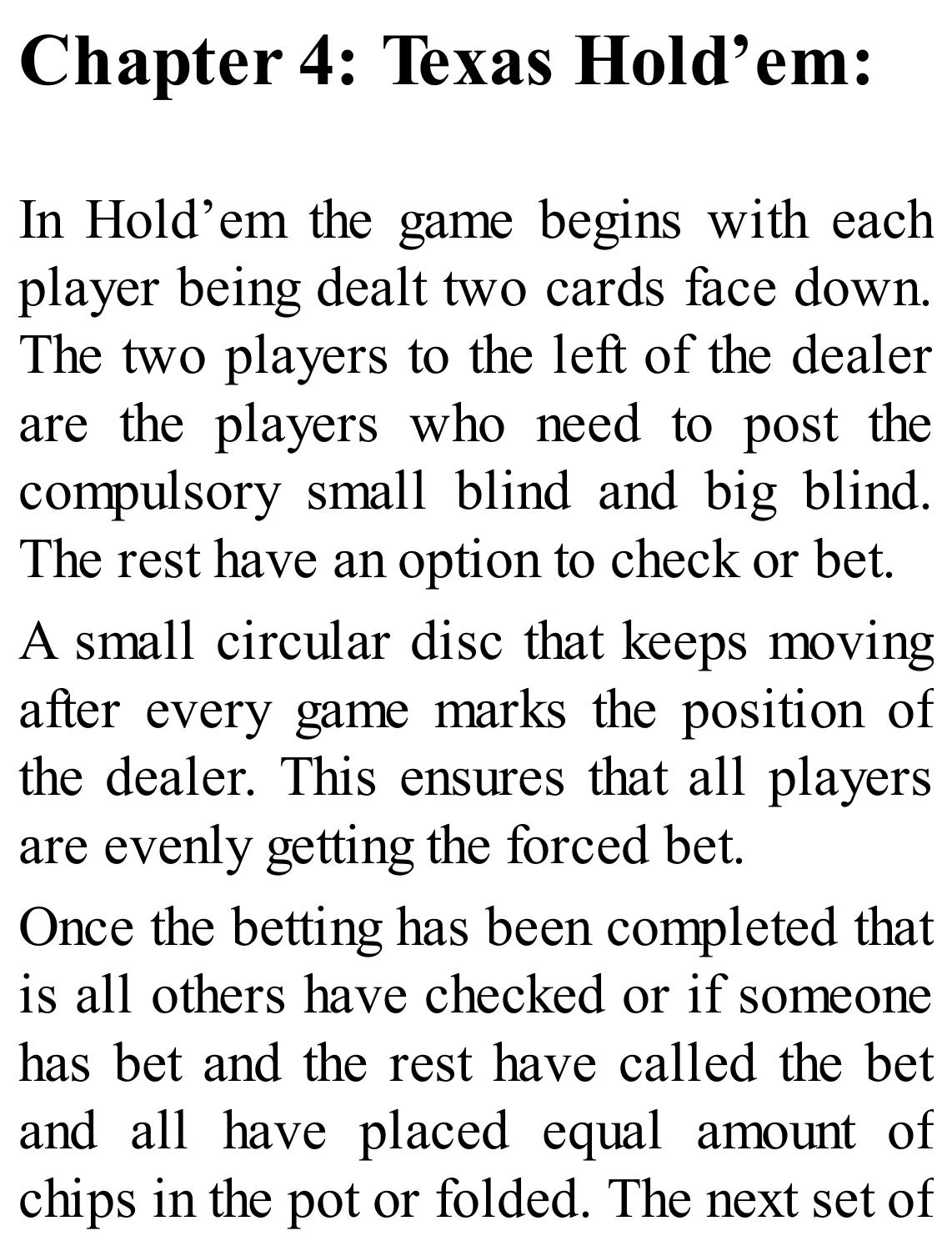cards are dealt, These three cards are generally called the flop and are placed face up and can be used as common cards in addition to the two cards held by every player. Once the three cards are dealt the next round of betting begins. Again when all players have either checked or matched any player bet the fourth card is placed face up on the table, this is the turn card. Post this one more round of betting progresses and the fifth and final card or the river is placed on the table.

So now every player still contesting for the pot has 2 cards in his hand which only he knows about and five face up common cards which all can see and the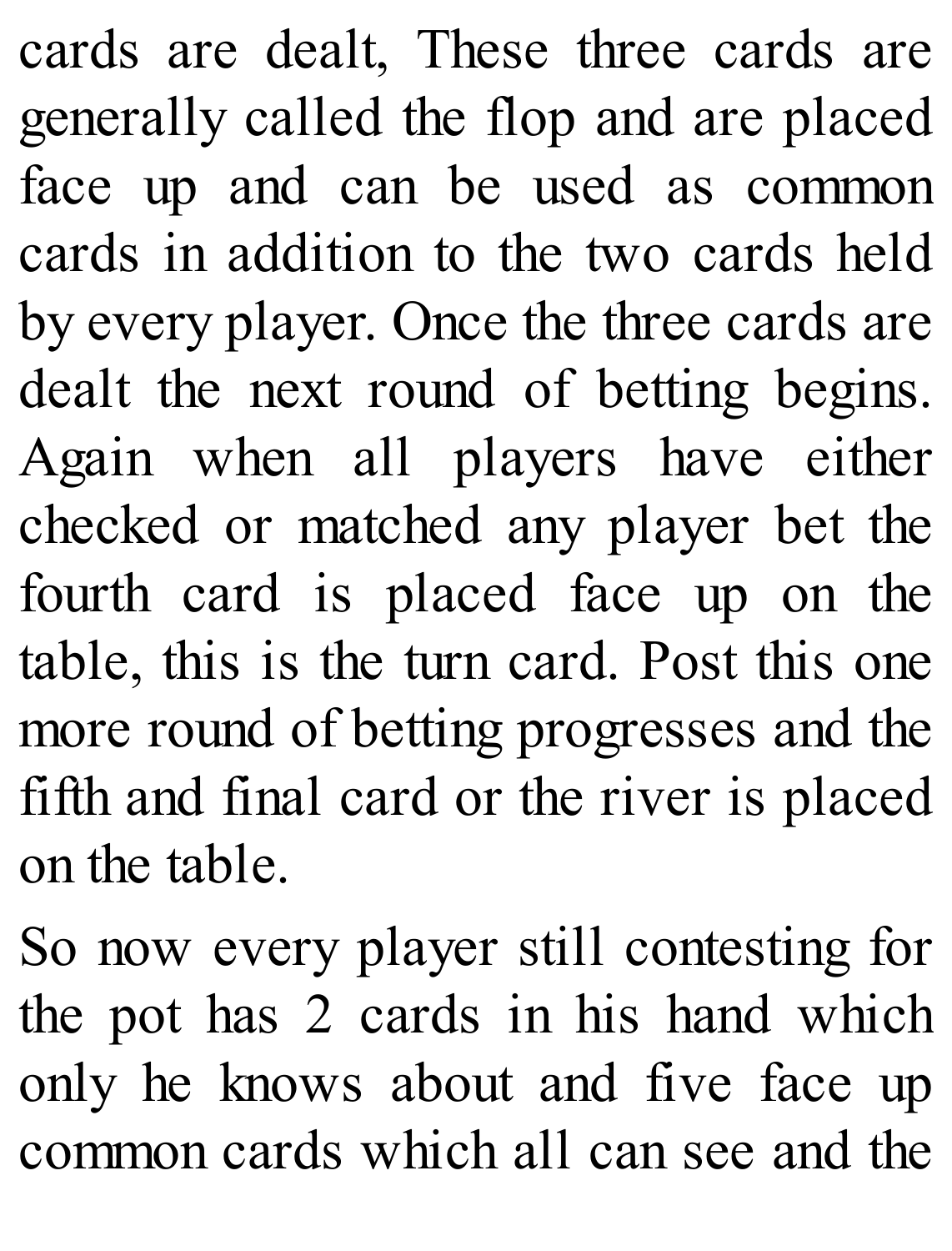person with the best five card combination will win the pot, that is after a final round of betting takes place. So technically that is all there is to Texas hold-em, however things are never as simple as they seem and this holds true for Texas hold-em as well.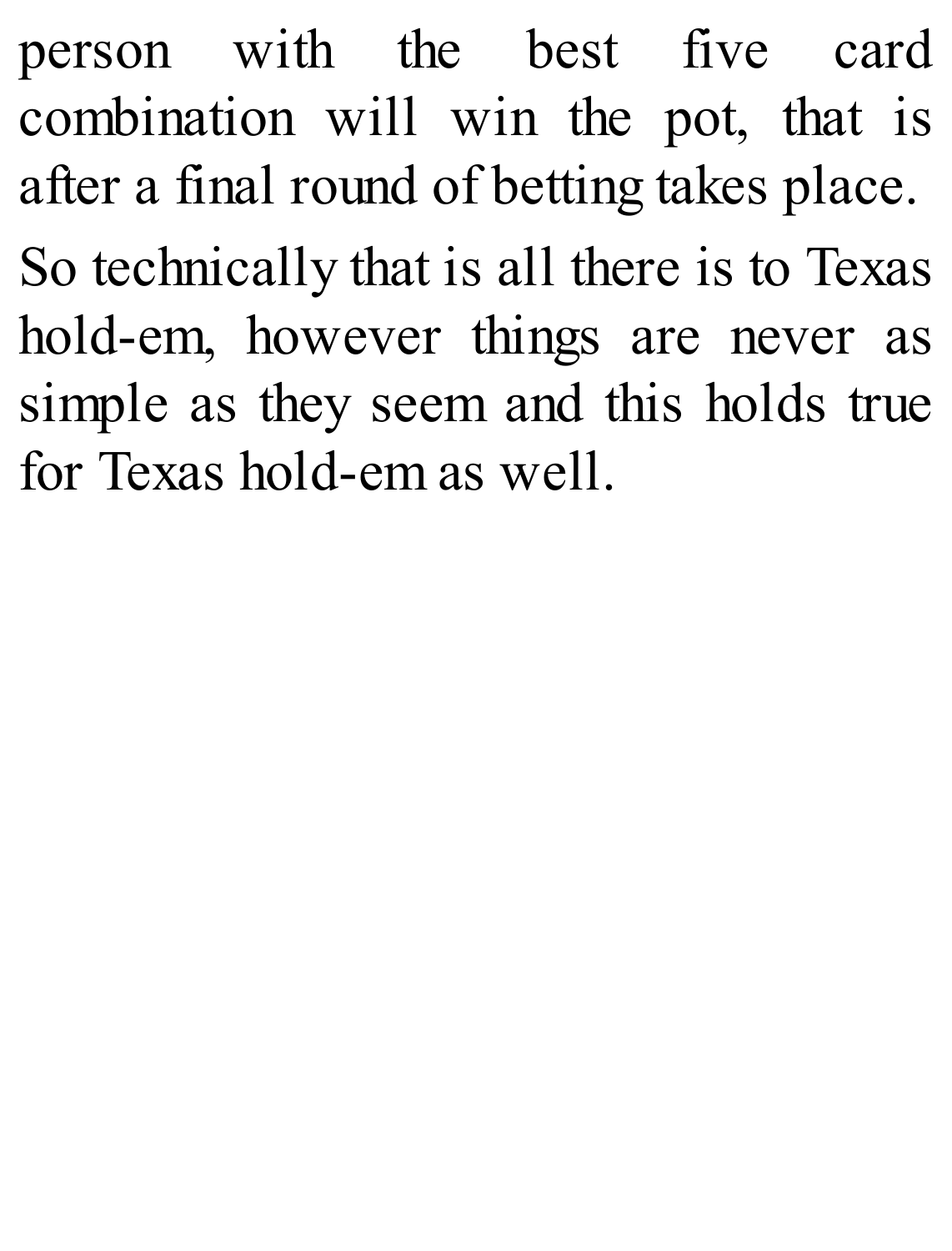### **Hold'em in depth:**

No matter, if people may tell you that any two cards can win it all depends on the flop turn and river, while it may hold a little bit of truth the statement would apply to only those who are playing believing in luck as a factor and not including skill in their playing technique.

The first two cards are the most important cards and if you maintain a certain discipline and play only with certain cards on the long run you will have a more successful win rate than you would playing with any two cards. Yes there may be cases where in after you fold you may end up with the wining hand but then, you did not lose, as you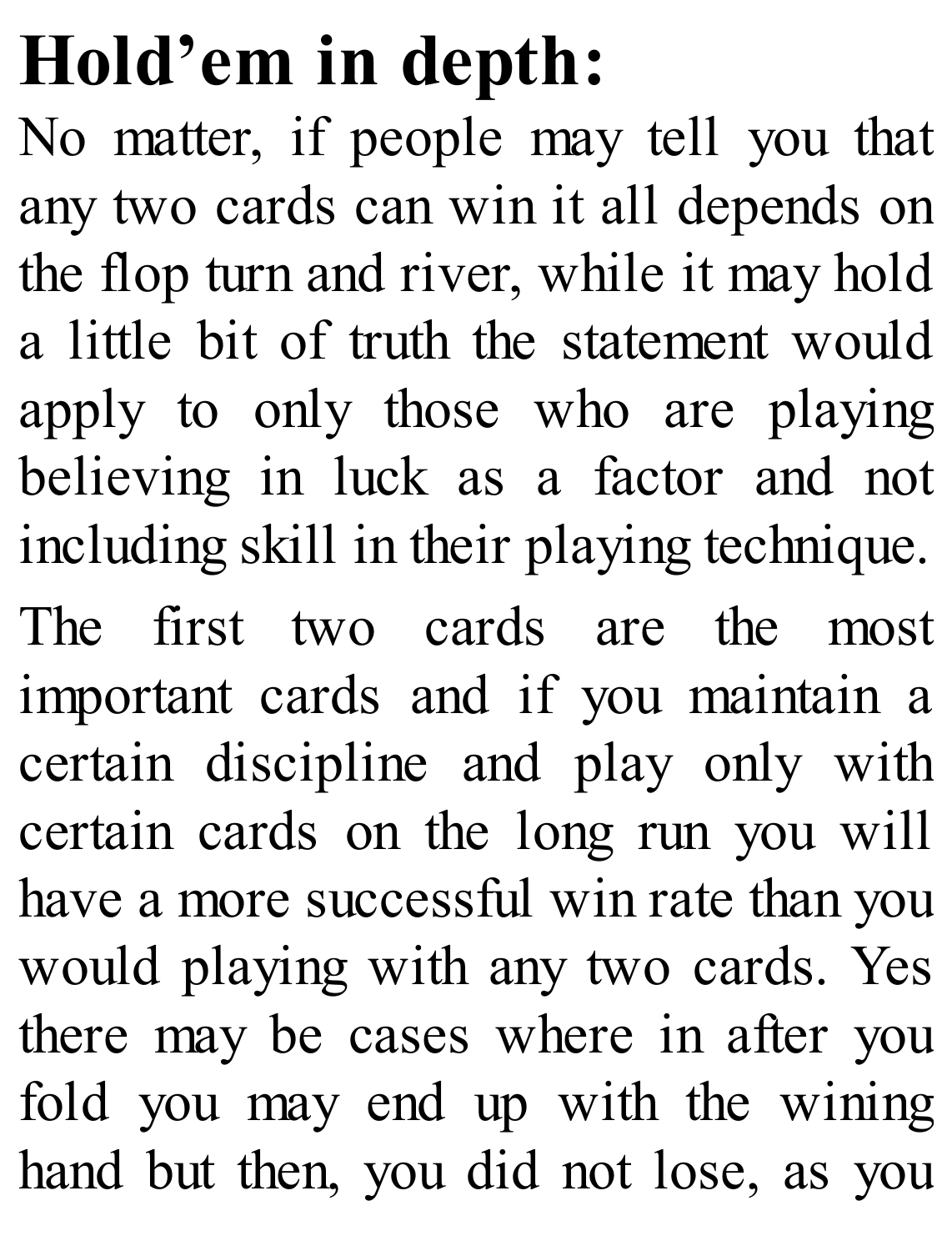did not bet. However playing with poor first two cards and losing is when your bankroll starts diminishing.

Prior to a flop, in Texas hold-em there are 169 different combinations that you could get as your first two cards, this number is assuming you take cards like AK of hearts equal to AK of clubs. The significance of these cards may change drastically after the flop, for e.g. if the flop has three hearts the person holding the AK of hearts gets a flush where as the other still holds only high cards, but prior to the flop they would hold the same value.

Also to further simplify, these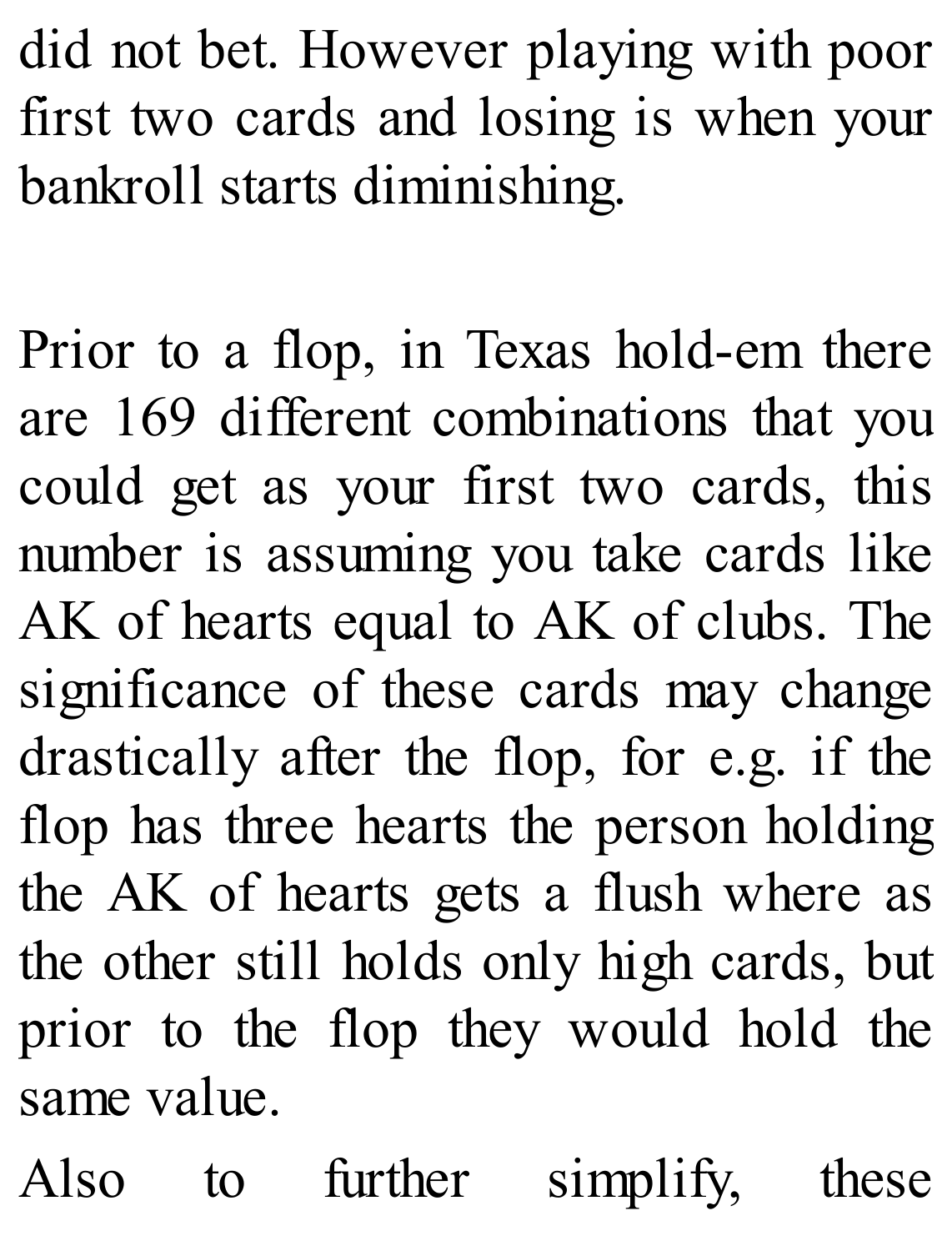combinations can be further segregated in to only 5 categories.

- 1. Pairs
- 2. Connecting cards
- 3. Gapped cards
- 4. Suited connecting cards
- 5. Suited gapped cards

So keeping the above 5 basic combination in mind when ever you are playing, you now need to understand which of these are playable and which not. Trust me all are playable depending on your position on the table.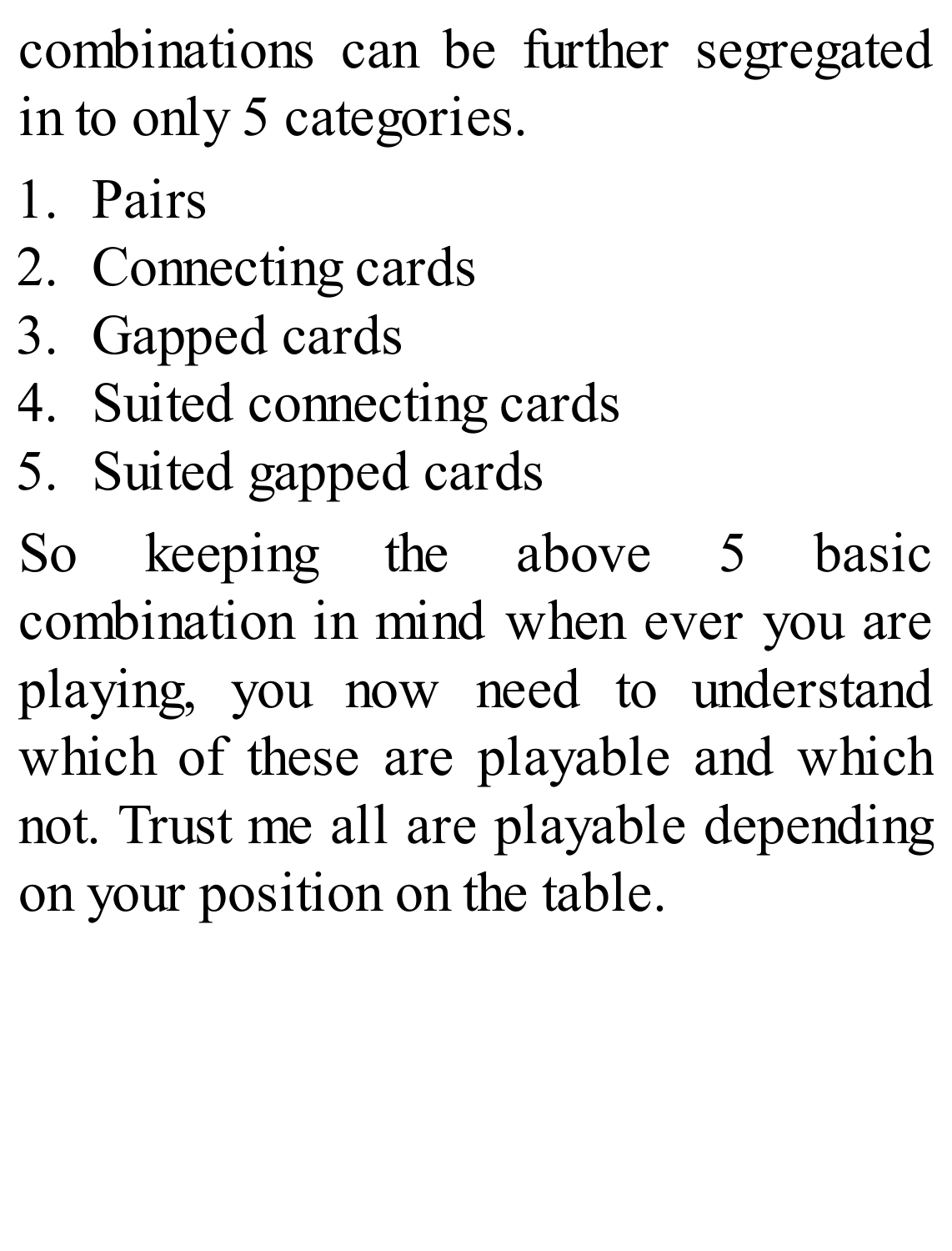### **Table position:**

Your position at the table at the time you have been dealt the card also plays a significant role in what cards you want o play with, the positions are fairly simple, early, mid and late. Simply put are you the first to act when cards are dealt? If yes, you are in the early position else mid or late. Depending on your position we will run through a few combinations that should help you decide if the hand is playable or not.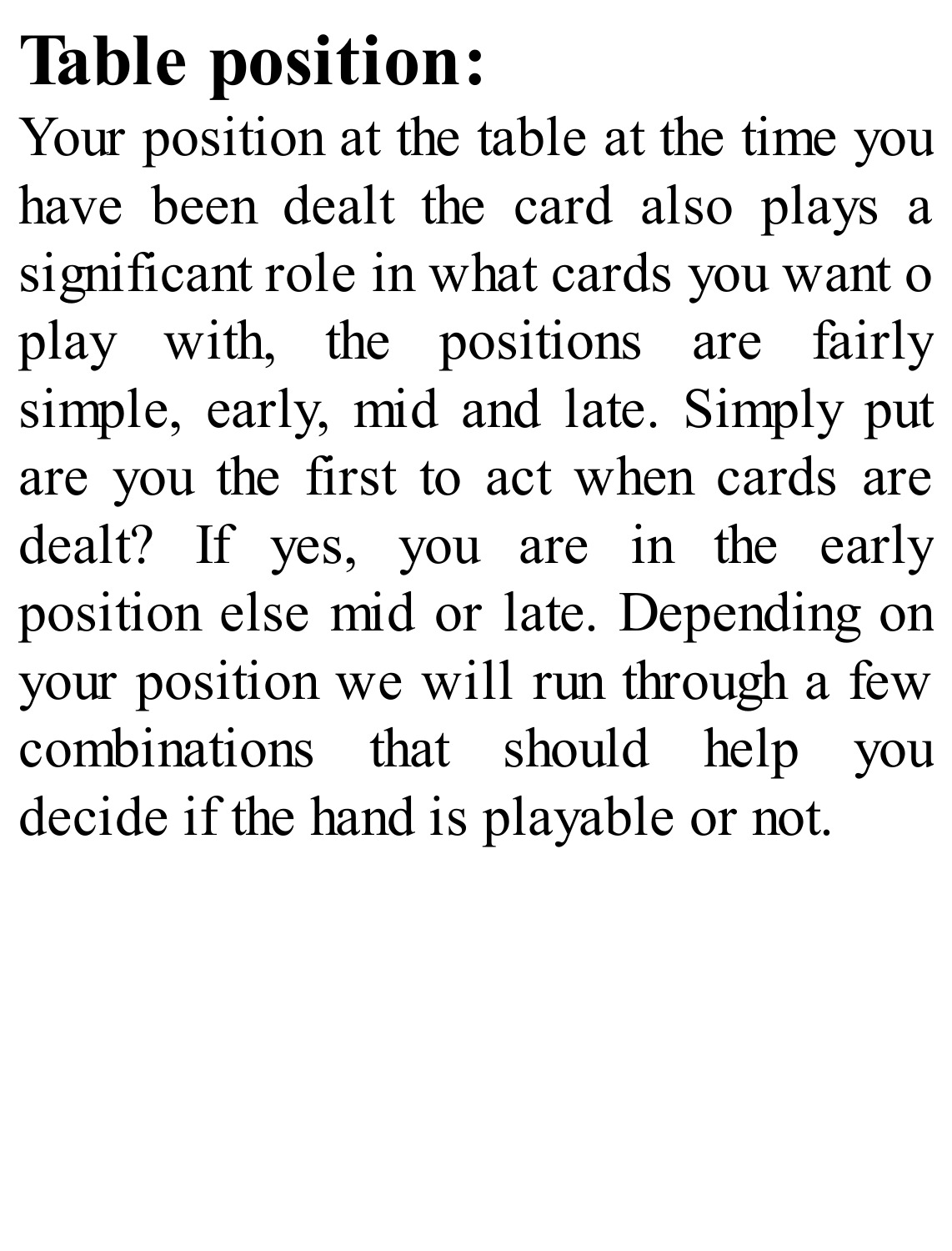# **Early position:**

In this position you need o have strong hands, these are the type which we do not come across very often but when we do, generally we end up being a favourite to win the pot right from the start.

# *Early position Pairs:*

Pair which is a 7 pair or above

# *Early position Suited cards:*

If in the early position you get suited cards the possible combinations you want to start with are A with a KQJ or 10, K with a Q J or 10 and J with a 10 or 9 or  $10/9$  combo.

# *Unsuited cards:*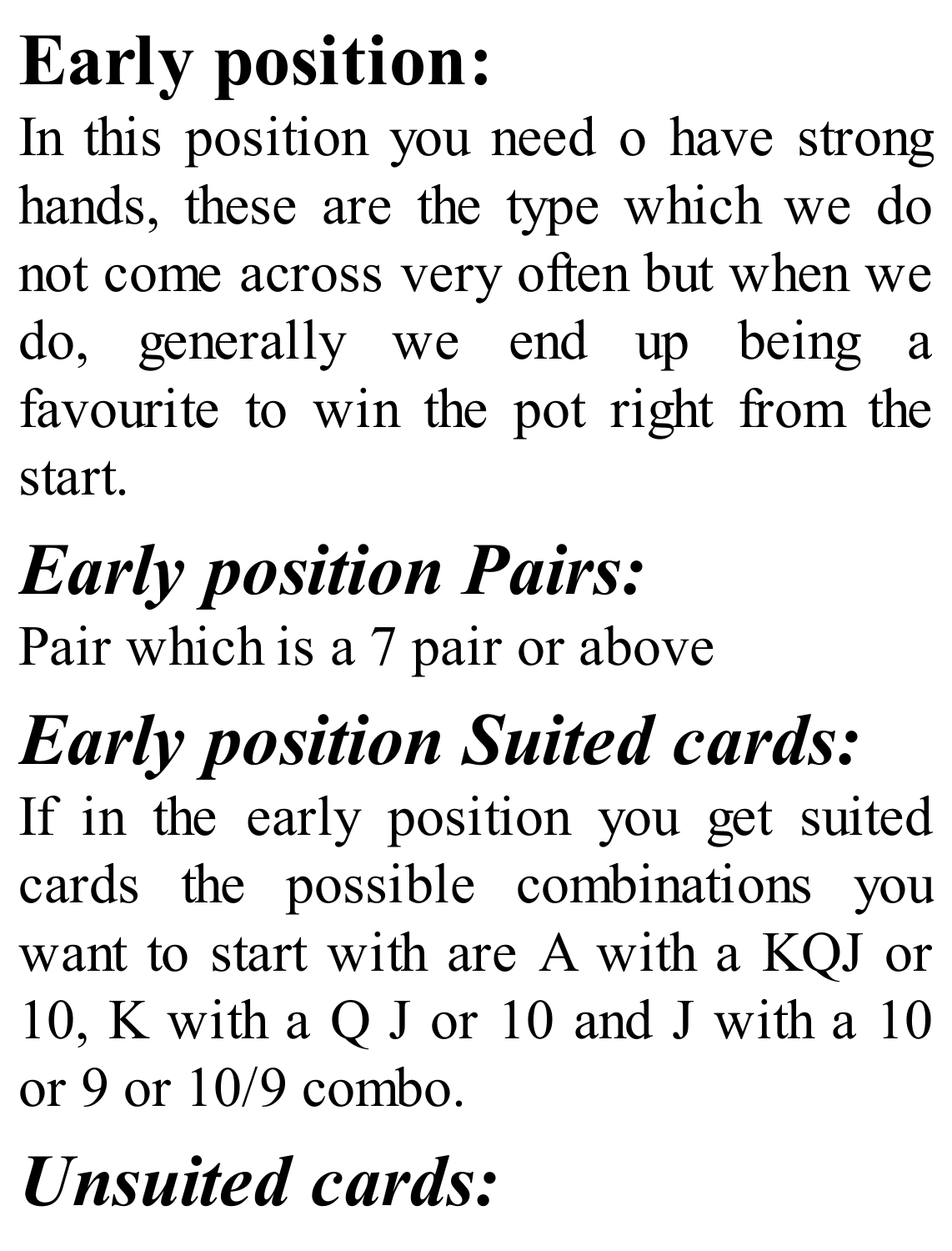A with KQJ or 10 or K with either a Q o r J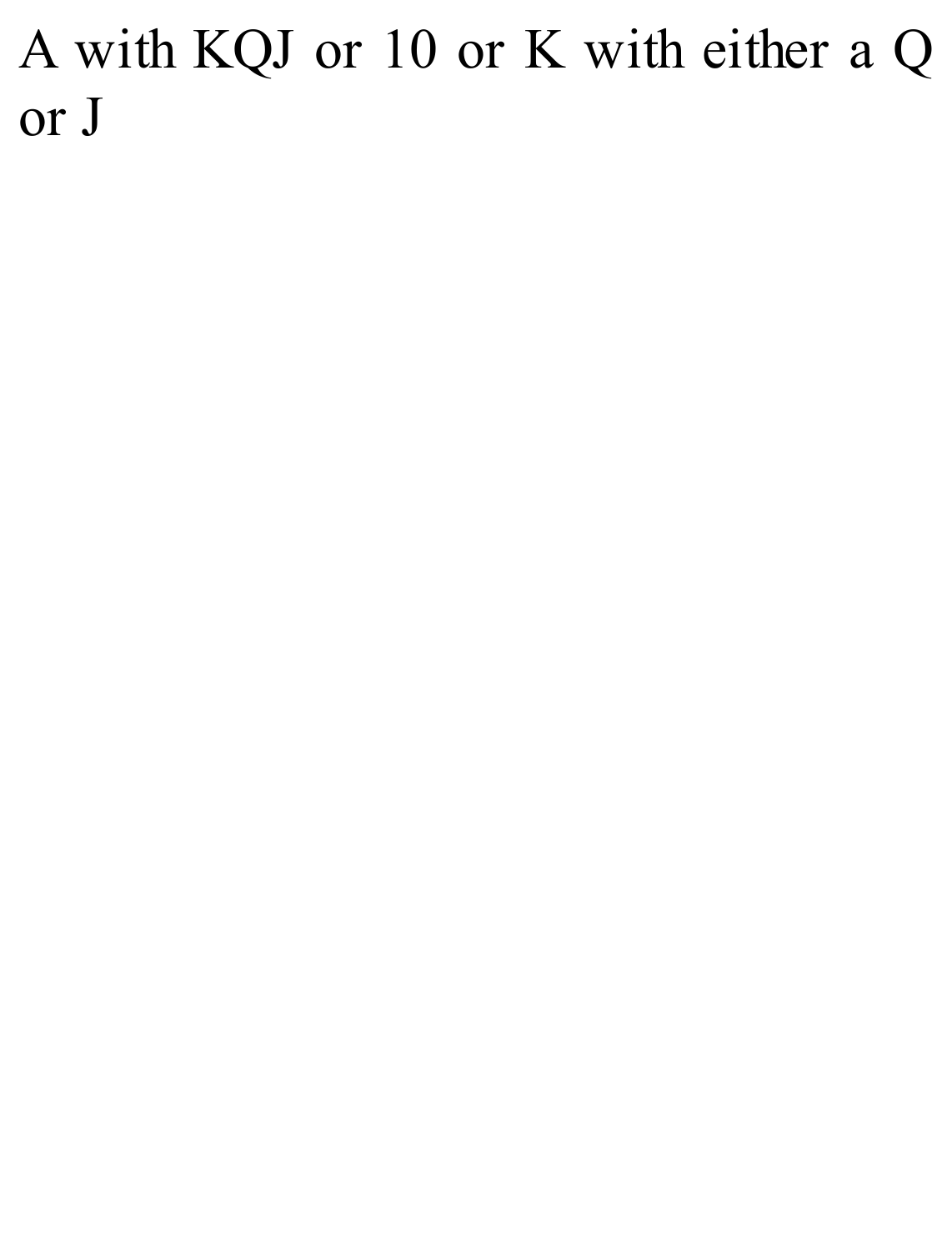## **Middle position:**

When you are either the  $4<sup>th</sup>$  to seventh player to act, you are in mid position and you can add a few more combination that you can play, subject to no one raising the pot.

# *Mid Pairs:*

5 and 6

## *Mid suited cards:*

A with 9 8 7 or 6. K with 9. Q with 9 or 8. J with 8 10 with 8 and 9 with 8

# *Mid unsuited cards:*

K with 10. Q with J or 10. J with 10.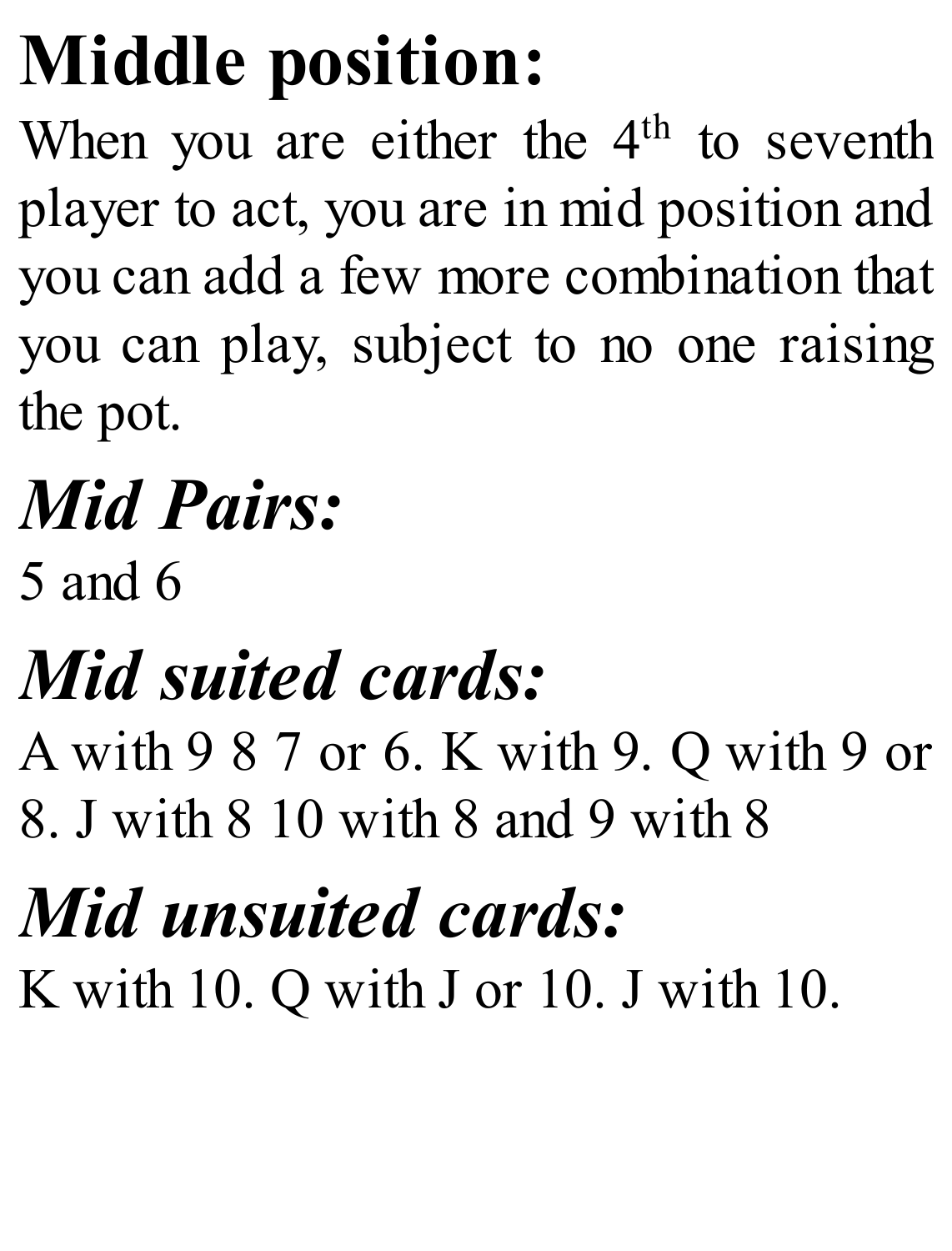#### **Late position:**

In this position you have the advantage of playing either last or second last. So you can have the option of playing with the remaining combination of cards as well. However these should be played only if the pot has not been raised. You need to maintain discipline in such scenarios. Also if the flop if not making your cards strong you need to release the cards immediately and not hold on to the hope that a turn or river cards will turn your fortunes.

Discipline is a must, for e.g. you might have a suited K and 2 and in the flop you get a king, though you are on a strong pair think of the possibility of any other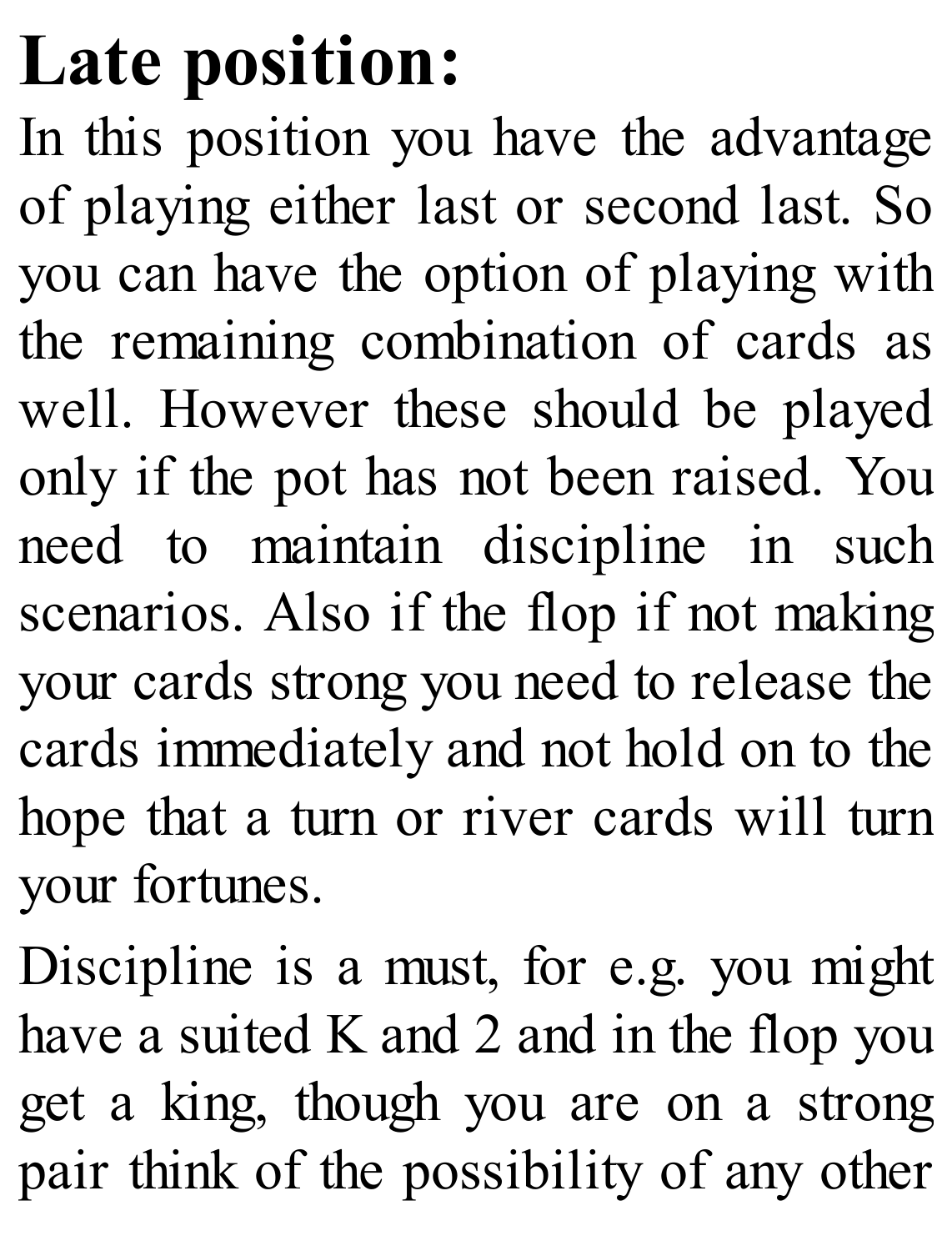player having a king, that player would most certainly beat your two and you could end up losing so with late position cards it is imperative that you either get a very strong flop or no one else has betted and then you can go for a free turn card.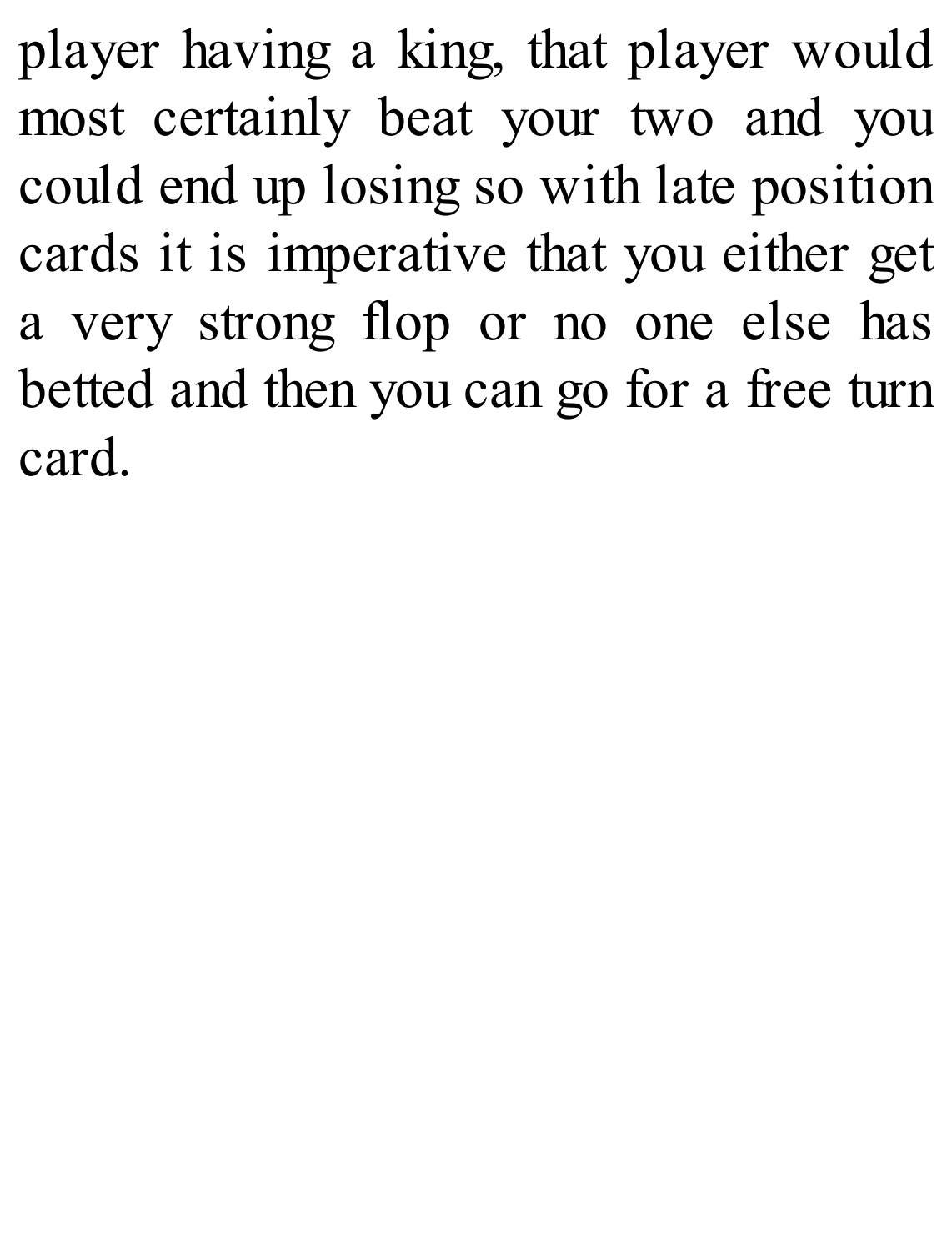# **Actual [betting](http://amzn.to/1GKXOzz)**

Let's assume you are now following the above guidelines and someone raises you after you have called, you are now committed to match that raise and see the flop before you take any decision, however if there are multiple raises after your call you might want to contemplate folding unless you have a very strong hand.

Remember one thing while being safe you need to understand that Hold-em is an aggressive game and when the opportunity arises you need not play safe but actually go ahead and raise as well, what this does is thins down the number of people competing for the pot. So if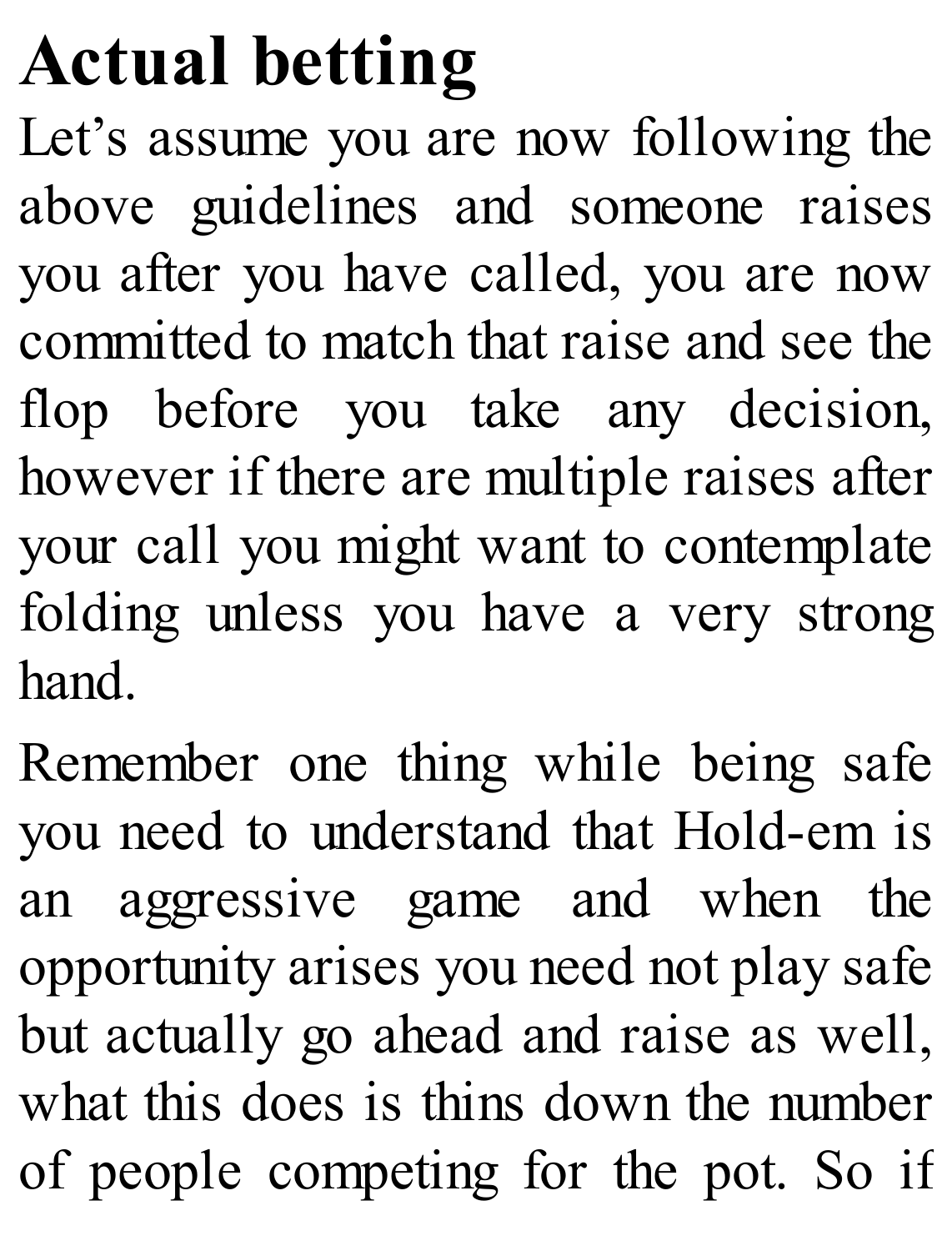you have a strong hand before the flop, raising is something you should definitely consider. Pre flop you can always raise with cards like a high pair or suited un-gapped cards. Also if you are in the late position and no one has called so far, you can raise with any pair or high card and you might end up stealing the blinds as well.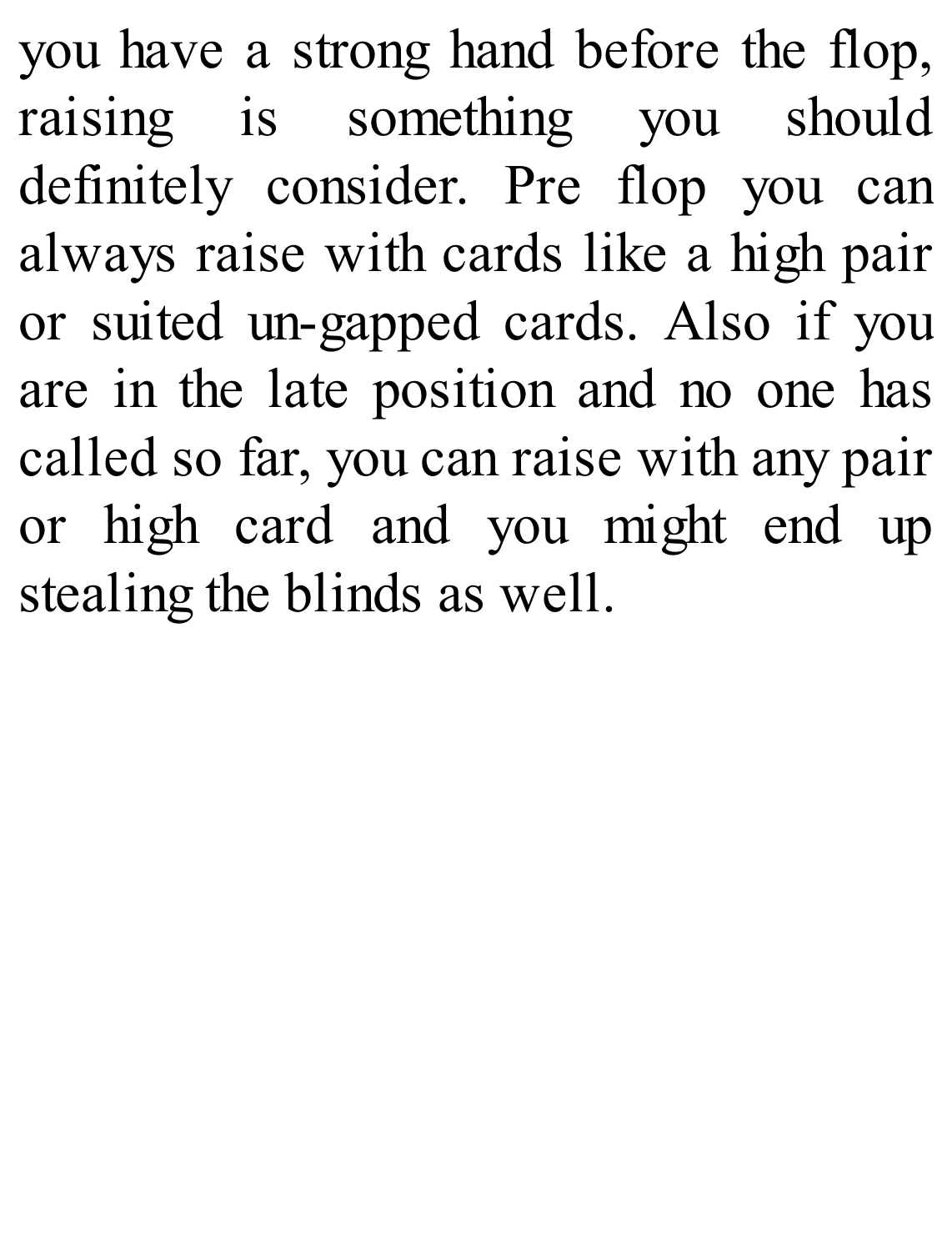# **Playing post the flop:**

If the flop does not fit your hand, don't think about getting lucky on the turn or river. Just quietly fold if someone has bet.

In a catch 22 situations where in you are unsure whether to continue or fold, keep in mind the following

- 1. Has it improved your hand?
- 2. It has not made it a strong hand but offers to pay you huge if you hit a card on the turn or river.
- 3. You held a big pair before the flop.

So while you may not like the flop most of the times, on some occasions you might get the best flop possible, where in you may flop a straight flush four of a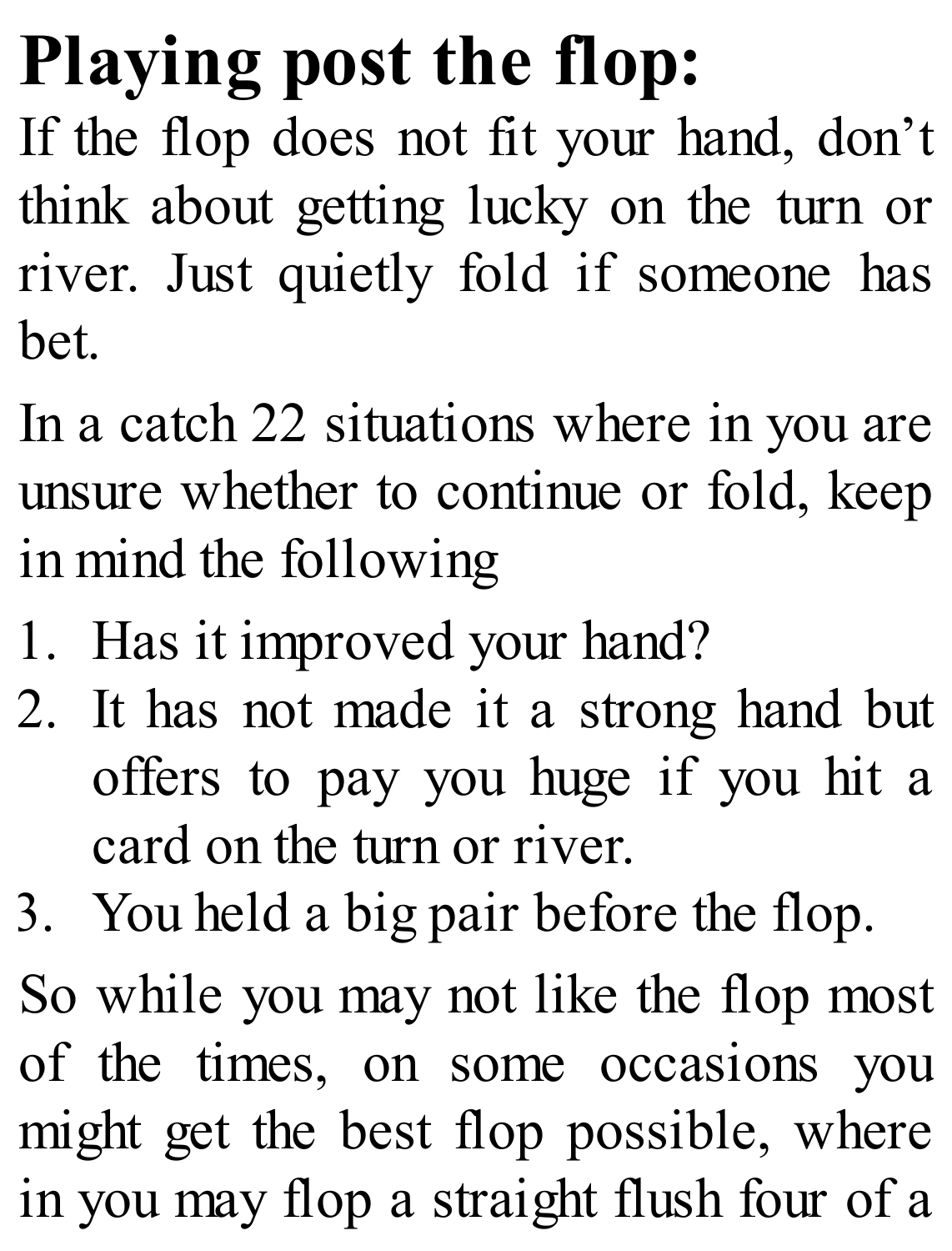kind, a full house etc, where in your worry now won't be whether you are going to win or no, but how much you can extract from the rest of your opponents.

Your first order of business would be to look at the flop closely to search for possibilities of someone coming up with a hand that is second best.

Then depending on how your flop has helped you choose the following betting options.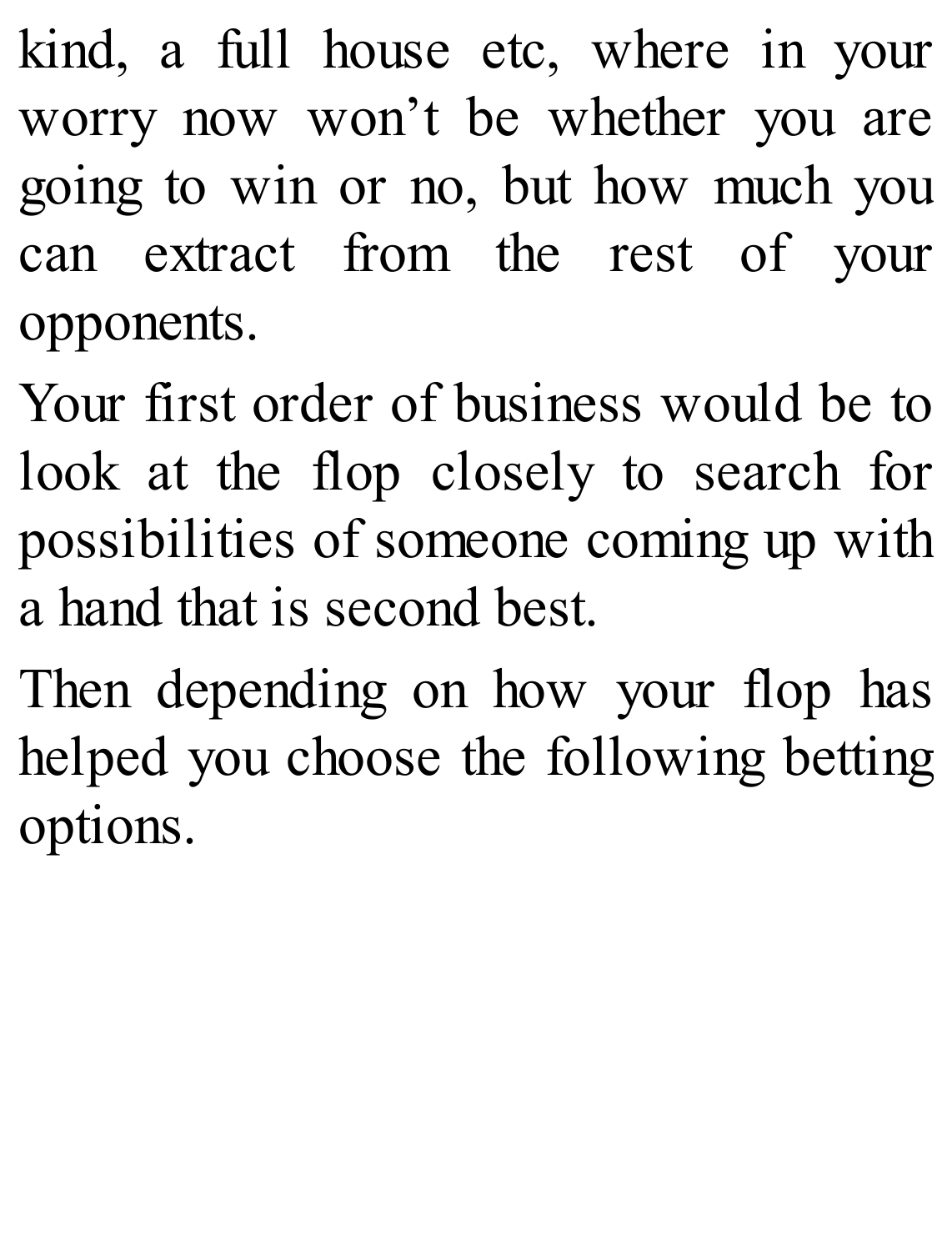#### **Straight flush:** Go all in it is very unlikely you will lose.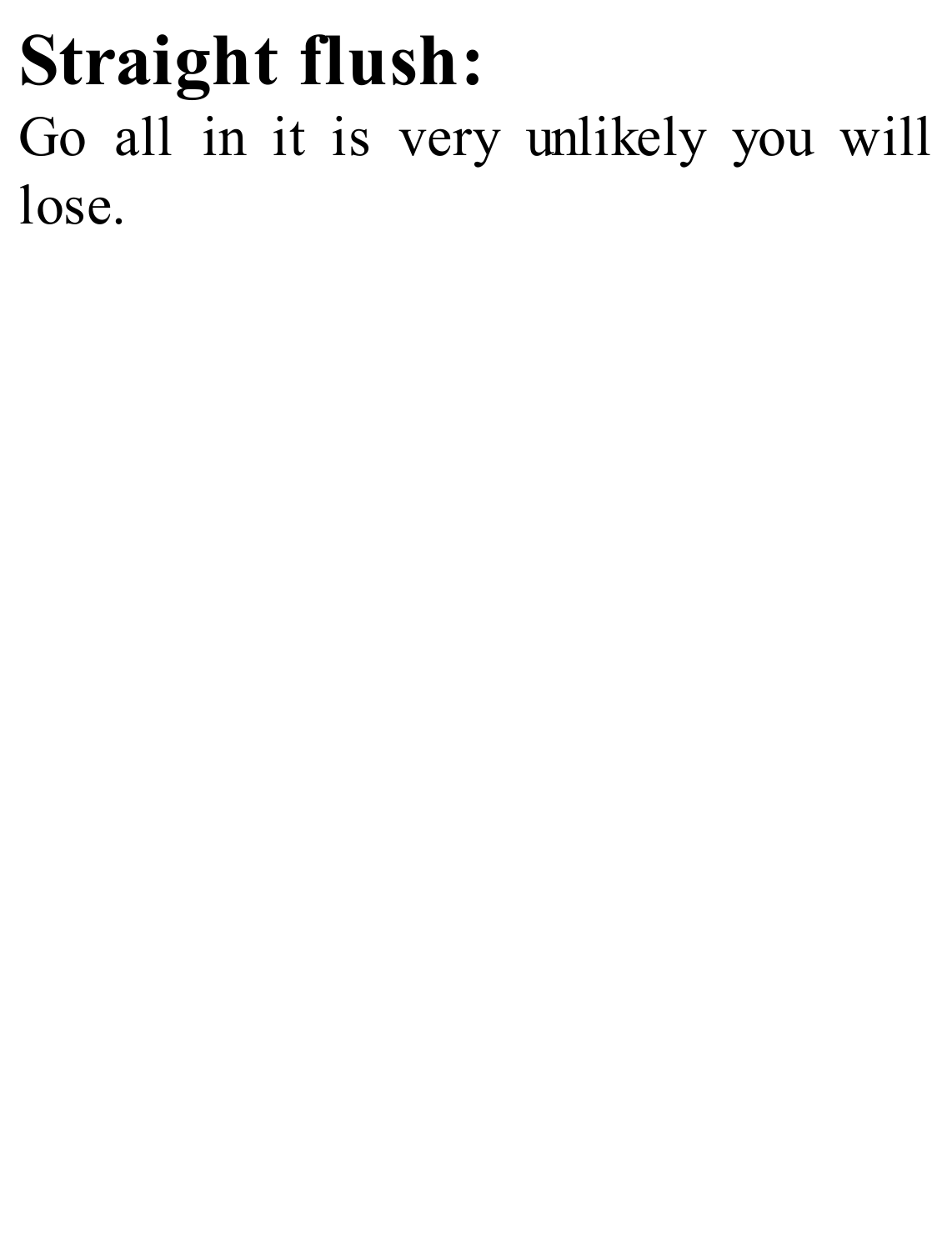# **Four of a kind:**

After the flop if you have 4 of a kind chance are you have the winning hand, this can be beat only is someone comes up with a straight flush or a royal flush or if another pair hits the table after the river and your opponent has that pair in hand and it turns out to be a higher pair, though this is possible, chances of this happening are very slim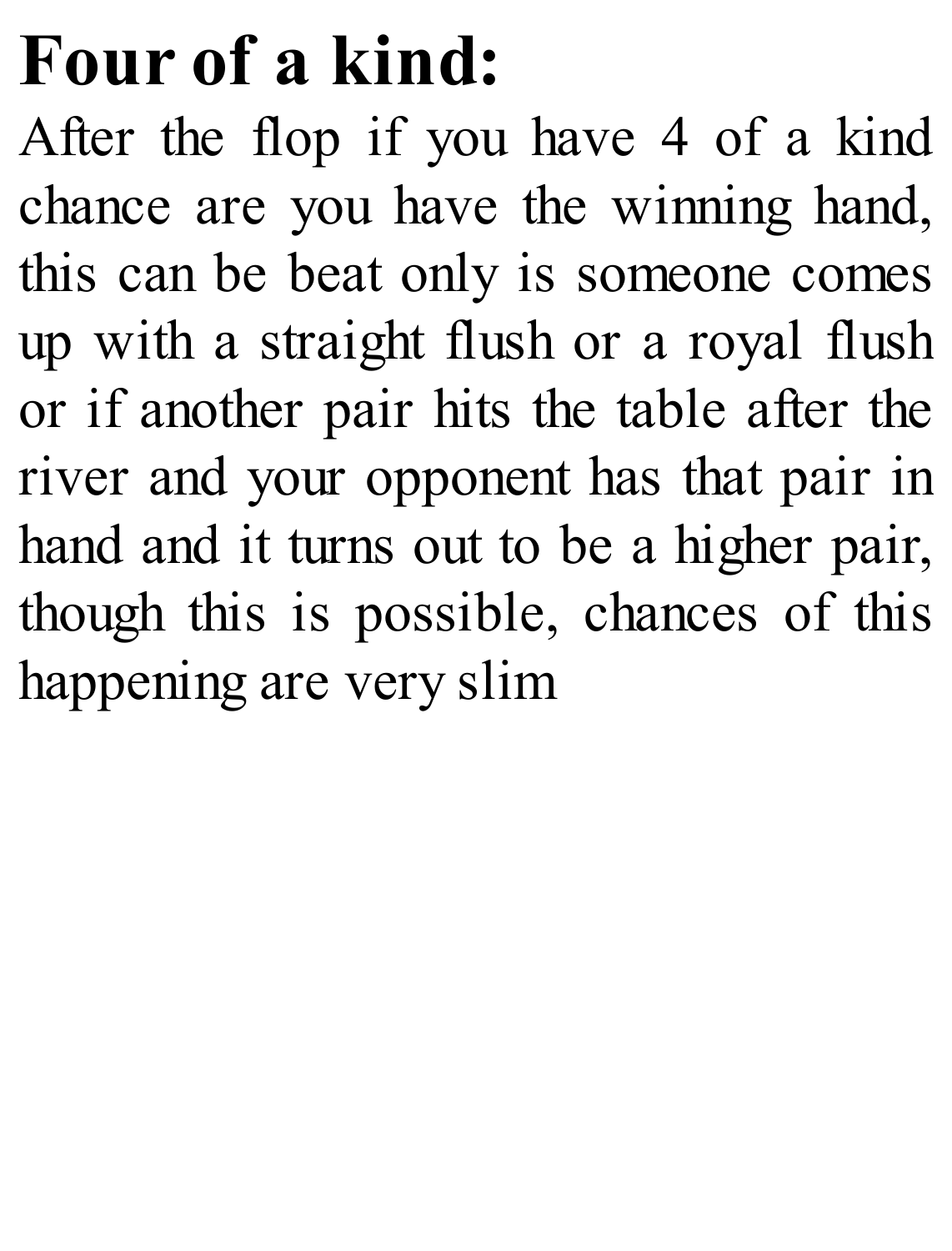### **Full House:**

Before you get all excited and put in all your money, be sure to scan the board to ensure yours is the best possible full house and if yes then definitely raise.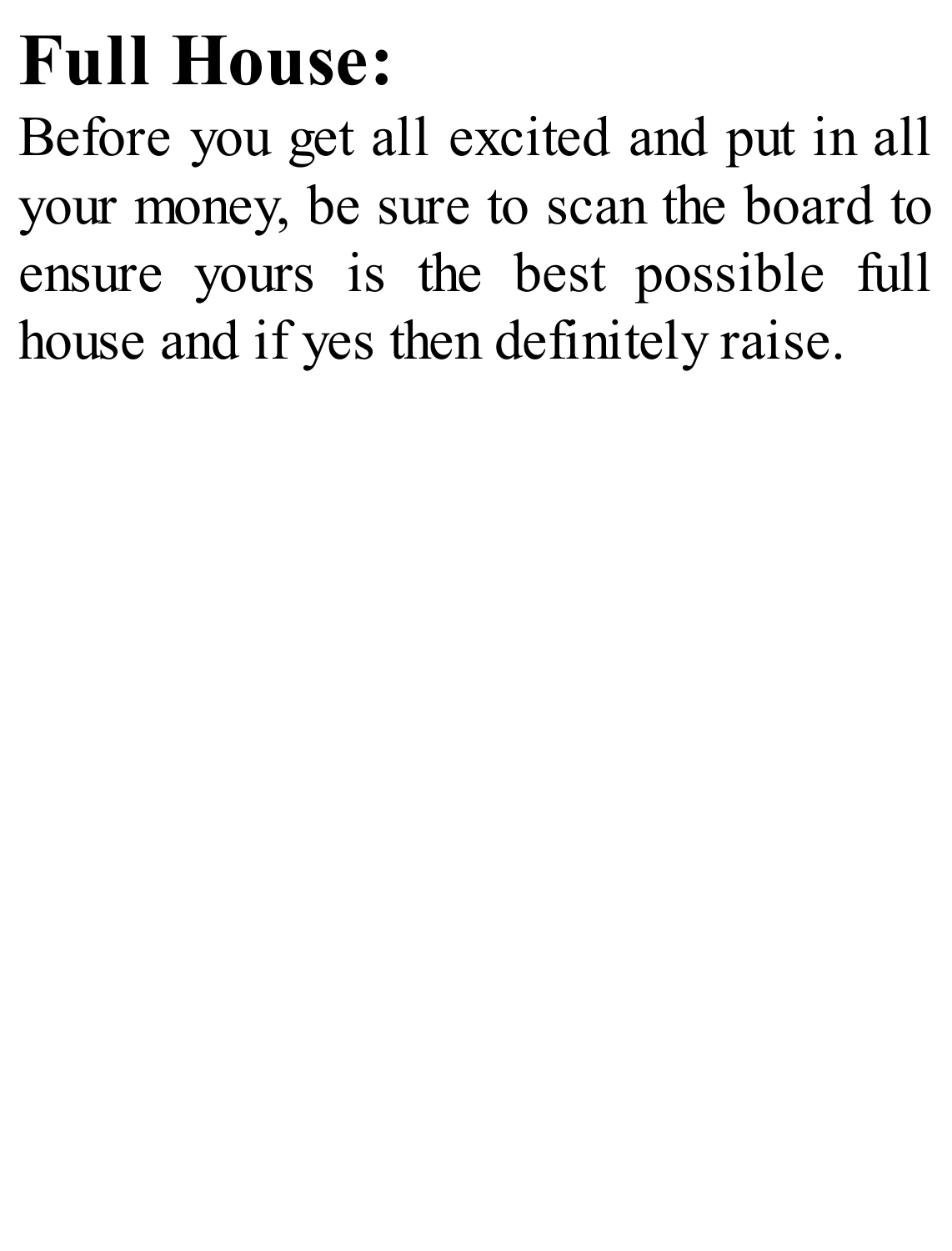## **Nut Flush:**

When you have a flush with an ace high and there is no pair on board, this eliminates the possibility of your opponent getting a full house or four of a kind. This means you now have the best possible hand, go on betting.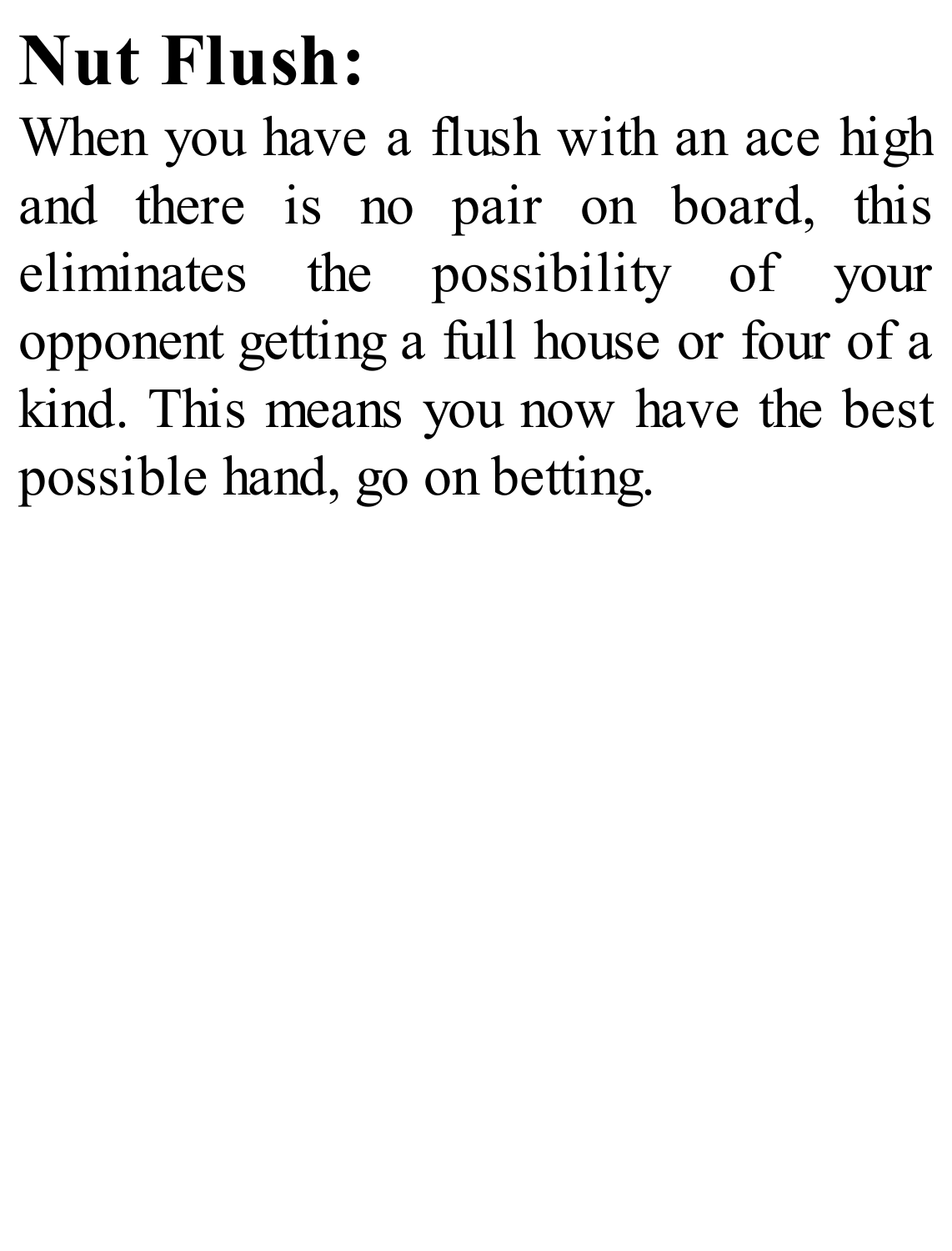## **Nut Straight:**

If you have a highest possible straight and you see there is no possibility of a flush or full house you have got the best hand. Bet all you have.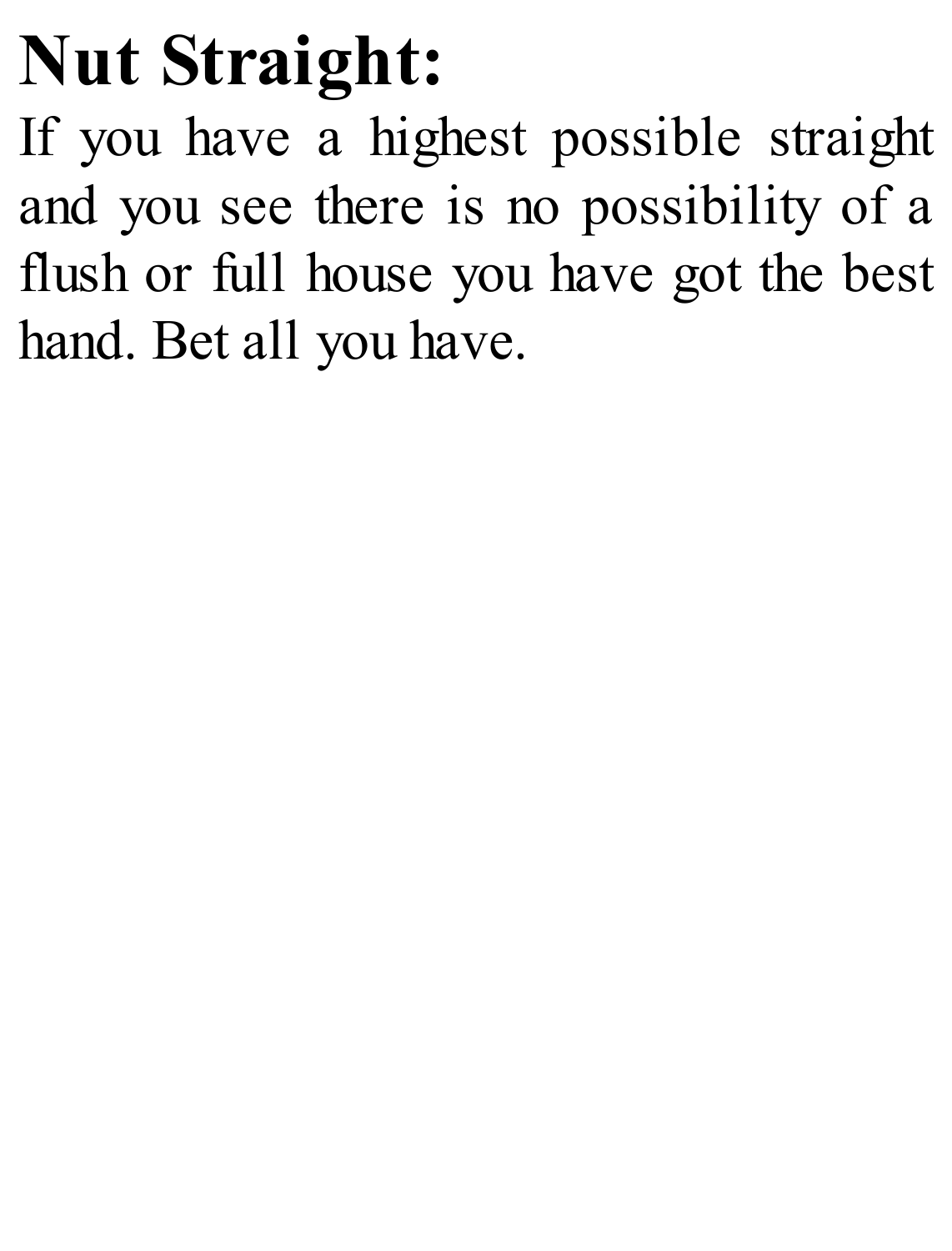# **Other flops:**

Depending on the situation stay with the hand if it yields something like three of a kind or two pair or even top pair but be vary of your opponent getting any other higher combination.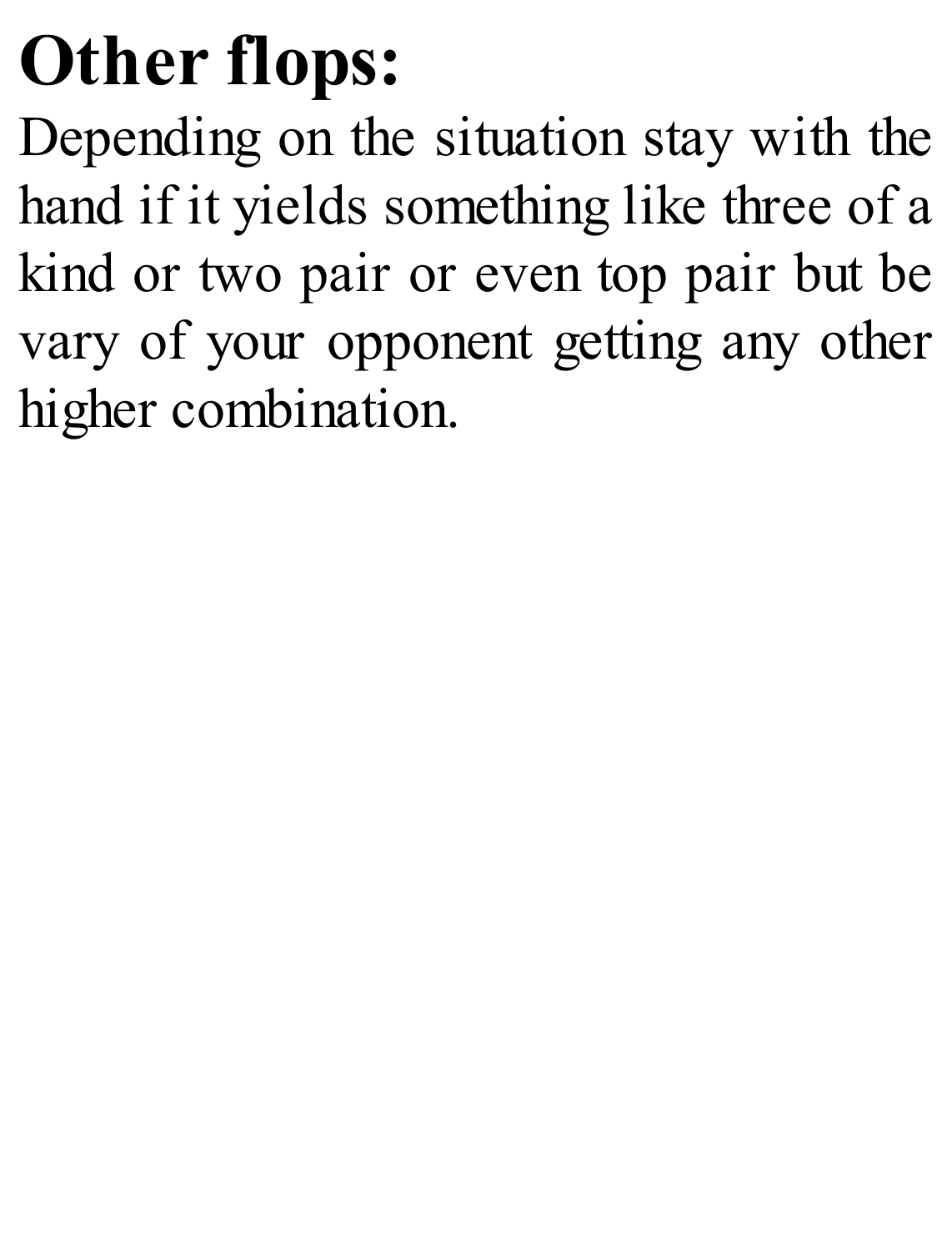# **Playing the turn:**

Mostly you may not even see the turn card but if you are then you should be already holding a hand good enough to win, or atleast a promising draw that will give you huge results. Or if you feel you have a decent hand after the turn card but not necessarily a winning hand you can bluff and try to grab the pot.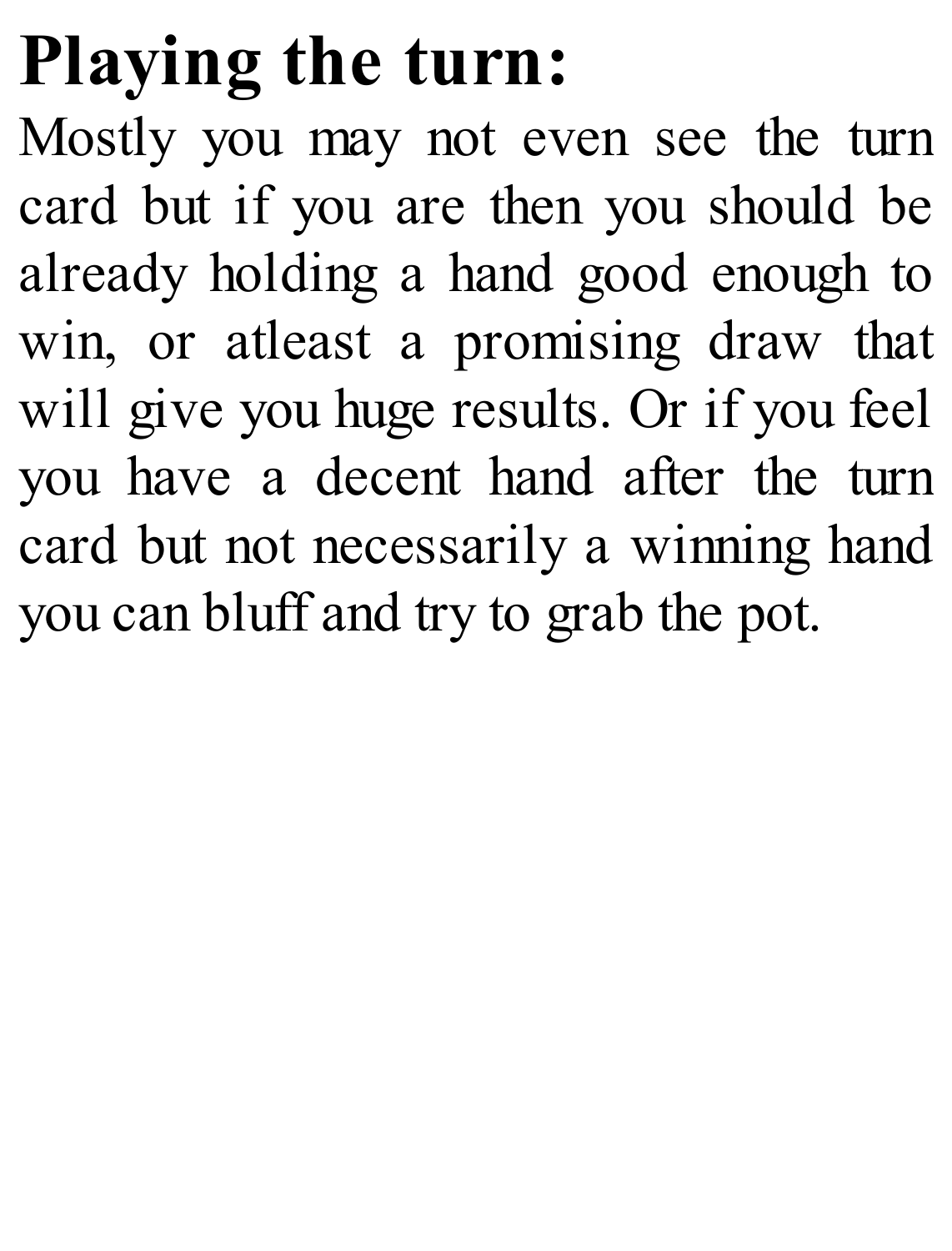# **[Playing](http://amzn.to/1GKXOzz) the river:**

If you are still in the game you either have the best hand or are hoping that that the last card will give you an unbeatable hand. After the river card if you have good cards but not something that is an outright winner you might want to contemplate calling in case it is a heads up or if the pot is big. You do not want to come all this way to fold out on a winning pot.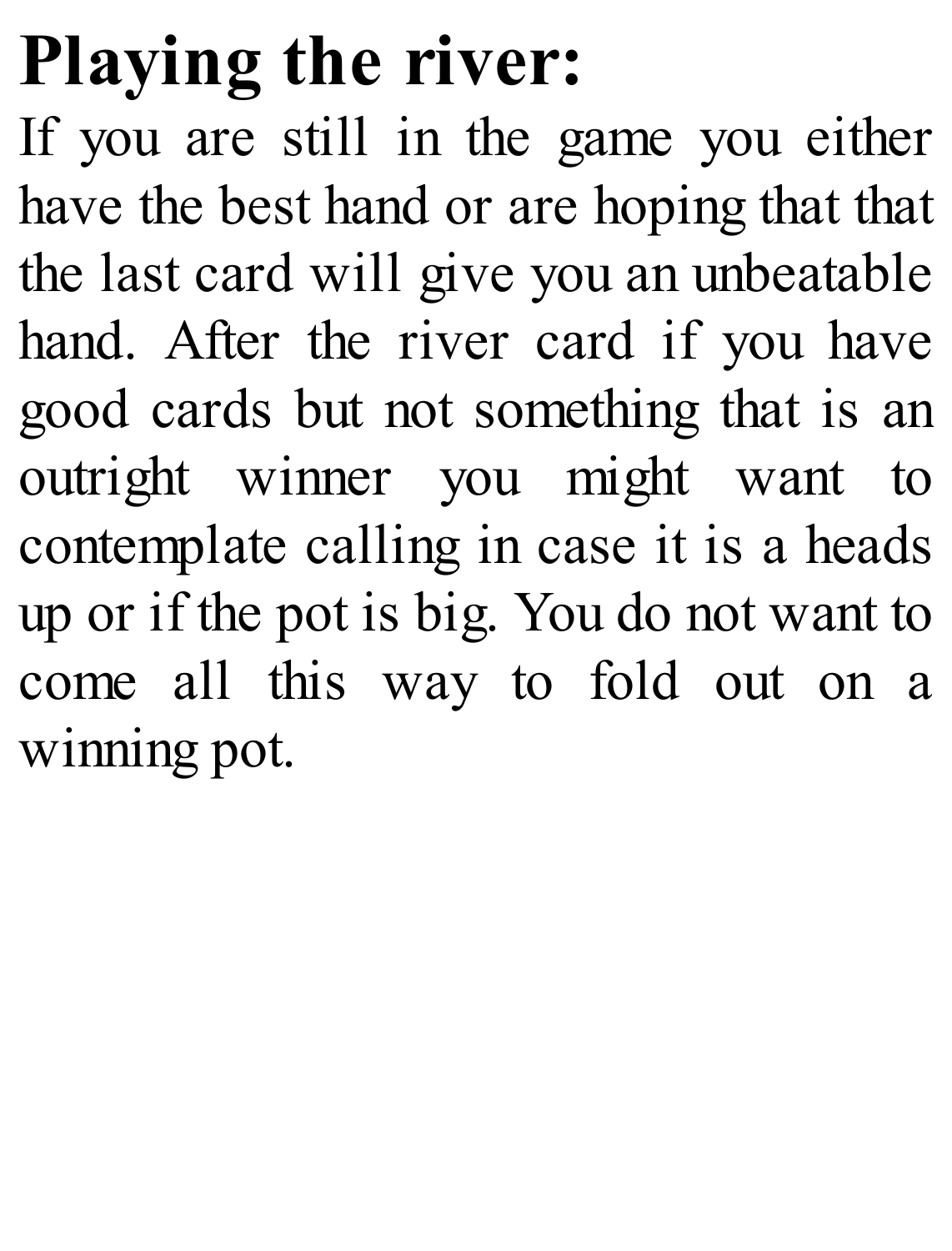# **Tips to remember when playing Hold-em**

If you are in the early position, play few hands, you may end up throwing away a lot of hands but you will definitely end up saving money.

If you are in the late position, even a slightly respectable hand should be raised and that may help you steal the blinds if nothing else

If the flop does not improve your hand you must consider folding irrespective of how you were placed prior to the flop.

Many a time you may play an AK as strongly as a AA but what you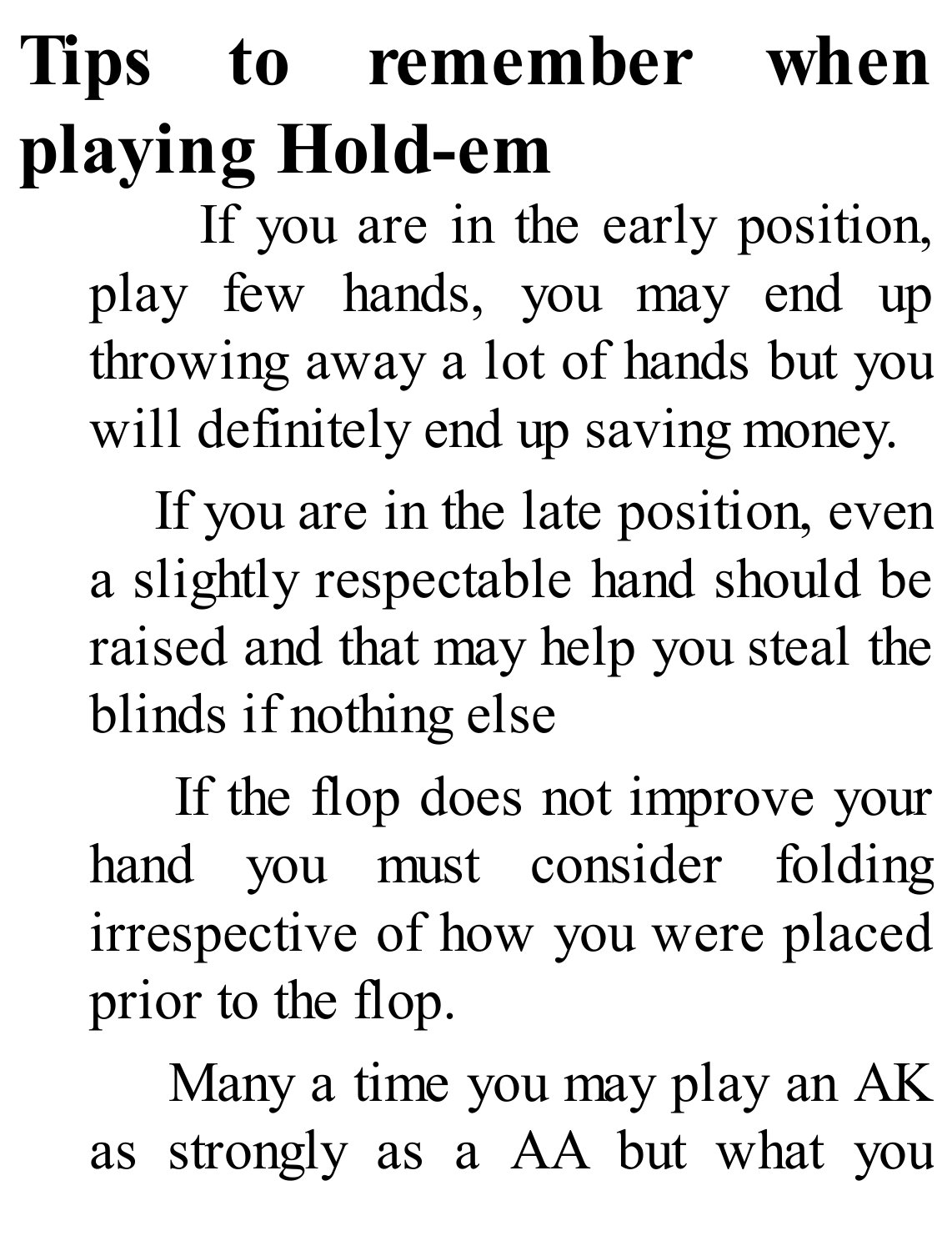need to remember that it is not as strong a hand by itself as an AA is which does not depend on the flop.

Now that you have the basic idea of how to play next step is to get in on an actual game, you can always play with play money to get a feel of the game online but that normally does not actually help you learn the fine tricks as mostly you see people raising when not required or going all in as the money is not real.

So before you take the actual plunge and you need to build up your confidence you can participate in home games with fixed pot limit, or even play on line where you can play in games as low as 1 cent 2 cents, though small in value it still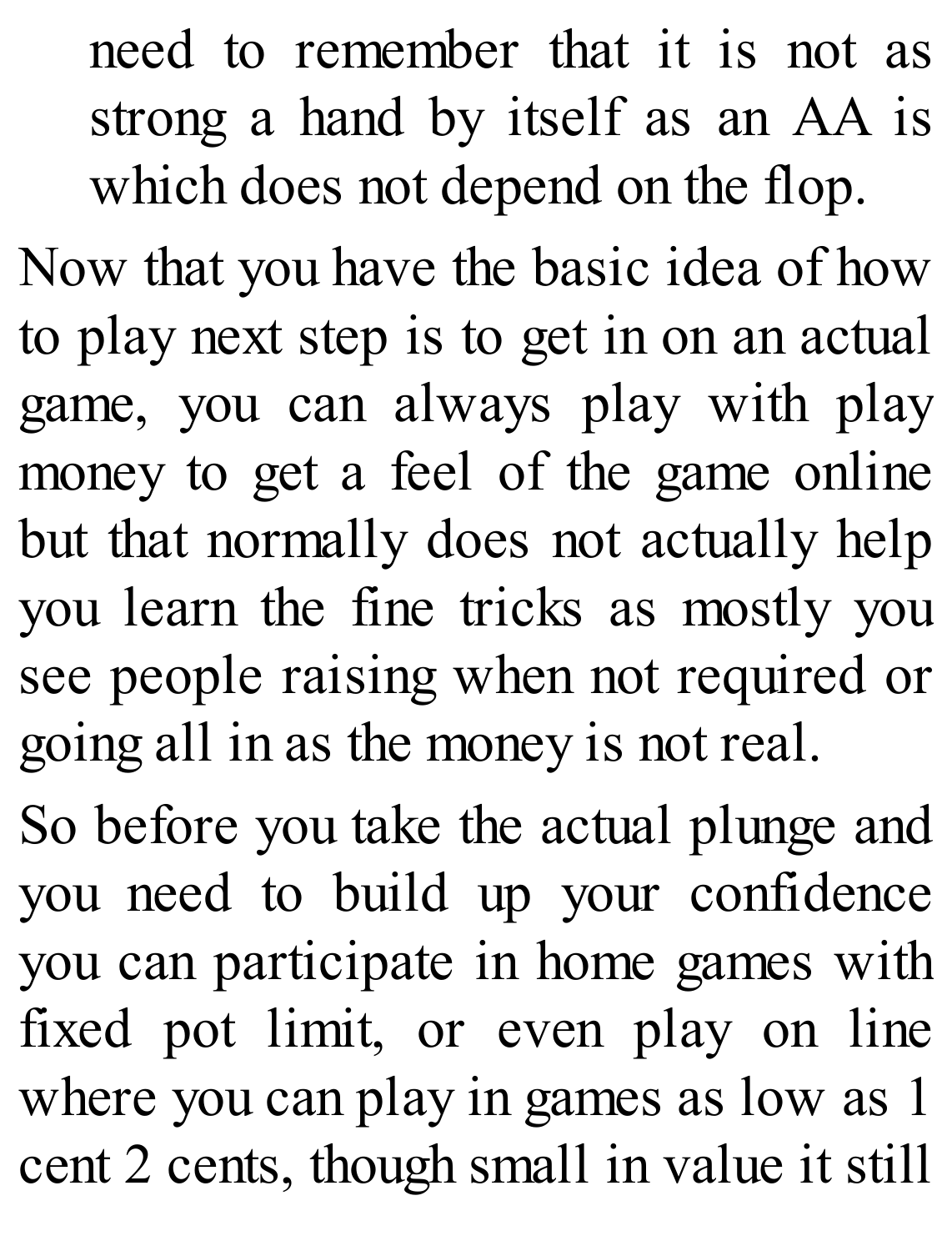is actual live money being used and will give you the real feel for the game.

Once you are comfortable playing you can either continue online and move on to a table with higher stakes or just go to a casino and get yourself placed on a table.

Both the above options are quite simple really, for online gambling, you need to find a good reputed site so you do not get duped of your money, once you have selected the site the first time login might take some time, as you need to register and set up your account. However once done all you need to do is login, check if you have sufficient balance to play, if not add the required amount and begin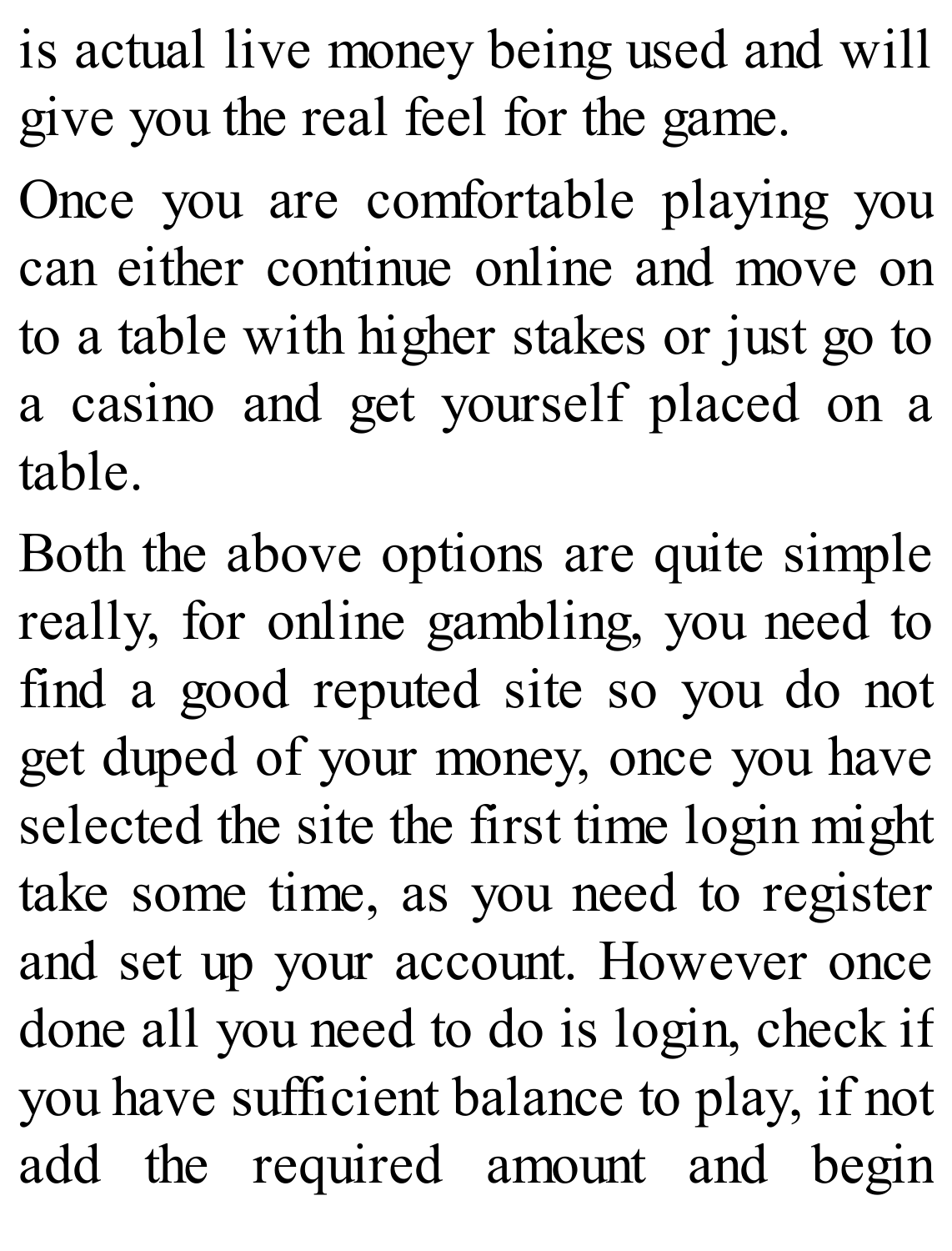playing. While playing online you even have the option of having someone next to you to discuss the hand and help you while you are new, while this is strictly a NO-NO at a casino, you could use this one advantage if gambling on line. Also you do not need to practice a poker face as no can see your reaction to the cards that you have been dealt.

If you intend to start off in a casino, all you need to do is look for a table which meets your budget and ask the floor person in charge to add you to that table, if the tables are all full all you would need to do is ask the floor person to put your name in queue and the moment a seat is vacant you would be notified.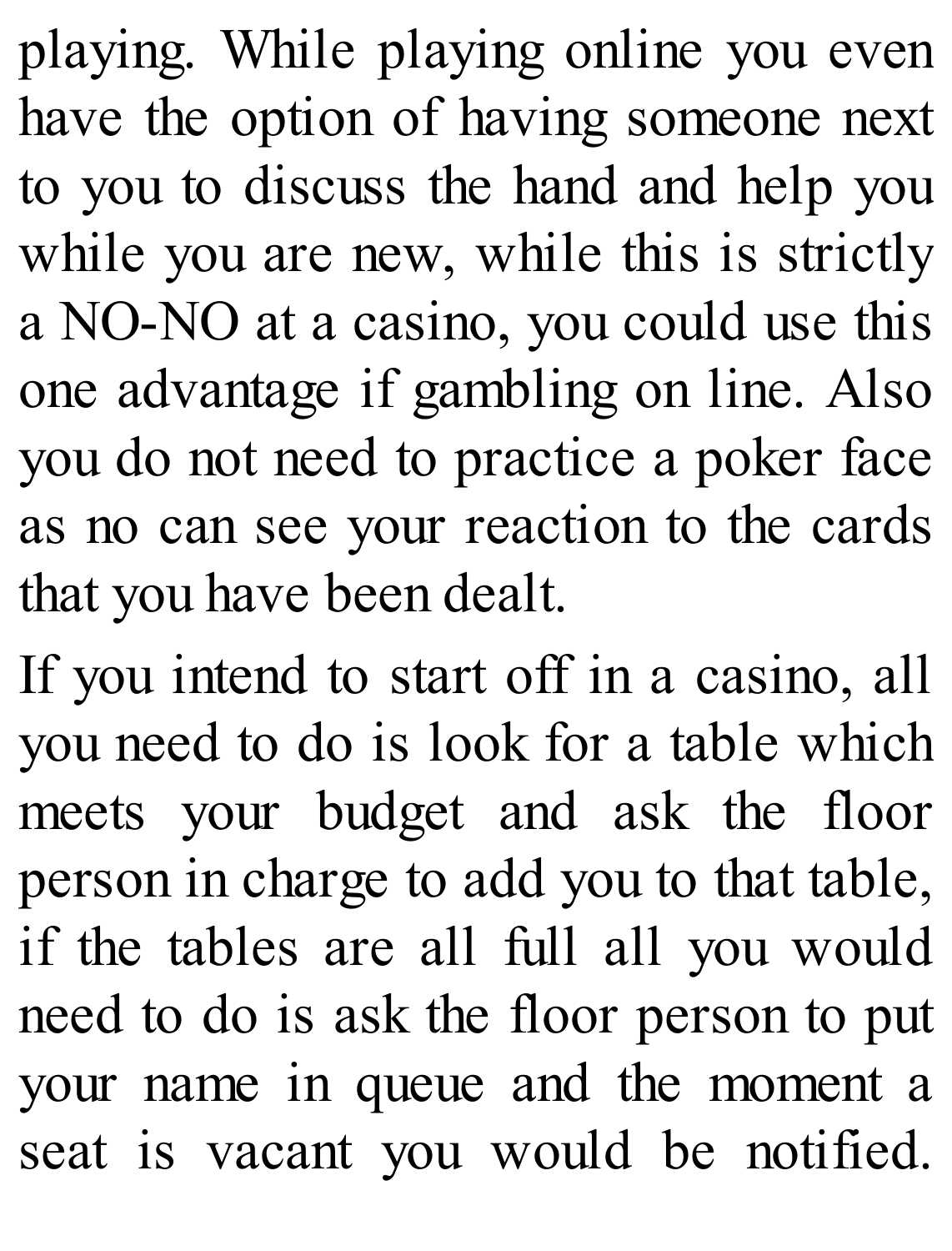Once on the table you can directly purchase your chips from the dealer and you are on your way.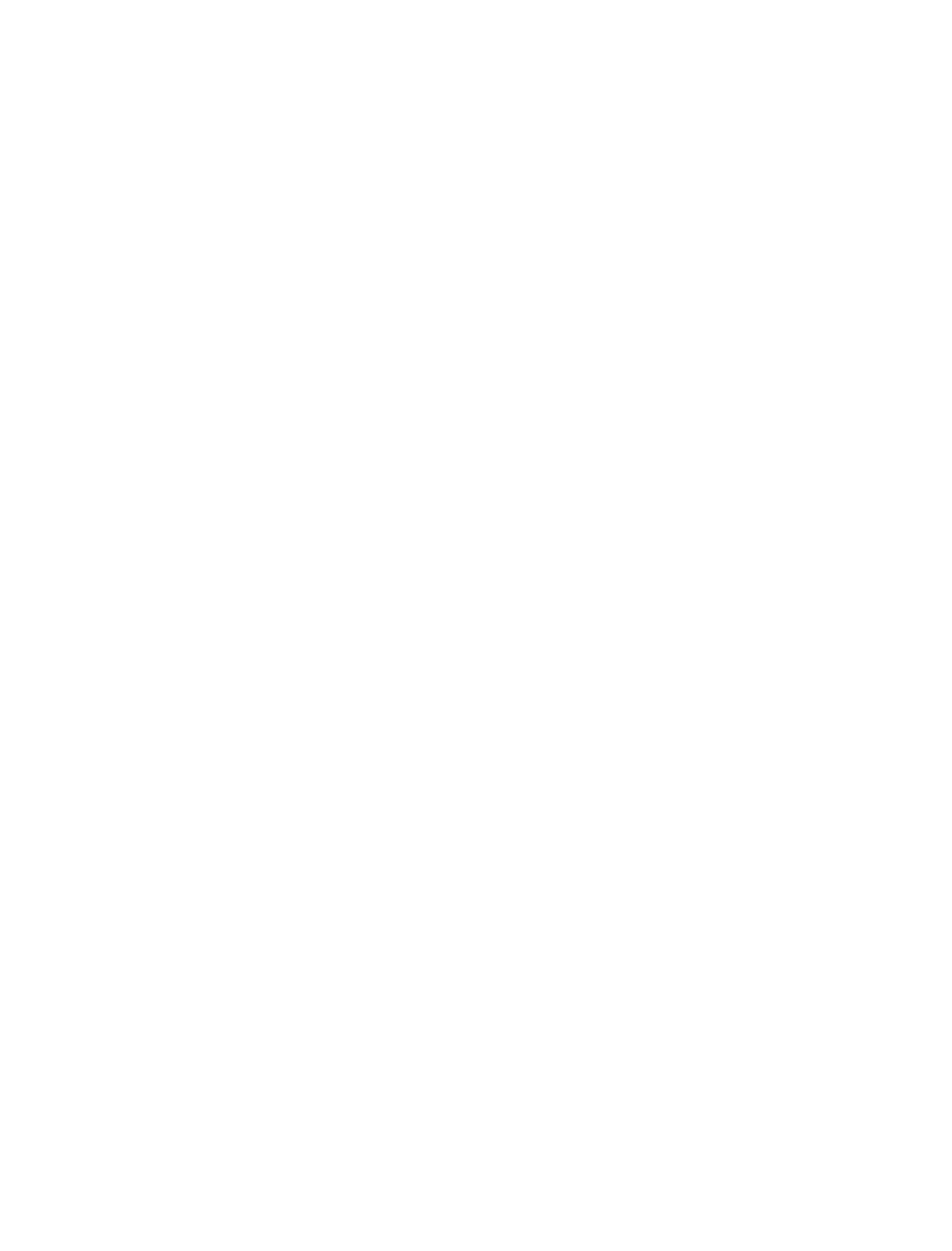# **Chapter 5: Bluffing**

Previously we've talked about the possibilities that you always have something to flop. But what if you have absolutely nothing to flop? Don't worry, as you're not done with the hand yet. There's a nifty little trick called the venerable bluff that can turn you from zero to hero.

The first thing to do before proceeding towards carrying out a bluff is setting your goals straight. Inspect your hand and then measure your bluff against your goals. If there's a dry board and you flop huge, your goal at that time should be to maximize your earnings. On the other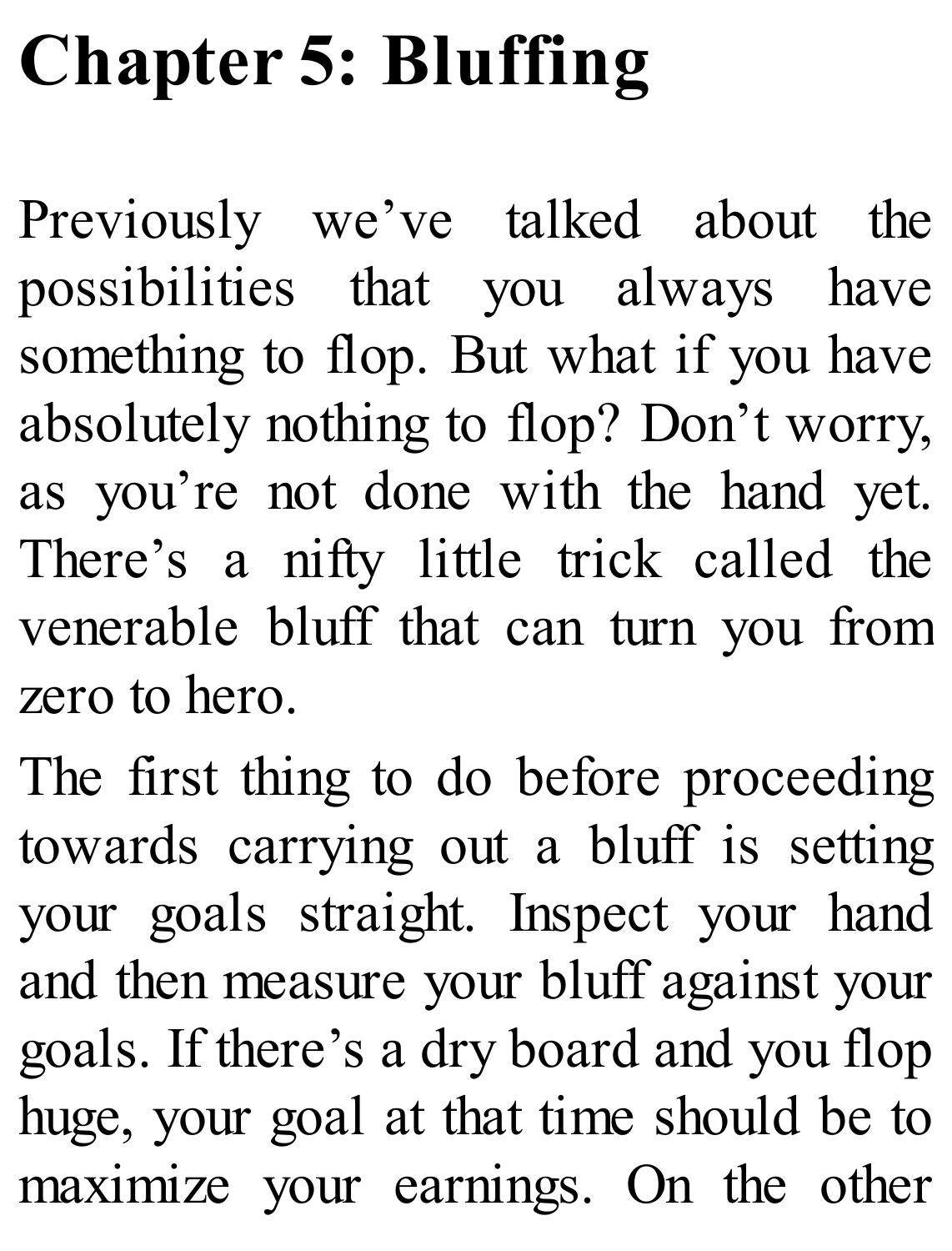hand, when you're flopping a huge draw, your goal must be to manipulate the game in such a way that you can garner an easy win. And if you don't know whether you're above or behind, then your goal should be to minimize losses.

But when you look down, inspect your hand and find out that you can win with a head on showdown, its time you start shaping the events to your goal. And remember, you shouldn't simply aim to win with the worst hand; instead your goal should be to bluff your way to a point that maximizes your chances of success.

The first way to increase your chances of success is to invest a significantly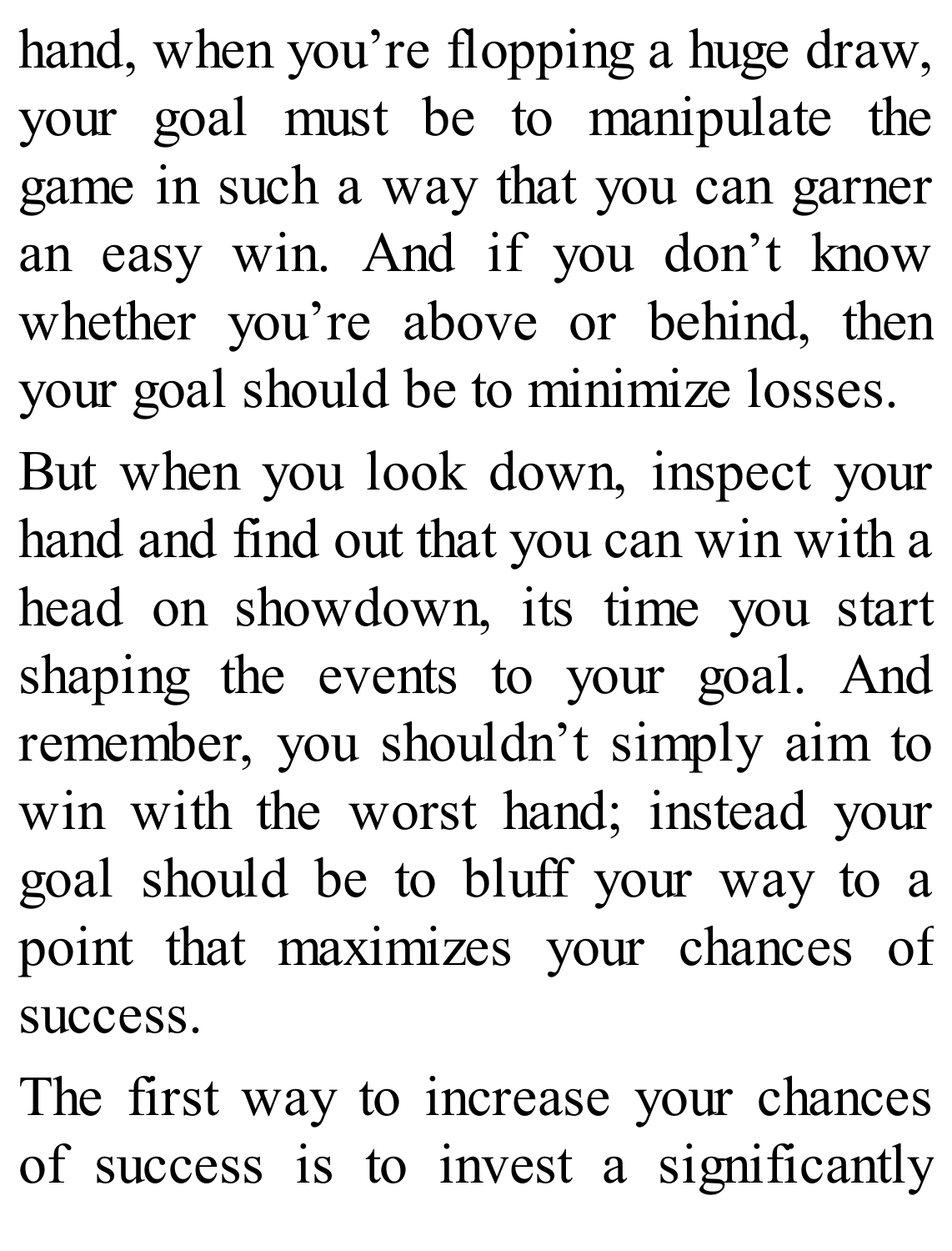lower amount of money and bring out the greatest gains. When implementing this, our goal is simple, i.e. to play the top pair so that we have greater chances of a better hand laying down. You should also be able to draw a line between a complete bluff and a semi-bluff, with the latter one being used to minimize your losses in case your bluff gets caught.

The two kinds of bluff that are absolutely pure are either those where you are absolutely sure that all the other hands are better than your or those where you are partially unsure about your hand's standing.

Without further ado, let's start with the different possibilities of bluffs: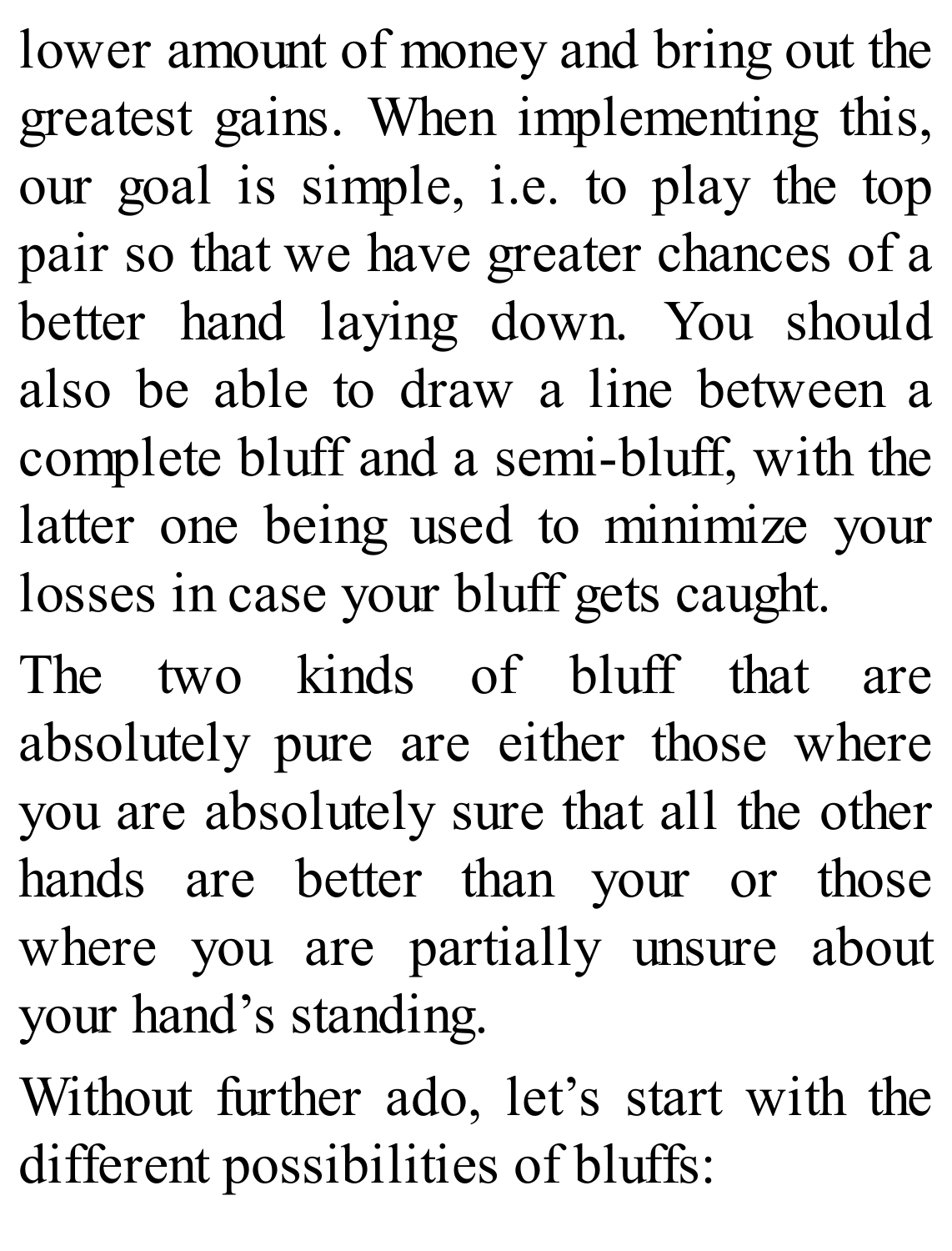### **The Continuation-Bet Bluff**

Imagine that you raised before the flop and the big blind is called. The flop results in an A-10-5 and the opponent checks. If this is the case, you'll be executing one of the most common bluffs there is known as a continuation bet. This is exactly why you put yourself in the lead in the first place so that when the opponent misses the flop, you can win.

To execute the bluff you'll need to bet  $(50 - 75)$  percent of the pot) when the opponent checks to the raiser and you hold a KQ. Keep in mind that you'll be betting whether you hold a draw, a monster, a top pair, etc. The other player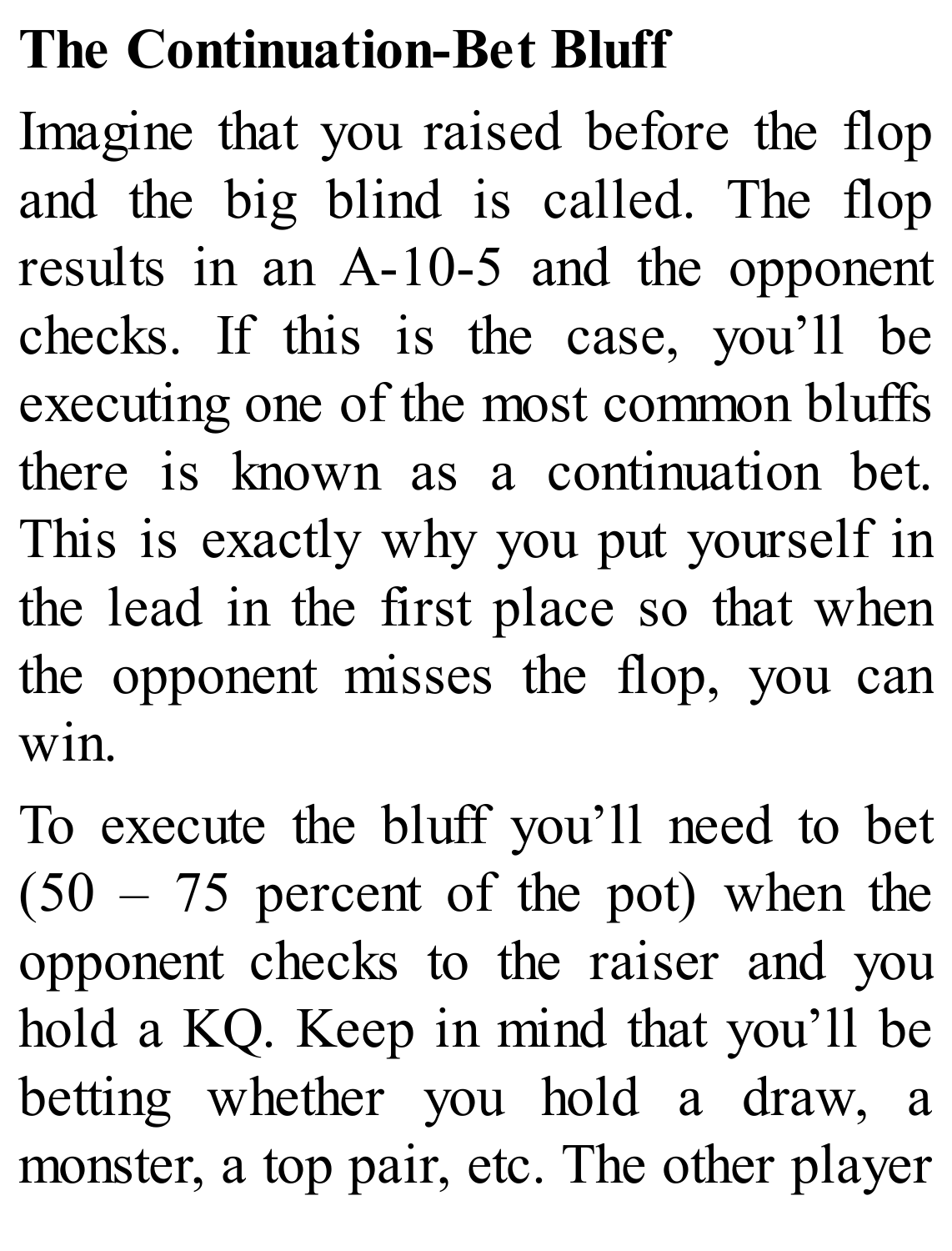will be quite aware of this tactic if he's paying attention, but think again, what will such a move tell him about your hand? The answer is nothing. This will give cover to your bluff and all the bets you've made with excellent hands will now raise the chances of you winning. In a nutshell, when the game's checked to you and you're in the leading position, simply keep on betting.

### **The Second-Barrel Bluff**

In some cases, your opponent might check to you & your continuation bet; when you get called, your first instinct might be to say "Ohhh". Now, before you say this, remember one thing. Your opponent might not have a great hand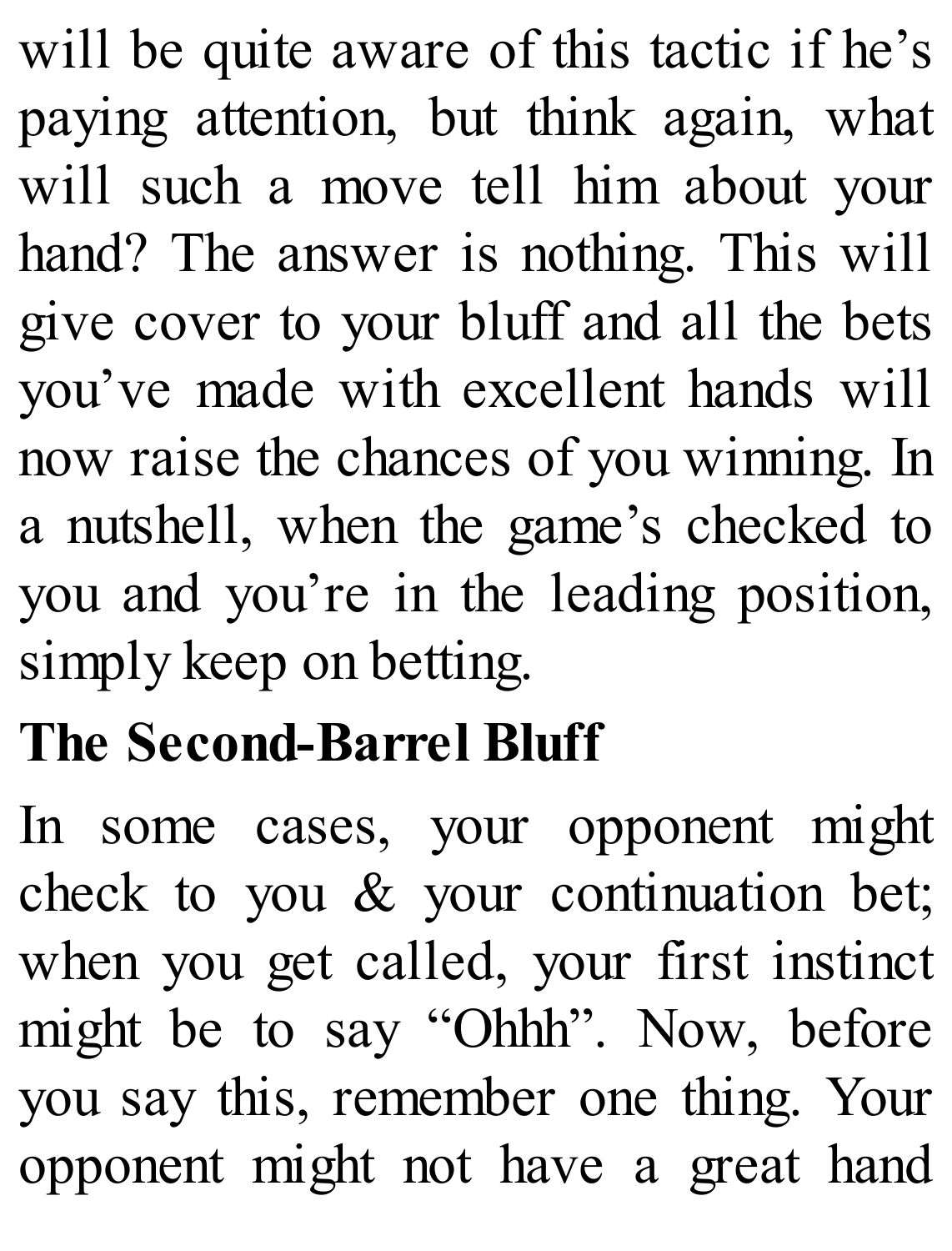when he calls you on the flop, he might be having a draw or an under pair or a small player so control your instincts! Furthermore, your opponent might be bluffing with you so if your opponent checks once again then don't just shutdown. Keep in mind that when you're betting around half of the pot, you'll only need the other player to fold almost 33 percent of the time so that you break even.

#### **The Float on Dry Boards**

Assume that the big blind has the lead and bets you or the other player was the raiser and now you've ended up with a continuation bet into you while holding a KQ on A-10-5 board. What do you do?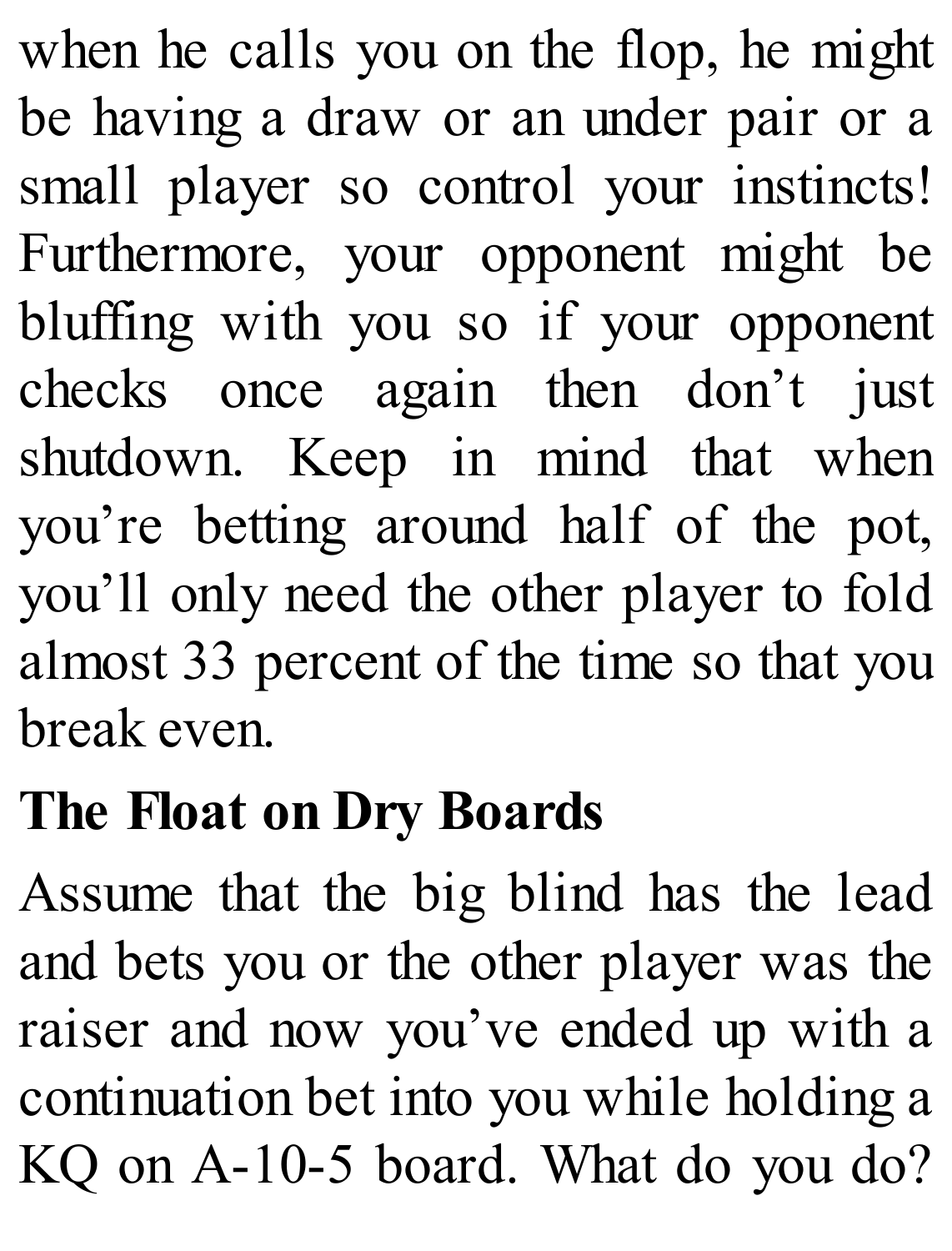Most people who think that bluffing can get them out of this usually think about raising and then taking the pot straight away. However, this isn't the way to go. Suppose that before going to the flop, you have yourself 1000 pot. Next, the other player leads 500 so if you raise, you'll have to go as high as 2000 to make sure nobody suspects. And before you know it you've invested 2,000 on the flop just to see your opponent's reaction. There might be a possibility that he's truly weak & folds; if that happens you will his bet. But you invested 2000 and you only got the chance to see him play one time.

Think of the board as A-10-5 while the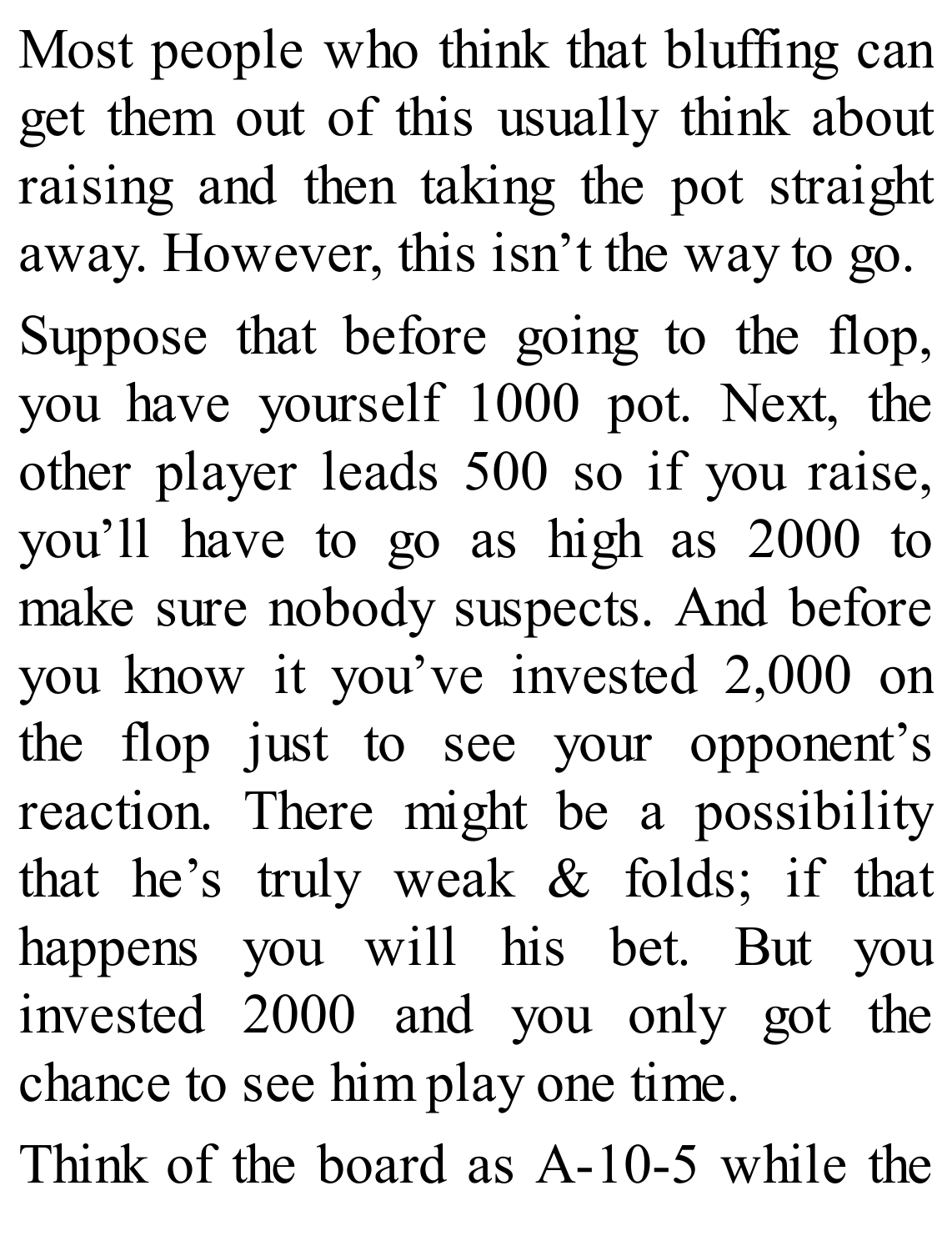other player holds QT or some other medium level hand. If he's astute then be sure that he won't go away because your raise is so weak. On the other hand, if your hand was strong, you can call behind and let him bet on the turn. If your opponent is strong, he'll raise your right away so that he keeps the ball in your court. What do you in that case?

Consider that the other player bets 500 and you call. Till now, you've only invested 500 and without taking the risk you've made your opponent think again. His only choice is to play the rest of the hand against someone who has given a willingness call. Your normal plan of action to find out your position in the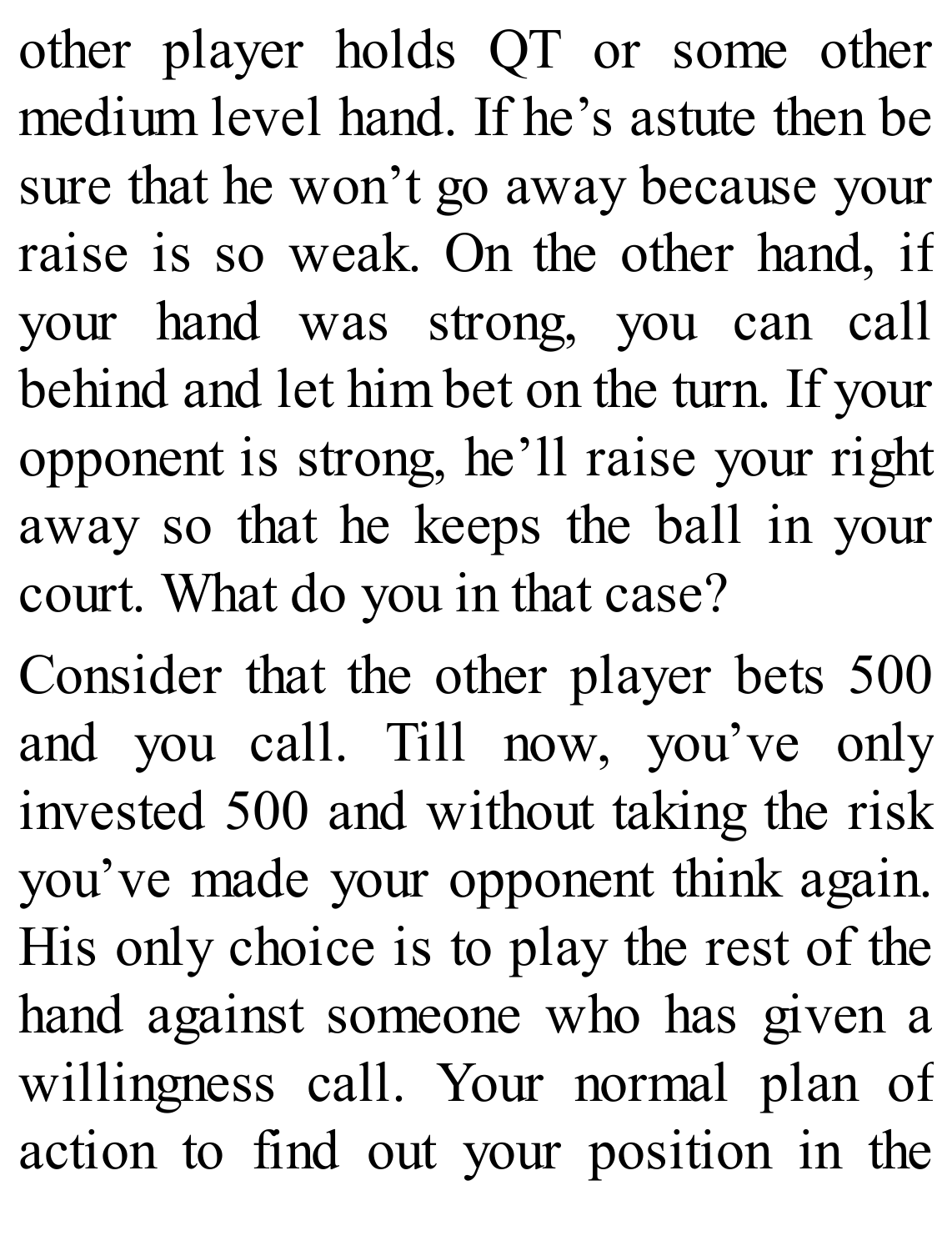game would be to raise on the flop, right? Well, think again. If you modify your strategy and let your opponent play by the traditional rules, you might be able to change the tides. Basically, when you flat-call, you put your opponent on the back foot because the call seems to be so slick.

It doesn't feel like a bluff, but it actually is. Next comes the turn card that can be whatever considering that weren't calling just so you could hit your hand. The other player would check which means that you can bet almost half of the pot or what a real hand would do. So till now, you've invested almost 1500 in the pot and if the opponent folds here, you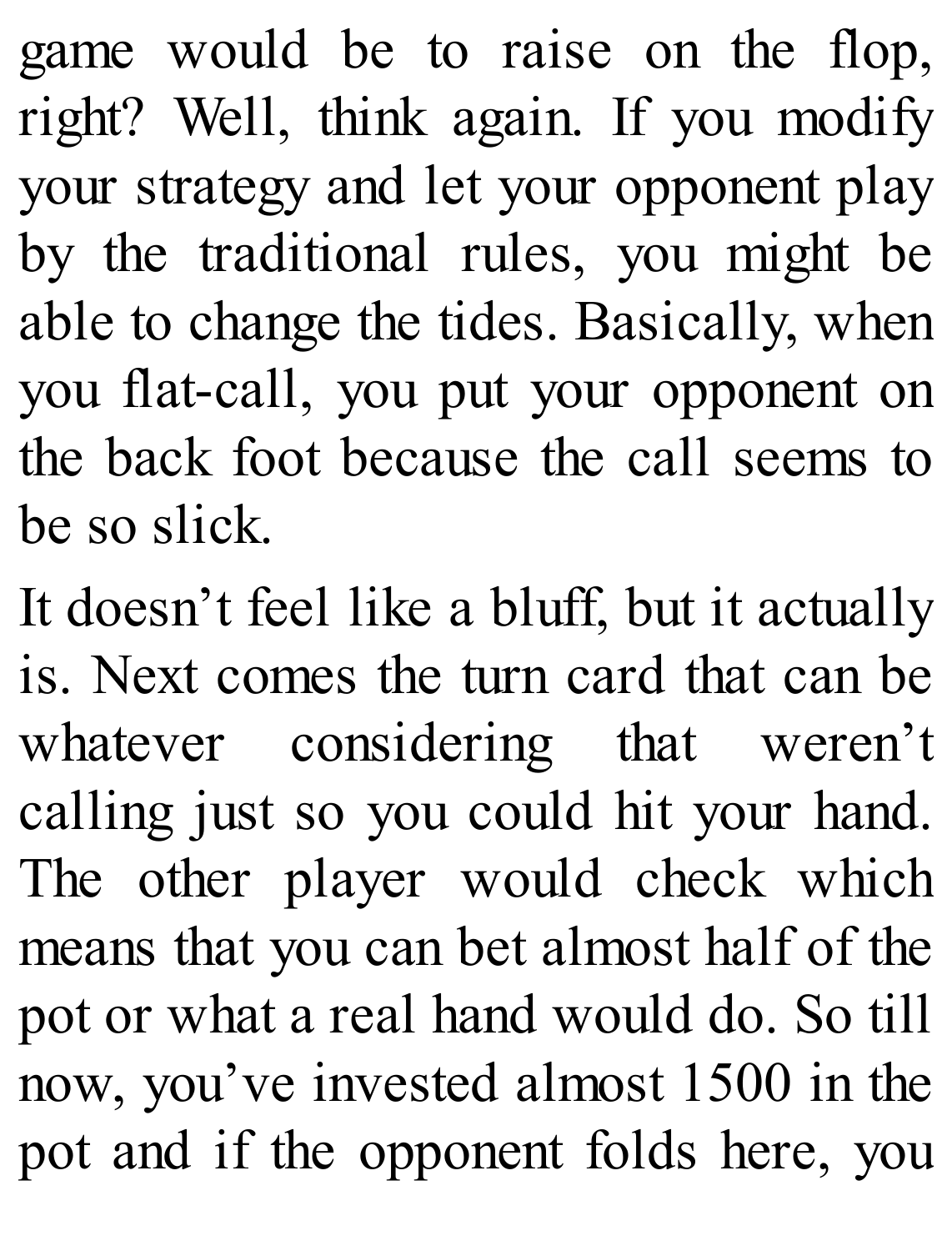will be wining his 500 flop bets for 300 less. This is called getting the greatest out of a small price. There's more. You get to see your opponent twice that gives you more information. Do you see the point here? Bluffing like this is much better than simply barfing around all of your chips into the pot, isn't it?

There is also the possibility of you getting check raised on the turn that means you might have to fold. But that shouldn't matter as you won't be giving up a pot that could've been yours at the showdown. Always keep this in your mind that the reason you can't just bet a single pair is that if you get checked  $\&$ raised then you might end up folding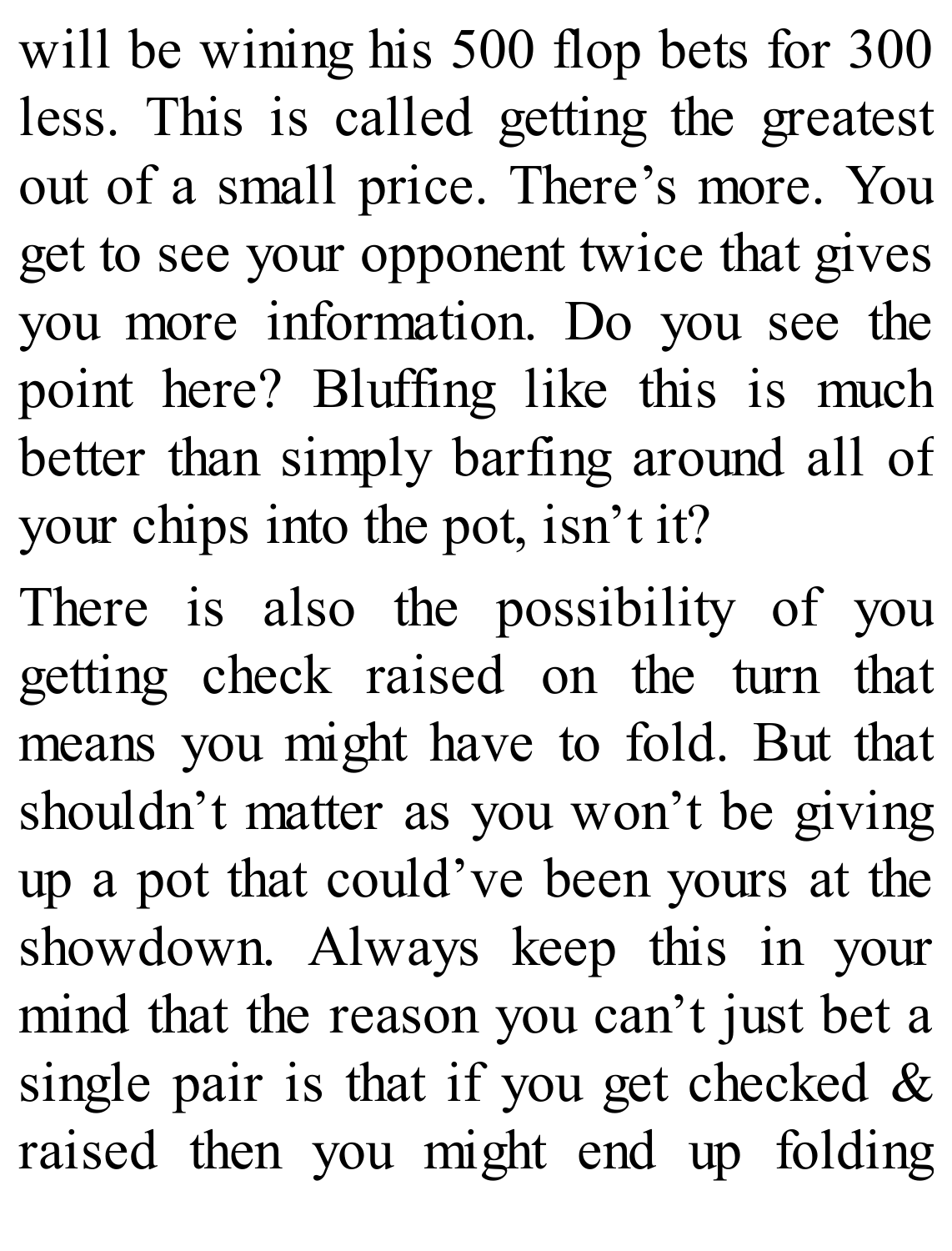your hand, which is a grave mistake. When bluffing, you can't afford such a mistake. Your half-pot bet only needs to workout 33 percent of the time if you're to break even.

At times however, your opponent might not check you. Assume that he leads you and if you realize that he holds a strong hand then you'll need to give up on your bluff. You would lose, but your losses would be minimal compared to a raise on the flop. You'll be out of the hand for a cost of mere 500 instead of losing 1800 to 2000 on the out.

Even better is the fact that you don't have to fold if you want to re-raise and you definitely don't need to surrender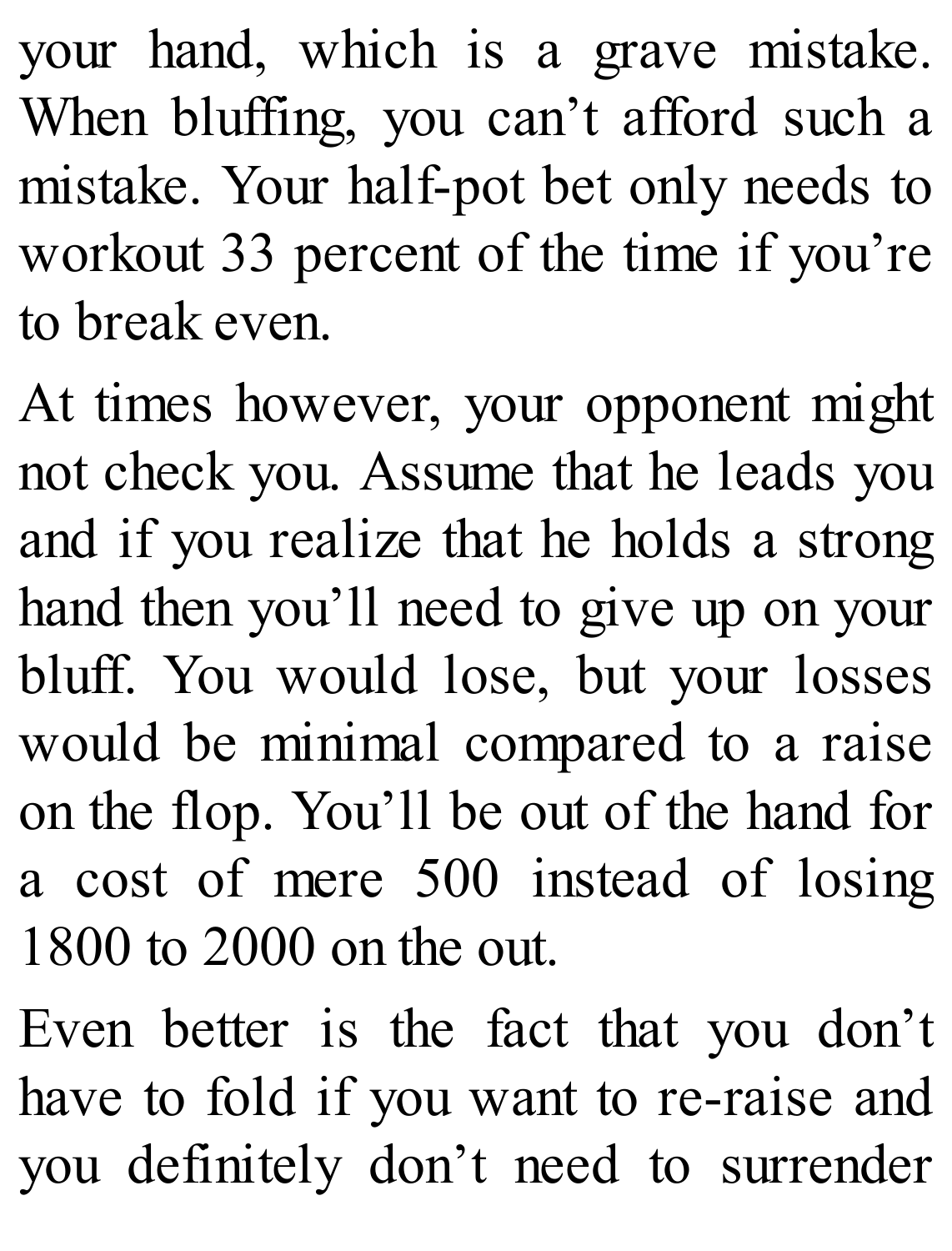when the other player is thinking of firing into your float. The bluff-raise tells the story of a strong hand one that could've trap called on the flop. If you sense considerable amount of weakness when the other player bets, you have extremely high chances of executing a bluff. Grab the opportunity while you can as it won't come very often or you can even save it for situations where you're semi-bluffing.

Let's consider you have a hand like QJ on a K-10-2 board while your opponent leads you on the flop. You call and now the turn becomes a deuce or into a card that doesn't give either of you any significant advantage over the other.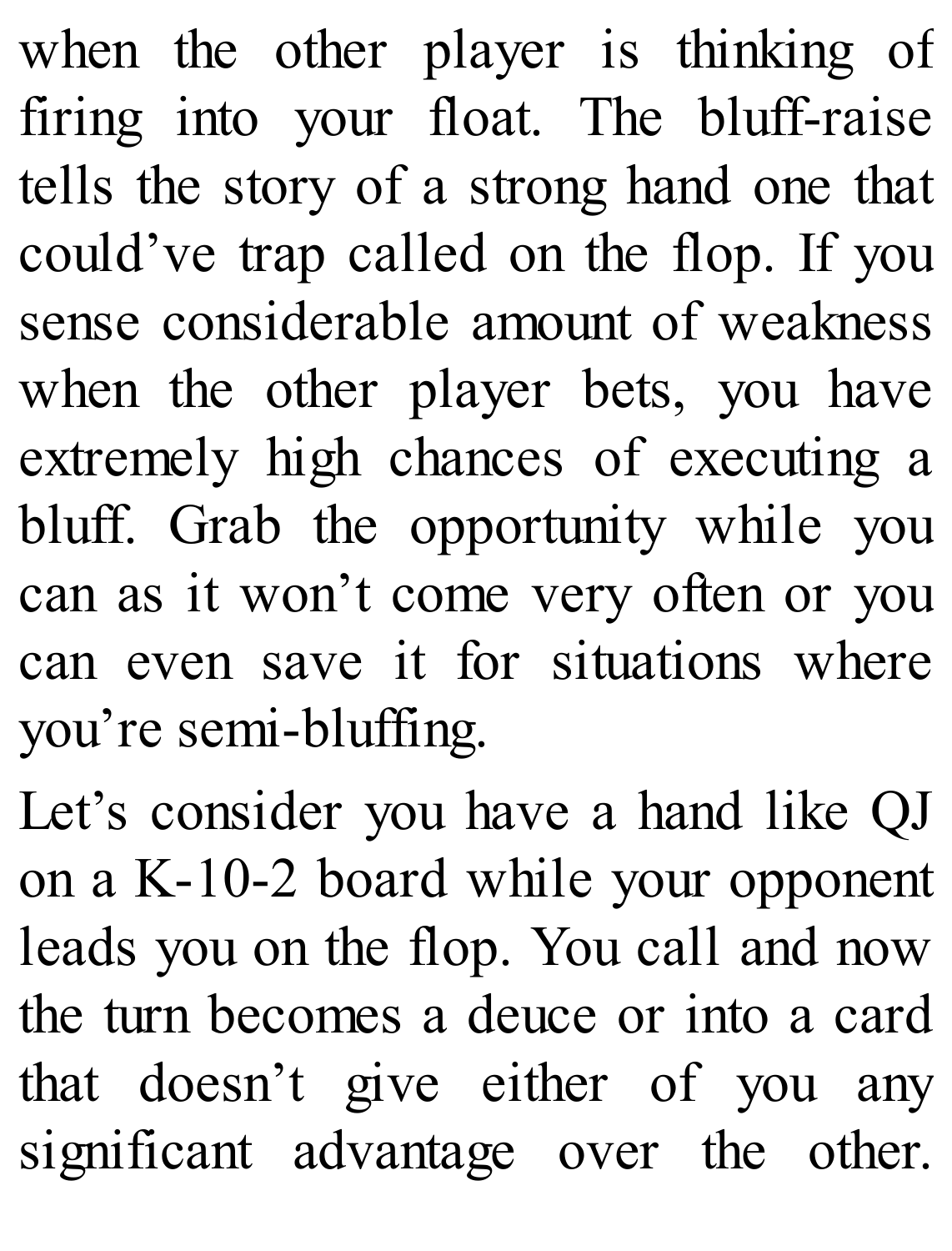Next, your opponent leads again but over here you read his weakness and you use the information gathered from the bluffraise to win. If you used the information rightly, you win, otherwise you lose. But here's the real win-win situation; even if you lose you would still have your outs so sometimes you'll be able to go ahead and raise even if you face the second barrel.

You should only carry out this technique against someone who possesses a weaker hand and is going to bet with it, i.e. an aggressive player who always takes a second barrel. The technique is highly effective if the other player thinks of you as an A-B-C player. But, against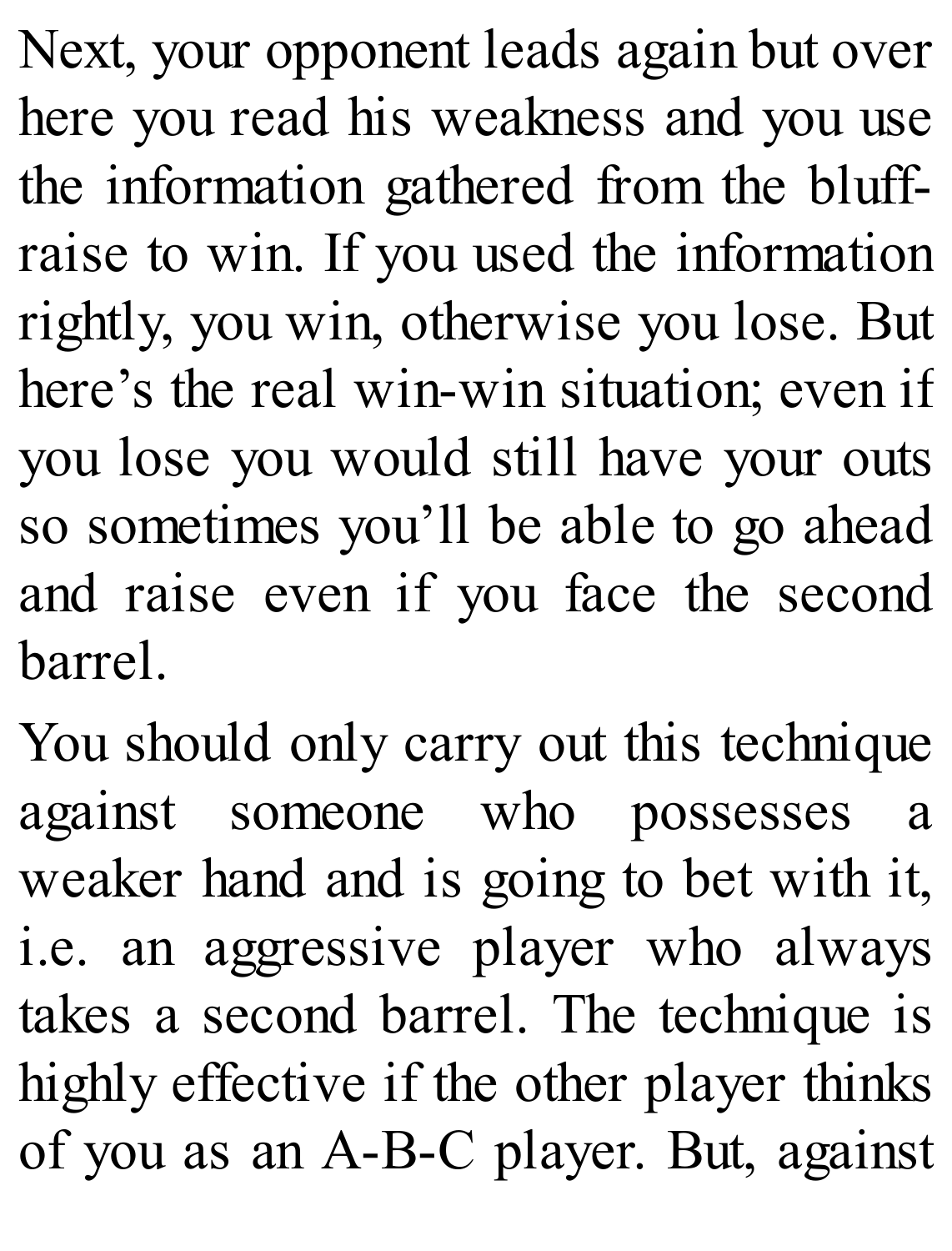non-creative players who only bet with a monster, you should avoid bringing in such a technique.

What you should learn from this very technique is that breaking down bluffs into parts can be extremely useful. You can get more information with less risk and you'll also be able to minimize the risks. Furthermore, when you call behind the flop, you don't have to go through reopening the betting to an aggressive player who wants to come over the top at all costs.

# **Bluffing Out of Position**

Logically thinking, it's much harder to carry out bluffs out of position rather than in position. Just think for a second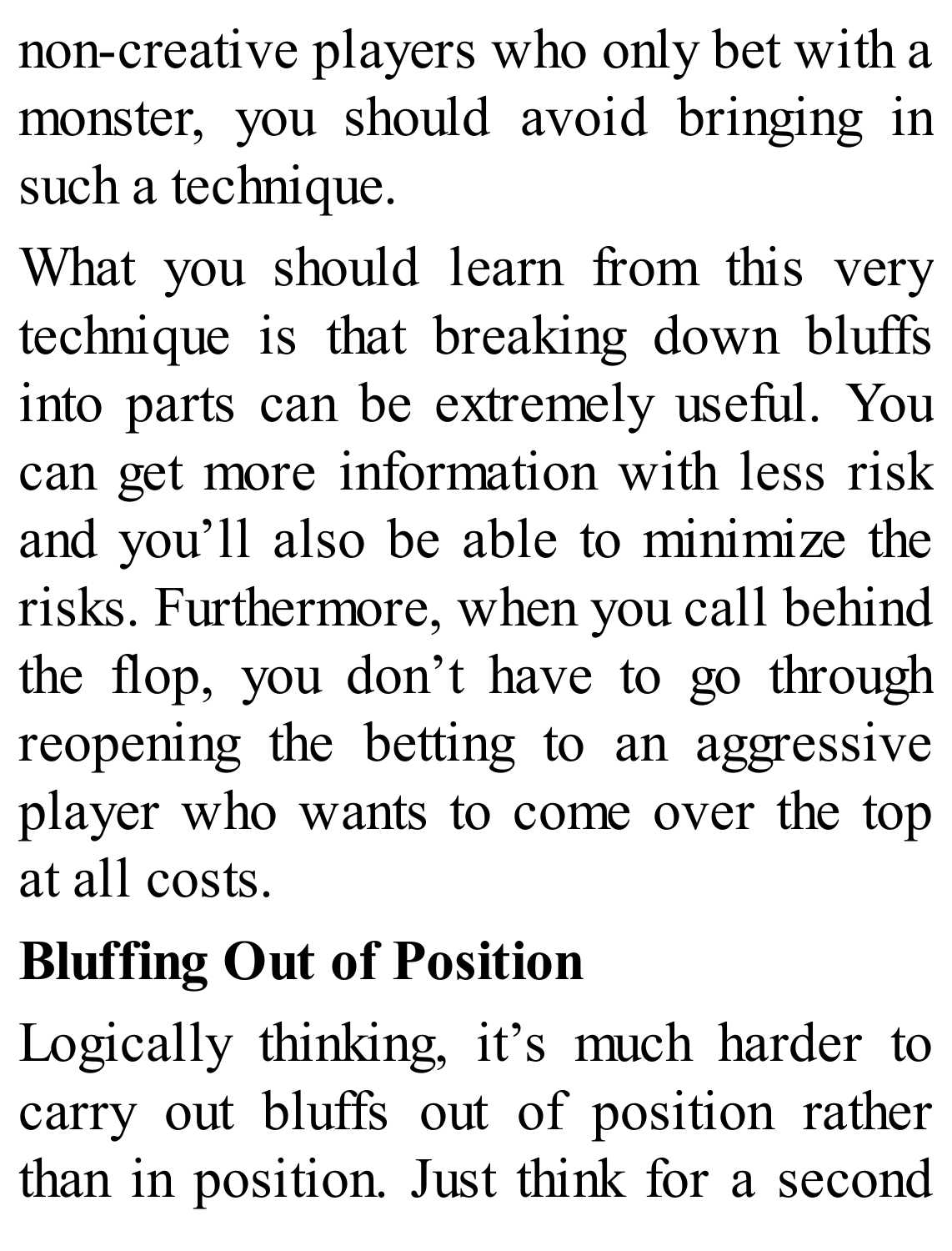why floating in position is so much cleverer. Without spending a lot of money you can see two streets of information before you even run your bluff. But you only get this advantage since you're the last one to act. Putting yourself out of the position will mean that the edge goes away. This doesn't mean that you shouldn't execute the bluff at all. You simply have to gain some perspective. Read the upcoming bluffs to understand what this means.

## **The Continuation Bet**

If you lead into the flop then you should definitely carry out this technique no matter what the position is. After all, this is the main point of raising a pre-flop is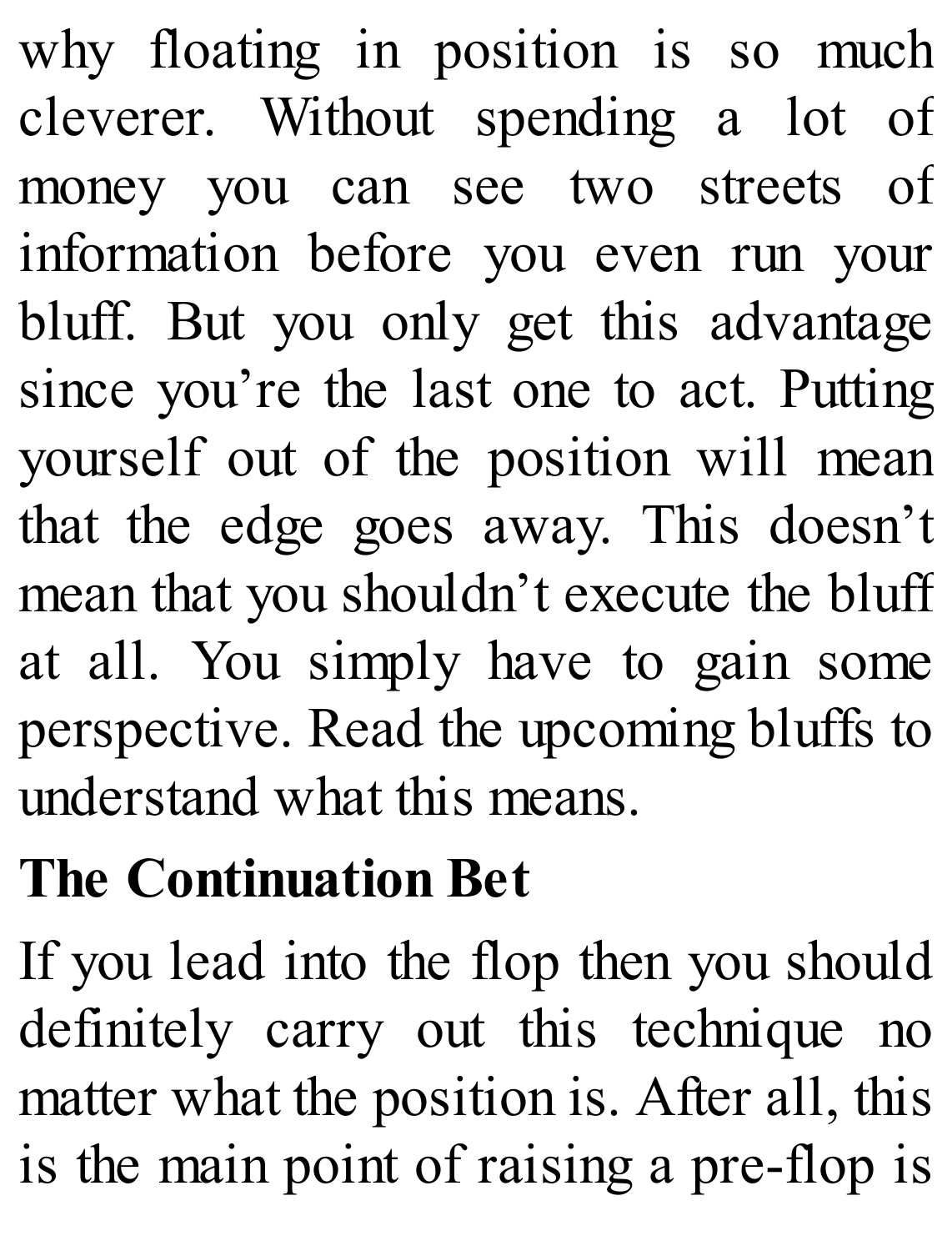to get the edge one needs to run his/her hand. As you must know by now that if a continuation bet is executed rightly, you will have  $1/3^{rd}$  chances of winning the pot. Even if you carry out a 75 percent bet, e.g. 750 out of a 1000 chip pot, you'll still have a success rate of 42 percent. Always keep in your mind that your opponent might miss out the flop almost 67 percent of the time. So to sum it all up, the continuation bet isn't even purely a bluff, its simply good use of your brain!

# **The Second-Barrel Bluff**

Sometimes Continuation Bets do get caught and if this happens to you, what should you do next? So when a player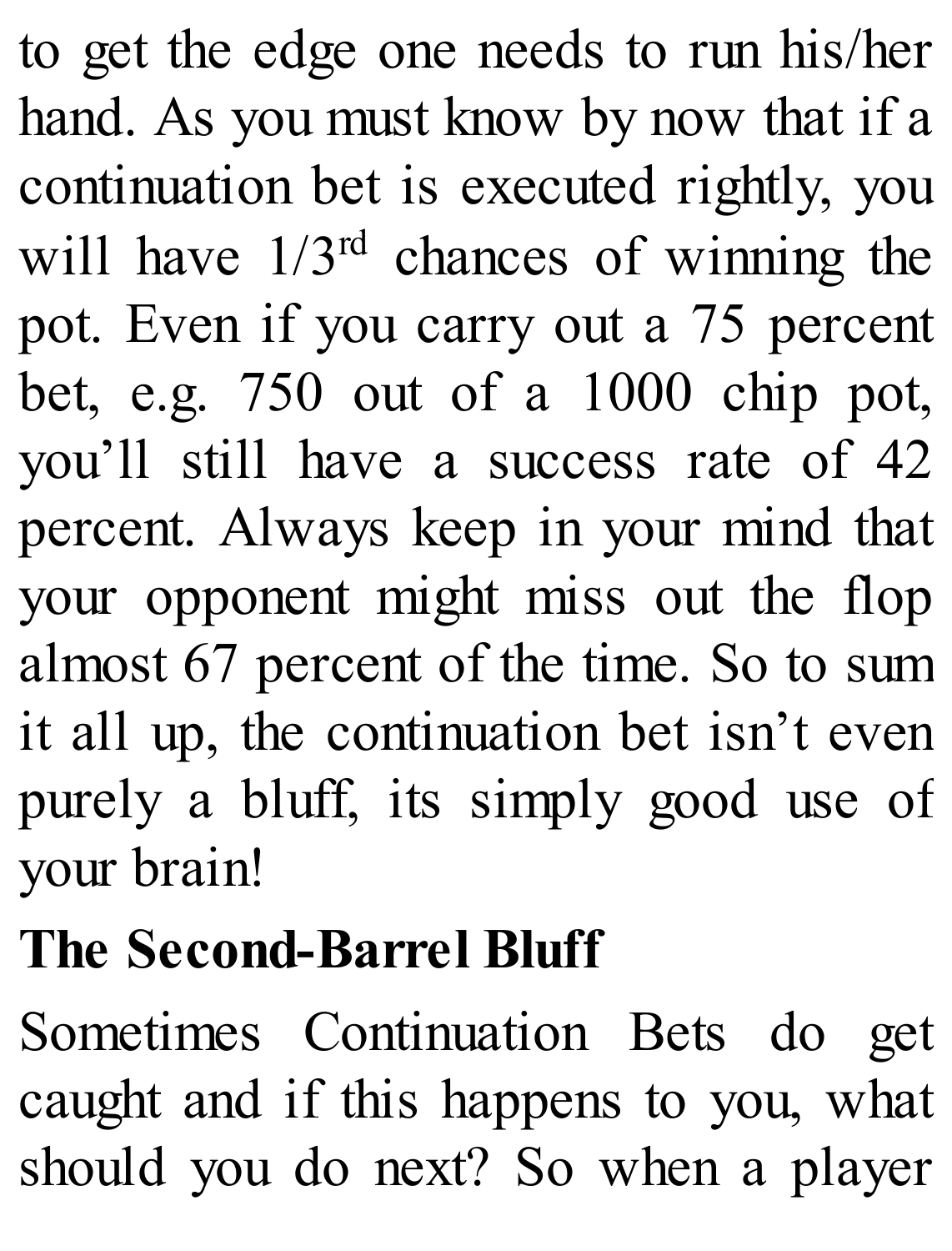calls you on your bet you shouldn't just give up, instead you should think for a second. The player might be floating to bluff or might even be holding an under pair, waiting for you to blink.

So given that he might be bluffing, it won't hurt you to take another shot at the pot. You should bet a small amount that is good enough to trigger a fold 33 percent of the time. The technique is greatly valuable especially if the other player floats a lot. In addition, if the pot is textured, then your opponent might be calling a bluff so a second barrel will tell you whether the texture would hit or not. If it misses out and you know that your opponent holds a draw then fire a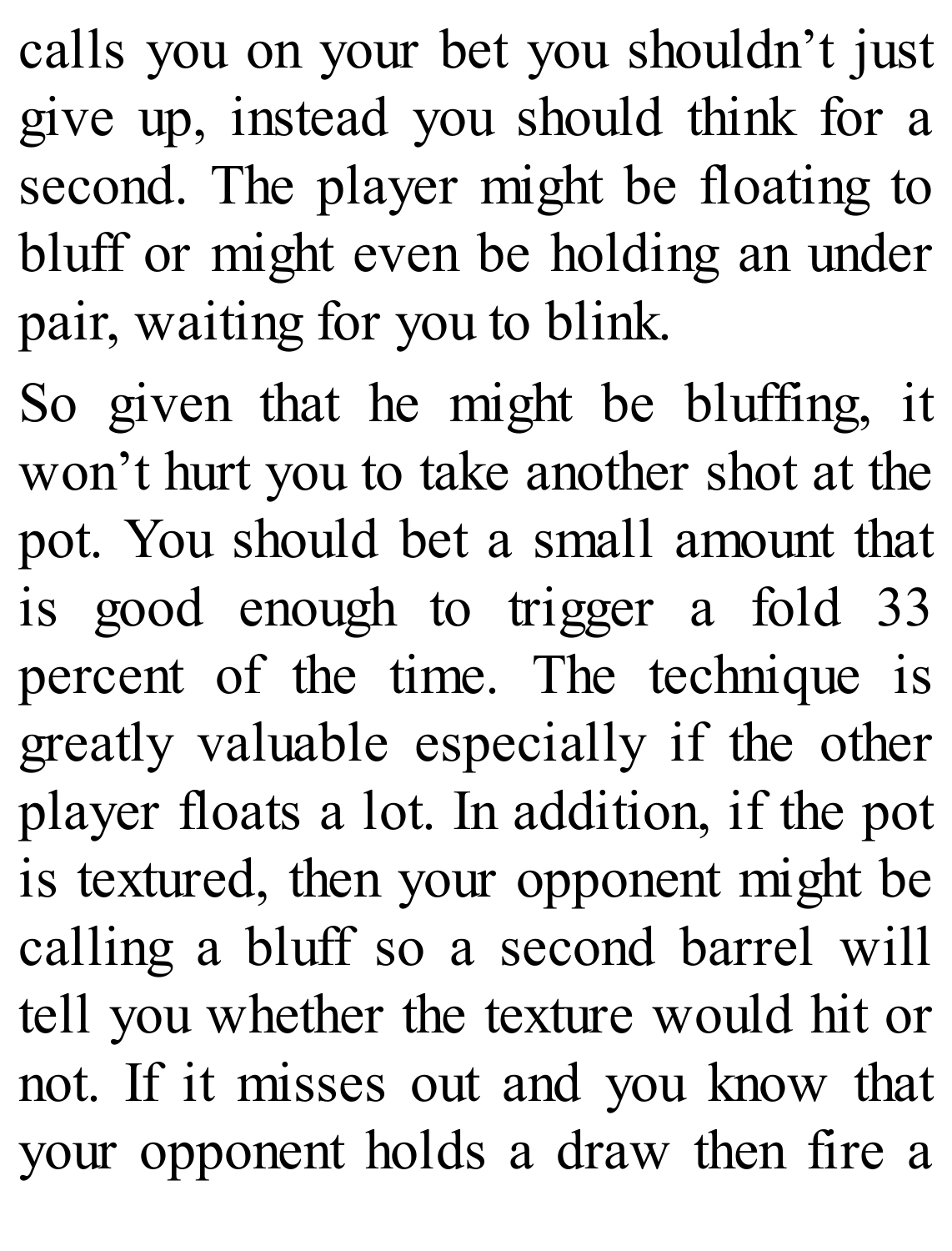second barrel so that he can be priced off the draw. If the texture completes and he shows dissatisfaction when the turn card shows up then you can also bet. No matter what the circumstances are, the bet doesn't always have to go after profit, information should also be a priority.

#### **The Float on Dry Boards**

Even though floats are known to be most effective when the other player has acted first, this doesn't put a permanent sanction on floats. If you're playing against a player who has a habit of freezing up whenever you check or a player who goes to the offensive using only a single barrel, then you can use the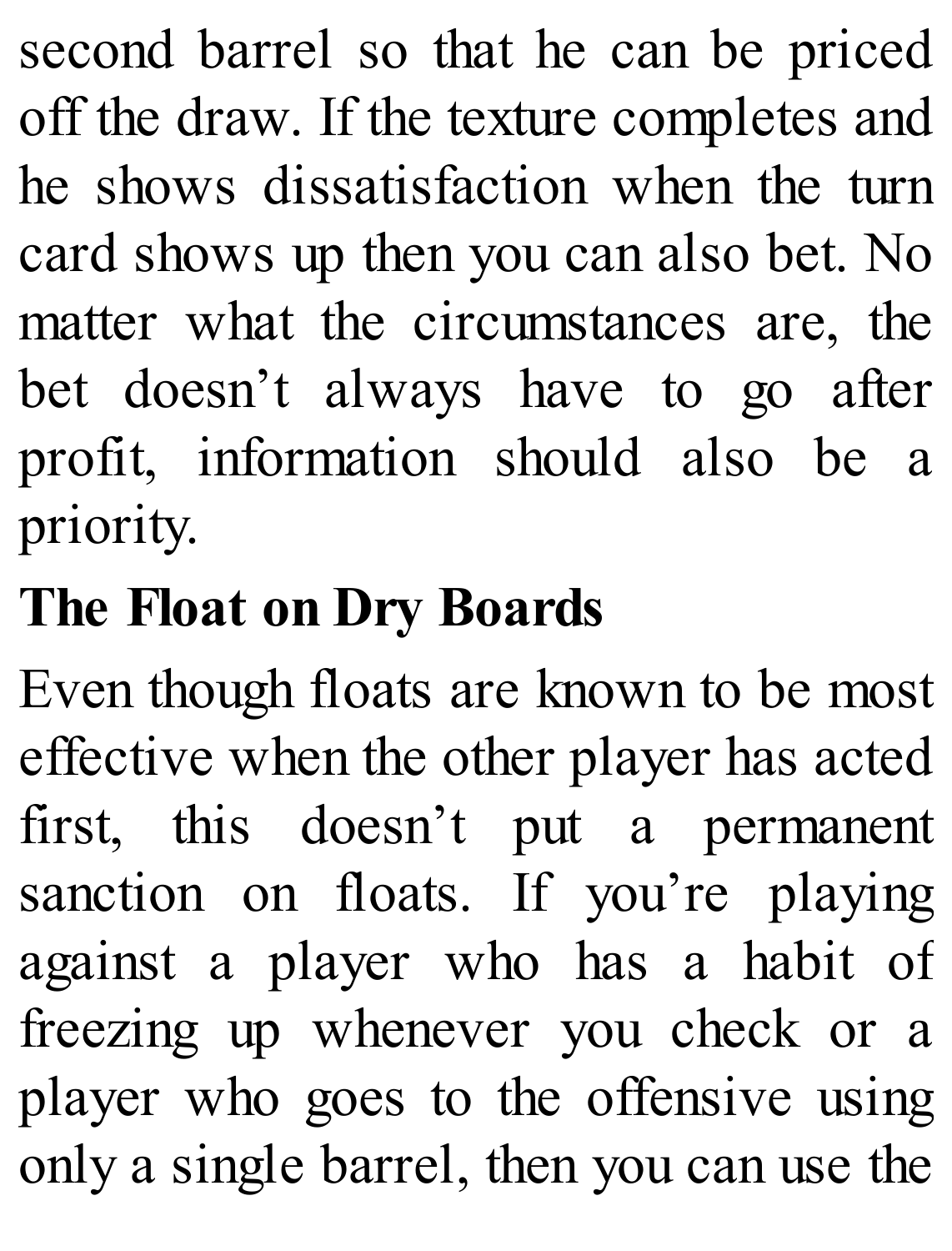floating technique even if he/she hasn't acted first.

Suppose that you're calling a raise out of position against the aforementioned players while holding K-Q of hearts and the flop comes as A of spades, 10 of diamonds and 2 of clubs. Next, you check while the opponent bets. It must be logically evident that he'll never call you just so he can hit a jack; this gives you an edge and if you call here you'll be bluffing with a bonus. The bonus will be that you might be able to get the jack by pure coincidence. So if you're against a player who executes continuation bets most of the time, you'll have an option to call a float.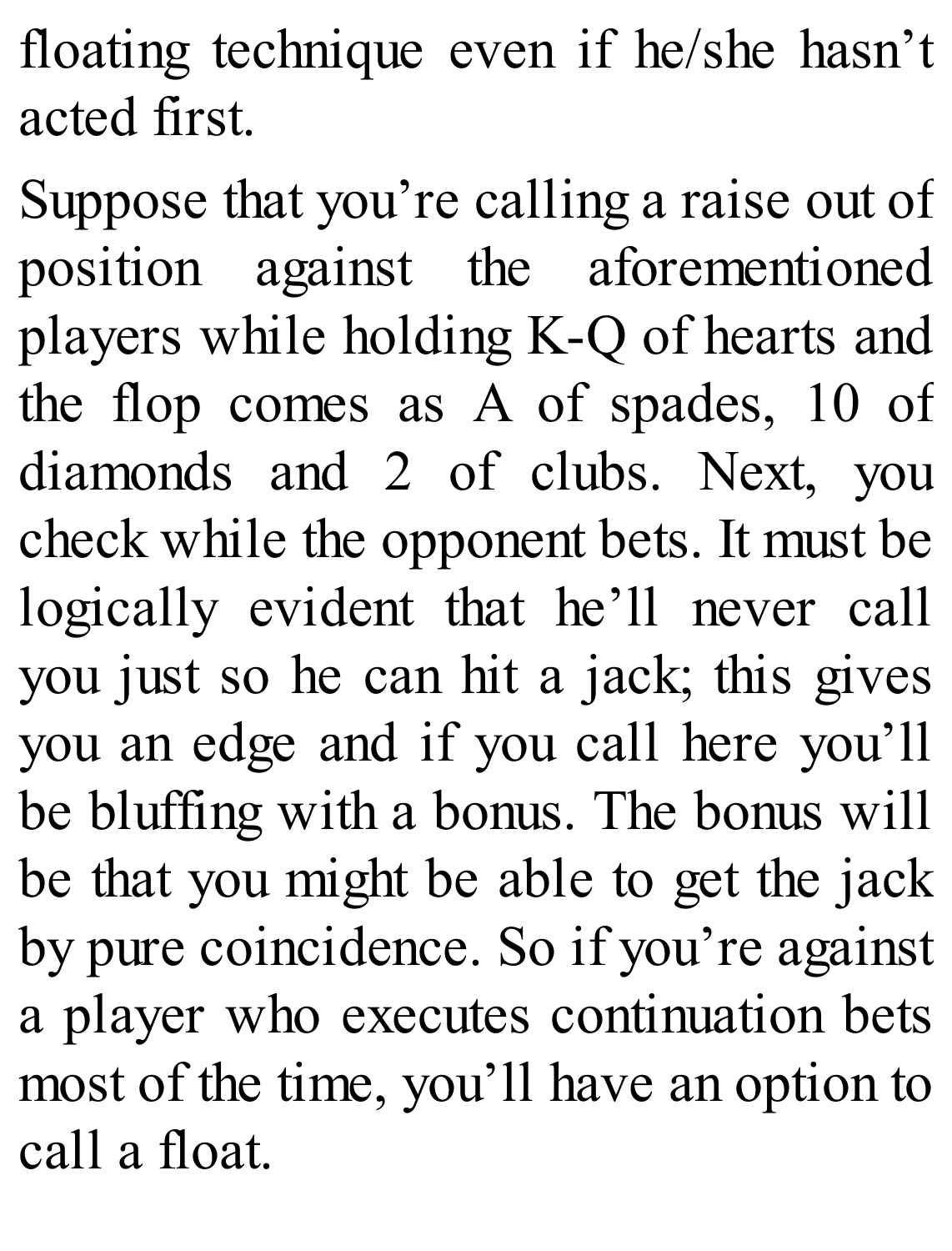What if the float takes 3 sheets rather than 2?

When you float in position and the other player checks the turn, you have an option to bet and pick the pot up from right there. When you float the flop out of position, you can check the turn and if your opponent checks back, it is very much likely that he was simply placing continuation bets with nothing at all! Next, after the check, you can bet the river, as you'll have  $1/3<sup>rd</sup>$  chances to win. Therefore when you're out of position it's better to bluff on the river rather than on the turn.

The type of float is extremely effective against an opponent who raises late in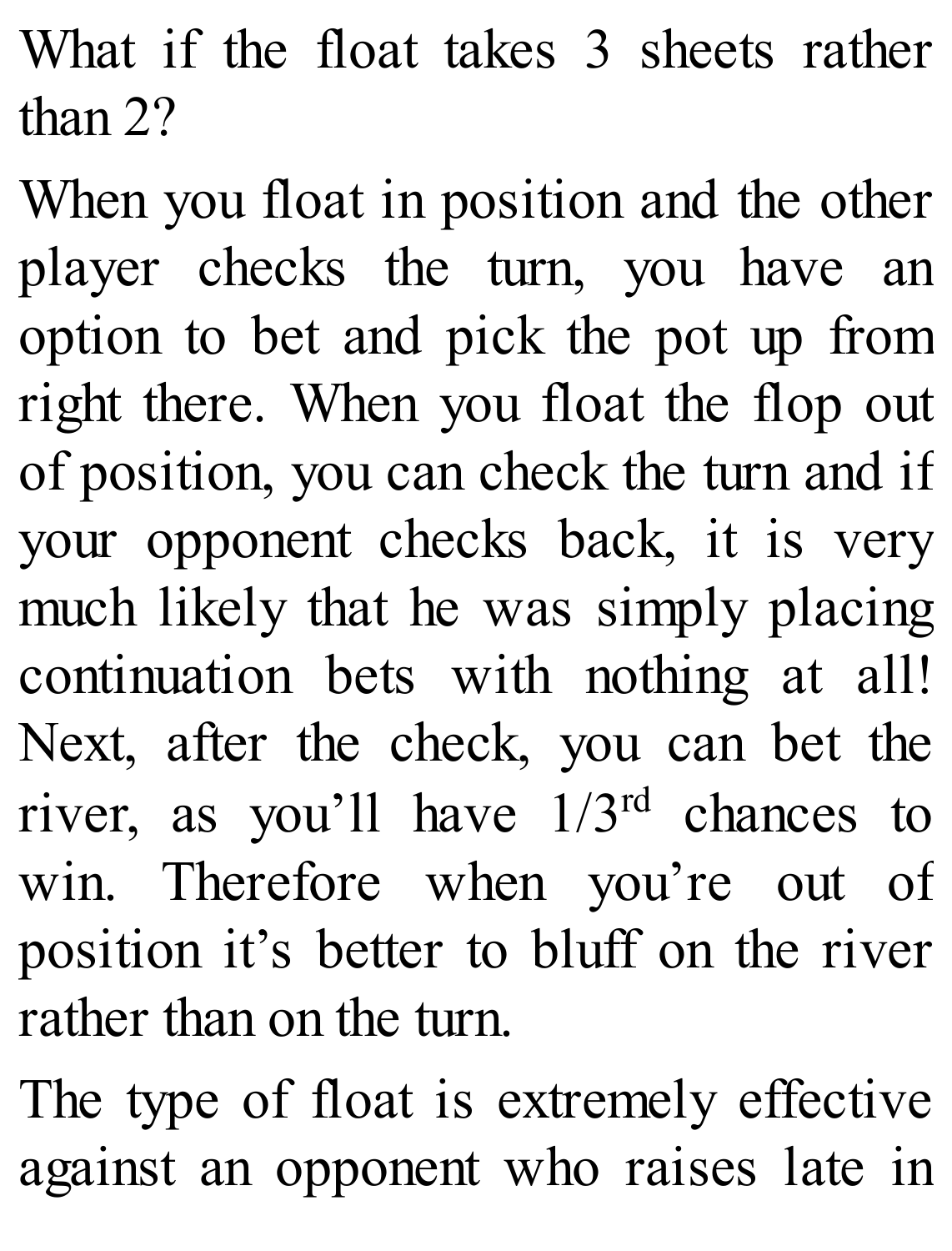the game when the board is dry. A button raiser on the other hand can possess a whole variety of cards. But you, being the player who calls out the position have a greater chance of having a good ace so you hit the flop right in front of him. He'll go for it and bet in position but only once so you'll only have one shot to identify your opponent's motives. Therefore, if you're playing against a button raiser then its best to after him with a flop.

Now let's assume that you check-call a flop, then check the turn and the player still takes a second bet instead of shutting down. If this is the case, you can go for a head on check-raise there. Also,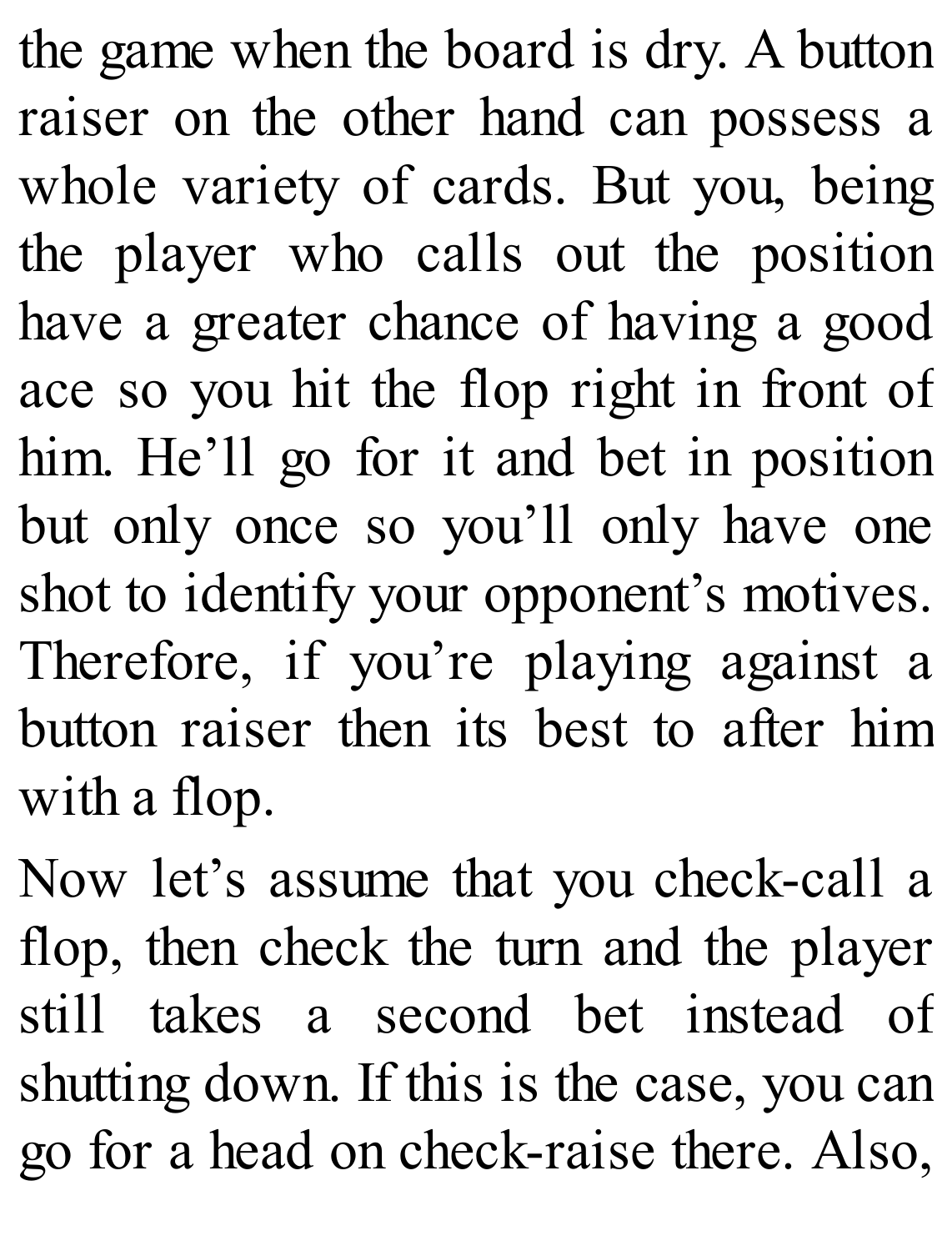know that you'll be playing with pretty strong hands. If the player is weak then by all means carry out a check-raise bluff. The bluff works almost 50 percent of the time so if the other player seems to be folding half of the time, execute it.

Now let's say that you check-call with a 9 & 8 of hearts on a flop of Jack of hearts, Ten of spades and Two of hearts. If this happens then check as soon as the 4 of spades hit and if the other player checks back, play a straight float without looking at the river. However, if your opponent bets the turn then carry out a check-raise semi-bluff. Know that even though you may get called you would still have a 30 percent chance of winning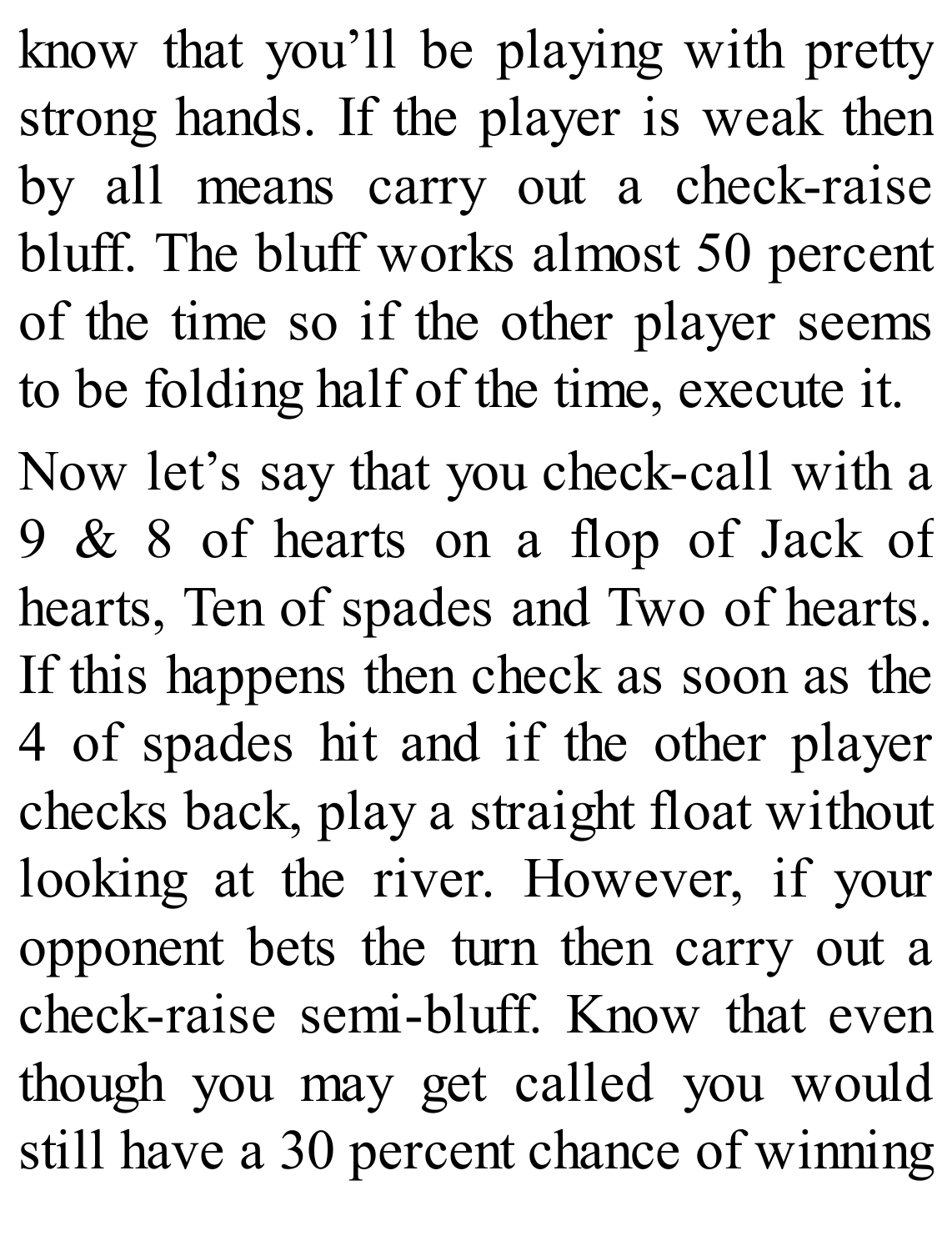after the bluff is caught. You see, this is more of an insurance plan in case everything does not go according to plan.

# **Bluff Check-Raising the Flop**

Floating can make up for a great story, however in spots check raising on the flop can work out as a highly effective technique. If the player has a habit of checking the turn to pick out bluffs, carrying out floating can be dangerous. The player might not be nice enough to bet the turn and instead wait for you to execute a river bluff. Against these kinds of players, its best to execute a checkraise bluff.

Against a smart opponent, this technique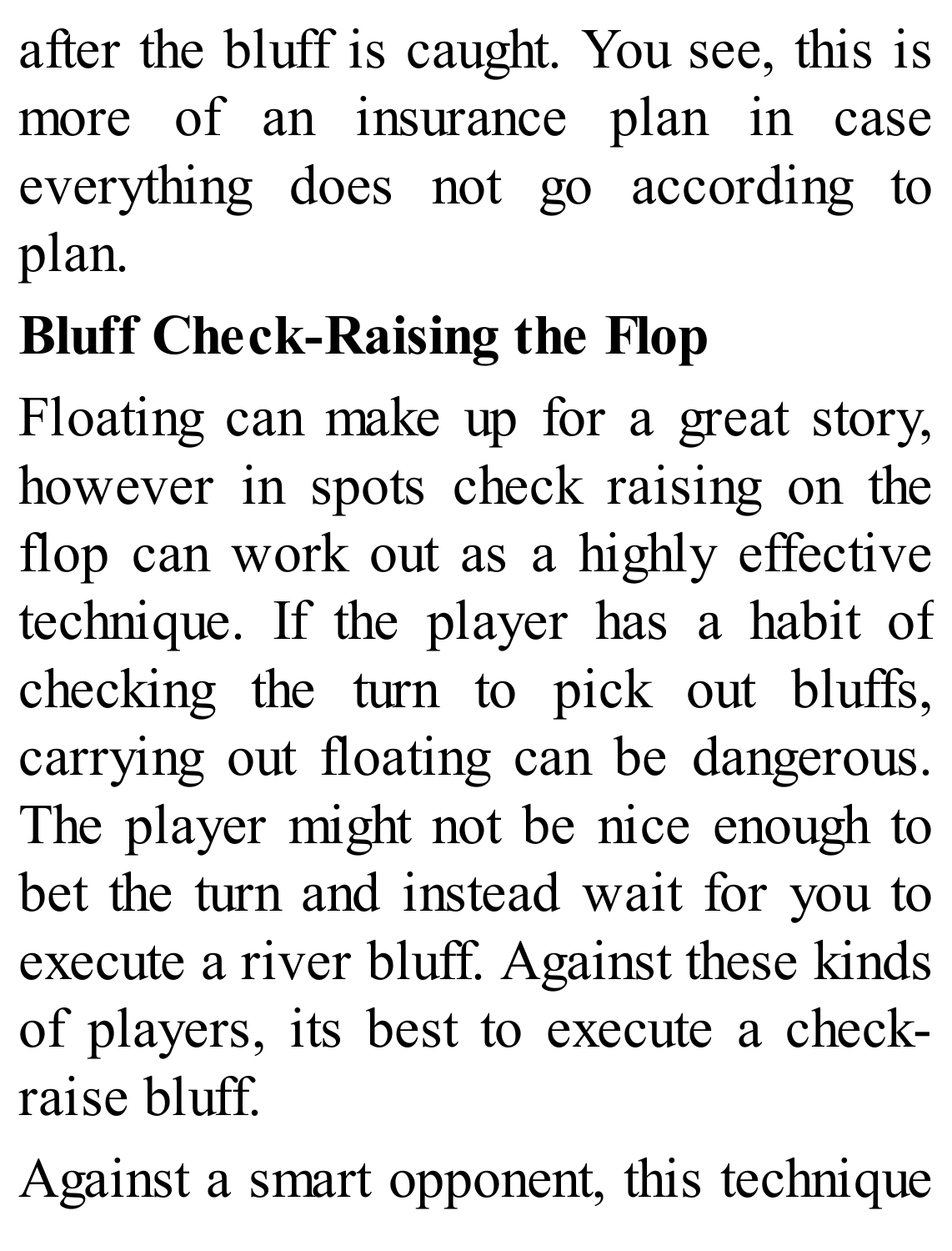will be quite weak however, in most cases the button is weaker. The player cannot contend even if he catches you on the very check-raise bluff you're carrying out. Therefore, the odds of running into a genuine hand are quite small and so are the chances of a bad hand carrying out a bluff against you.

The logic behind this kind of bluff is quite simple. The button may be raising with any of the two cards that he has which means that having an ace isn't a huge possibility. It is more likely for the big blind to hold compared to a button because after all you did carry out a preflop raise. The opponent is most likely to carry out a continuation bet to win the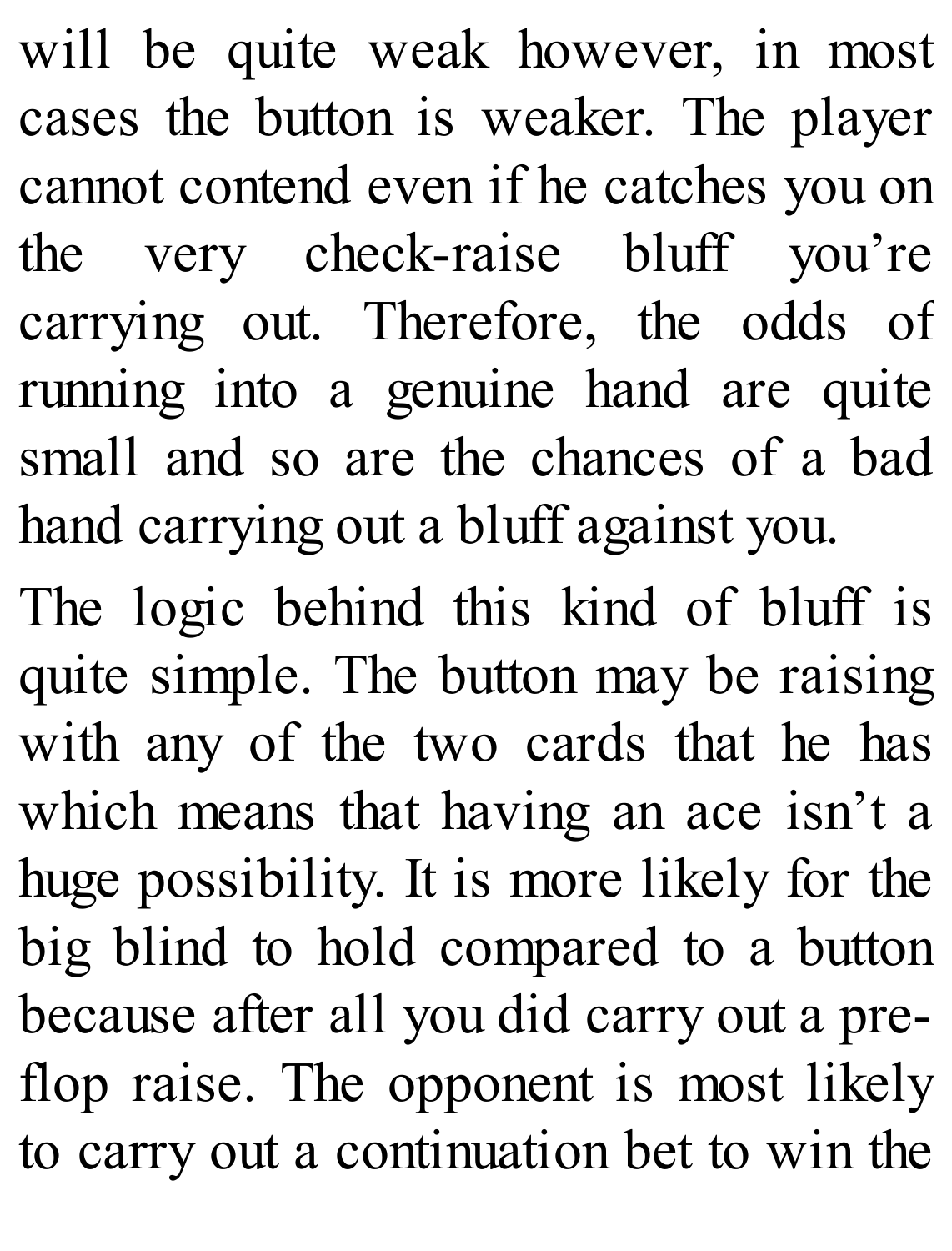pot if you miss out and therefore to prevent this from happening, you pretend that you did not miss. The opponent seeing this will fold and will become weaker as you told him a clever story; next he might let his hand go altogether instead of carrying out a risky three bet bluff. If in any case he does get three bets, don't worry because it's not like you'll have to fold the best hand you have.

When it comes to playing against a firstposition player, you should never think of making such a play. Such a player is much more likely to possess a hand that can actually decimate you. Against such a player, you should execute the opposite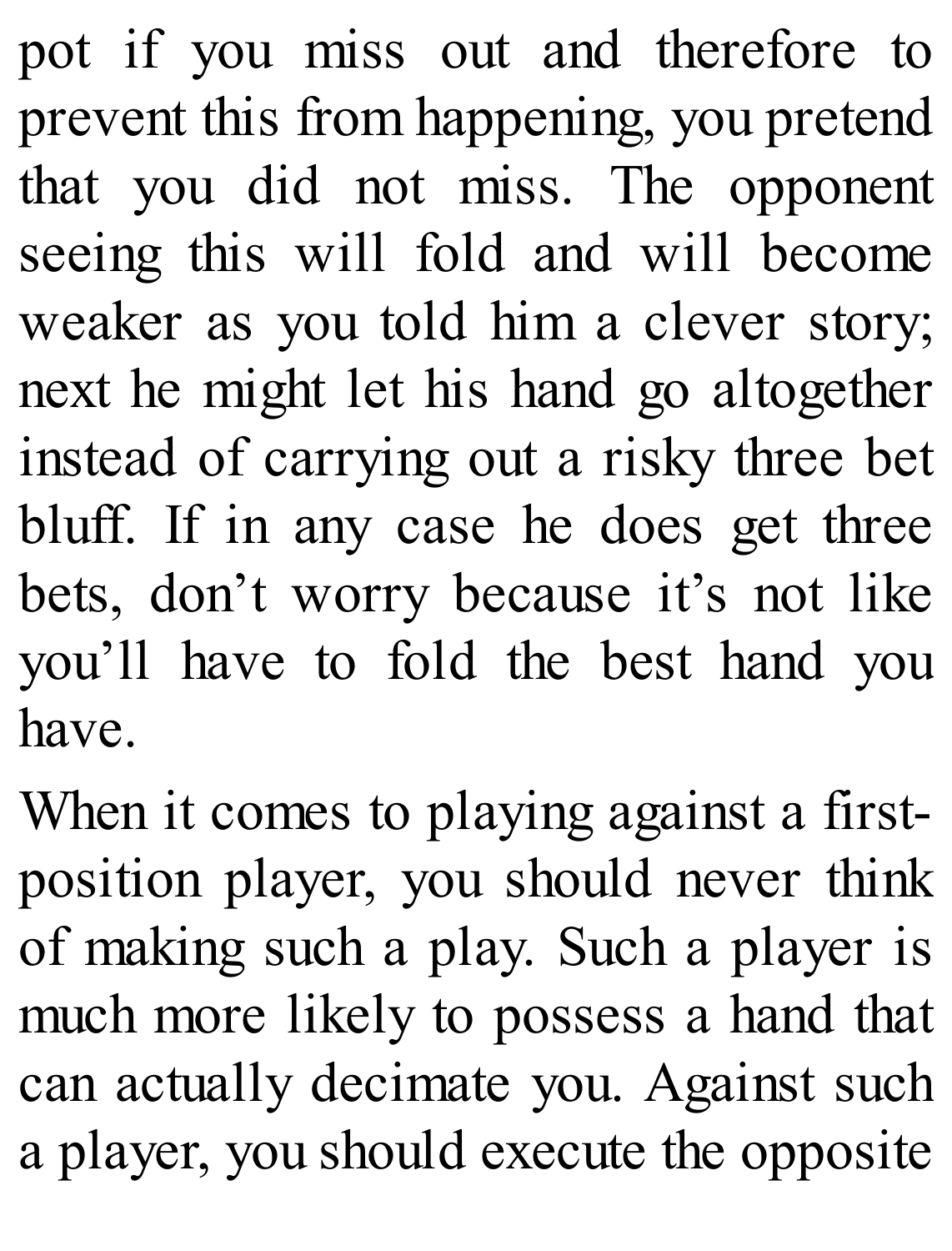of a flop that won't hit the strong hand the player raises from the start. Finally, you can carry out a check-raise bluff like 7-6-4 and turn the game in your favor.

# **Multi-way Bluffing Techniques**

It's best to save most of your energy for a heads-up situation, as there aren't several multi-way bluffing opportunities. Missing the board or at least hitting the board is such a manner that the opponent lays down are two things that are essential for executing a bluff. Your chances of executing a bluff decrease as the number of players layering into the pot increase. In addition, as the number of players in the pot increase, the numbers of draws rise as well and as a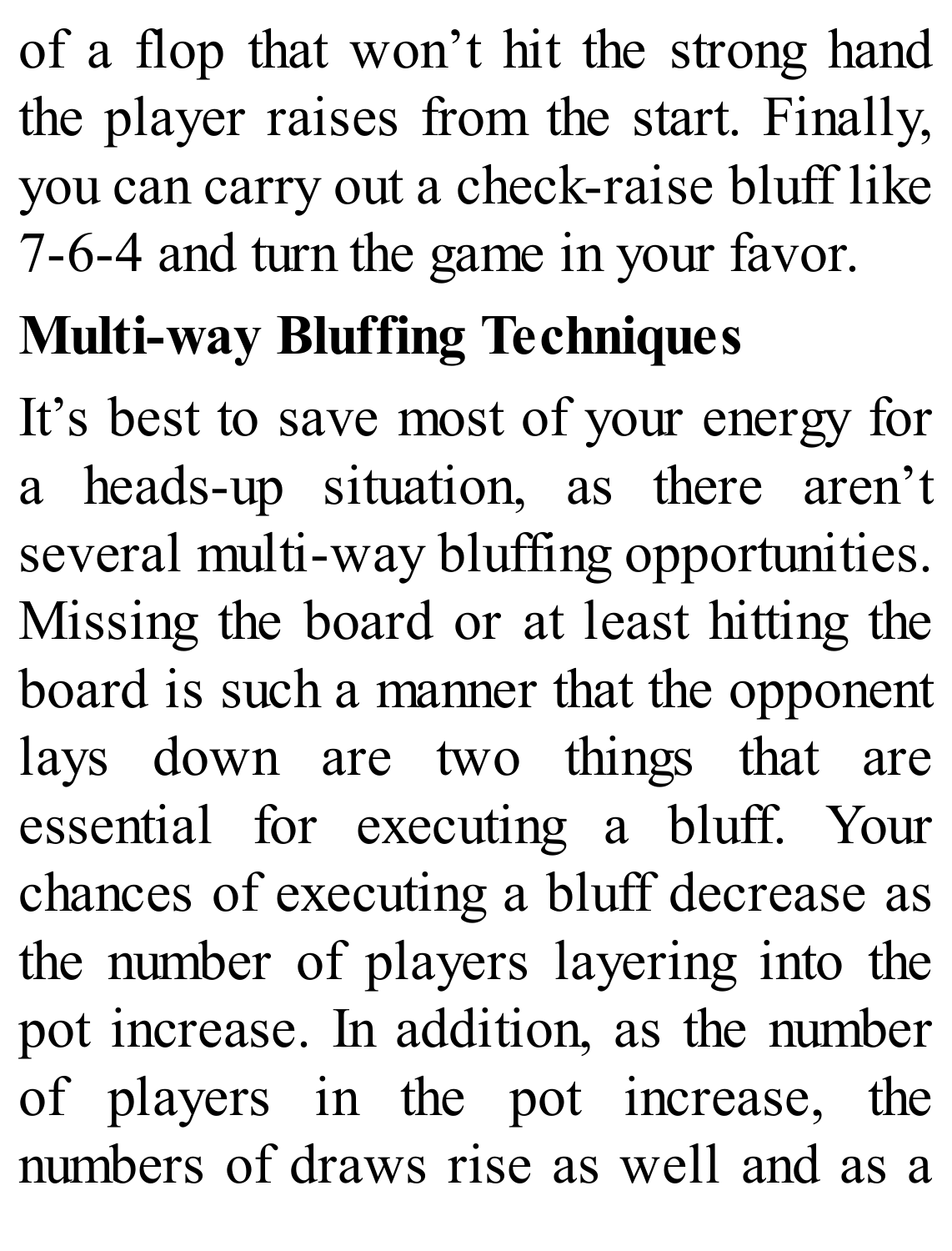result the chances of getting hit by someone increase too. The following are a bunch of Multi-Way techniques that will help you in similar circumstances.

### **The C-Bet Multi-way**

There are a few opportunities through which a person can bluff in multi-way pots. The most common of these is betting when everyone checks to you, because they think that you're the preflop leader. Once you bet, you can easily take  $\frac{1}{2}$  -  $\frac{3}{4}$  pot shot and win the game right there. In addition the pricing you set also determines your chances of winning and in this scenario you only need to pick up 33% of the time so that you break even. But to successfully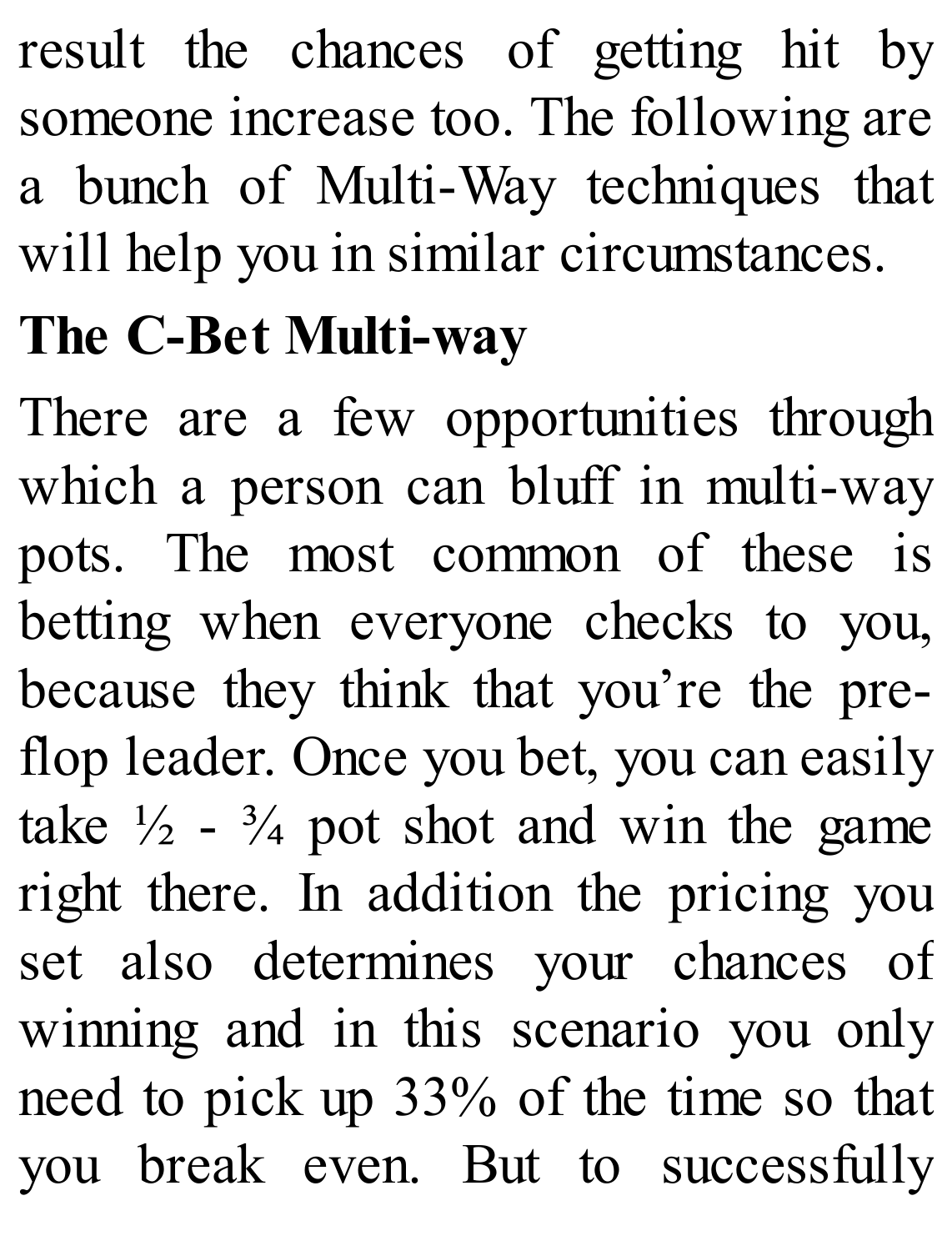execute the C-bet you should also know your opponent's instincts and know his nature.

For example if the other player is stubborn then c-betting in a multi-way manner way too often will almost always work, more than 2/3rds of the time. In addition, you must remember at all times that dry boards are way better than wet boards for c-betting. Boards that have draws may elicit your opponent to call you. Obviously, when it's checked to you, you can make the in position bets, even if you aren't the leader.

When trying to pick up pots, being the last one to act isn't the only criteria that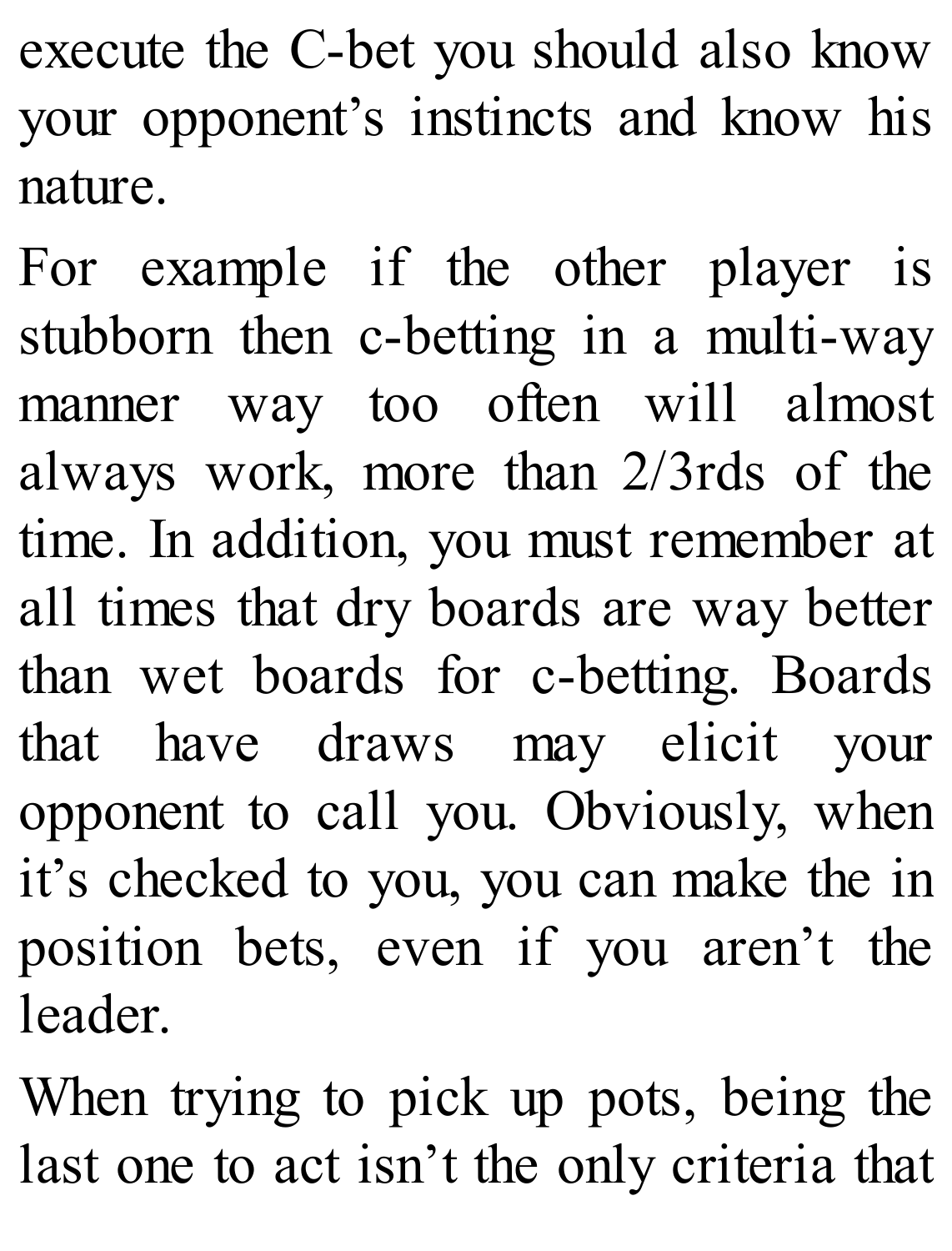must be checked. For example, you can also take these stabs even if you're second last to act. The players leading you may have demonstrated their weakness that should give you enough space to move in, worrying only about the player behind you. Seize these bluffs as long as you are sure that you'll be able to stack the pot almost 33 percent of the time.

But there are also somethings that you should avoid. For instance, you shouldn't execute c-bets on a habitual basis into multi-way pots when you're playing against a crowded field and you're in an early position. You're under no obligation to try, as your chances of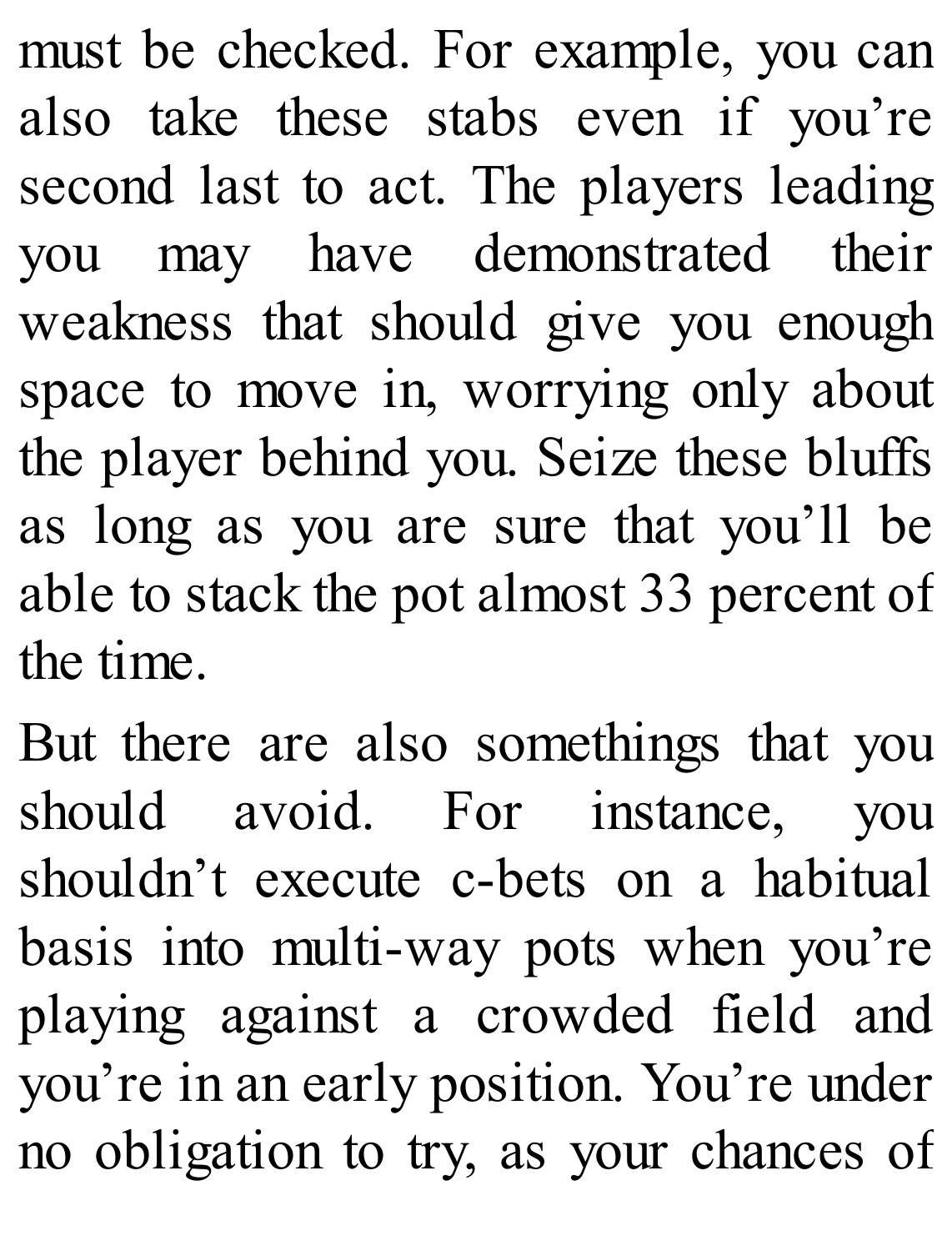winning under these circumstances would be thin. Against players who are willing to execute a raised pre-flop there is a huge probability that someone has already hit the board. This is one of those times where it's smart to give the lead away.

Also remember that sometimes when you're possessing big hands on coordinated boards, you should willfully check away the lead so that you get a check-raise in. In those cases, you check away the lead in multi-way pots right from an early position. On the other hand, sometimes you may have something else planned for later, so giving your lead right away might not be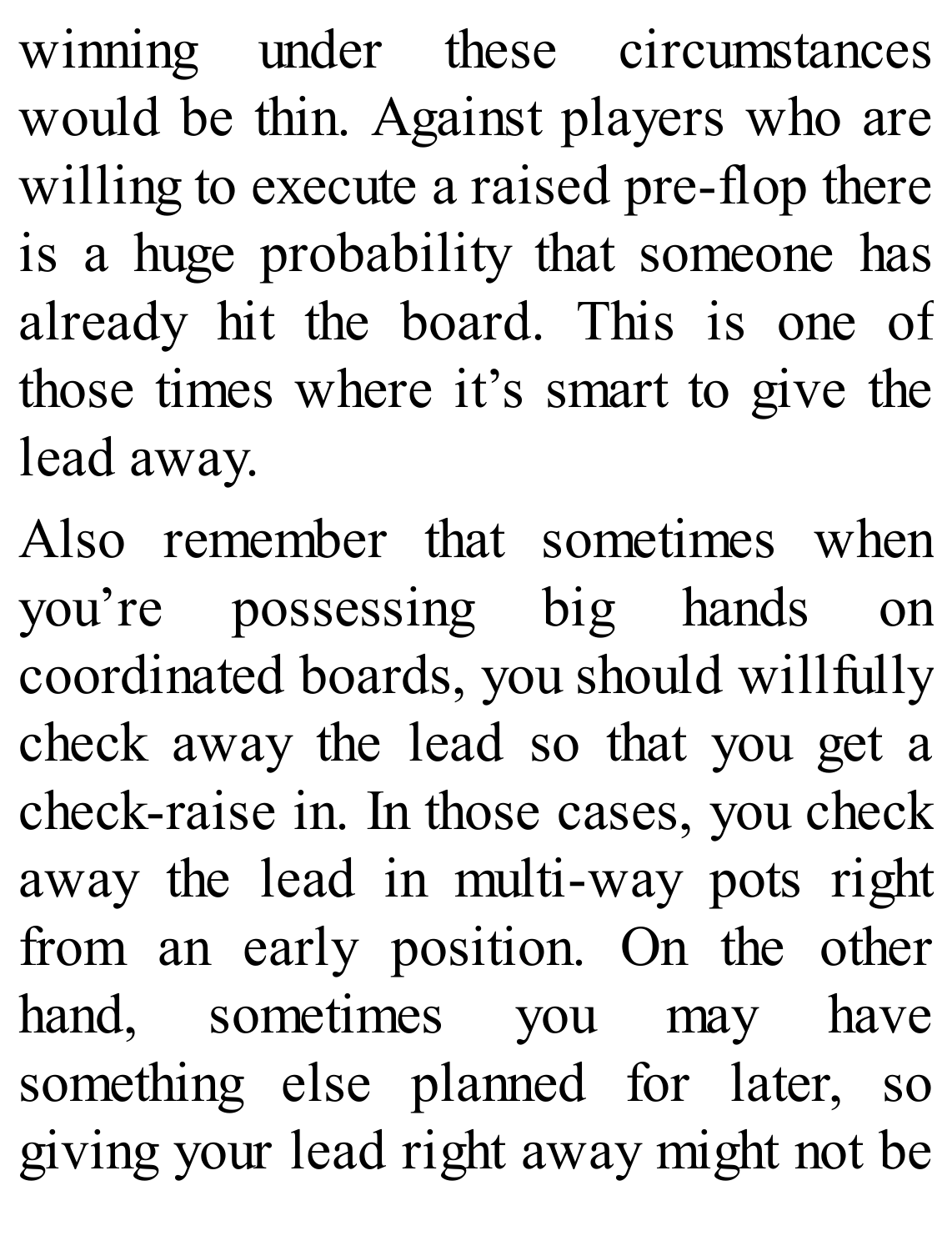a good idea. Mixing it up makes the checks harder for the other player to understand which is always what a bluff is executed for.

## **Squeezing Unsuited Boards**

Another multi-way bluff that you can execute is a little squeeze on the flop. For instance, player 1 bets while player 2 calls. At this moment, you can bluffraise by leveraging 2's presence to drive out 1 and the weakness of 2's call to drive him out as well. However, this excellent bluff can't be called on suited boards because if there is a suit on the board that you don't have but the better does then you won't be able to squeeze them.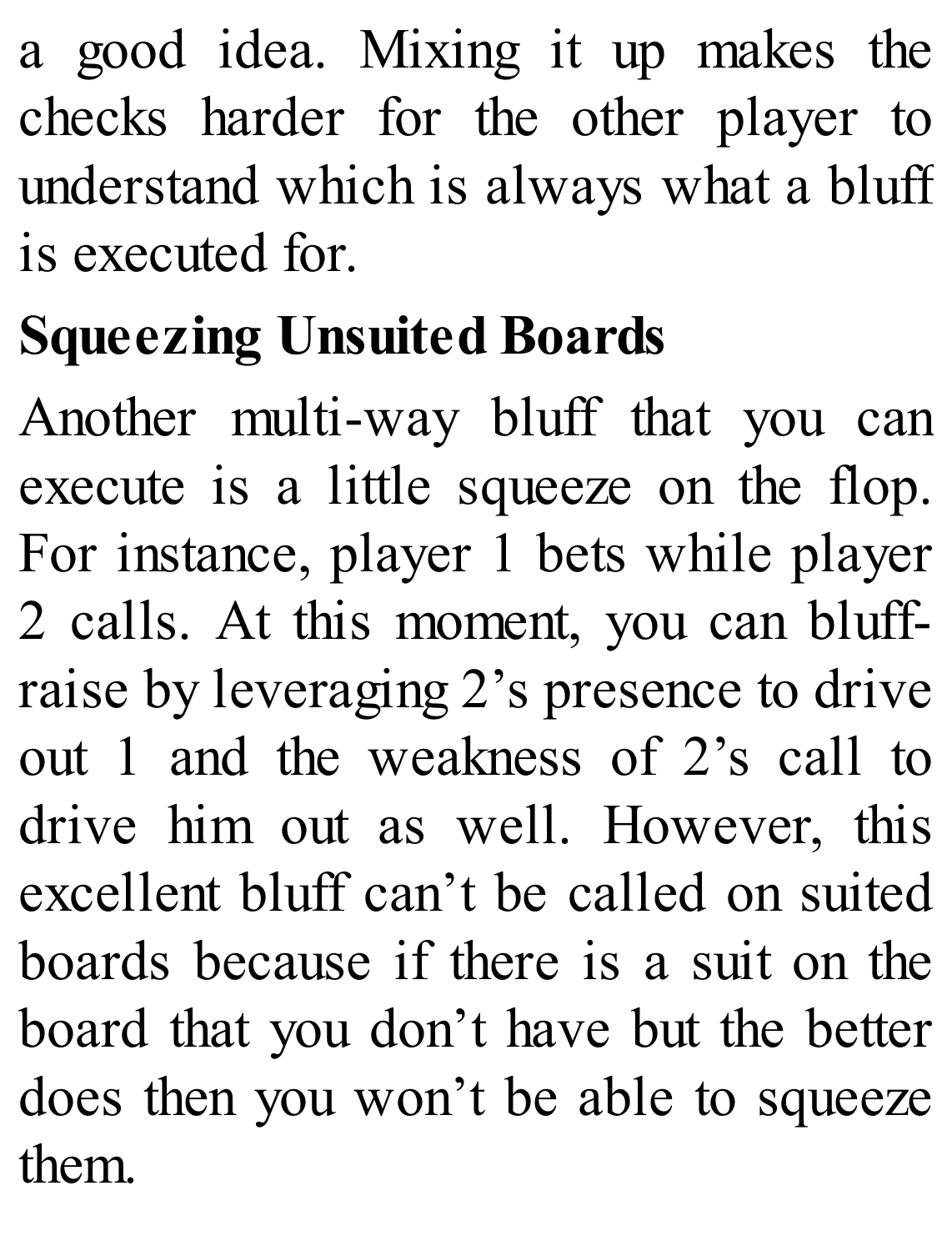For example on a board like J-8-2, if the first player leads on what a continuousbet without muscle while the second player calls, then you can take your chances and squeeze the pot. As you'll obviously have lower chances of bluffing against 2 players rather than 1, it's nice to have a contingency plan in place like making a hand.

On the J-8-2 board, you should consider squeezing whenever you have QT or KQ. Remember, it won't be the end of the world if someone calls, as you still might be able to make the best hand. The player will most probably check on the turn that will give you another shot at firing again, given that the other player is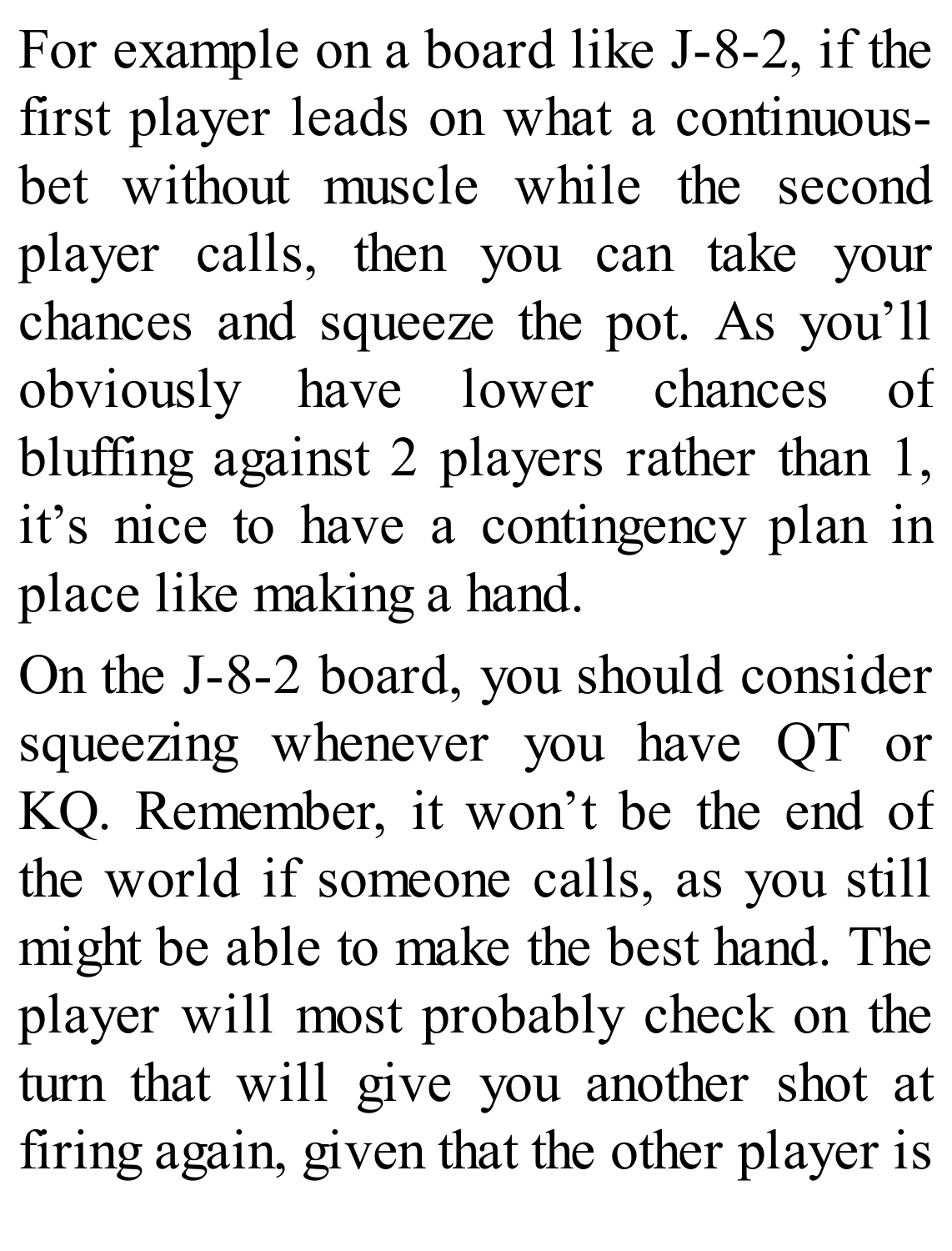weak. Otherwise, if you think he's strong then it's best to take a free card or hit gin.

Another moment when squeezing would be a great opportunity on the same board is with a hand like 10-10 or 9-9. The odds are that the lead better may be on a bad jack and in that case you would want him folded, right? When the pot is multi-way your raise will have greater strength and moreover, in multi-way situations there is a lower chance of people playing their big hands slow.

Even when you're not sure about your hand, you can make a similar play out of position. For example, an early-position player raises and picks up a caller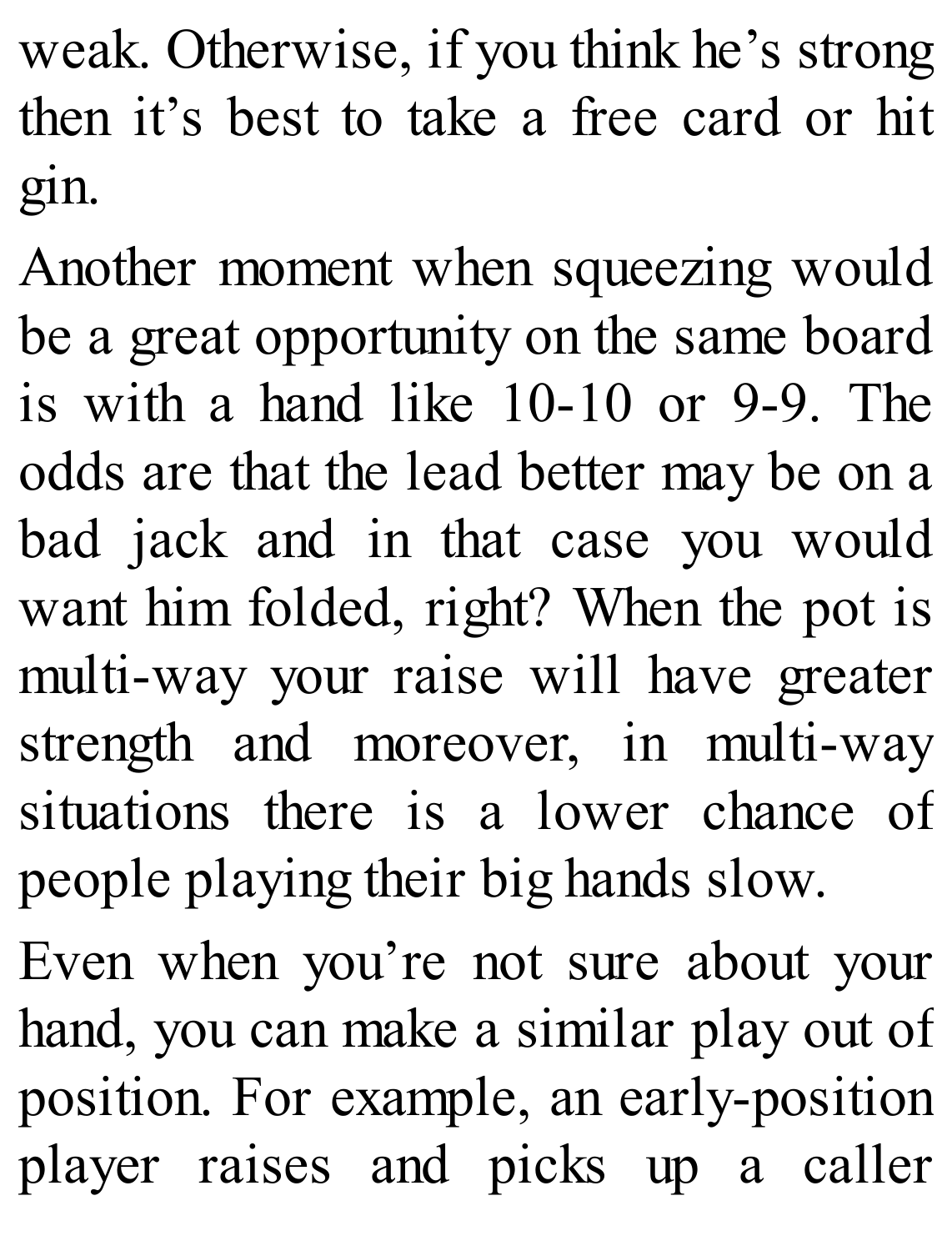besides you who holds TT in the big blind. A 2-6-7 rainbow flop can be a tough spot to play and you might even have the best hand but two opponents can make the game much more complex. You might be up against an over pair and even if you're not, you don't want to be the guy who sees the turn card, that too against two opponents.

If you lead, it's very unlikely that the hand ends right there and the chances are that you'll trigger a raise which is not something you would want especially with a hand like TT. So as a solution, if both players continue, you can check to squeeze and keep on semi-bluff floating if you keep ending up heads-up.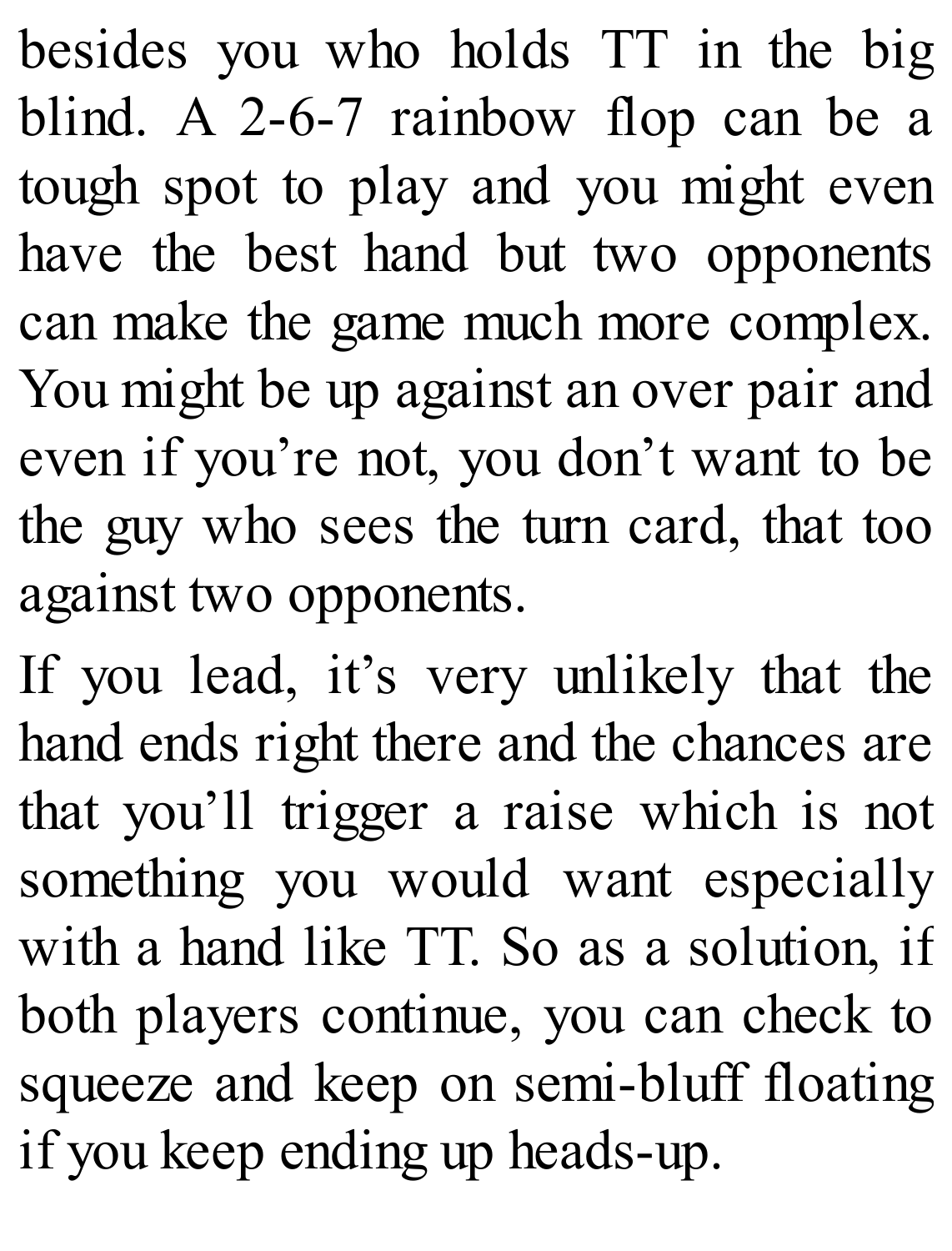Considering that you check, the raiser bets and the 2<sup>nd</sup> player calls. If you sense that the  $2<sup>nd</sup>$  player is calling weak, then you won't get a better opportunity to execute a check-raise squeeze. Player 1, the raiser may be having anything whereas 2 would be weak. When you check-raise, you'll be able to raise & call on the bet or go right for a float, your choice. But either way you should treat you TT as a bluff.

This kind of multi-way squeeze can be executed even if you don't have a hand. At the same J-8-2 board with something like A-Q, you can check which would make the pre-flop raiser to bet while another player would call. If you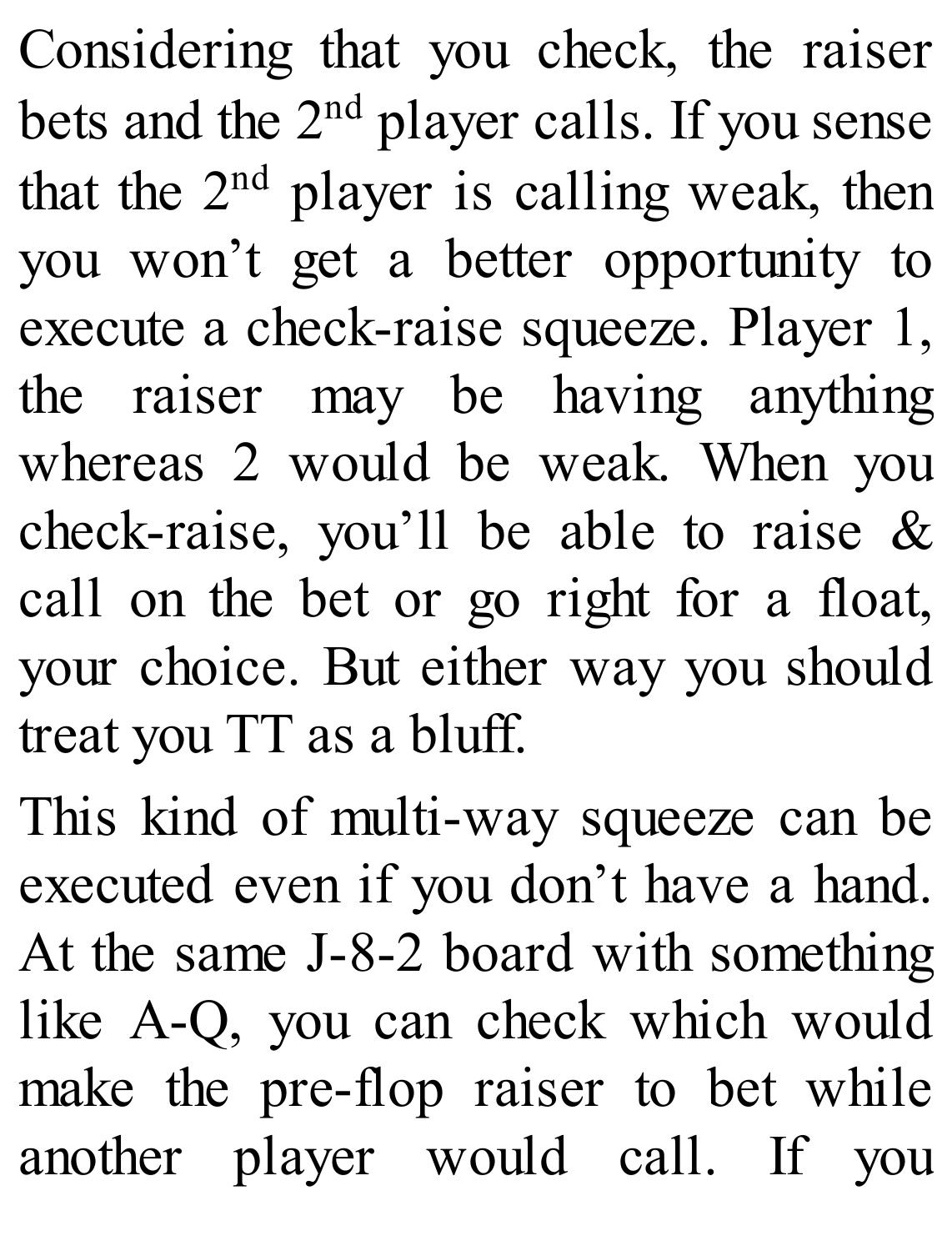successfully read the bettor and the caller then you can even make the top pair to fold, as your play would look so clever.

## **Waiting**

Bluffing is all about striking at the right time. Waiting is an essential part of executing a successful bluff and can act as an extremely resourceful weapon in your arsenal.

Bluffing isn't something that occurs by accident and having said that it shouldn't be considered as something you do on the spot. Instead, you should have your focus on it from the start of the game and you should be forming a strategy for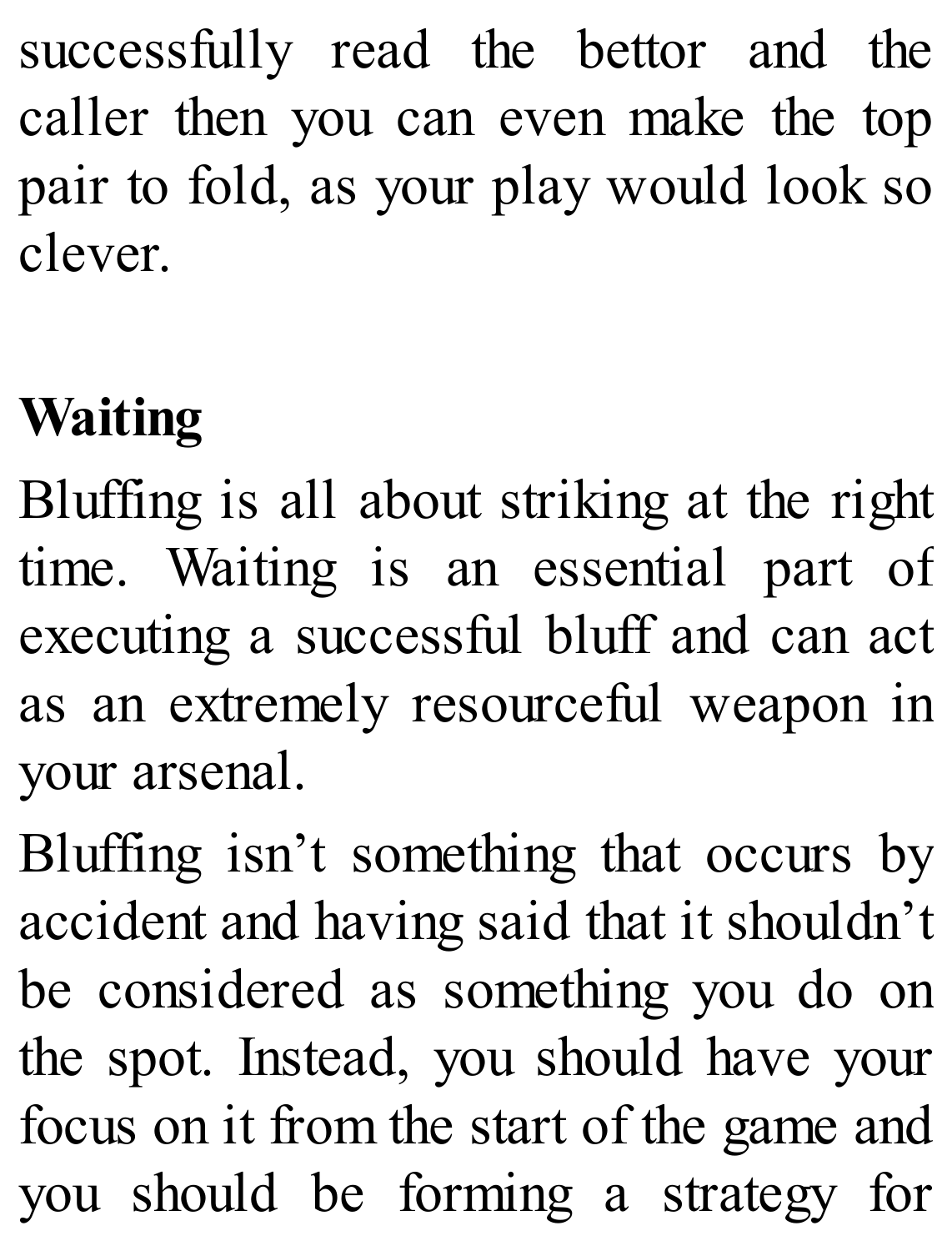implementing a bluff when the timing's right. Also, there is no limit on the number of bluffs you execute; bluff as much as you want considering the situation in the game but keep all the circumstances in mind and don't just keep on bluffing at every move.

The chance of executing bluffs, "no matter what" are quite rare if not zero. The logic behind the wrongfulness of this approach is twofold. First of all, you won't ever know how your hand's going to develop and if you end up getting locked into a strategy then beware, it's a trap. Secondly, consider the difficulty one faces to make a hand while playing hold'em; now take this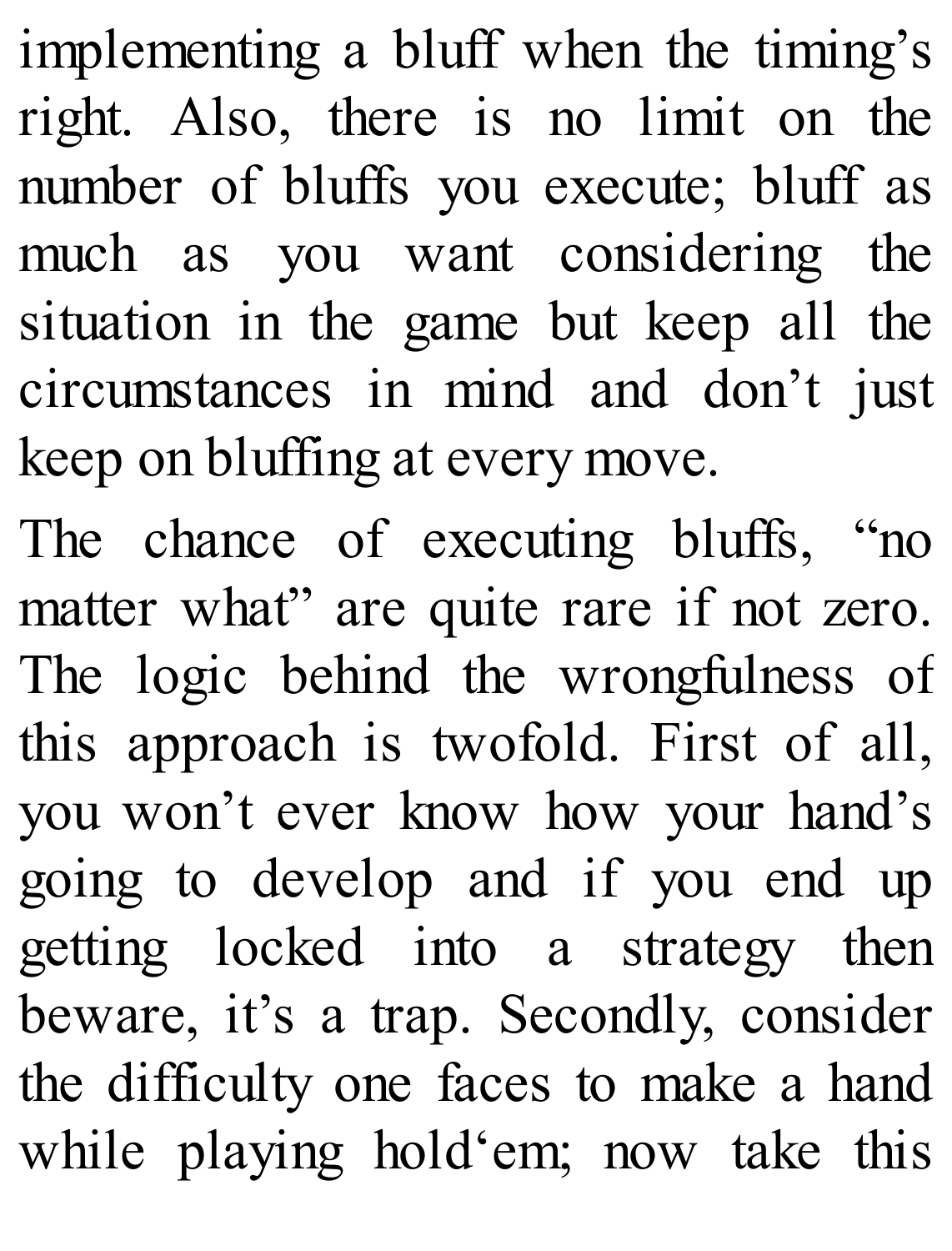consideration and think for yourself the number of opportunities you'll have to bluff without the need to go hunting for extras.

It also wouldn't be a great idea to call in position before the flop with absolutely nothing just so you could execute a bluff after the flop. You do have position, no doubt about that but if you don't have good cards then executing a bluff is simply stupid. In a nutshell, all bluffs work better when there's a contingency plan to support them if they get called.

However, when playing against a weak player you can call in position even before the flop from the bottom. That would give you exactly what you want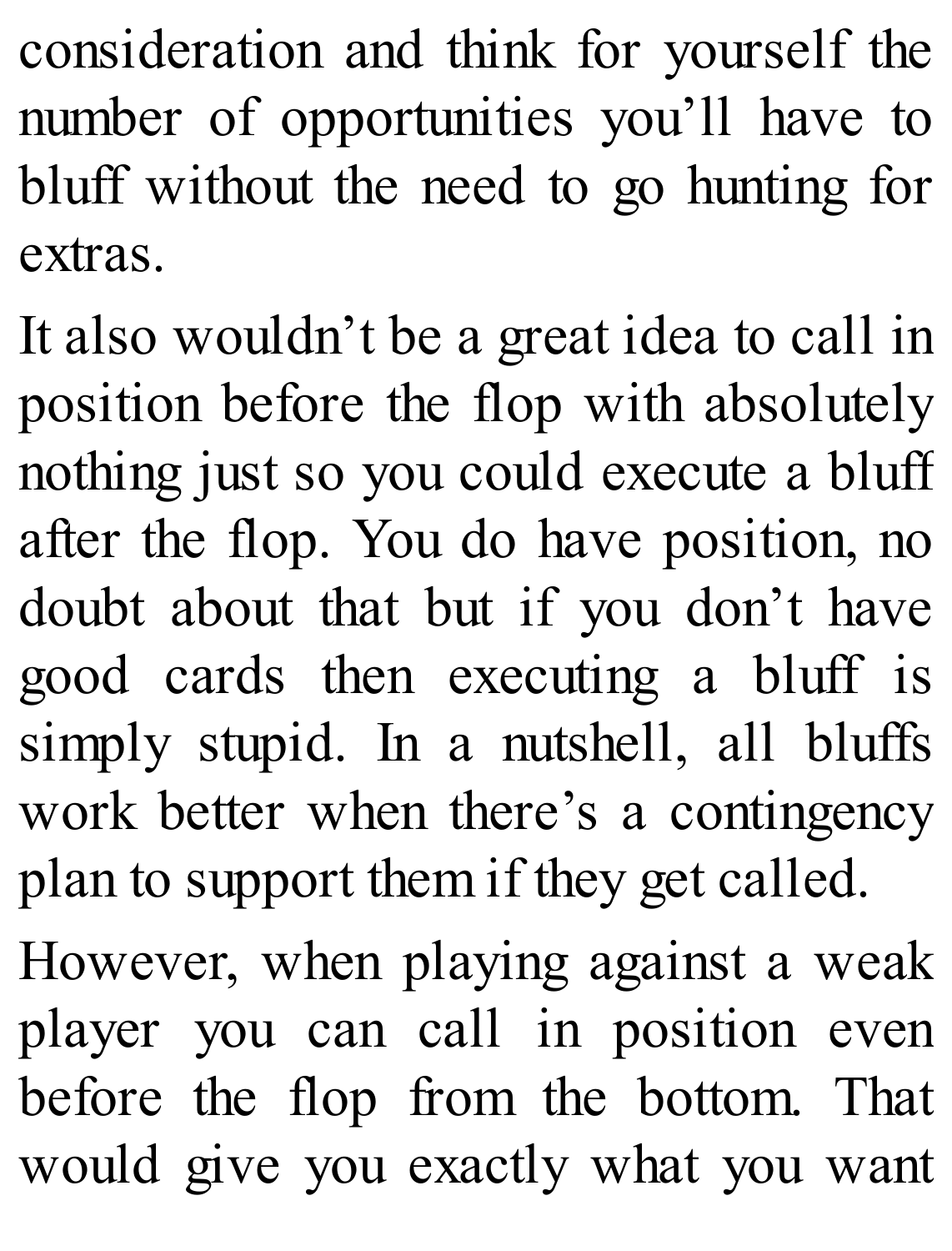but then again that's against a weak player. Be patient as you'll get a lot of opportunities to execute such moves so don't go along looking for adventures that raise your variance, especially in a real game! Also, if you go around calling holding hands that are simply useless just so you could execute a bluff later on, you have a problem. You simply have no idea that a game can be won without a hand. Even worse is the problem that you can't set your goals right. If you're playing in such a manner then you aren't minimizing your risks, instead you just want to look like a stud, which isn't something a good poker player, does.

In the end however, the bluff is an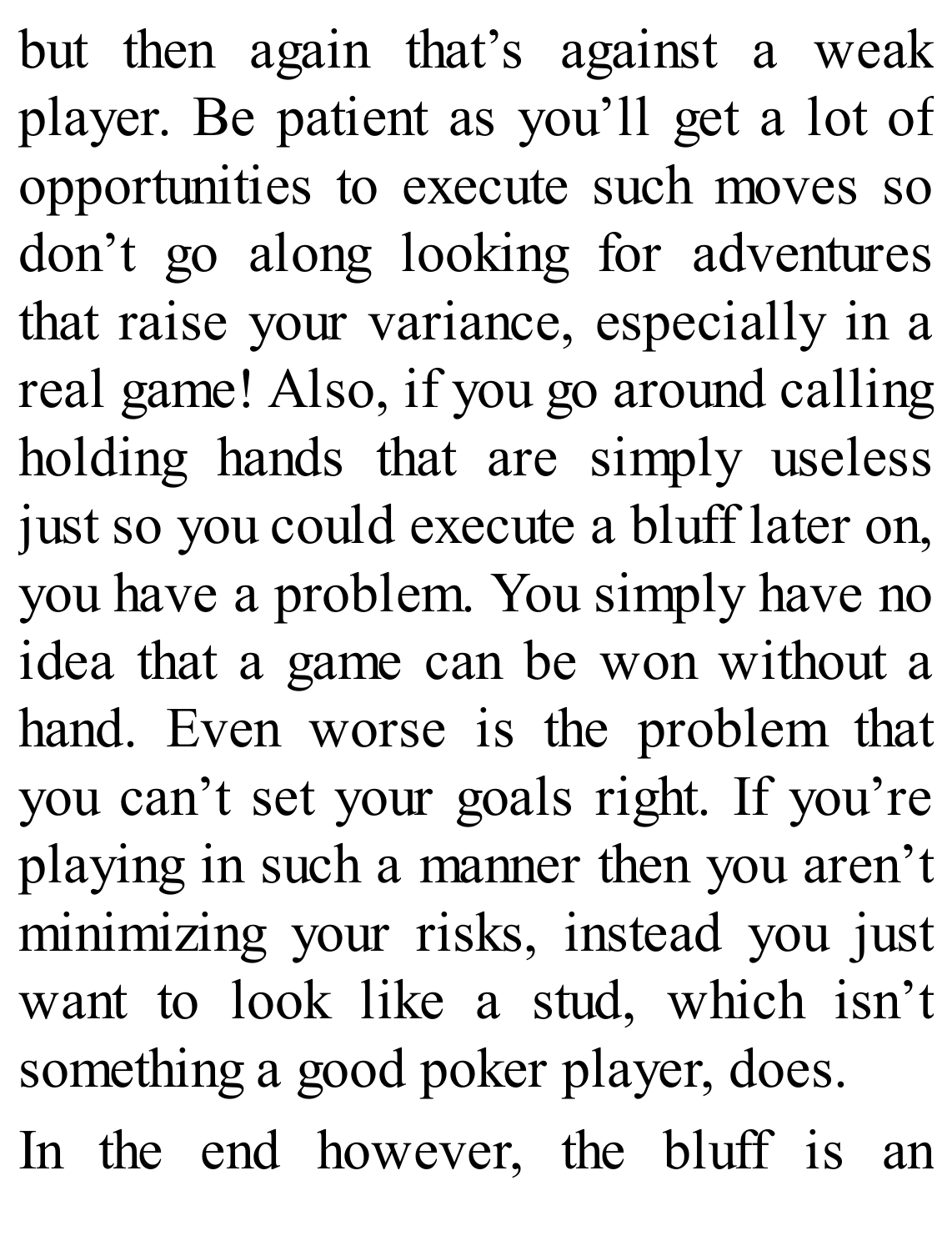amazing weapon which you should always have locked & loaded! Betting bluffs gives cover to your hands just as betting big hands give cover to your bluffs. In position against lesser number of players, your chances of getting called are quite low so a bluff is excellent in such games. Also, you should use your brain to read the other opponent and if you feel like you're confusing your opponent then you shouldn't let the momentum go and keep on bluffing.

There are some players who only bet when they hit. If you're up against such a player then you shouldn't bluff at all. You should fold when they bet, as there are simply too many other ways to bring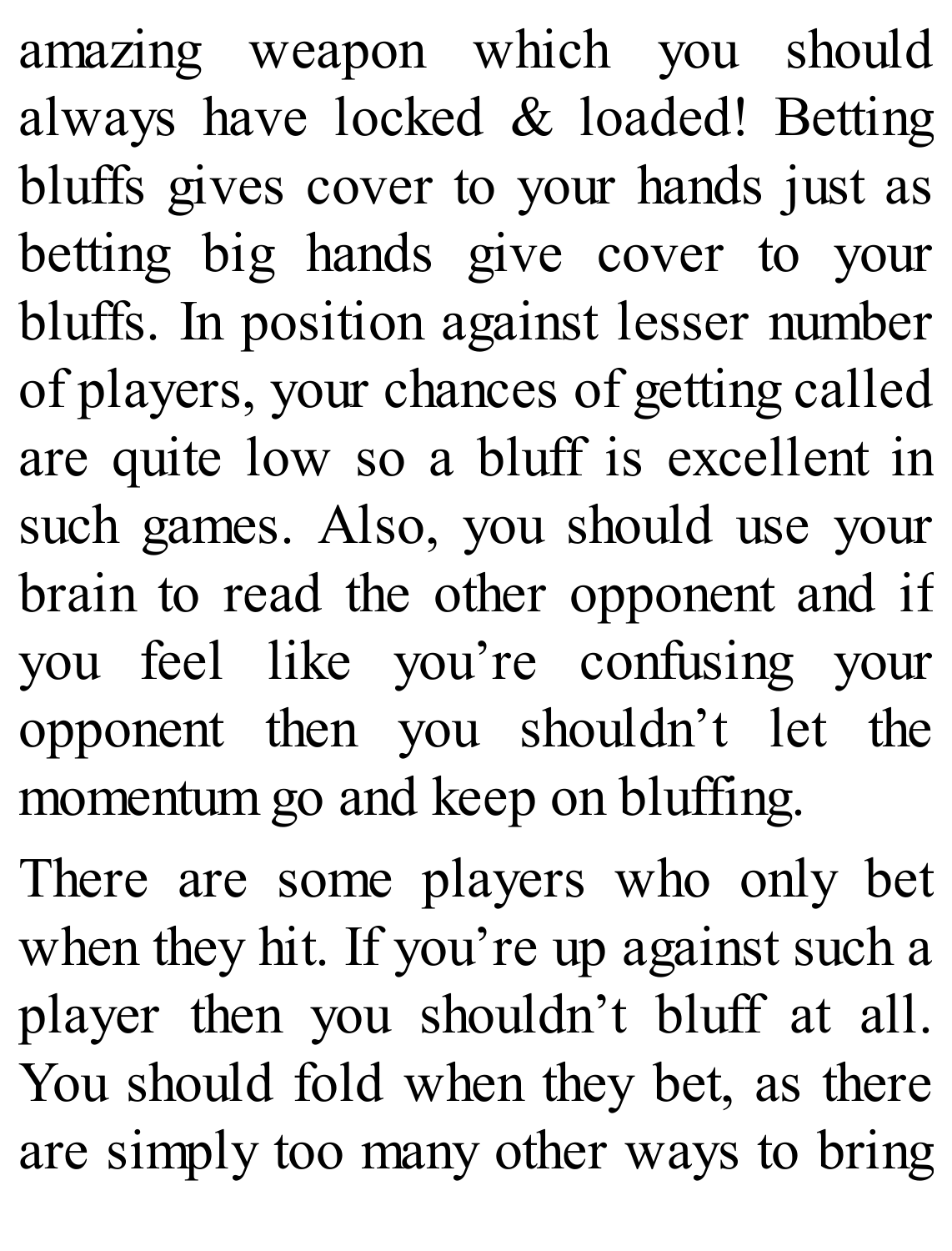in their money. Aim your bluffs at players who are very much active, too vulnerable to c-bets or too prone to weak leads. You should always be bluffing against weak leads. When players weak-lead right into you, call them right away. These players are either carrying a monster or an extremely weak hand. Therefore, when you're raising pre-flop and the other player(s) lead into you, simply know that they're begging you to take the pot away. All you need to do now is call them, then either bet or raise and then take the pot away.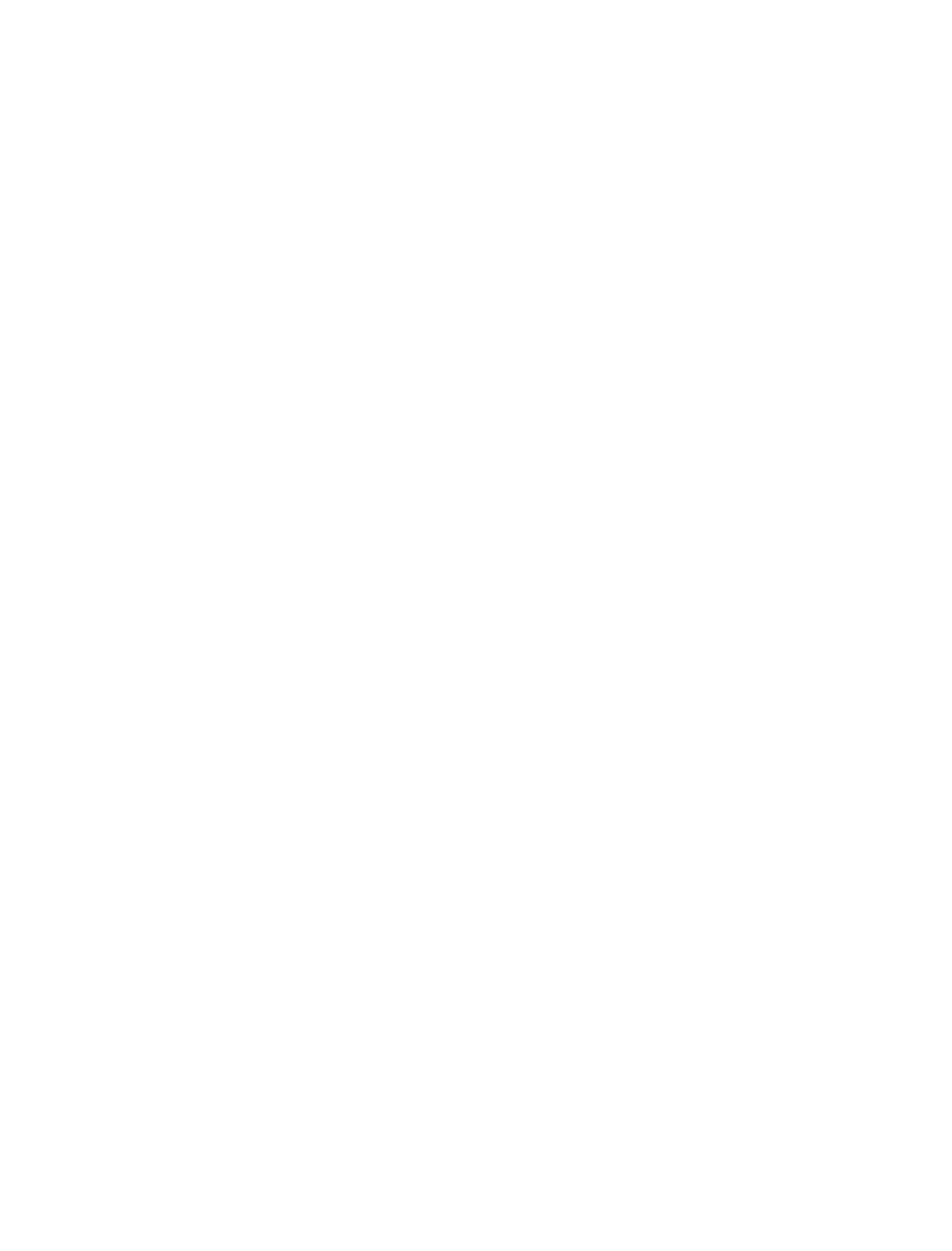# **Chapter 6: Reading Your [Opponent](http://amzn.to/1GKXOzz)**

Poker is a great game that involves nerves, strategy and complete mental concentration. Most people think that having a great strategy is all that is required to win a poker game but the truth is one cannot win if he/she doesn't make mental inferences about his/her opponent, even if he/she is playing against them for the first time. Psychology will greatly help you reduce your chances of losing while drastically tipping the scales in your favor. This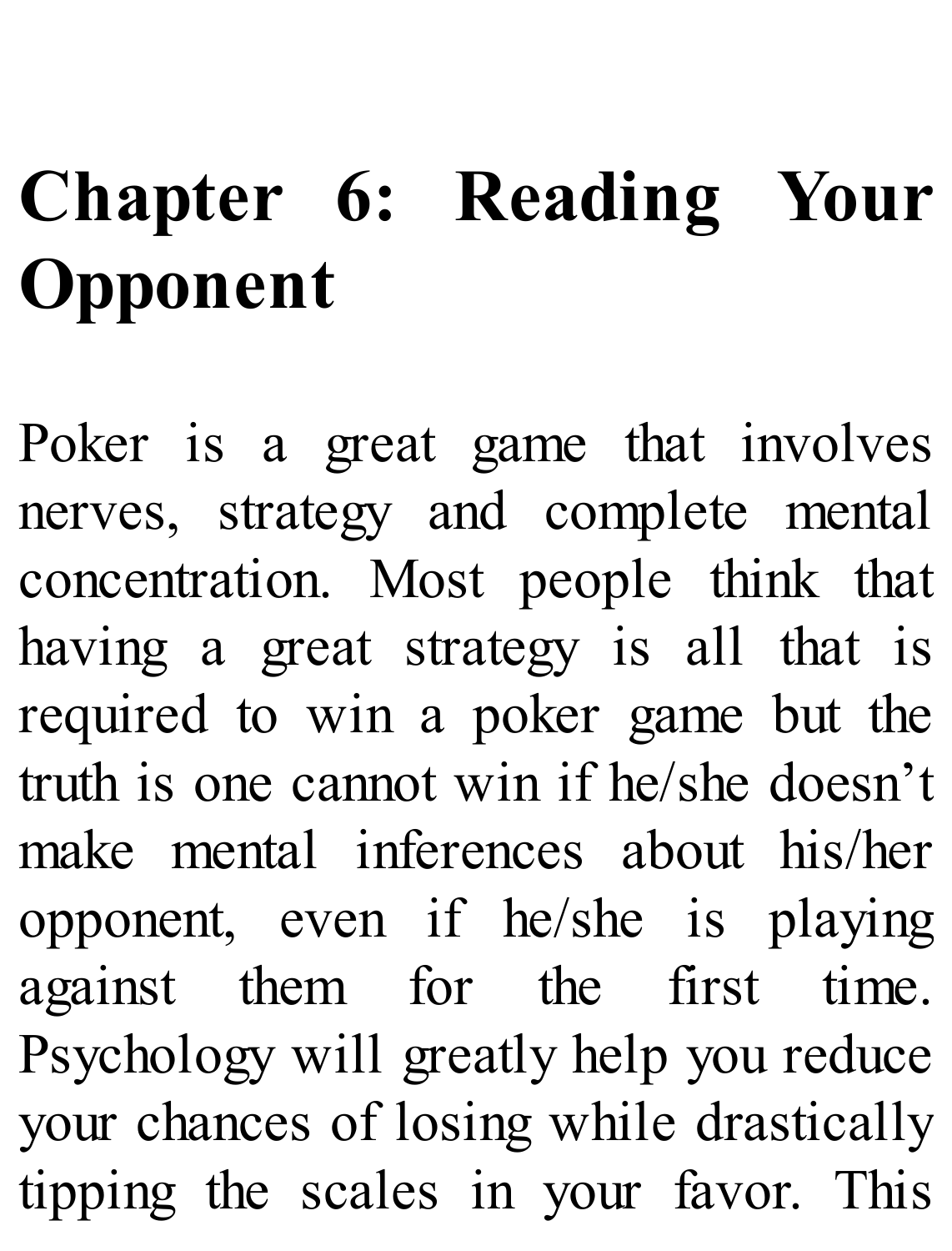chapter is dedicated to reading your opponent and using your power of observation to judge your opponent, tailoring every move according to his/her body language.

There are two types of players who are sitting on a poker table. One, who are unaware that the other person might be reading their "tell signs" and the other ones who are completely aware of the other player noticing them; these are usually "actors" who deliberately provide false signs to the other player as an attempt to shuffle them.

So first of all, you need to know whether your opponent is an actor or not. If he/she is an actor then you should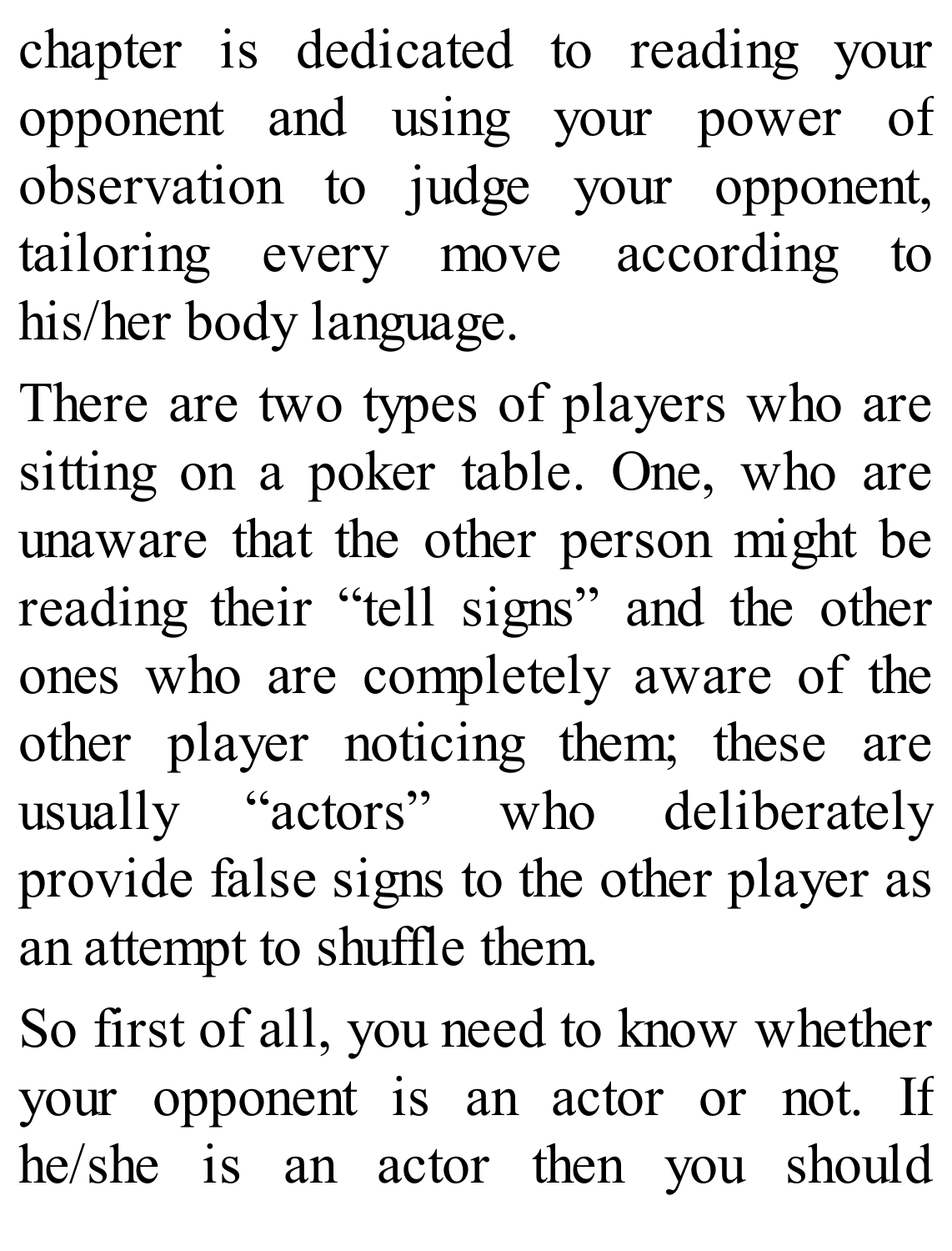determine what he's doing and why he's doing it. Players usually act because poker puts them in unchartered territory where every action can have different consequences that can be extremely difficult to judge. Most newbies in this art usually go about acting the opposite of what they want that can sometimes be too predictable, giving their money away for free. When they're strong, they act like they're weak and when they're weak they act strong.

No need to worry about this too much, all of this is given in the 10 signs given below which would greatly help you get a win in a game of poker.

#### **Shaking Hands:**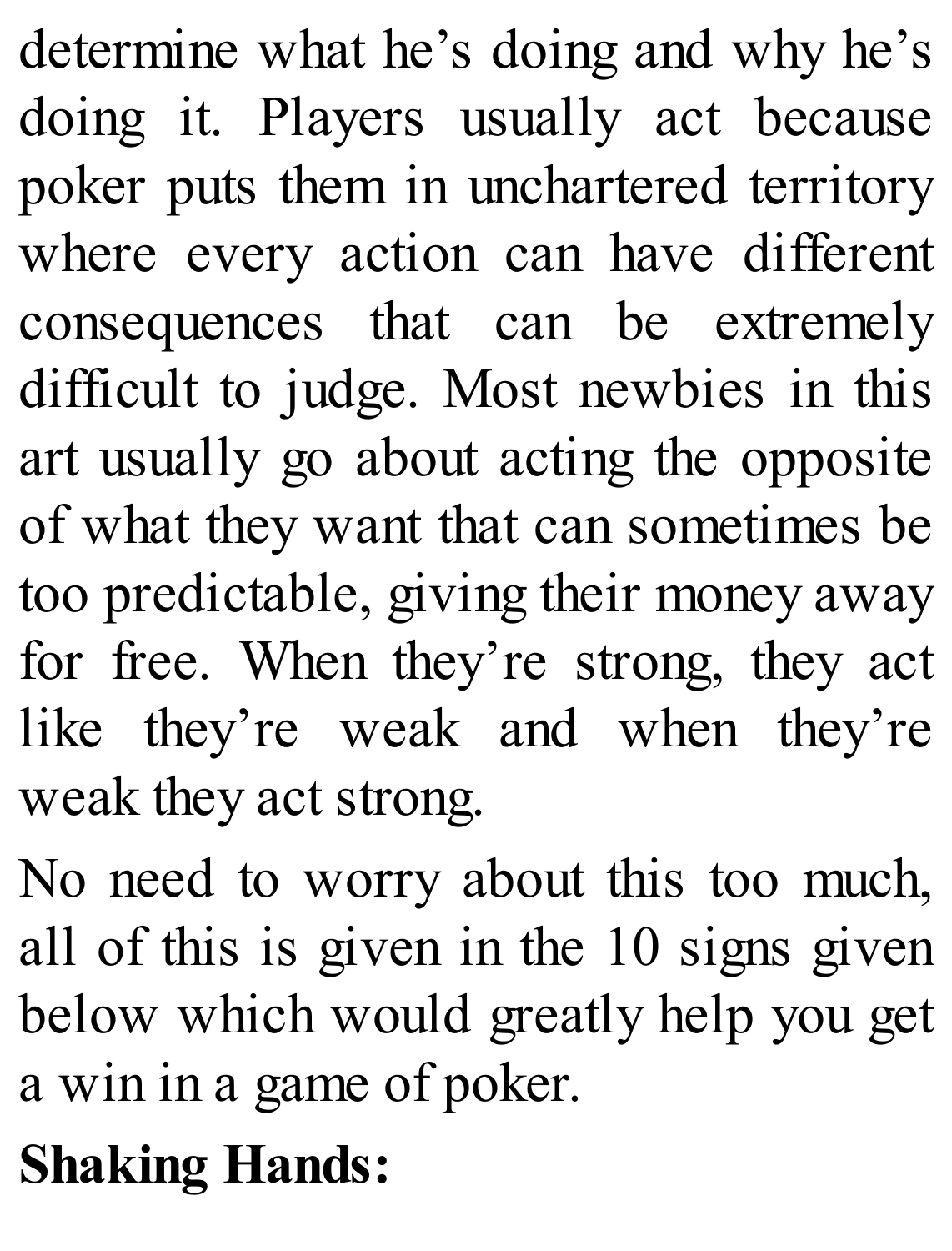Our hands don't normally shake. They are heavily wired with our brain and any inappropriate reaction has a pretty good explanation behind it. With respect to poker, there's a theory that says if a player starts trembling while making a wager then that's a signal that he/she is not quite sure about the bet he's placing and is therefore bluffing.

You would think that this theory would become outdated but the truth is not everyone is such a good actor that he can genuinely replicate a shaking hand and show nervousness on tap. What most likely would be happening is that the other player might have an extremely strong hand. The hand would be close to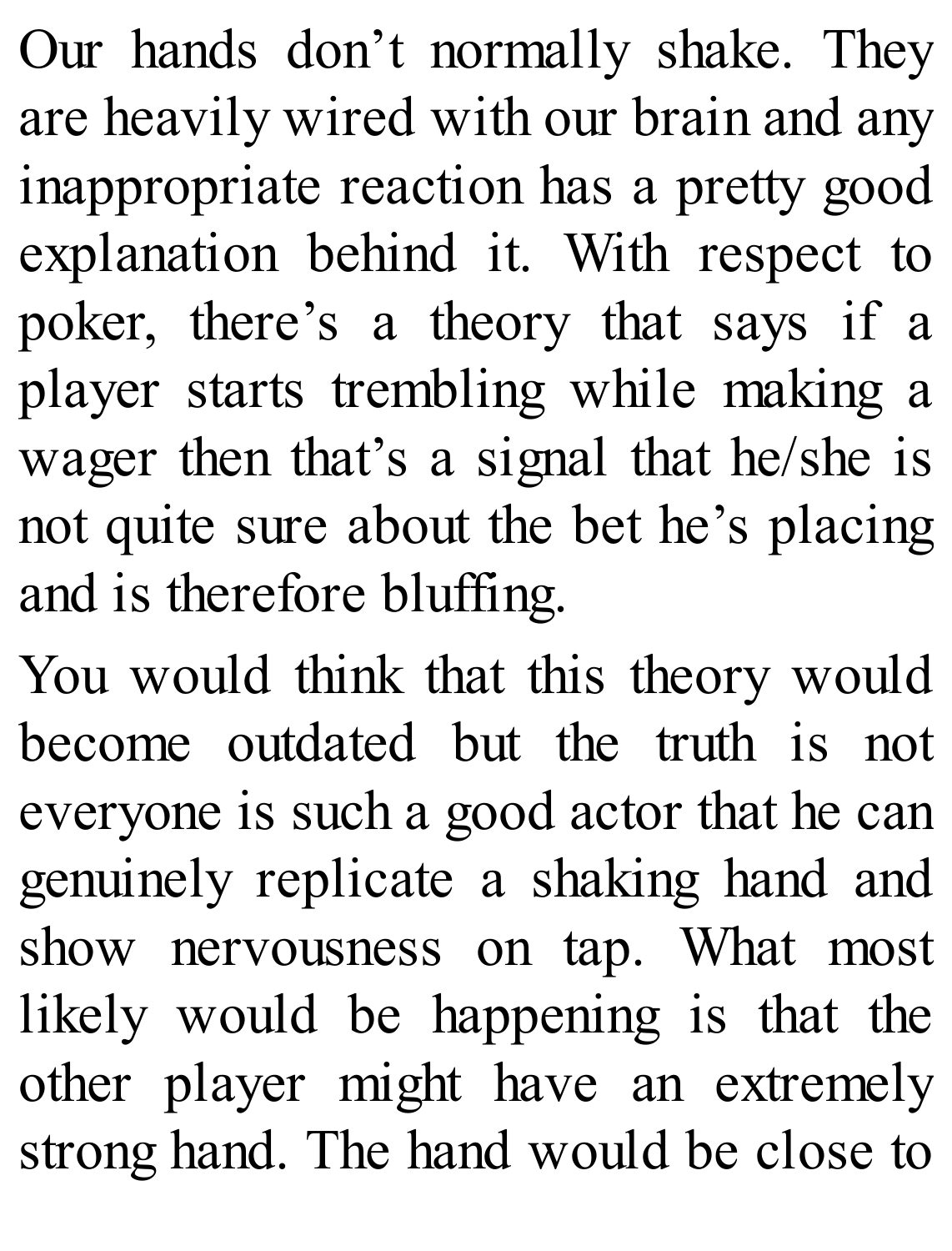unbeatable and what you're witnessing from him would be a release of tension as a way to beat the suspense.

Some players on the other hand are always nervousness, even if they have great hands. The technique that is being discussed here is not show of nervousness at all times; instead its "sudden shaking", i.e. a player who was steady before but suddenly starts to lose control. If you notice such behavior try to keep your eye on the opponent and he most certainly won't be bluffing if he tries to control the shaking.

The sudden shaking isn't a bluff because usually players tend to portray themselves as bold when bluffing. They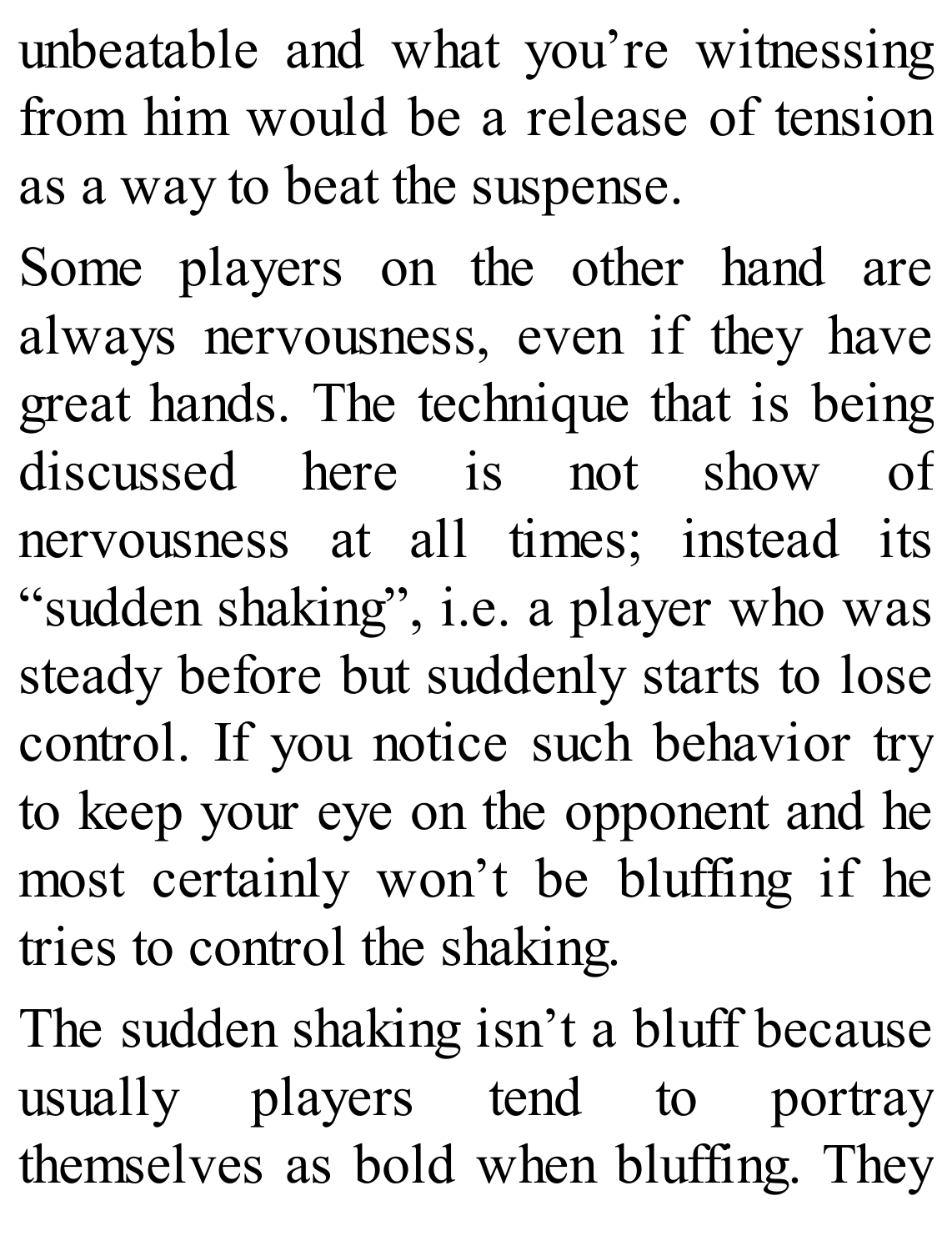usually get them unusually cool and hardly move. That's where the term "poker face" has come from. A poker face isn't a shaky one but is one that shows no emotion, as players know that one wrong movement can trigger the calling reflex.

What is the calling reflex?

The calling reflex is an inbuilt instinct mostly in players who would kill for a showdown and have an inclement towards calling rather than folding. These players are always looking to call the bet which means a bluff can easily be called so the player does everything he can to make sure he doesn't trigger such a calling reflex from an opponent.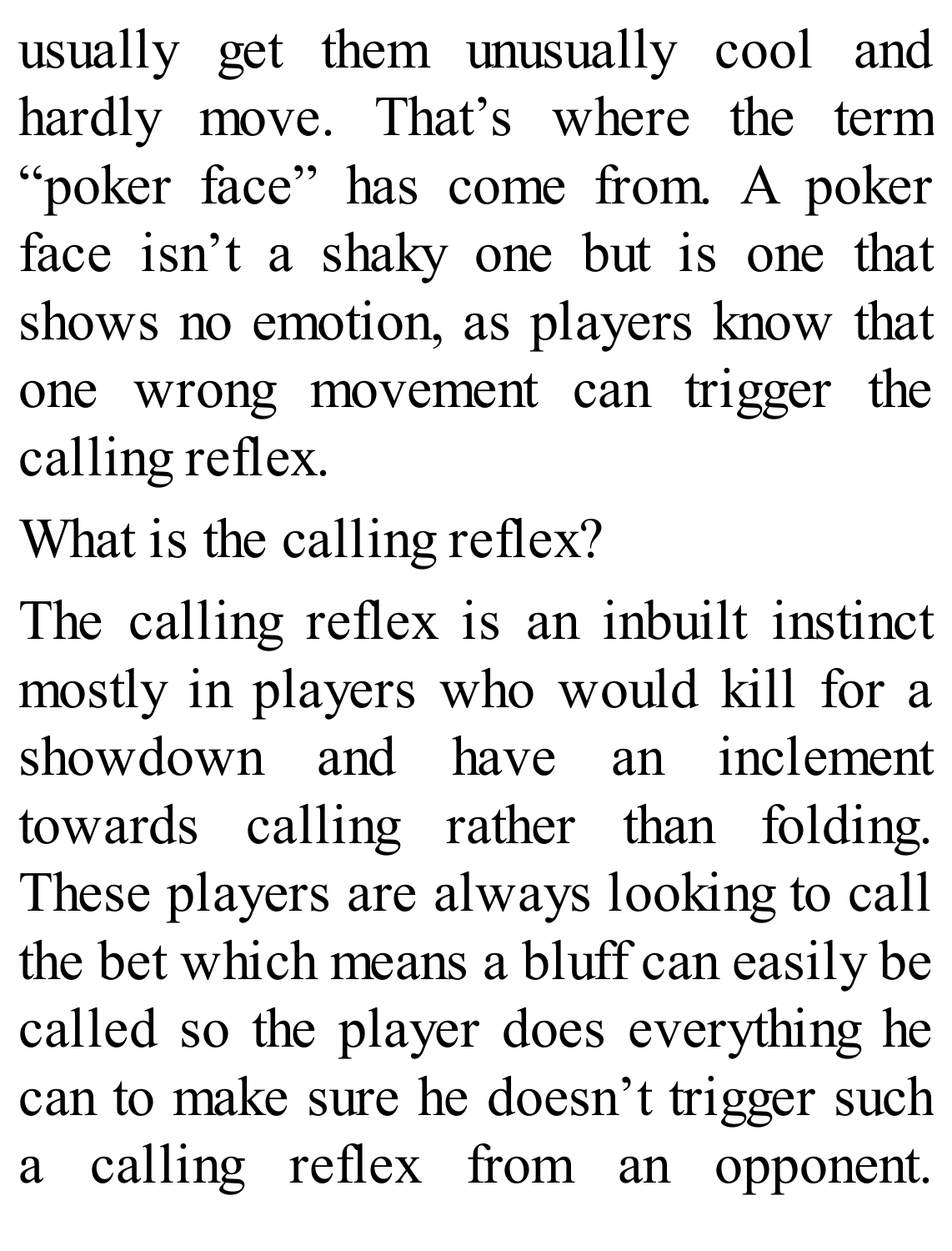Expect bluffers to be stone cold and unanimated. Also remember that sudden trembling can't be controlled no matter how good of an actor you are as your body's releasing sudden energy involuntarily.

#### **Jittering:**

Jittering is also not an act. Instead, some people are naturally impatient. Some players start drumming their fingers against the table as a show of this impatience, mostly without even knowing. Now, the player bets while he continues to drum and as you reach towards your chips, he stops!

What does this tell you? It means that the bettor is either weak or is bluffing. A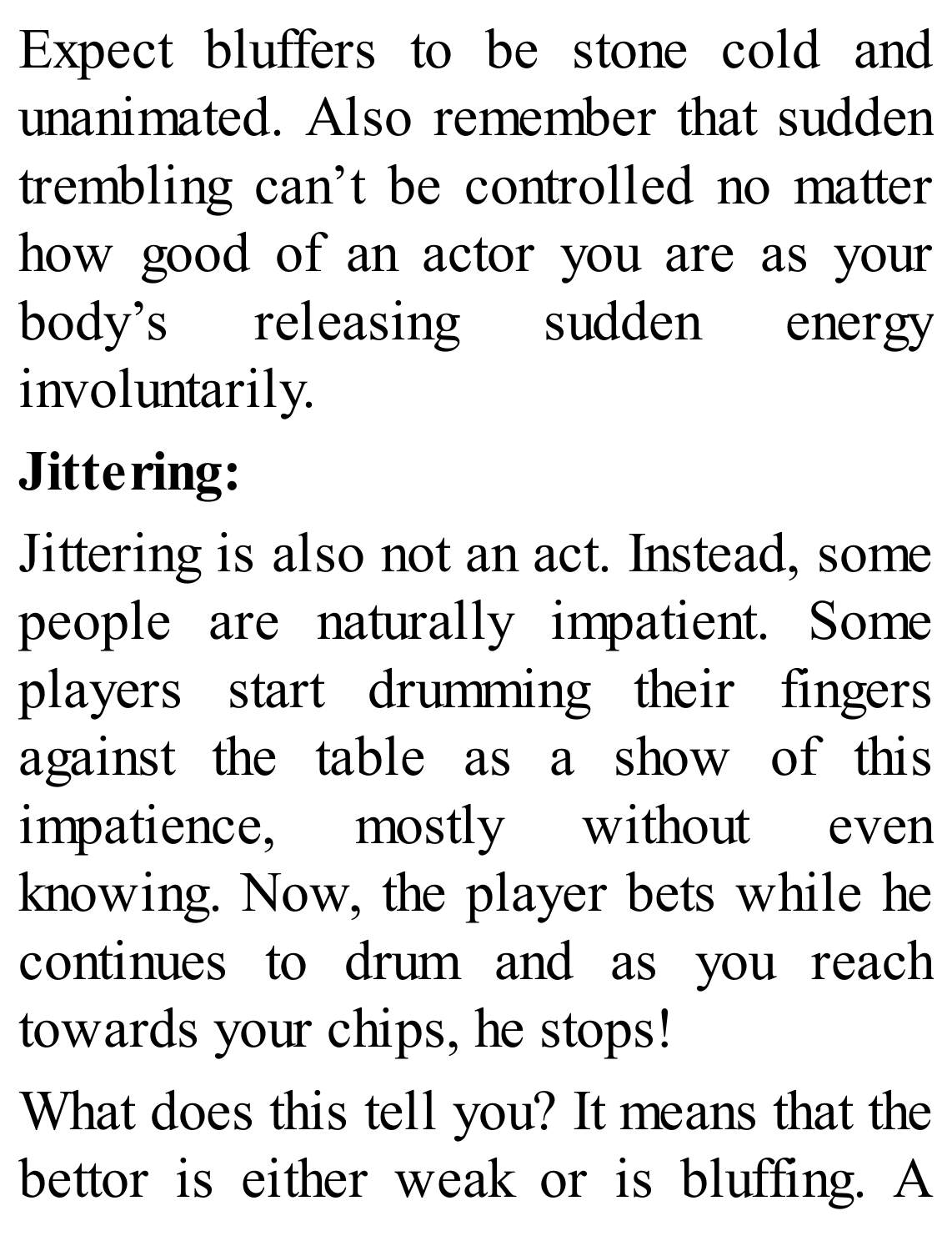player who possesses a big hand will feel relaxed when the other player calls. Whenever, there's a close decision about folding or calling, players often use this technique to show their impatience or nervousness. However, with the passage of time most players develop control over it. But nonetheless, if you notice the other player reacting in some way and then stopping all of a sudden, know that you need to call, otherwise fold.

#### **Shrugs & Sad Voices:**

These kinds of voices are basically acts. For instance, whenever a player sighs or releases an indistinct-able sound and after that says, "I bet", you'll be needing a big hand if you want to call. The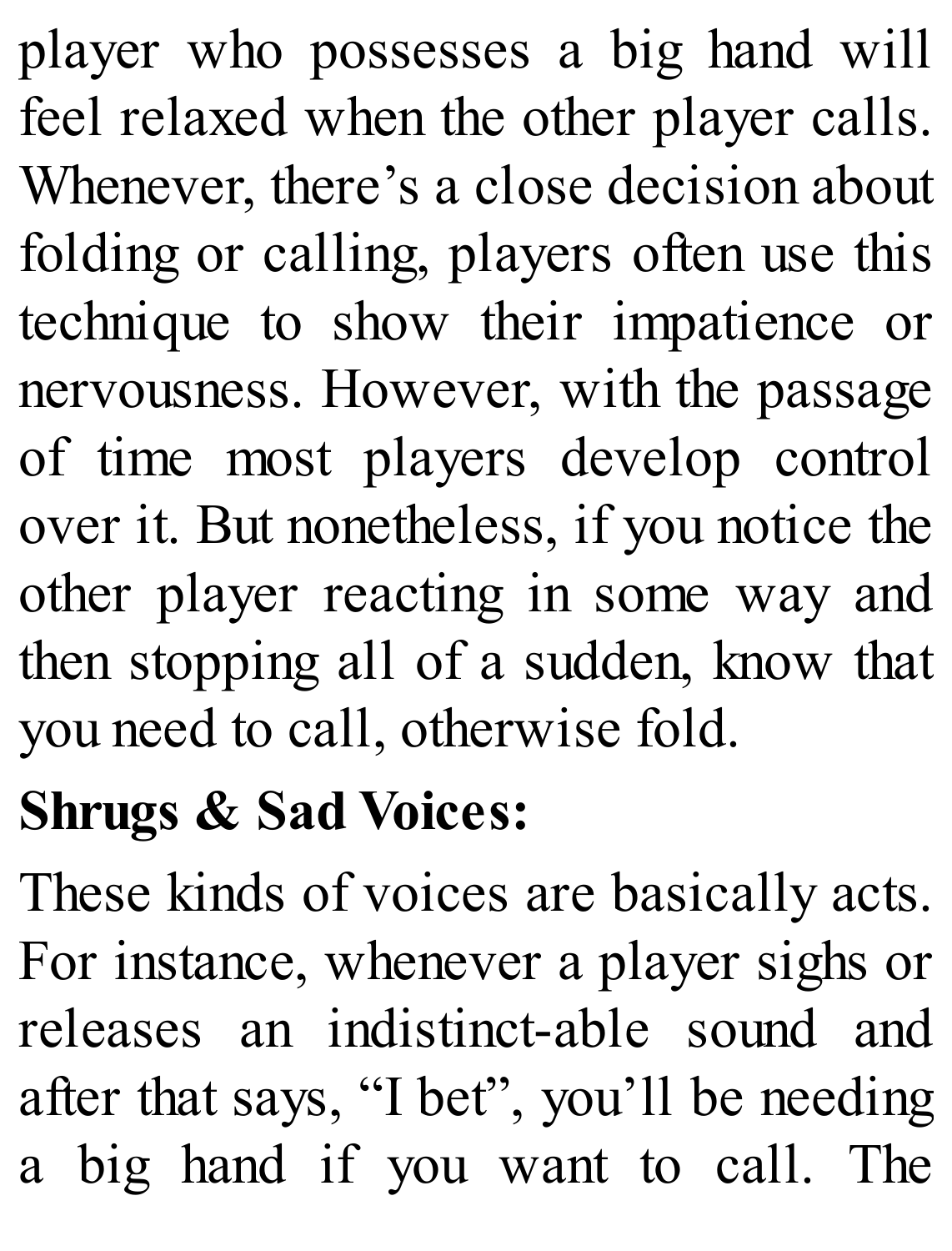player who shrugs actually displays sadness.

But why does he do that? If a player has a weak hand then will he go all out public and display this failure? The answer is no. He acts this way so that you start thinking he's weak. Get my point? The player would be acting and would actually be holding a strong hand. Therefore remember, any shrugs are indications of strong hands.

## **Changes in Breathing Patterns:**

This unconscious yet extremely clever tells is one of the most widely used in poker, not to mention one of the strongest. If you're positioned near your opponent, you'll most likely be able to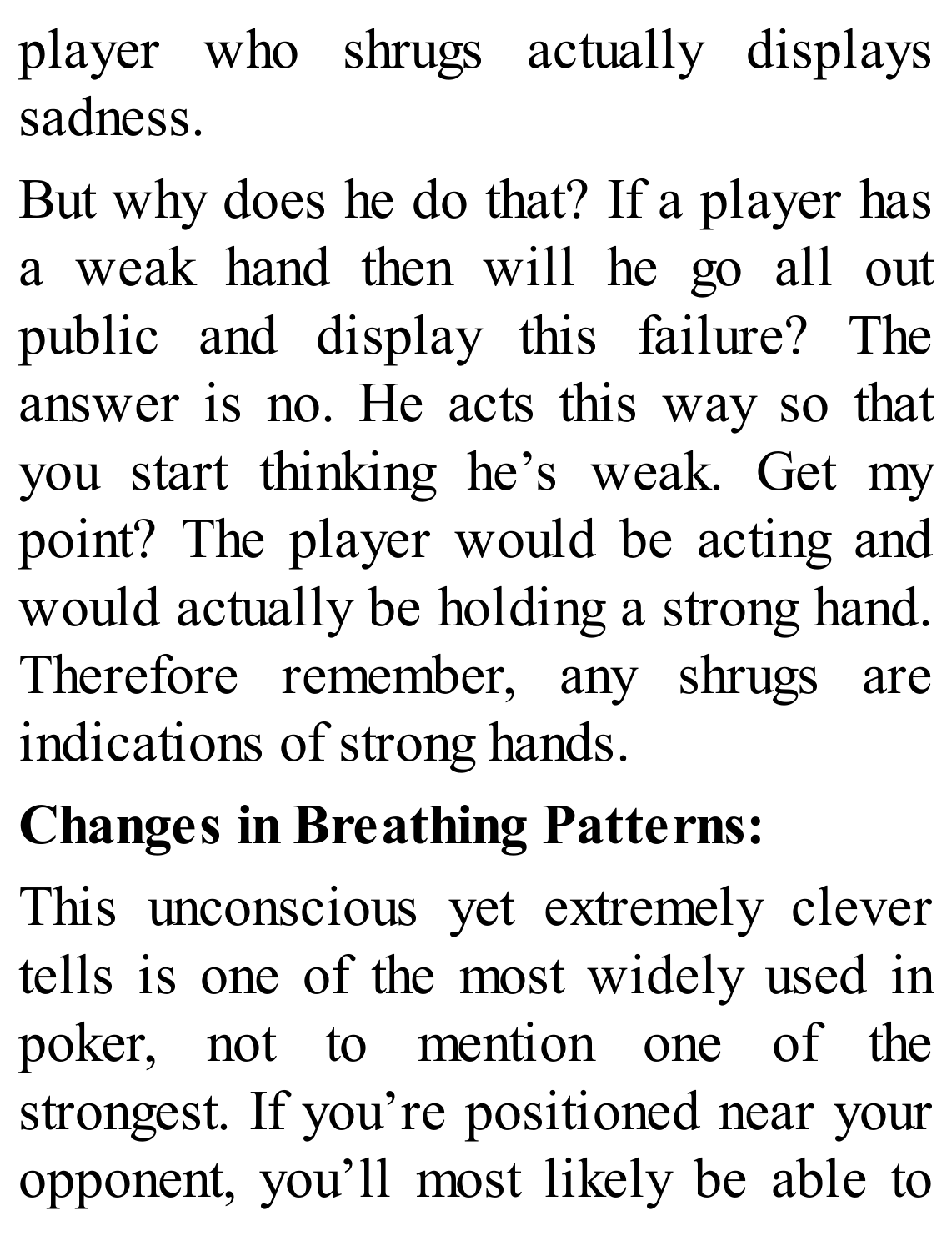accurately figure out this tell. But don't worry, as with the passage of time you'll be able to filter out his breathing right across the table.

The key over here is that players who possess strong hands become excited quite easily and star breathing faster. On the other those who bluff are usually disguising themselves and in the process of becoming rock-hard, stop breathing entirely, fearing that any movement would trigger a calling reflex.

#### **Misdirected Bets:**

A misdirected bet is undoubtedly an act. If the action is carried out in a three-way manner then know that your opponent is nervous about the player that appears to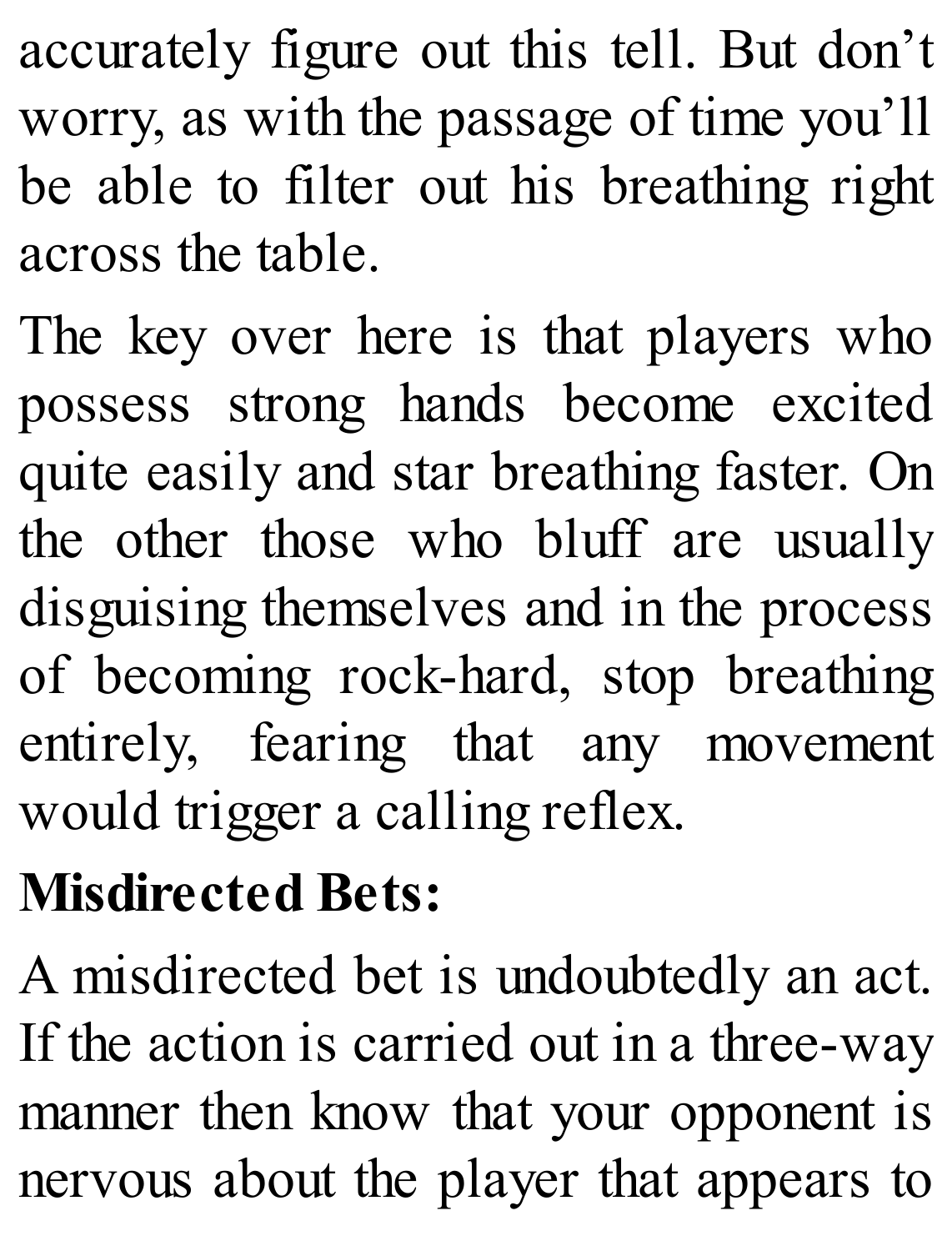be the most powerful. If you have the strongest hand, then you are the main target.

But what if the opponent starts staring down and directing his attention towards someone who isn't actually a threat? If the players starts aiming his bets towards that player then you have just witnessed a misdirected bet. And you on the other hand have every right to go, "What about me"!

The misdirected bet usually means that the player is trying to convince you that you aren't his biggest problem and he's more worried about the player than you. The player is well aware that you're the strongest but still does this to confuse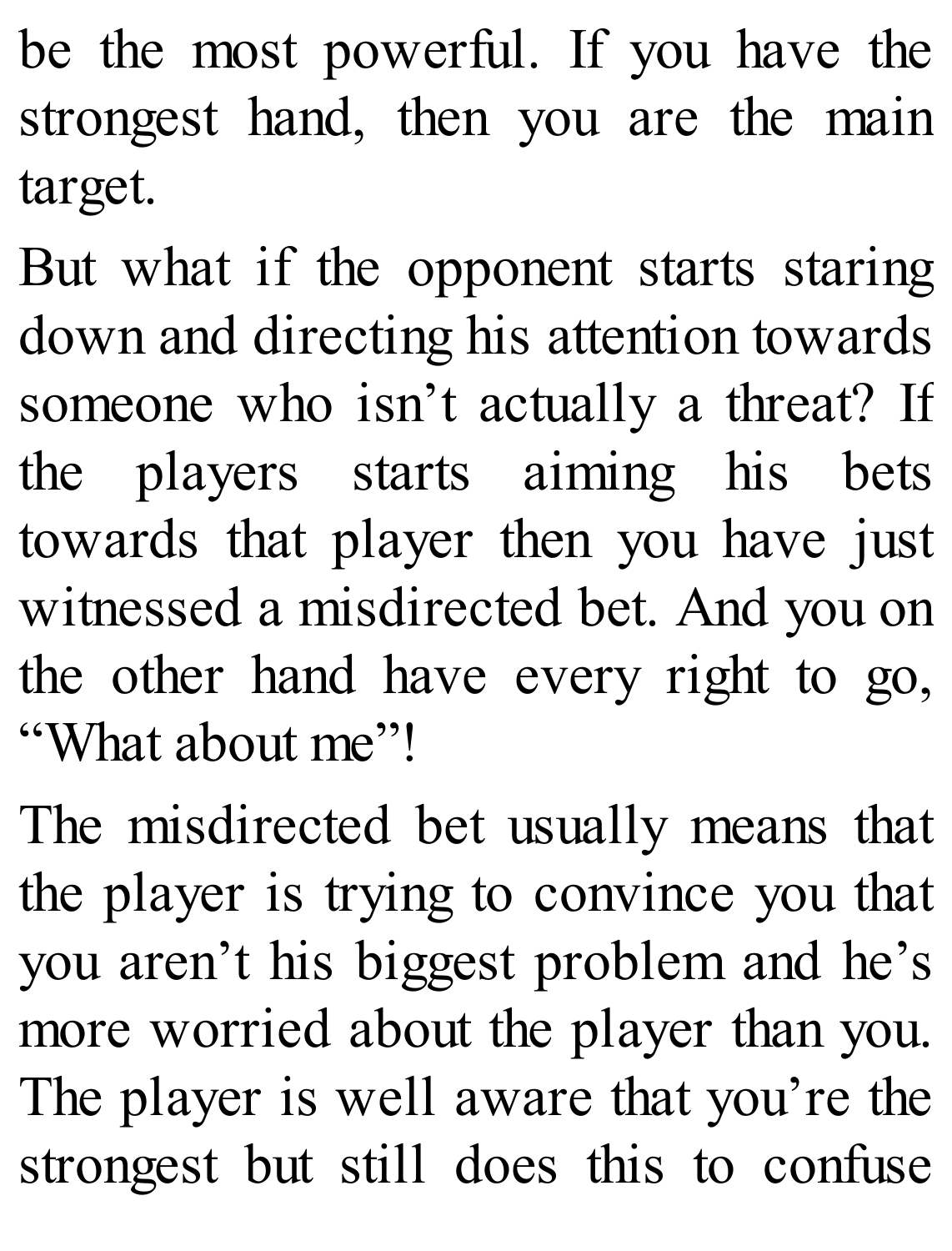you. You must realize this veiled threat and shouldn't let yourself get intimidated into folding. If you were thinking of calling or raising then it's best to raise.

## **Extra Emphasis:**

Adding emphasis on a betting motion is definitely an act, and one that is extremely difficult to spot. You'll need a lot of experience to tell this one. By emphasized bets I do not mean exaggerated bets. In this case, the better might want to lure you in so that he can entice your call. Placing extra emphasis on the bet is much more subtle but effective.

Here's how you can spot it. Keep watching the tail end of a bet. If the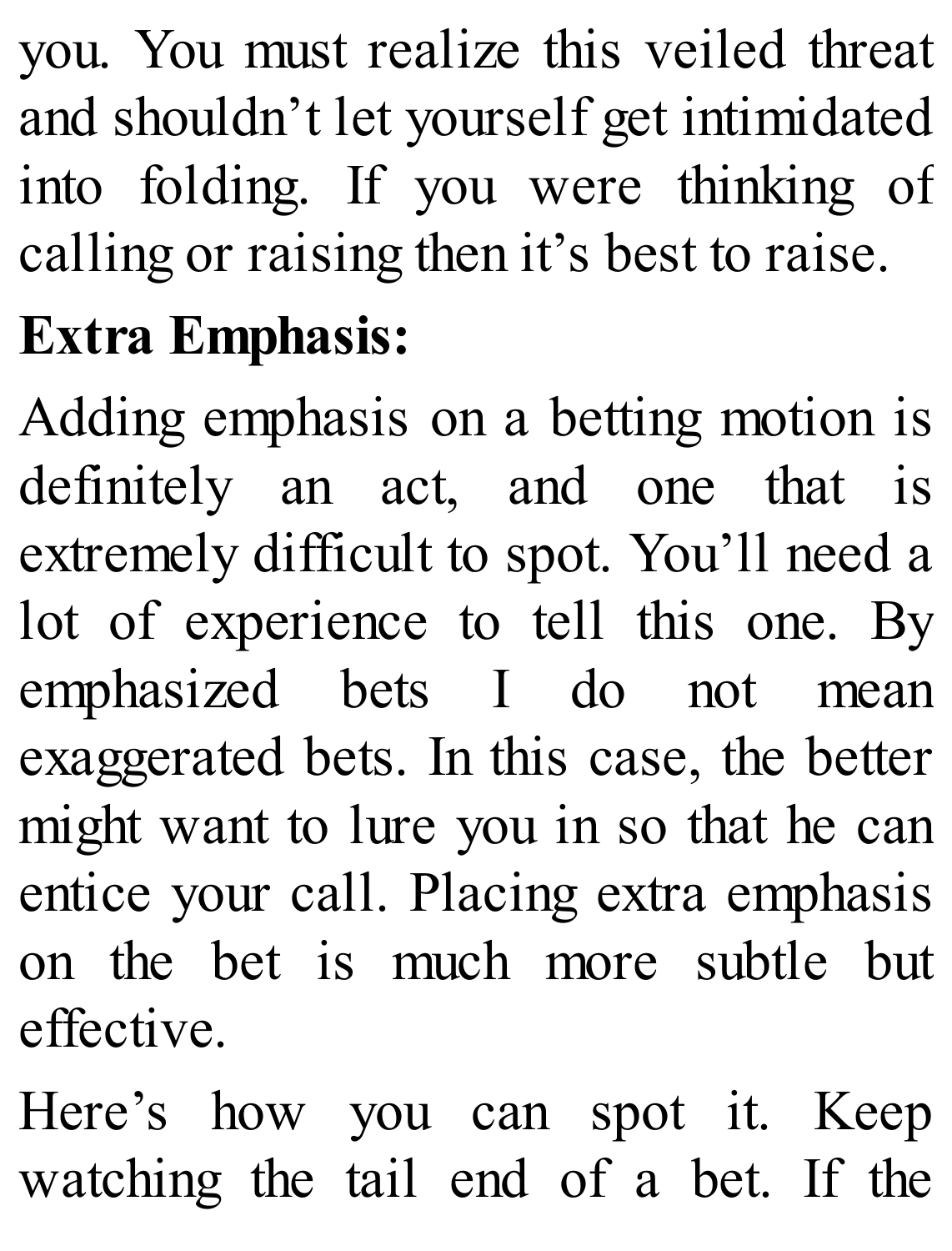motion is smooth but is closed by an extra flare, e.g. flick of the fingers, and then this means that the player is placing extra emphasis, i.e. he is weak. The player might either be bluffing or nervous about his hand's strength. The opponent would be flaring because he would be continuously thinking whether the bet he's placing is strong enough or not. Why would he do that? The answer is only if his hand wasn't powerful in the first place.

Therefore, when an opponent places extra emphasis on a bet then it's best to call more frequently.

## **Looking away:**

Looking away from the poker table is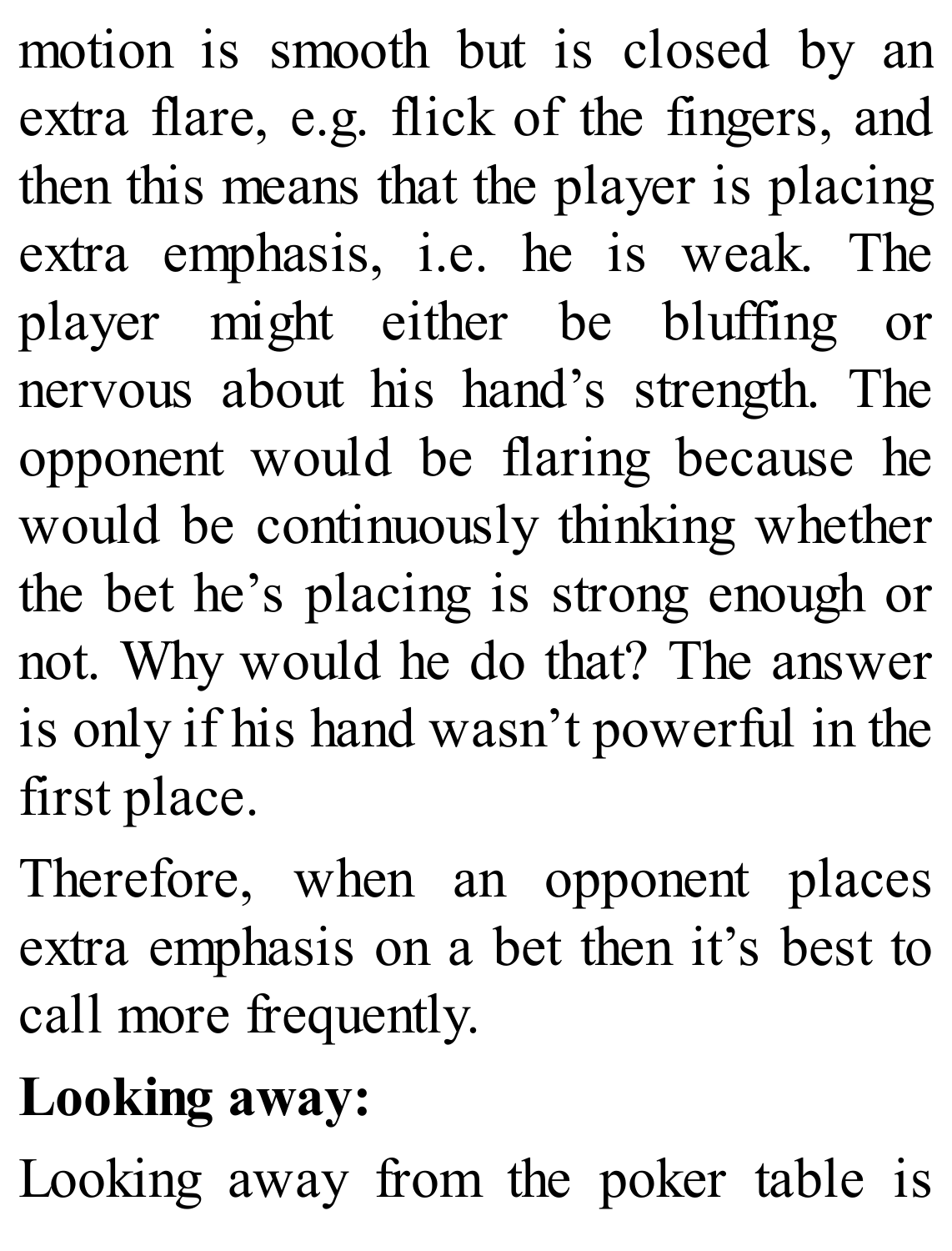also in fact a clever act. A player who looks away from the action is in fact an extremely dangerous player compared to one who looks directly at you. When a player looks away, beware. There could only be two things. One, the player isn't quite interested, so why bet, or second, he might be acting so that you get confused. Either way, hold your nerves. Unless you possess an extremely strong hand, the best thing to do is check & fold right after he bets. However, if you bet a medium-strong hand, then you'll most probably get raised. Also, never ever bluff into a player whose been looking directly at you for quite some time.

#### **Staring at you:**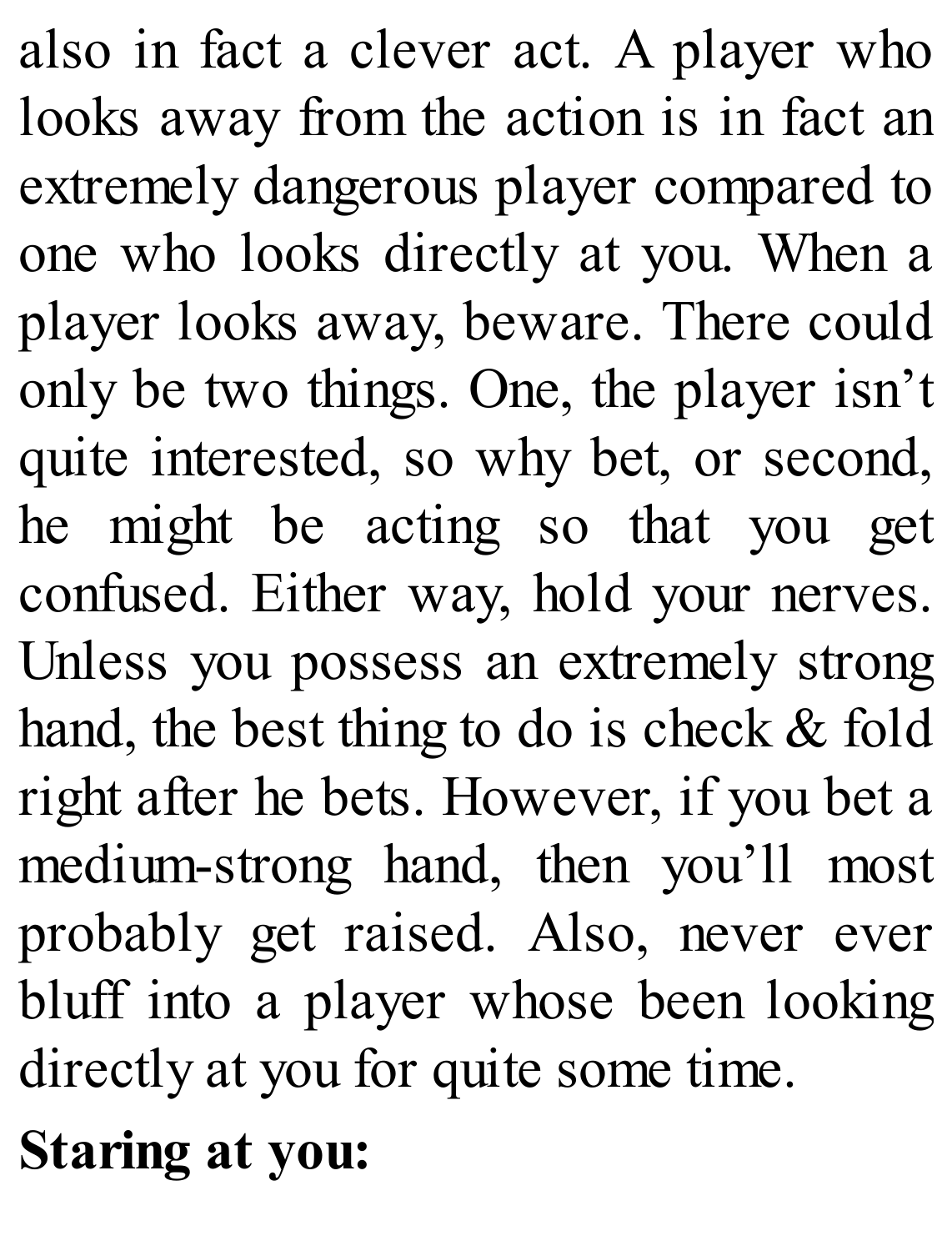Imagine that it's your turn but another player starts looking at you directly. If this is the case then he's most probably trying to intimidate you and prevent your bet. The opponent will keep on calling but will never raise. Such kind of behavior means that you can bet with any medium-high hand without fearing.

Therefore, instead of being intimidated, simply start making borderline bets whenever you have strong hands.

#### **Reactions after Seeing their Cards:**

Sometimes, whenever players look at their cards they think that they aren't being watched at that time so they show their true emotions. So if you can spare a second or few, instead of looking at your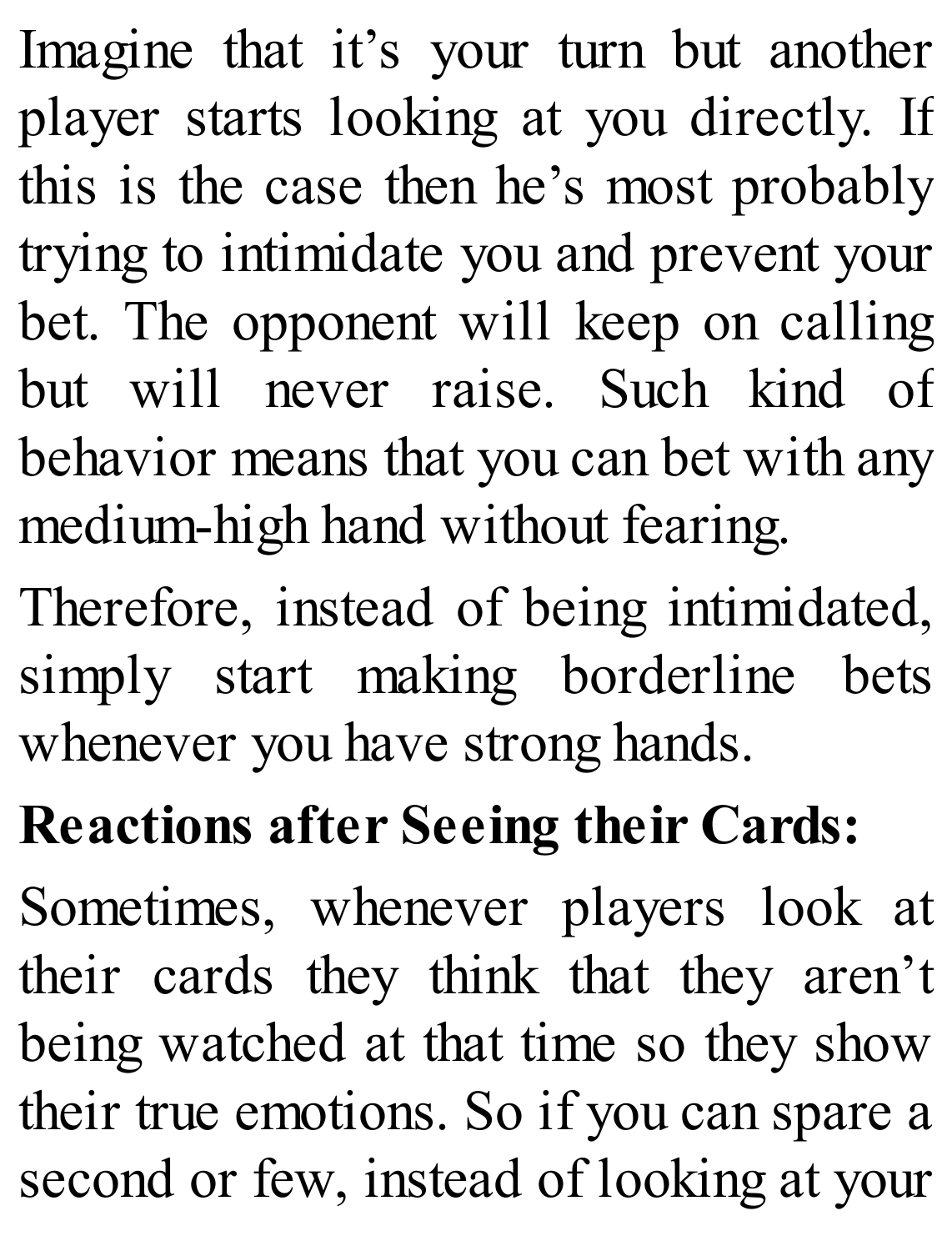own cards, look at the opponent's face as your cards aren't going anywhere!

If your opponent quickly looks towards their chips right after observing their cards then this means that they hold a strong hand and they'll be betting. This case is especially true if the player looks at their chips and then stares away as if he saw nothing! Look for the last part and you'll know the whole story because this last part is exactly what the other player thinks you'll notice. Always keep in your mind that a player who stares away usually possesses strong hands.

## **Reaching for chips**

If a player reaches for his/her chips in anticipation that the other player is going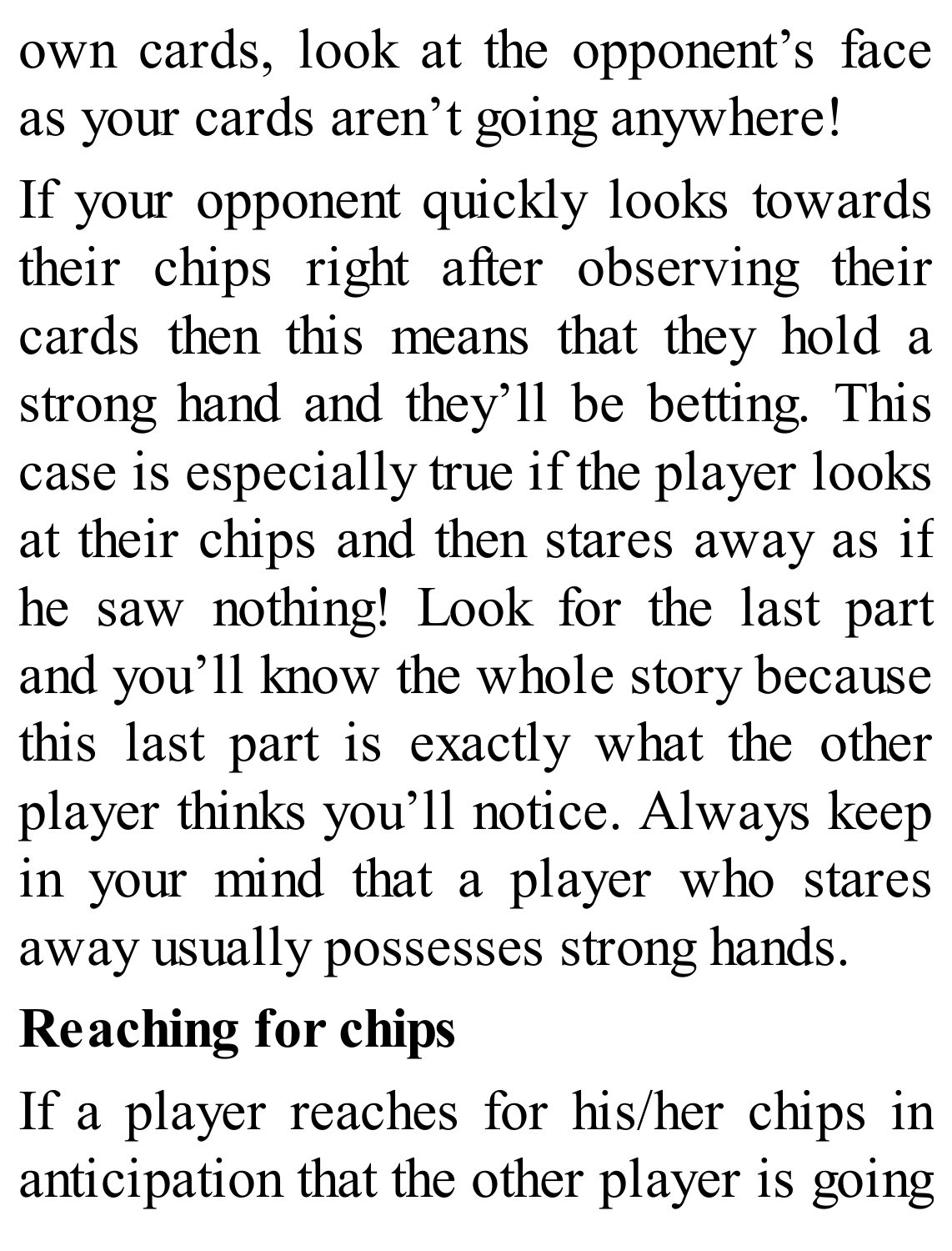to bet then know at once that this is an act. Even though weak players or newbies sometimes reach for their chips before its turn, experienced players don't do this.

As a reaction, if you're thinking of placing a borderline bet then before you do so, look at your opponent and if he reaches for the chip then there's a pretty good chance that he's acting so that you don't make the bet. If that's the case then go ahead and make the bet without worrying.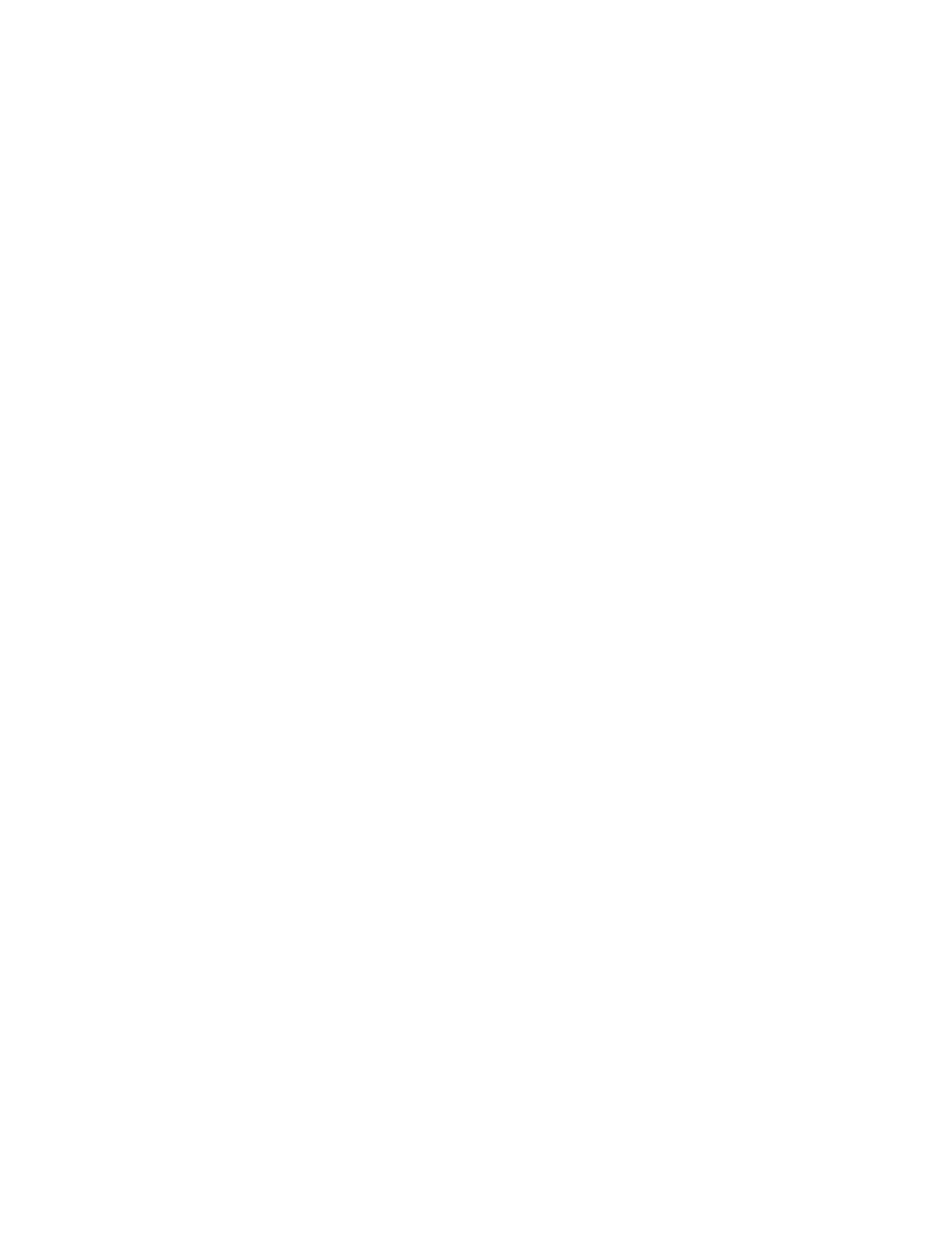## **Chapter 7: River Play in Position**

Previously, we've been talking about multi-way plays. In this particular chapter, we'll be dismissing that and for two reasons. The first one is that all even hands starting out in a multi-way fashion will end up heads-up by the river. The second reason is simply that the technique is extremely dry. Think for yourself; if you're not heads-up then you're betting either because you want to bluff or for a particular value. For instance, if you're holding an iffy hand and you're well aware of it then the odds are that you won't be betting into a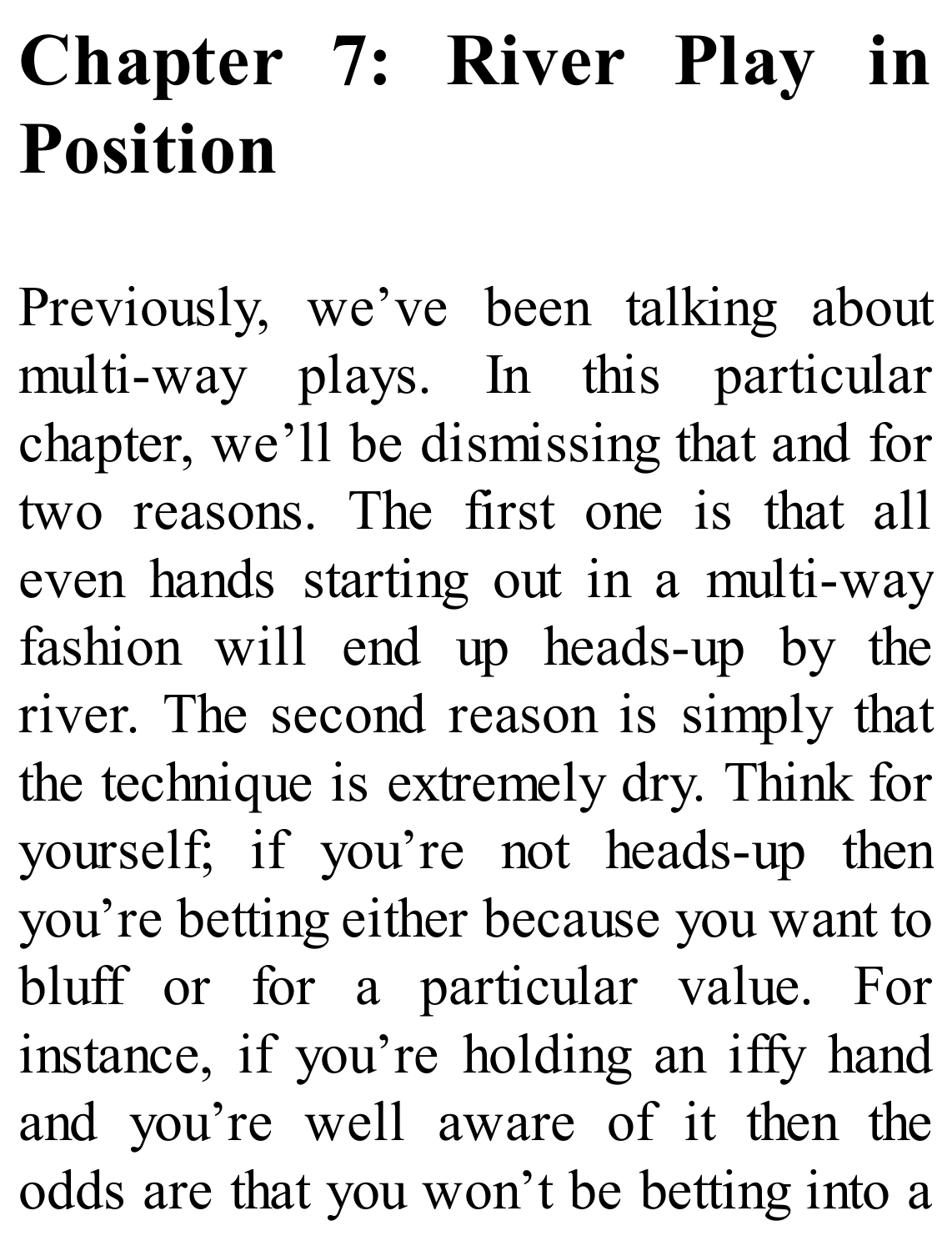multi-way field. Therefore, every situation that we'll be discussing in this chapter would be heads-up.

Whenever you find yourself in river situations, ask yourself 2 questions. The first one being, "Am I bluffing" and if the answer to this question is yes then you'll have to infer whether your bluff will work. However, if the answer is no then ask yourself the second question, i.e. "If I bet, is there any possibility that I could get paid off by a hand that's worse than mine".

You would generally expect people to ask these questions naturally but the truth is they don't which is why I explicitly mentioned them here. Generally, players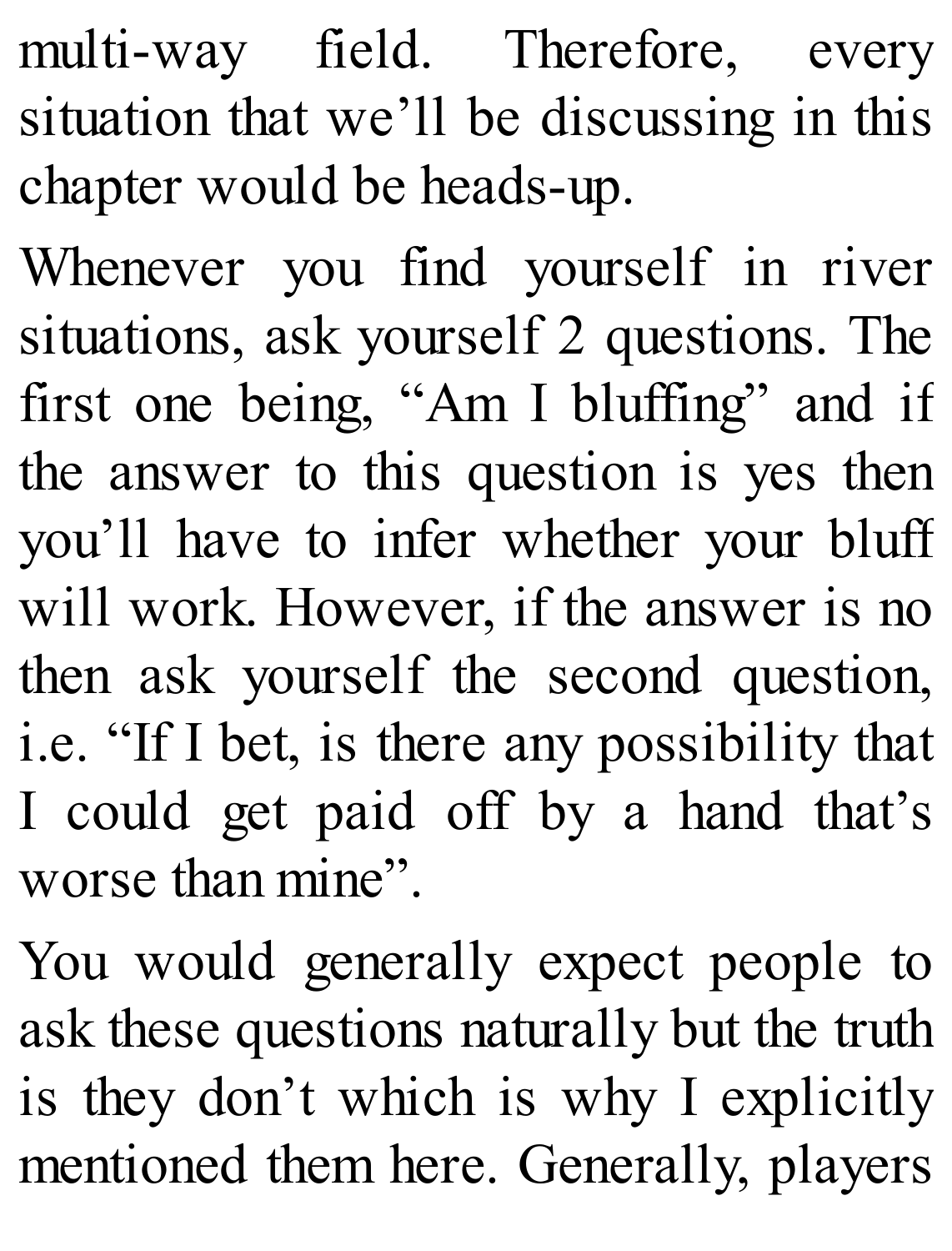are so concerned with making value bets that they put all their attention on making a great value bet without even thinking for a second what such actions would bring. Basically, this means betting a hand that can be paid off through a worse hand. But what if there is no worse hand and you're the weakest link? In that case, you're not the one who's value betting; instead, this is called bluffing. And these bluffs often happen when you don't know your position in the game.

In the chapter about Bluffs, you saw that when you bet A-Q into A-K, you have to pay close attention to the risk associated with it beforehand. If you get raised then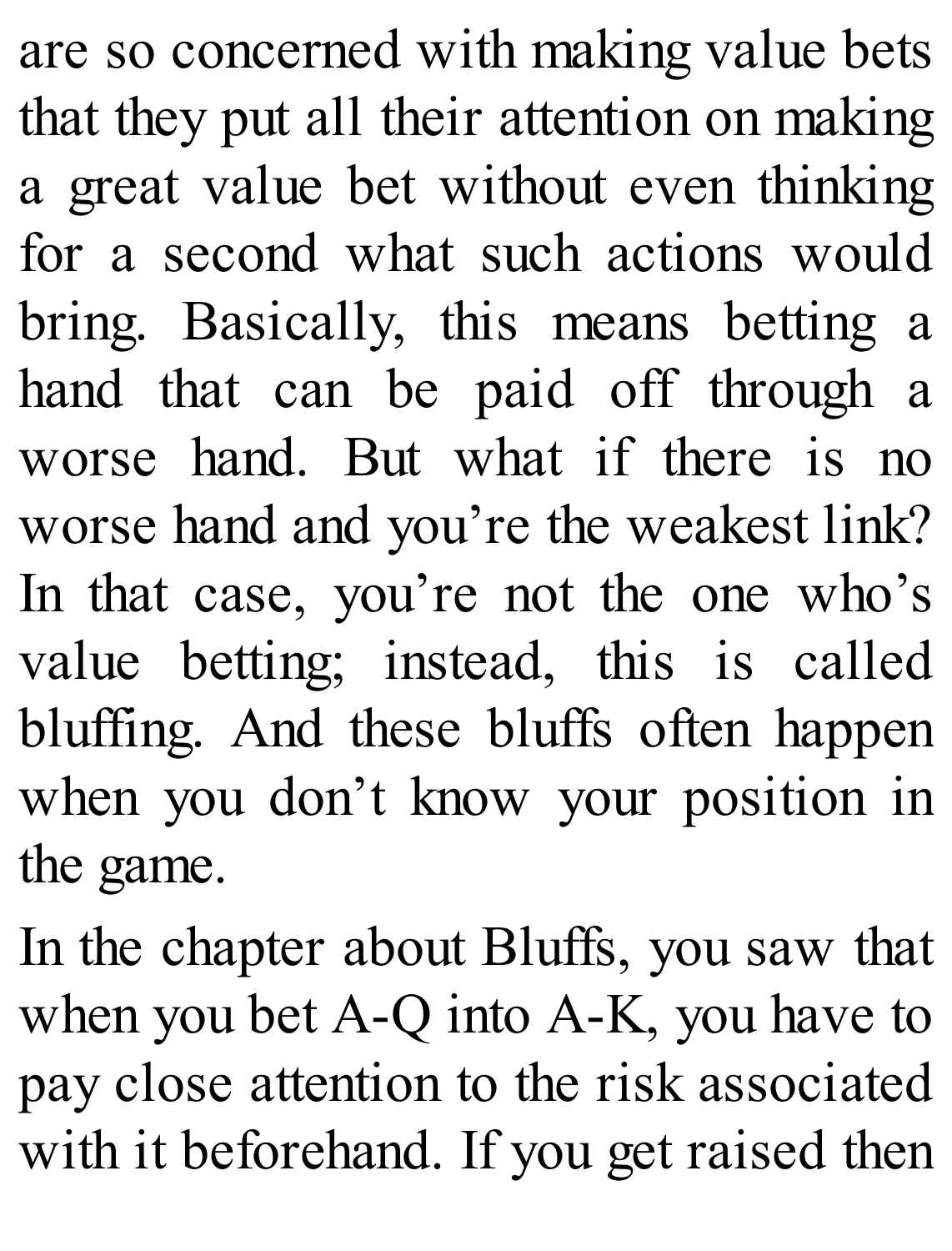you'd have to fold your best hand. So in the end, what you want is to extract every single piece of chips that you can but at the same time you don't want to trap yourself.

For instance, assume that you hold a K-Q on a J-T-x-x board, going into the river. Next, a queen comes off and out of nowhere you just hit top pair. The other player checks and it's up to you whether you want to bet or not. There had been betting previously on the flop as well as the turn that should make you confident enough to know that the other player holds at least something. However, before you value bet the top par you must take a moment to think about the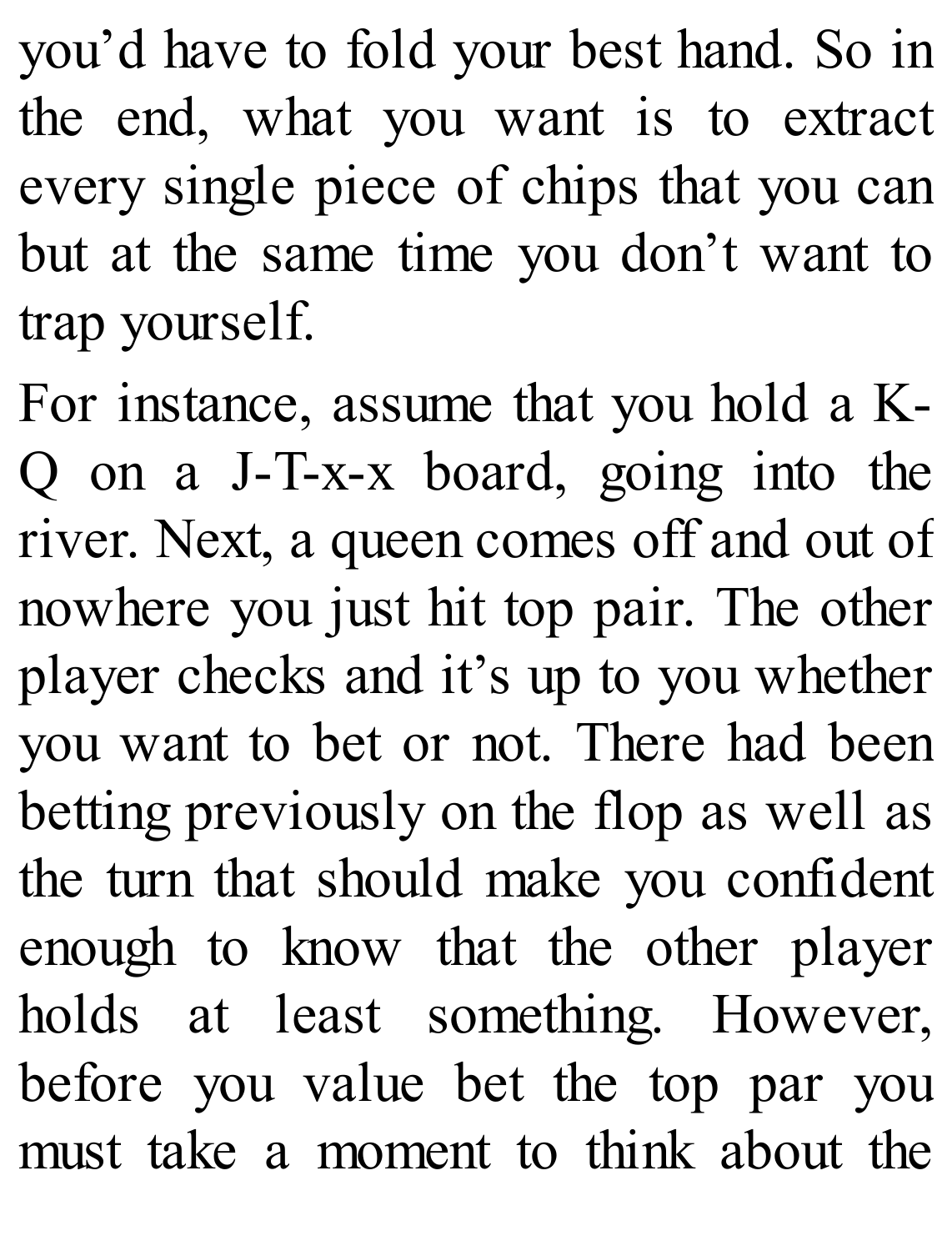strength of the hands you're playing against. You also have to analyze whether these hands will make a crying call with AT or AJ against the chances that they were simply dragging two pairs. This one sentence isn't an easy one to understand, so I'll be breaking everything down, step by step, so you could understand better.

First, know about your position, i.e. are you the first one to act or the last one? Second, what kind of cards does your opponent hold? I know that you can't know the answer to this question for sure, but it would sure help if you could analyze them in some manner. Remember, you've had 3 good enough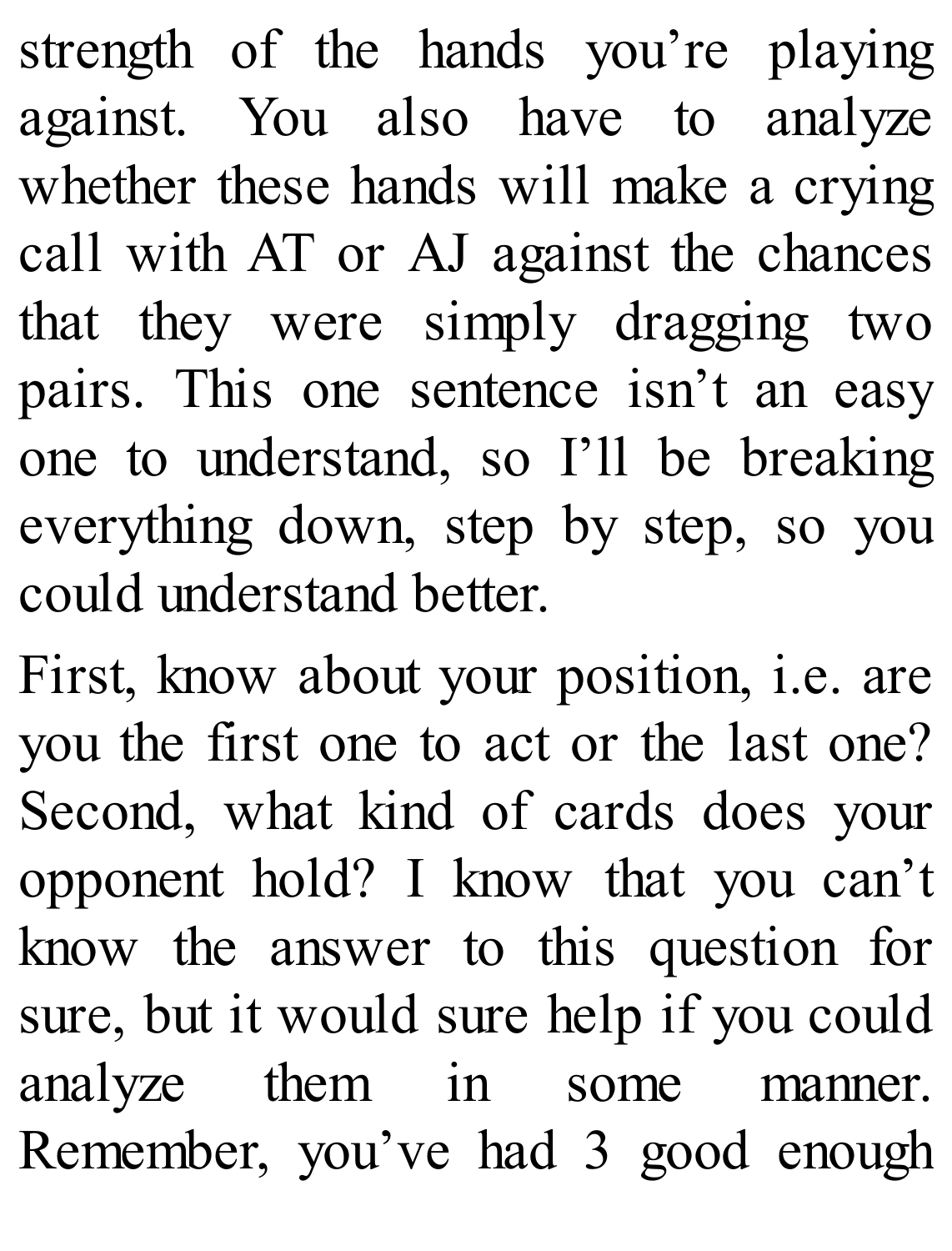looks at him, i.e. on the flop, on the turn and pre-flop. If you add up all these looks, you'll get a pretty close estimate. Next, you should also evaluate your own strength. If you're weak, then it's certain that you'll be bluffing and not value betting; on the other hand, if you're strong then you're capable of betting the better hand.

Assume that you're holding a mediumstrength hand while your opponent hold something near that. Obviously, you would want him to pay off with a weaker pair but you're aware at this point that he may be leading you. Before doing anything, ask yourself "How aggressive is he?" A passive player and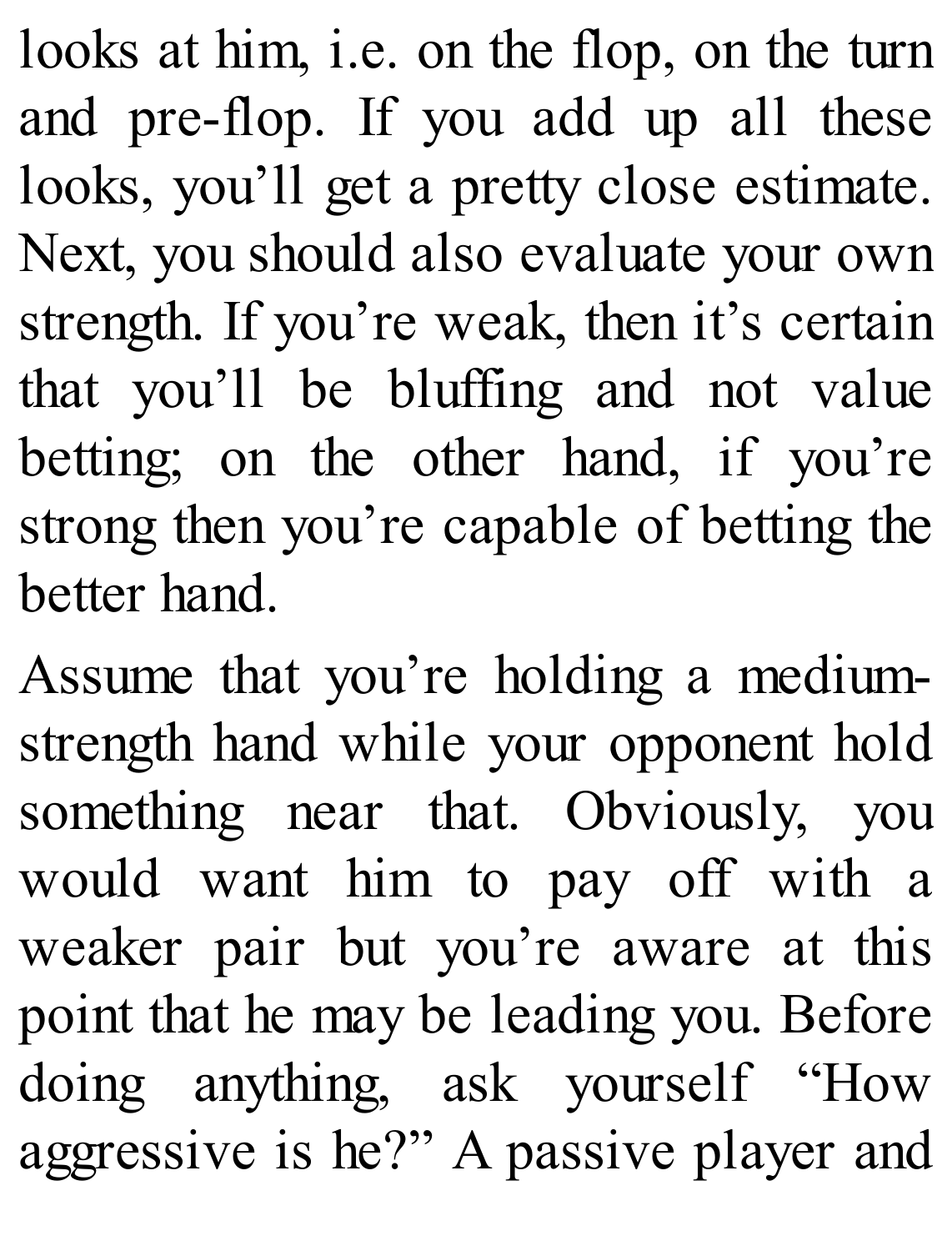an aggressive player would behave different depending on his/her intensity. In the end, you should be thinking like this, "I have a medium-strength hand and I'm in position, facing another set of medium-strength cards held by a superaggressive player".

Finally, when you can start asking yourself this particular question, you can move on to the next part. I know that this question may sound boring and tiring to you but as you move ahead, you'll understand that it holds a unique significance.

**In Position against an Aggressive Bettor, both holding a Strong Hand**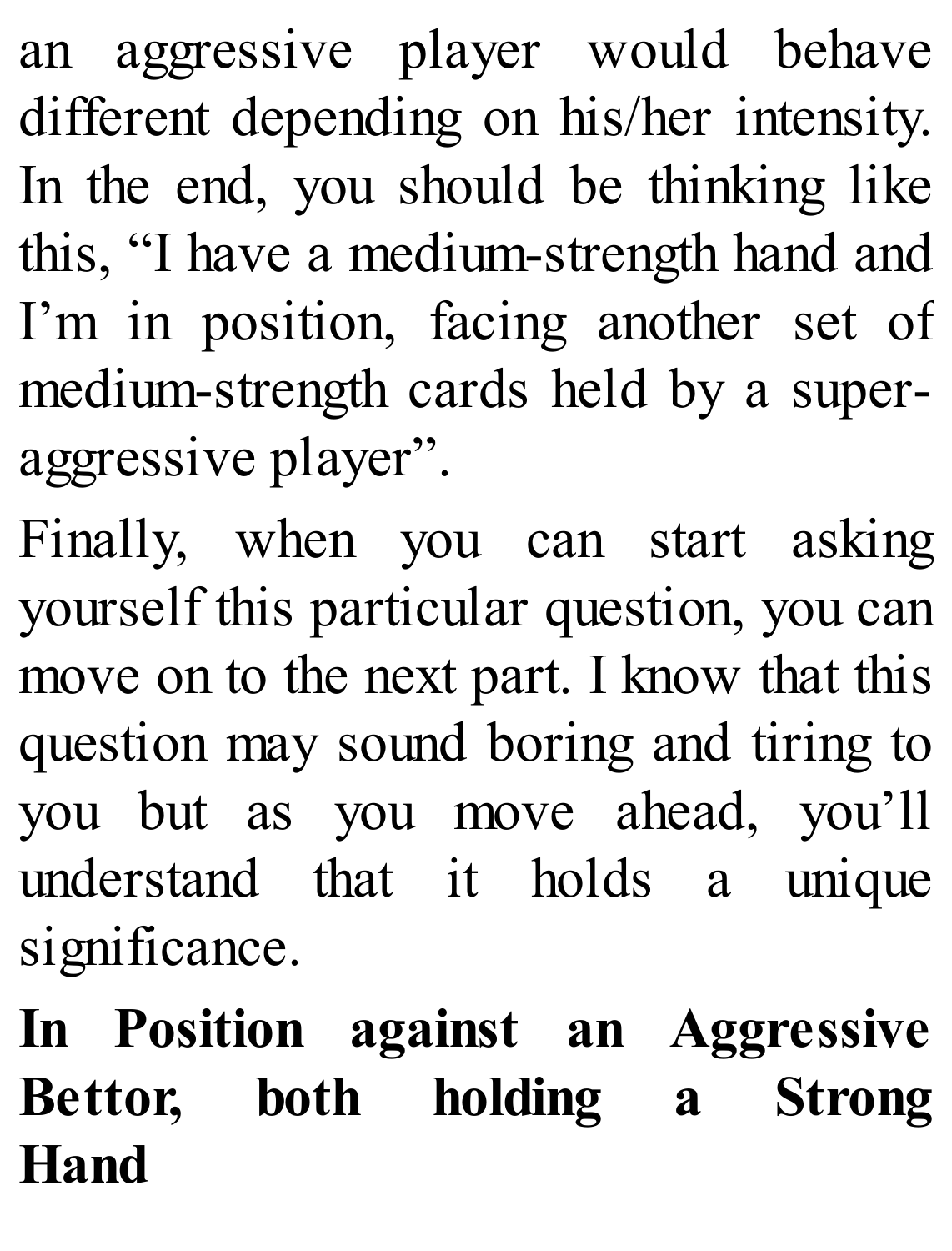In the first case, you're in position against an aggressive player while holding a strong hand. He bets into you on the river while the board is Q-J-7-3- 2 and you hold 77. What would the ideal response be in such a situation?

First of all, you need to judge your own position. After that you judge your opponent's. You're both strong but he is aggressive as well. Assuming that your hand is better, what should you do next?

If this is the case, then get ready to raise big! Remember, that he is an aggressive player so you don't need to tease the values out of him. Instead, it's time to aim big. Being an aggressive player, the opponent knows that you will call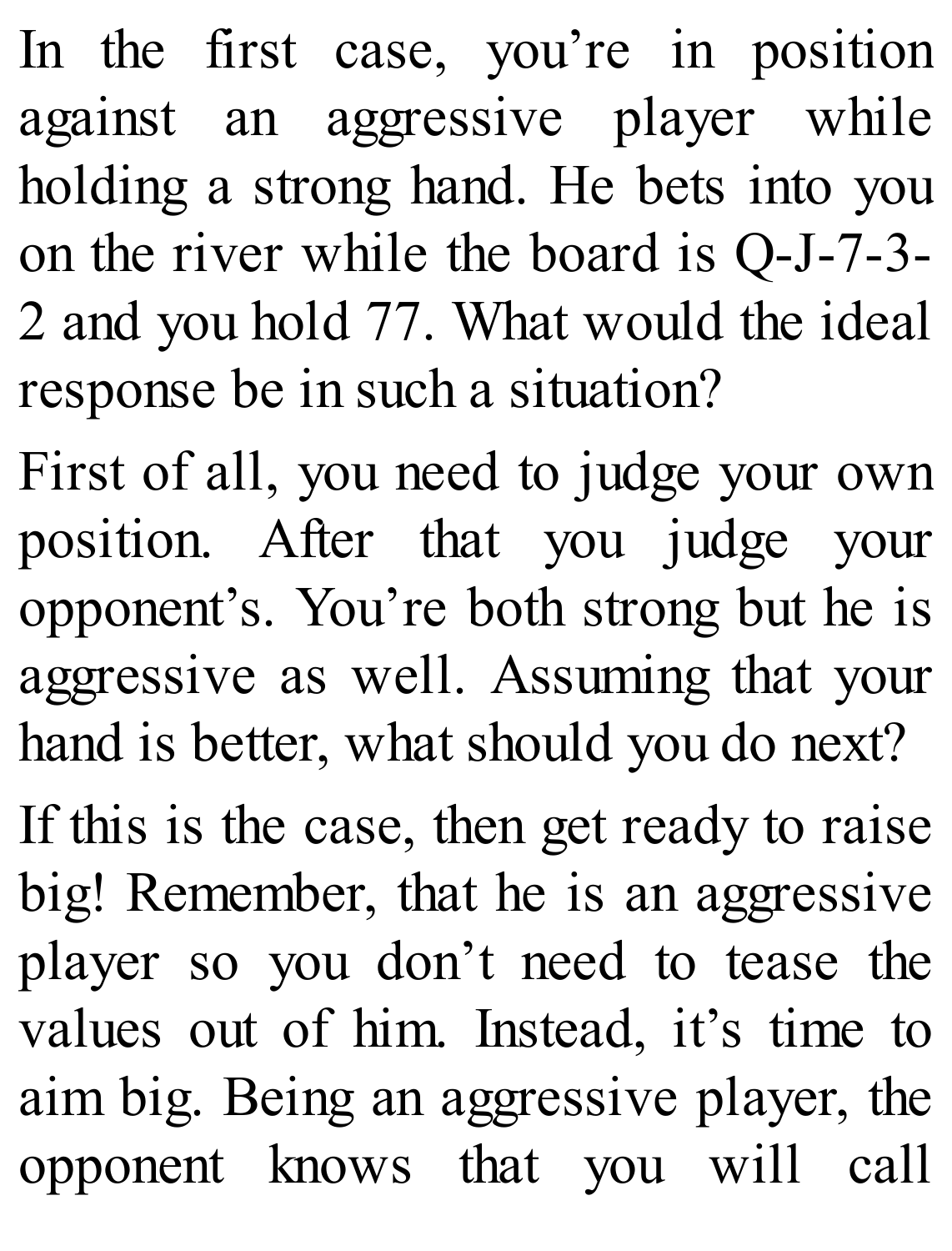bullshit on his bets therefore, he will be calling raises more frequently compared to non-aggressive players.

Moving on to the next case. In this case your hand is strong while you suspect your opponent to be weak when he leads into you. Once again, you'll have to start analyzing the situation. You not only have position in this case but you also have strength so you have the option of both closing as well as re-opening the action. In this case you don't need to bet too big. Even if he thinks that you're scared, his hand isn't strong enough to make the call. Nonetheless, you can still make an aggressive player call by making an extremely small raise. This is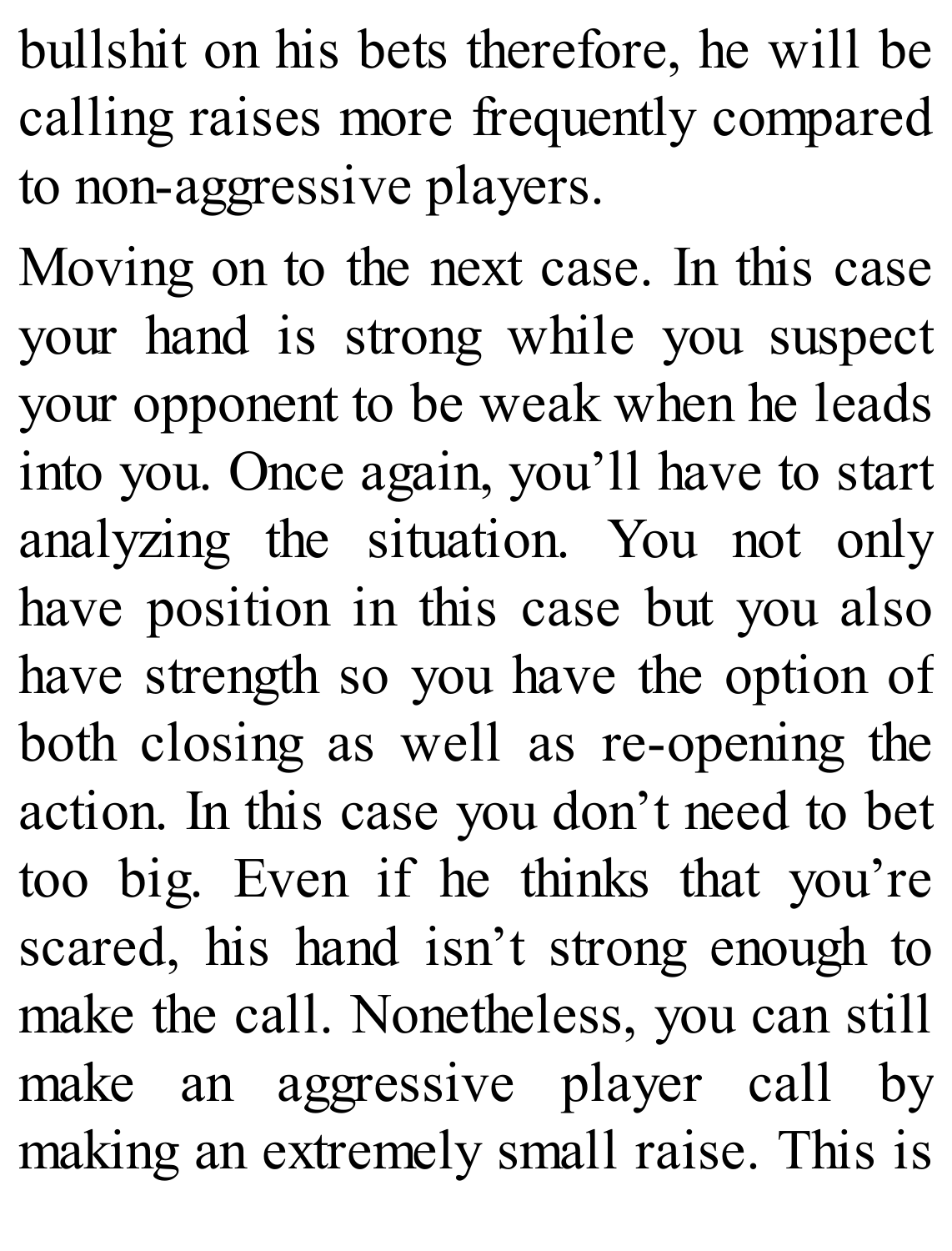called the value raise and is more likely to work in this case. And even if it fails, you wouldn't be at a loss, as your opponent would have already contributed on the river. In a nutshell, you'll be free-rolling your way to a better payoff.

If you look closely, you'll realize that in either case, whether the opponent is strong or weak, you're essentially using the same logic. You're ultimately guessing the biggest raise that your opponent will call. The stronger you think the other player is, the more you'll expect from him so against a stronger hand, and you'll raise a bigger amount. With that being said, try to look for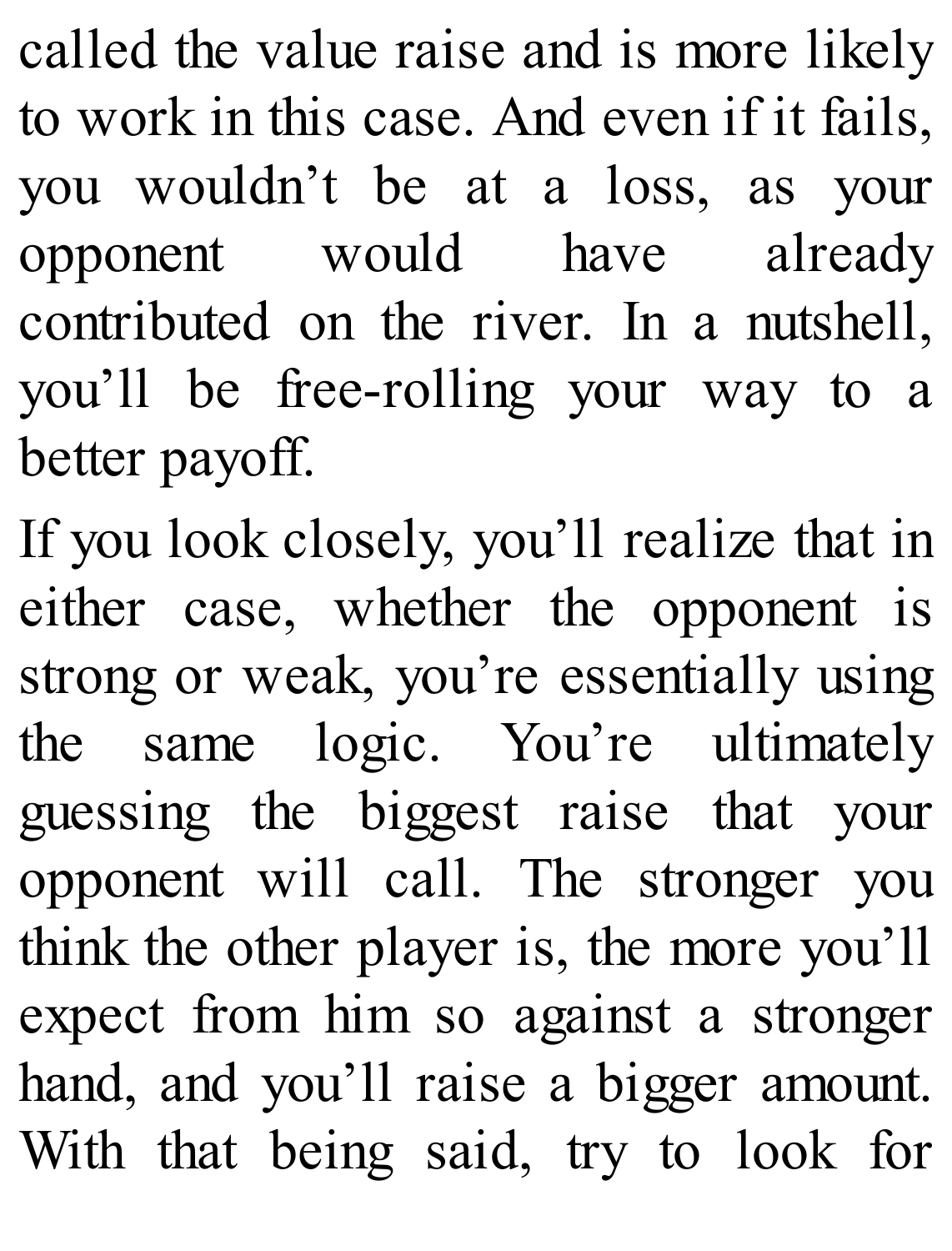opponents who don't read big bets correctly, seeing them as weak. Against such opponents, you can keep on raising bigger on the river and he may want to make hero calls that would only land him in trouble.

#### **In Position against an [Aggressive](http://amzn.to/1GKXOzz) Bettor, both holding a Medium-Strength Hand**

In this case you hold a medium-strength hand while you suspect your opponent of having a hand somewhere near yours. For example you may have 77 and the board is J-T-7-3-2 along with 3 clubs. The hand is the same as the previous case but it is no longer as strong. You can now be beaten by two sets along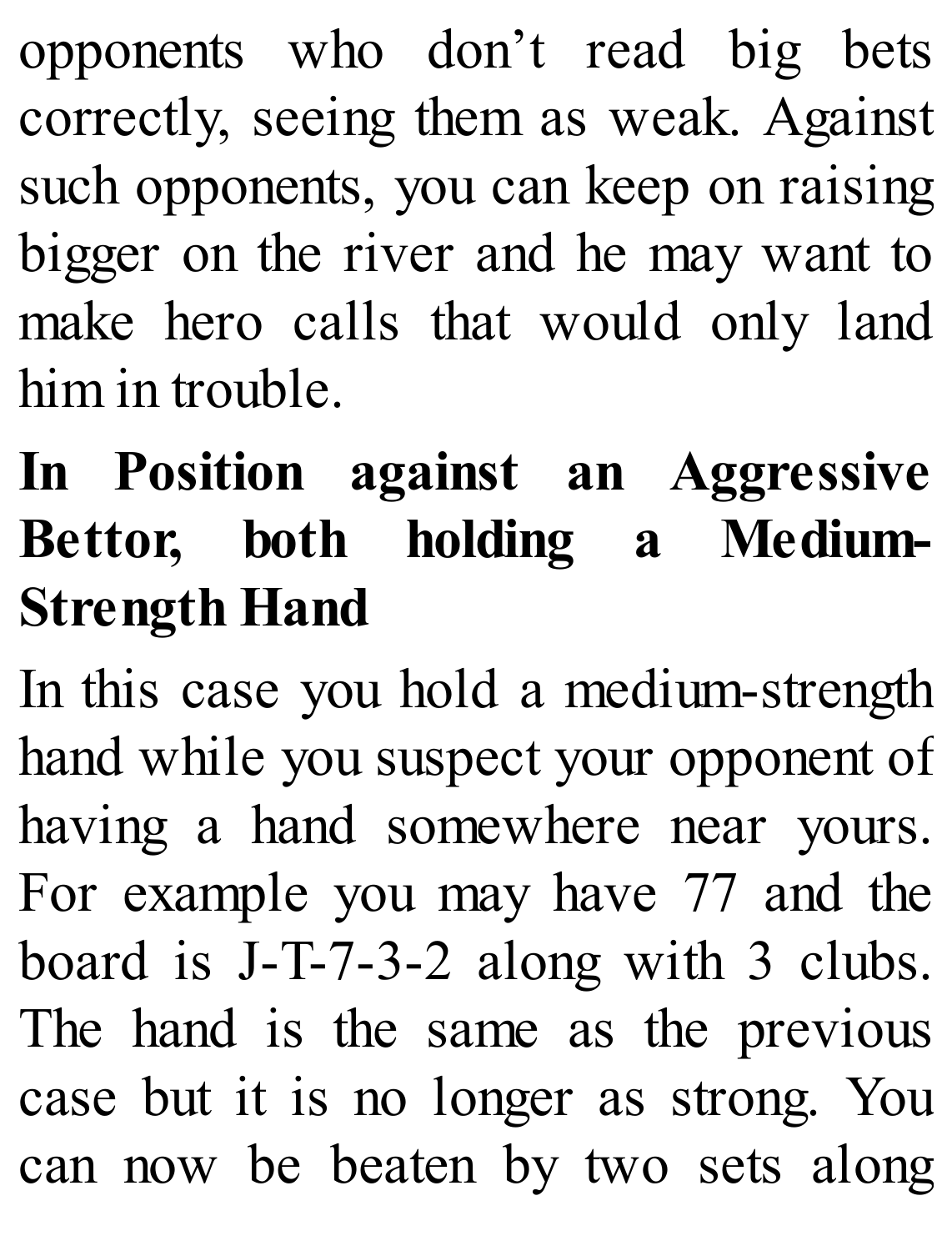with straights & flush. You should call your hand medium-strength when you know it could be the best one but isn't anywhere near the nuts.

So the opponent leads into you. What should you do? You obviously can't fold because you might be holding the better hand. But at the same time, you can't raise as well because, well he might simply crush you. When playing against aggressive players, remember that they are very well capable of making re-raise bluffs so it's best to keep the action closed when holding a hand that might be capable of winning a show down but can't handle getting re-raised.

In this case, you simply call assuming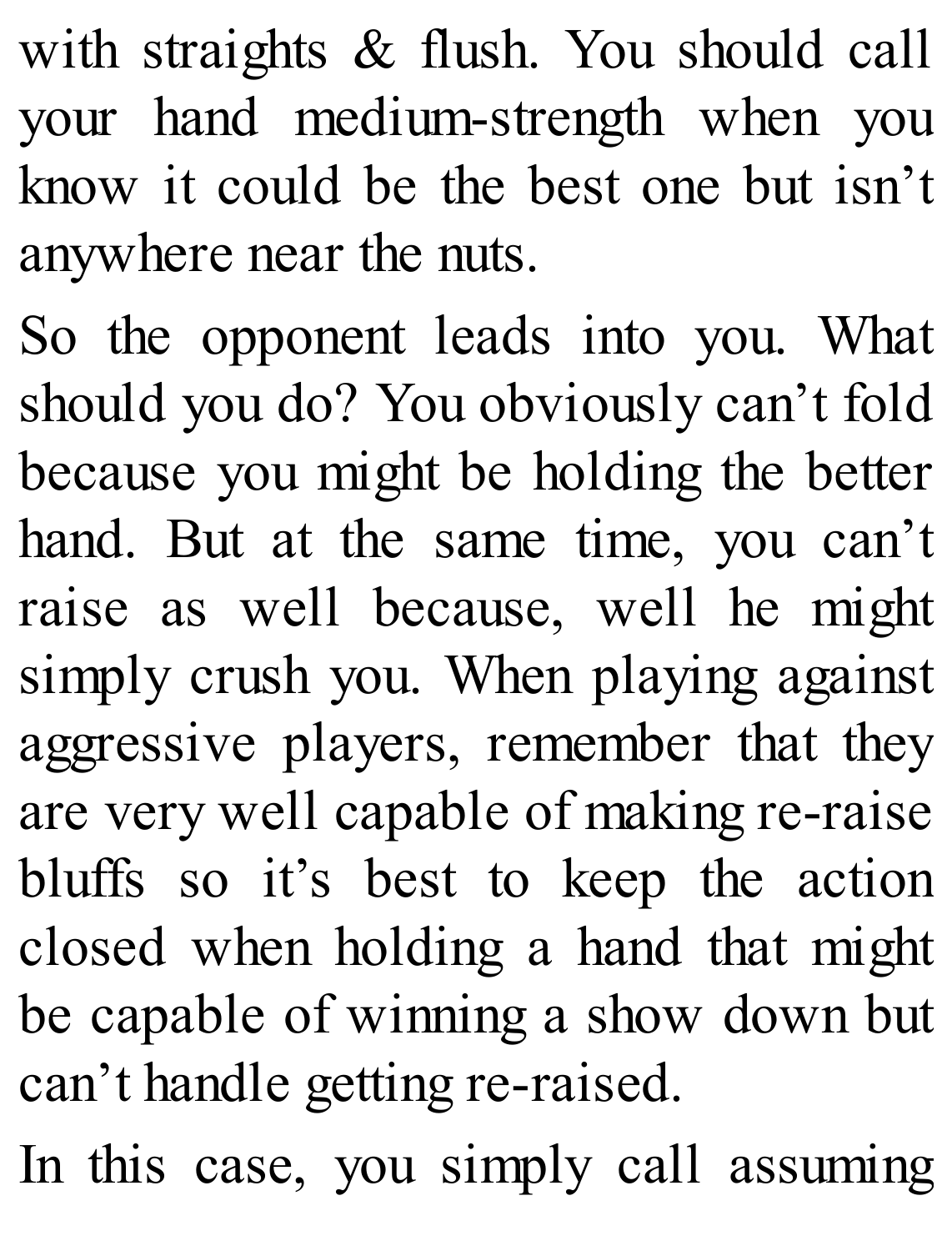the following:

You're playing against an aggressive opponent who doesn't need to beat you to bet,

The price is right,

If he decides to shove all-in so that you're not even winning 2-to-1 then you'll have to be super-confident in your read to call. However, if he bets half to full pot which may give you 3-to-1 on your call, then you'll have significantly lower amount of money pressure on yourself. All you need to do is be correct more than a quarter of a time to show profit.

As you play you'll realize that it's all about avoiding risky decisions. Think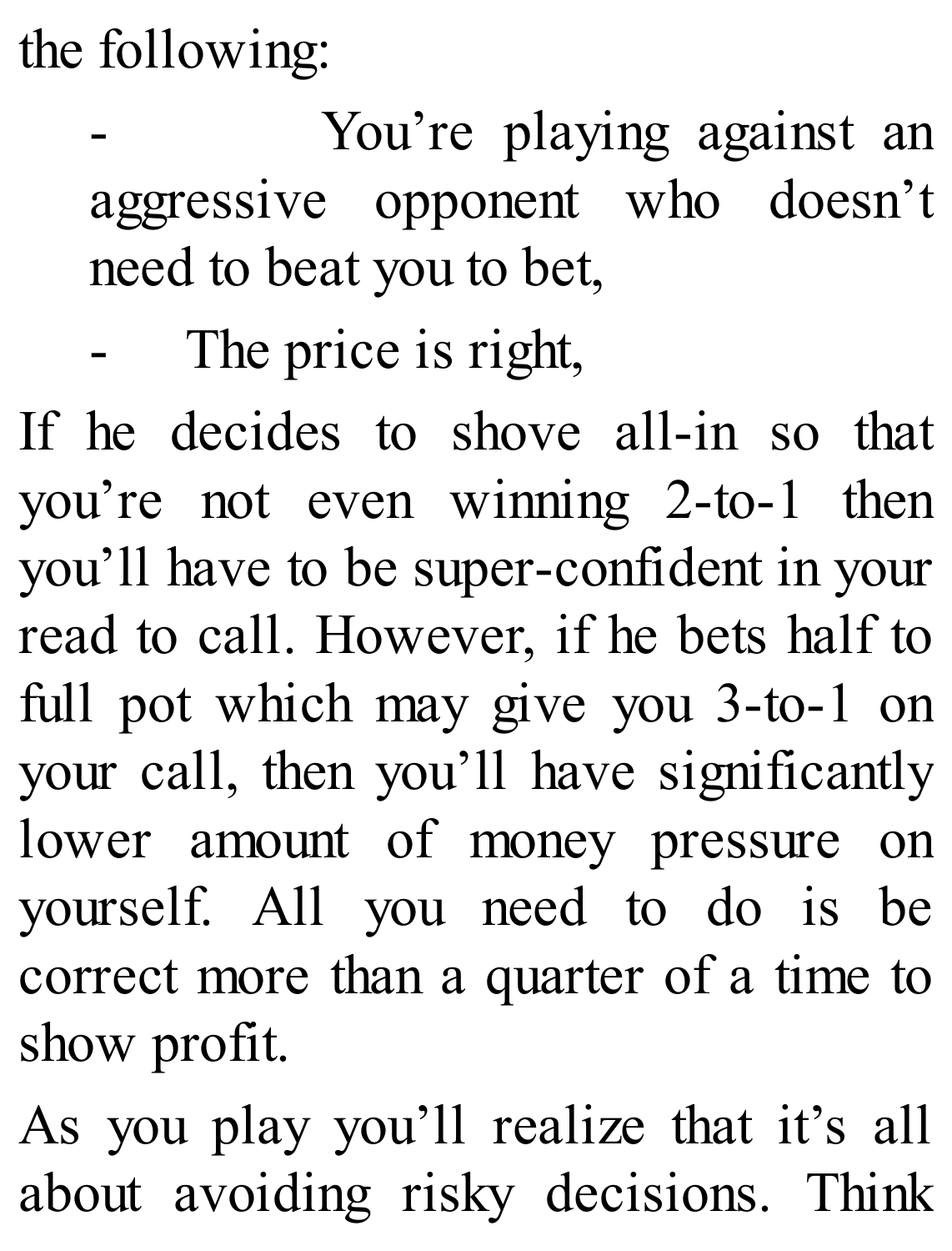for yourself, wouldn't it be awesome if you could somehow teach your opponent not to put you through many of those decisions when playing on the river. Well, there is a way. You can start calling reasonable river bets from much aggressive opponents whenever you get the feeling that your cards might be the same strength as theirs.

Once again, if the opponent is betting two times the pot then you can analyze the move for a few seconds before folding your hand. By doing so, you've consciously trained your opponent to over bet, which in the long run will be fruitful. A number of aggressive players also prefer to take small bets at the river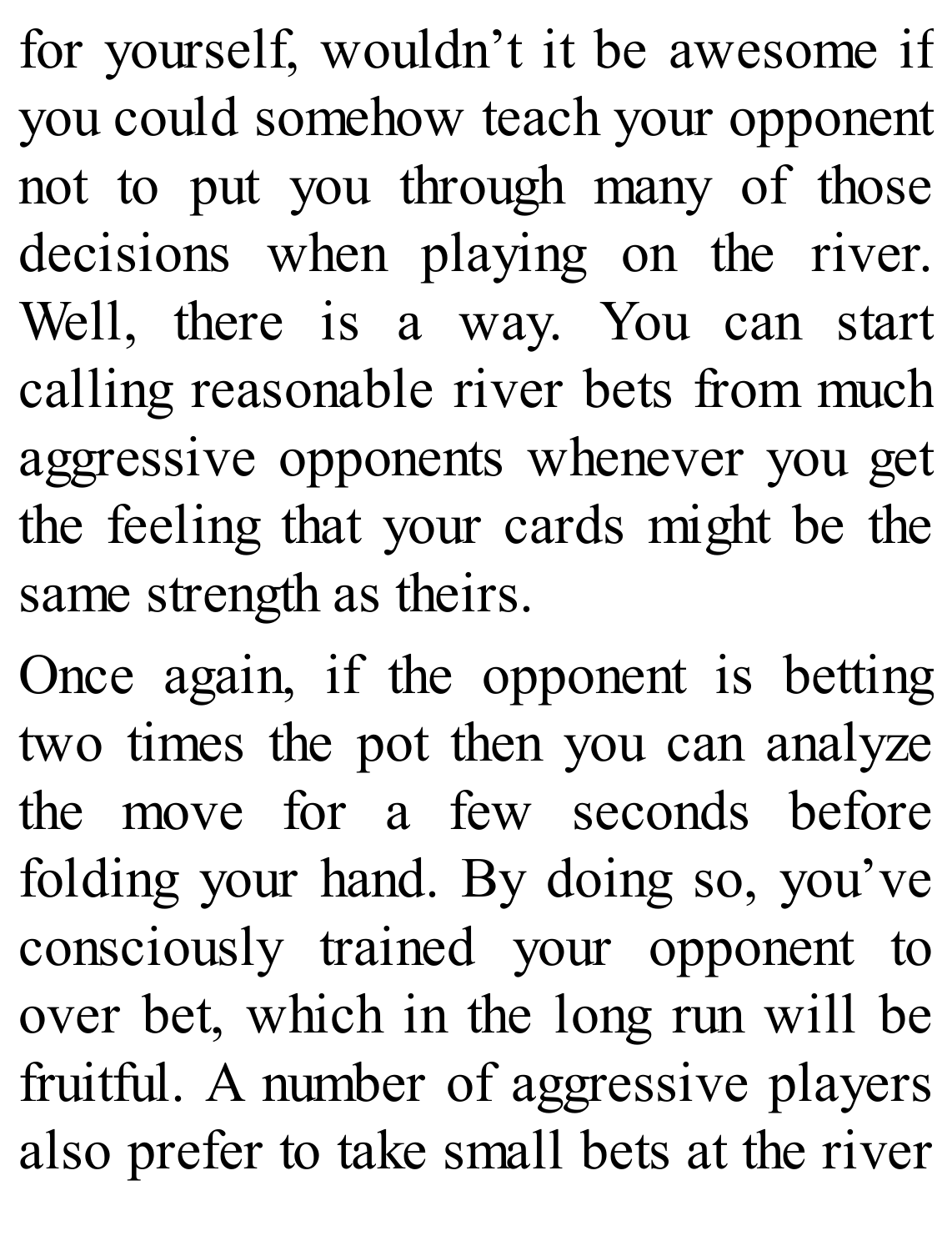and if they do so, you should call them immediately. Don't worry, as you don't have to be correct every time but doing so will surely slow them down.

Aggressive players frequently make their money by exploiting players who fold way too often. They usually bet amounts that let the pot lay them a price. In addition, they bet quite frequently which puts off most of their opponents. If you let such aggressive opponents know that you'll be calling whenever you match their range, you can successfully bring an alteration to their strategy or better yet a change to their betting size. Either way, you'll make their play less profitable.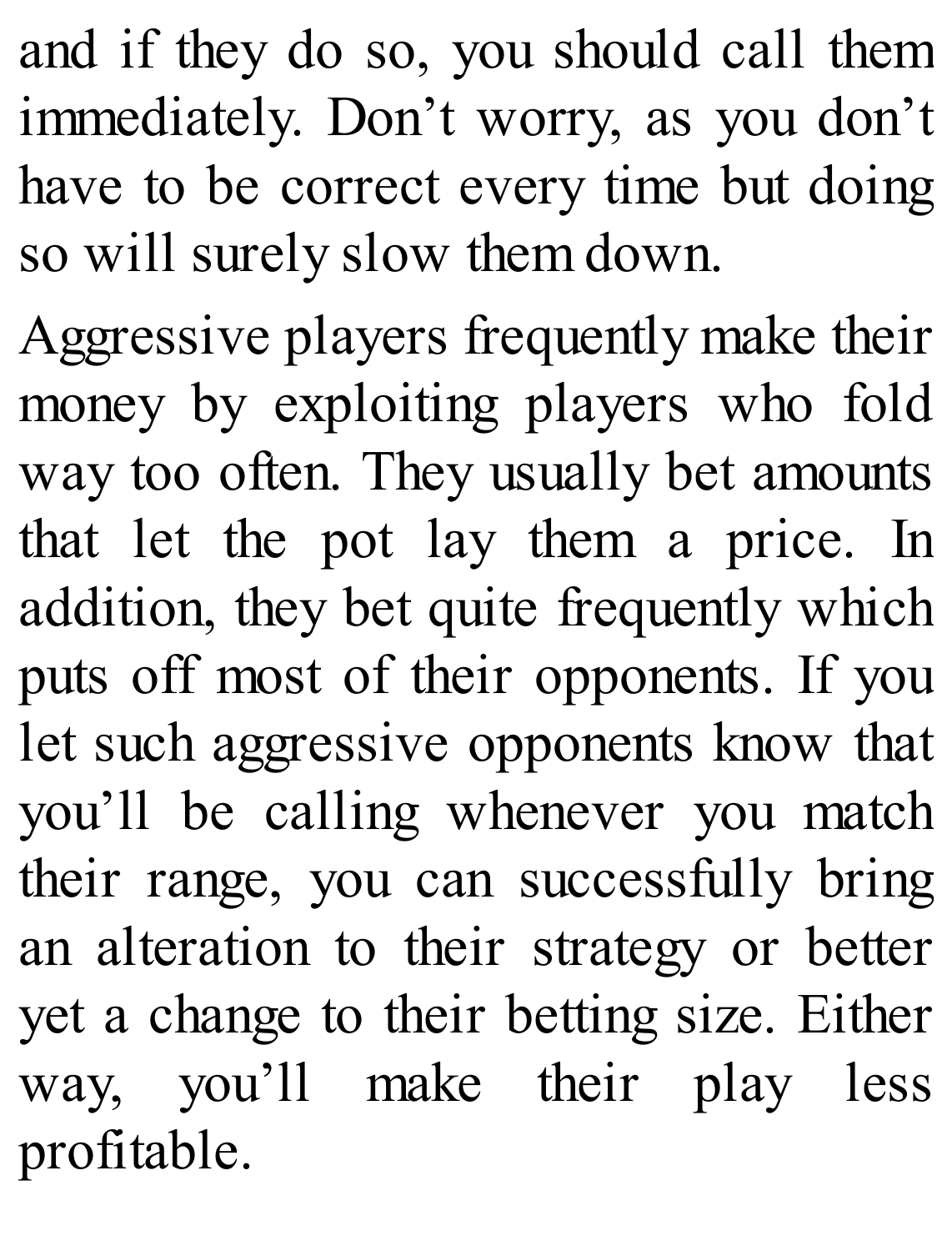#### **In Position against an Aggressive Bettor, with a Weak Hand**

In this case, you'll be holding a weak hand against an opponent who you suspect to be stronger than you. The opponent leads into you. What should you do? The answer is simple, you fold. You shouldn't think twice while doing so as you have a worse hand against an aggressive opponent.

But what if the opponent holds a weak hand as well and still leads into you? You might be holding an extremely weak hand in which case folding might seem like the best option. But consider this, your opponent is still weak, right? So maybe instead of folding you can wind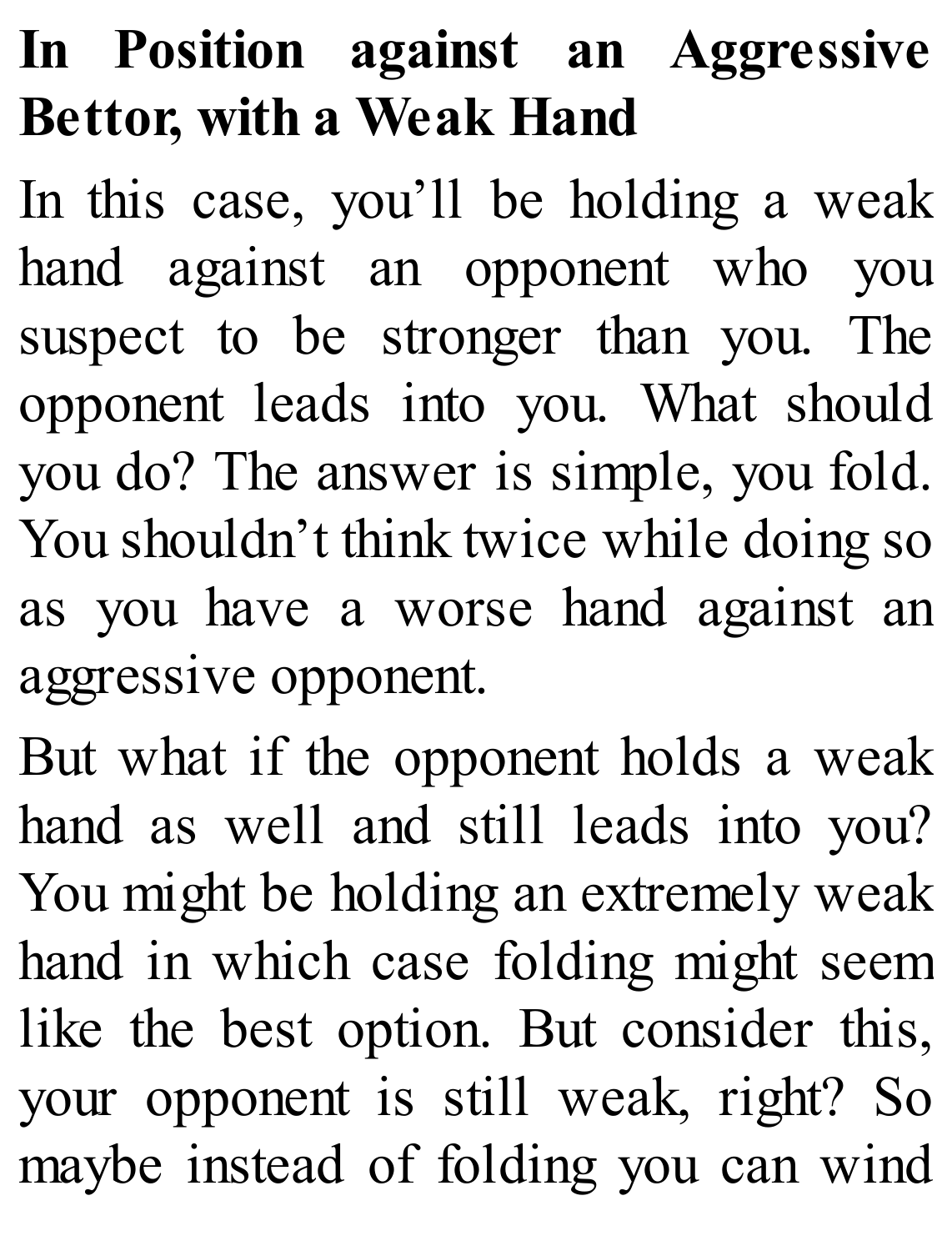up with the pot by calling with a hand that's only a little weaker than his or by raising him off his hand.

Such a case can arise if you're on the high flush draw while your opponent is on the low straight draw while you both are blank. Being an aggressive player, he would bet which in his thinking would be the only way to win the pot. You might be holding something like QJ that may lead you to the conclusion that your hand is better. But even if you put him on the right range of hands, he might be on a different draw, e.g. same flush as yours; this wouldn't be good at all for you.

If you're thinking about a hero call, only do so if you know that your opponent is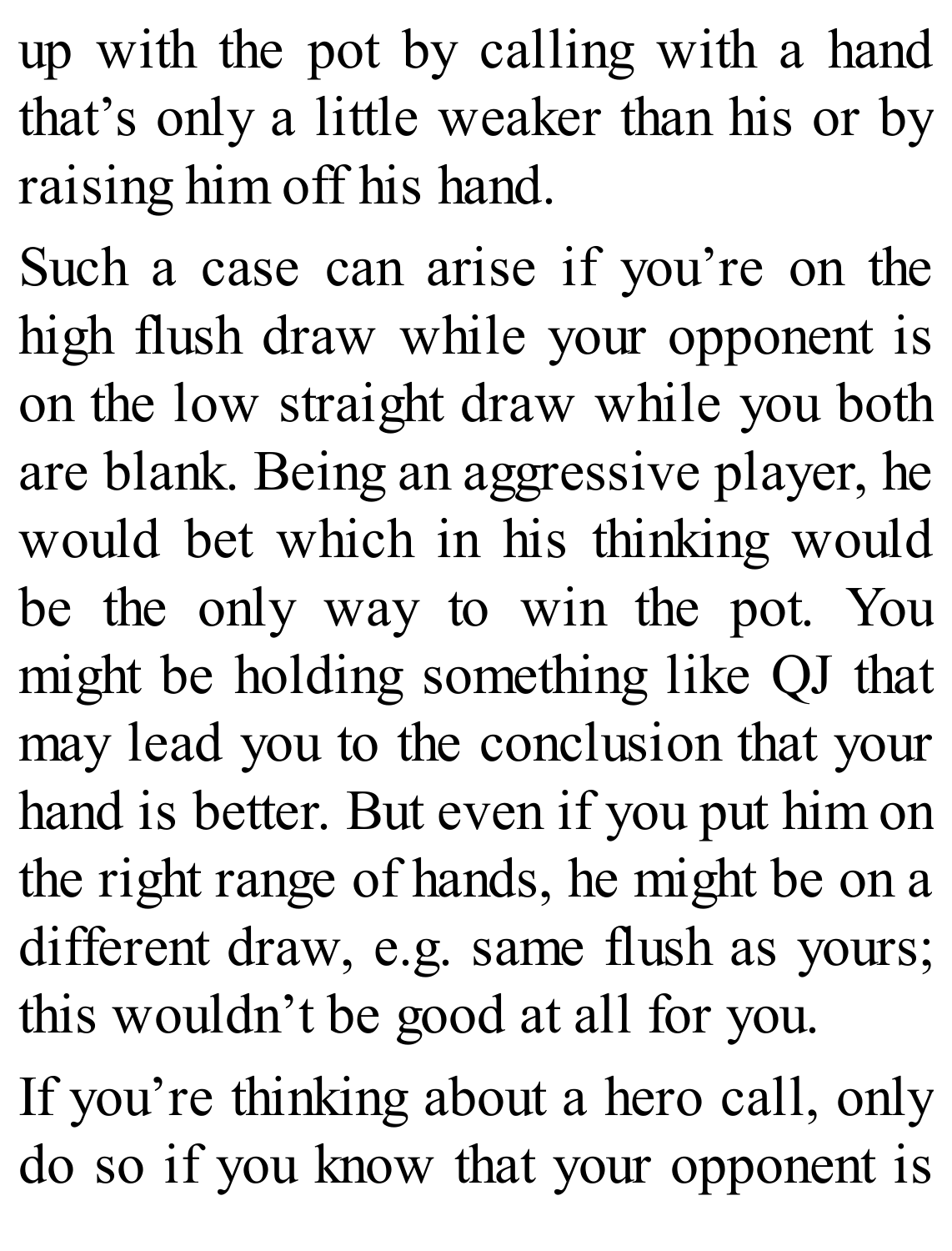holding cards that even your weakest cards can bet. If your opponent holds a card stronger than you, then it's best to raise. You can't beat those hands so the hero call would be a total disaster. But if your opponent puts too much pressure on you with his river bets then making a hero call can drastically put away that pressure.

One way to figure out where your opponent might be sitting is by looking for blocking or defensive bets. You should take note of these bets and see if they link up with hands in the midvulnerable range. Blocking bets are carried out to save the bettor's chips in conditions where he knows that he'll get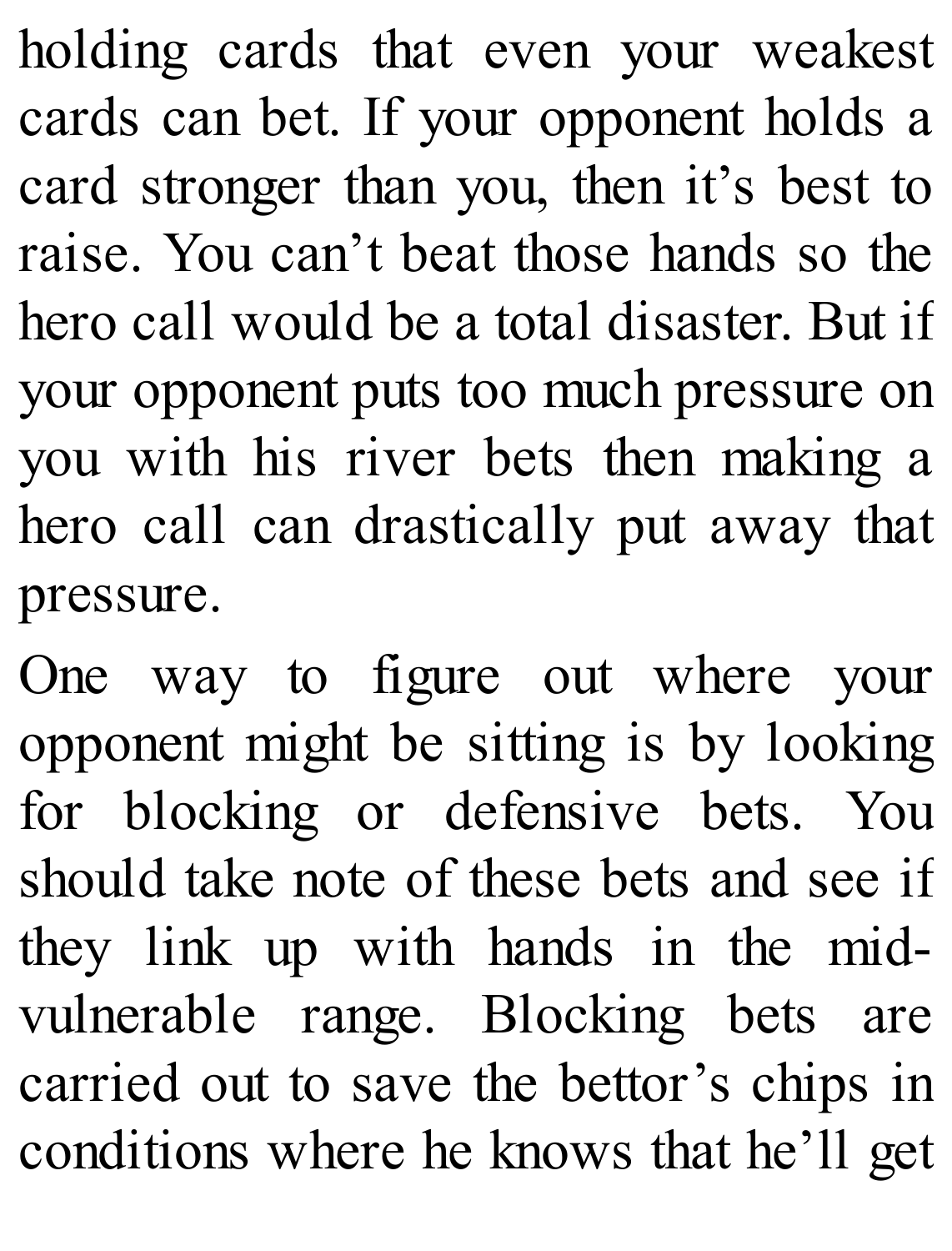called if he checks. If you notice your opponent making small defensive bets on the river every once in a while, this means he's vulnerable and you'll have a chance to strike when he bets against you.

You can't call because it isn't likely that he's bluffing. However, you can raise which would trigger a fold from the opponent.

Occasionally, under the right set of conditions, you may make the hero call. But if you think that you're against an opponent who thinks he has a better hand then just fold and move on. With the passage of time you'll realize that you can't just assume that your hand is better;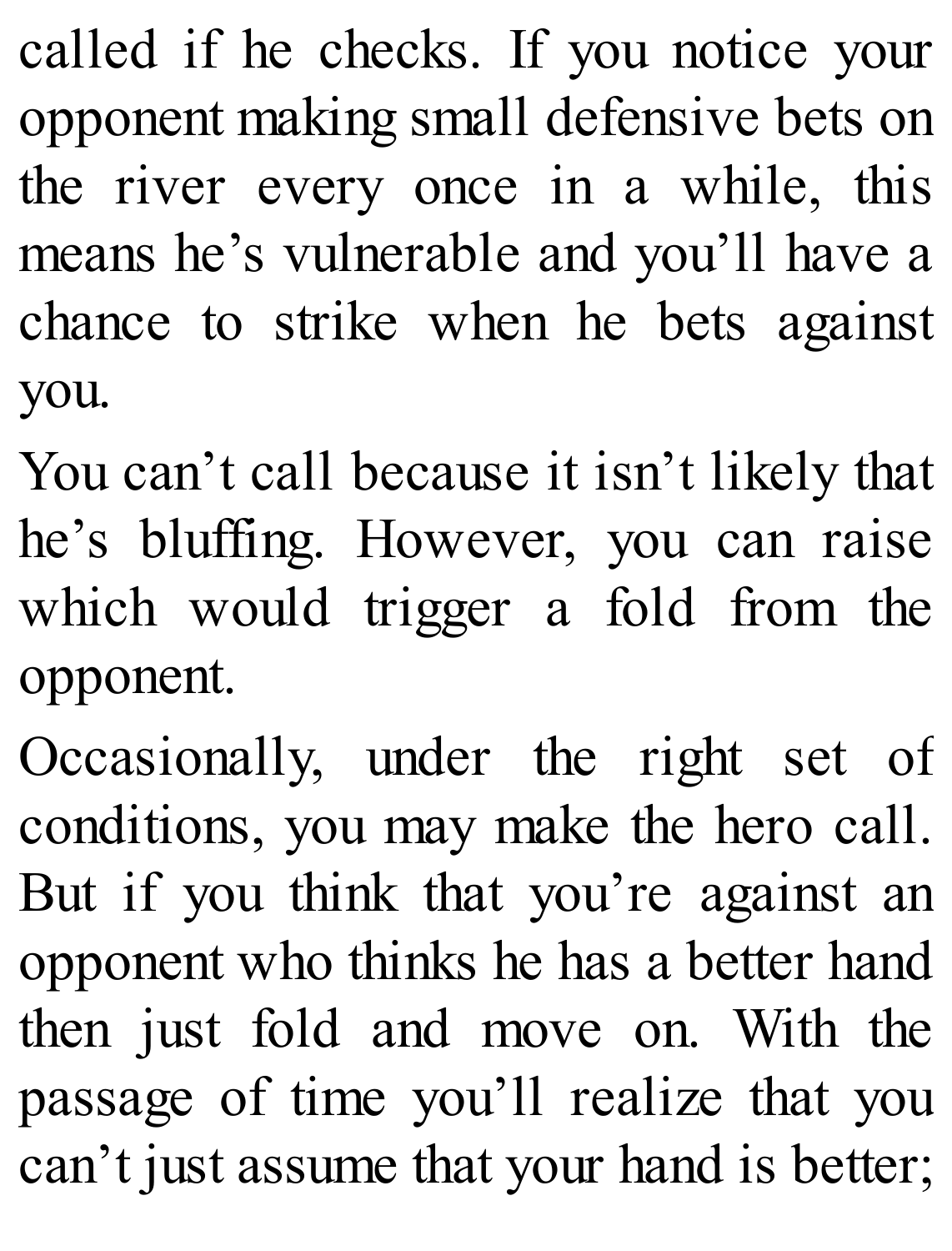you have to make assessments and read your opponent. Only then can you arrive at any conclusion.

# **In Position, Passive Bettor, Strong Hand**

Okay, this time you're in position on the river but now your opponent is a passive bettor.

Before we move on, what does a passive bettor mean? A passive bettor is a player who is straightforward, noncreative and most importantly consistent. If you make a little effort, then you'll be able to manipulate his moves quite easily and read them in advance.

For instance, imagine a situation where you as well as your opponent hold a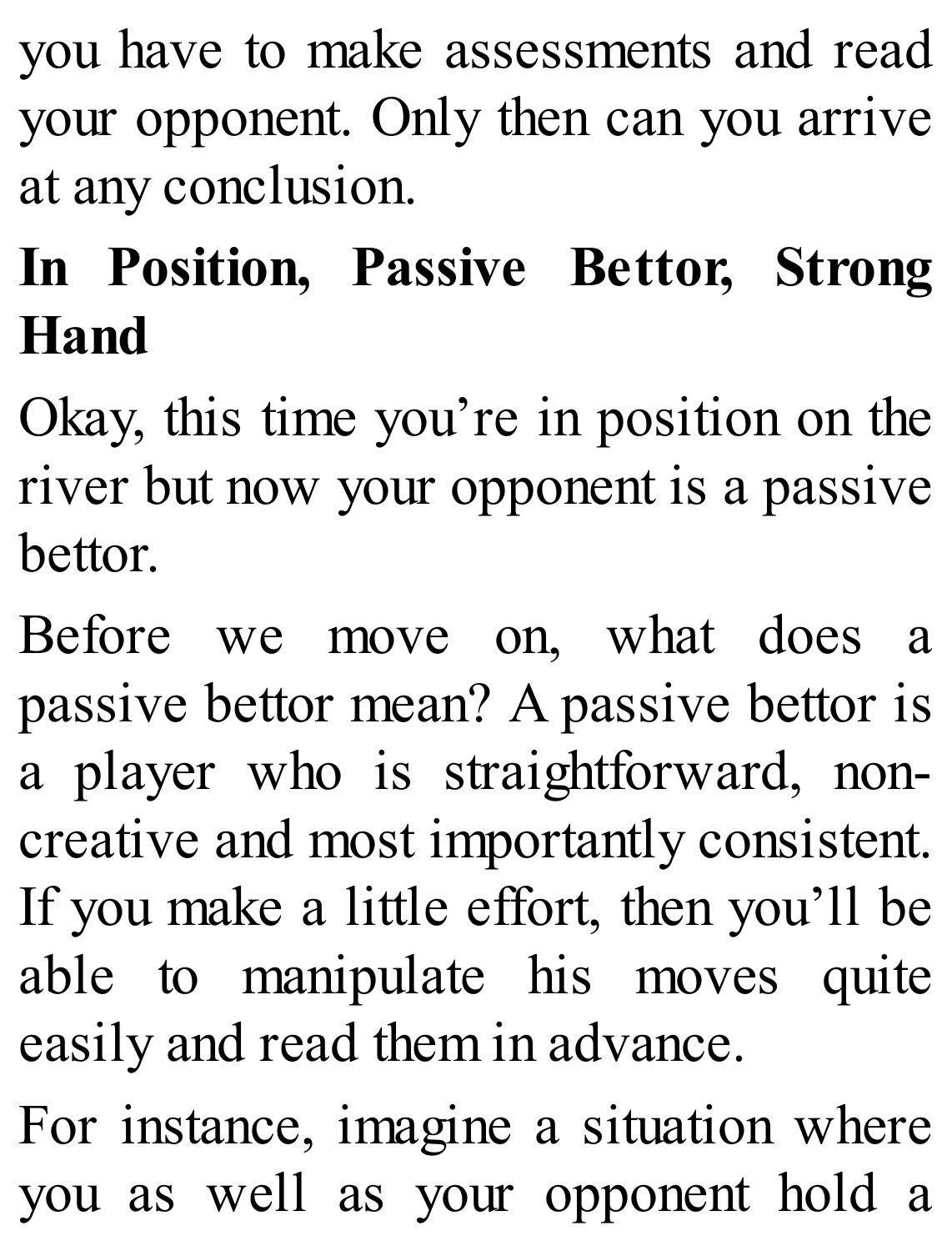strong hand. The player decides to bet into you. At once, you know that he's got a strong hand because otherwise he wouldn't have bet. Thus, you can easily put him on the highest point of his range. An aggressive player might be value betting at this stage however a passive bettor doesn't do that. He would be thinking that he has won the game and by leading out he leaves no doubt in his confidence. Now, before you start throwing raises, you need to be damn sure that his confidence is fake. You'll most probably call and see whether he was right or not.

You're holding a king-high flush. You make your hand on the turn and when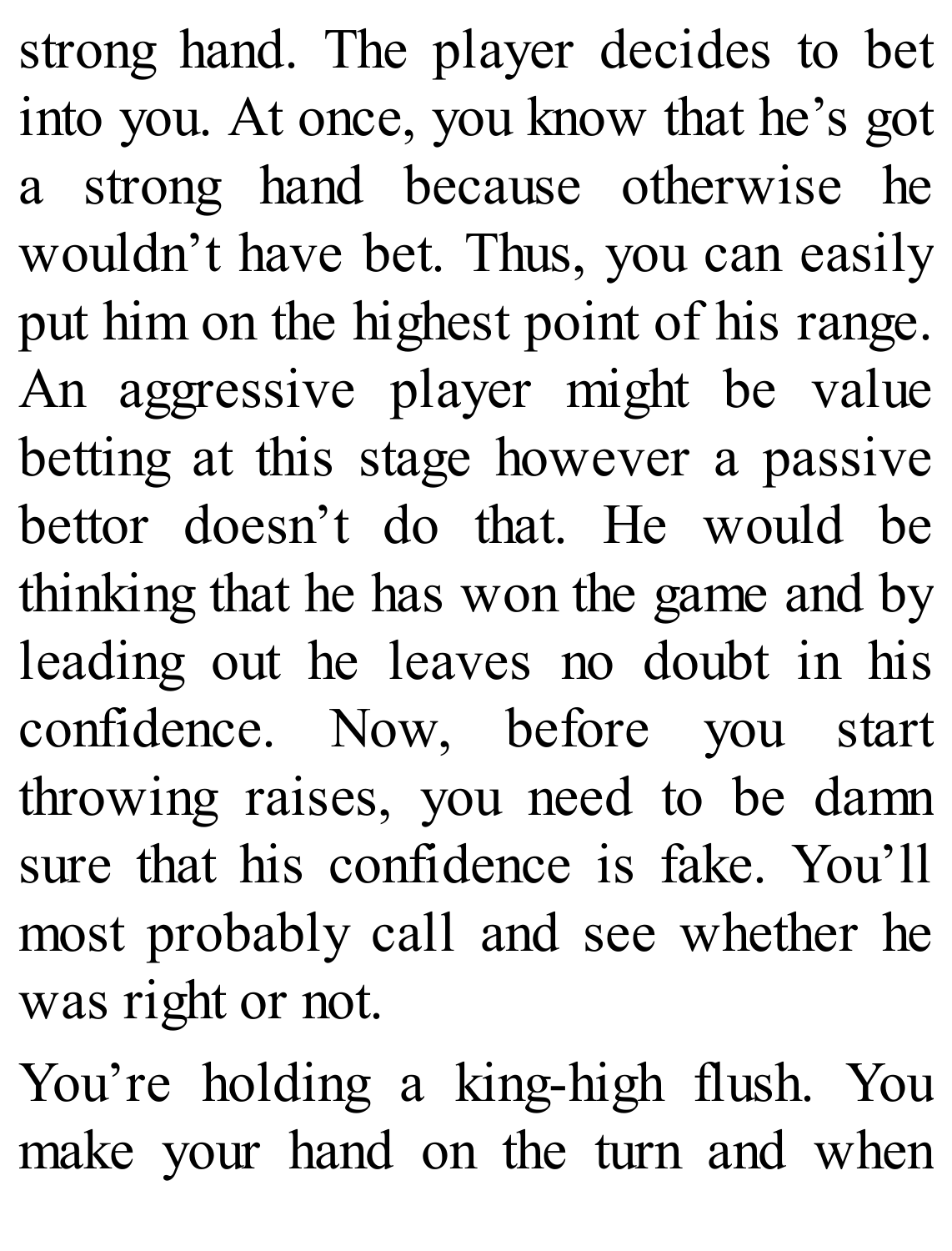your opponent bets into you, you call. He bets again on the river. You have 2<sup>nd</sup> nuts however if you look closely at your opponent, his character is such that calling will be the right thing to do. Maybe he holds the nuts or maybe he doesn't know how to judge people correctly. You can't really say anything unless & until there's a showdown. If you were up against an aggressive opponent then re-raising would've been the best thing to d0. But in this case calling is the better thing to do. At a flushing board, your opponent is more likely to beat you when he makes the second bet but he's also much less likely to call your raises with cards that you've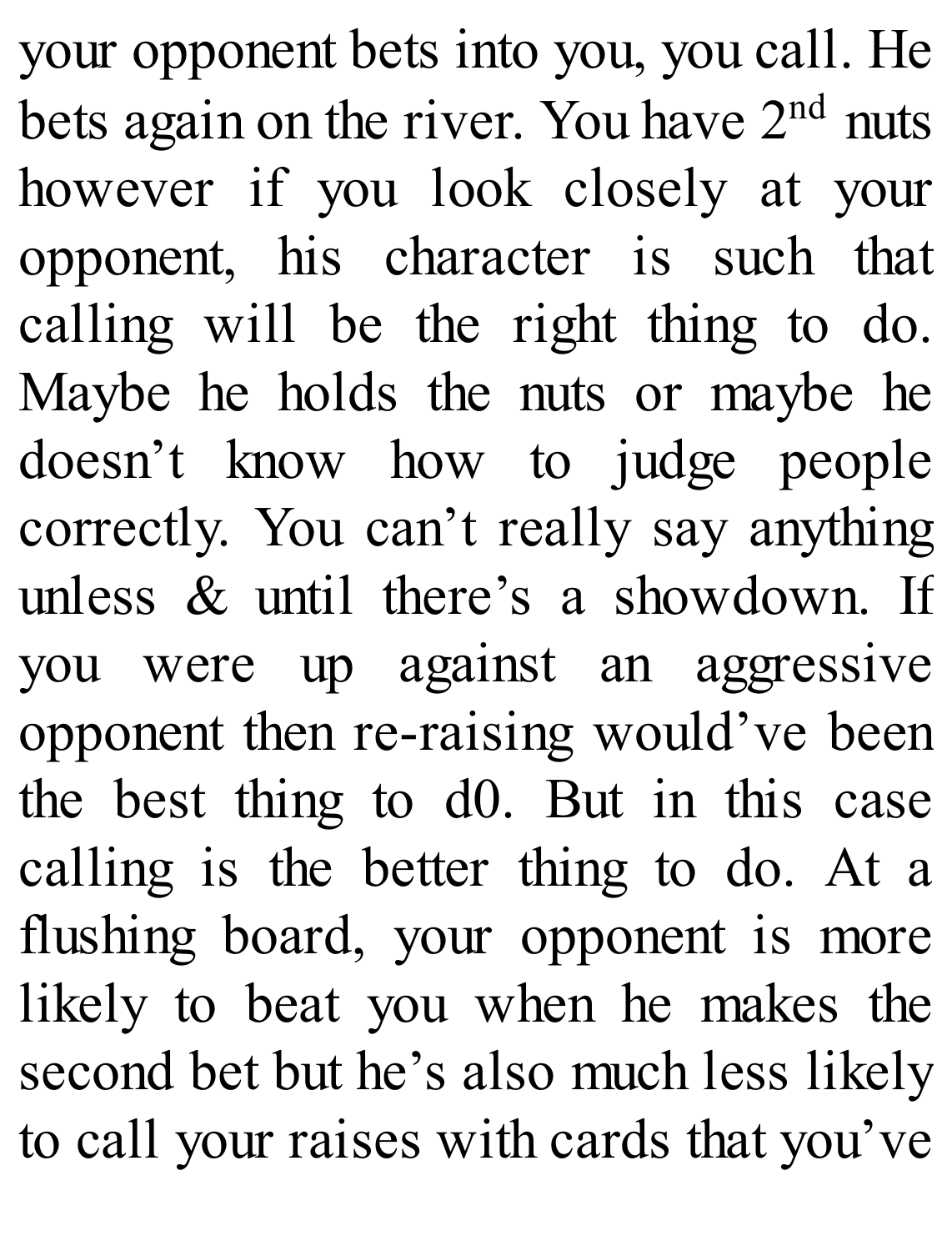beaten, i.e. low flushes.

A number of players make such raises when playing on the river and it isn't until they get called that they understand that they've been bluffing not raising.

Assume now that you're holding a slightly worse hand like jack-high flush. The other player bets into you. Players who raise in this condition think that they're raising for a value, trying to win chips from the other player. These players keep themselves confined to their in-house misconception until they realize they've been making mistakes all along. Actually, your raises were nothing but bluffs. Therefore, you must be well aware of your raise's value before it's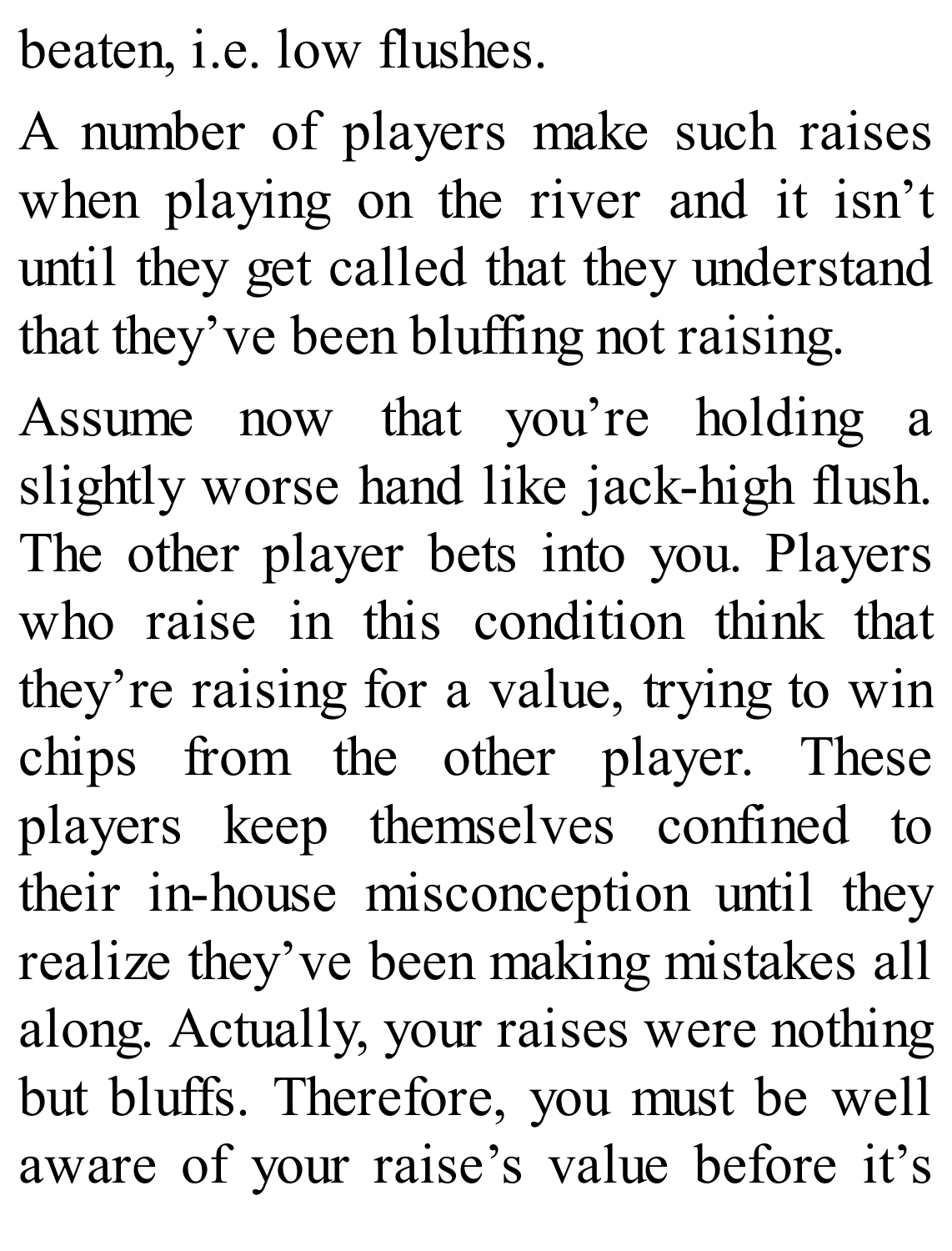too late and you get called.

# **In Position against a Passive Opponent, Medium-Strength Hand.**

Over here you're holding a mediumstrength hand while you suspect your opponent of having a hand that is more or less the same in terms of strength. If you were playing against an aggressive opponent, calling would've been the right thing to do. However, against a passive player, you actually have to consider folding. A player's passivity tells you that he's betting with the top of his range whereas your hand is only capable of competing with the bottom of his range.

All arguments put aside, why should you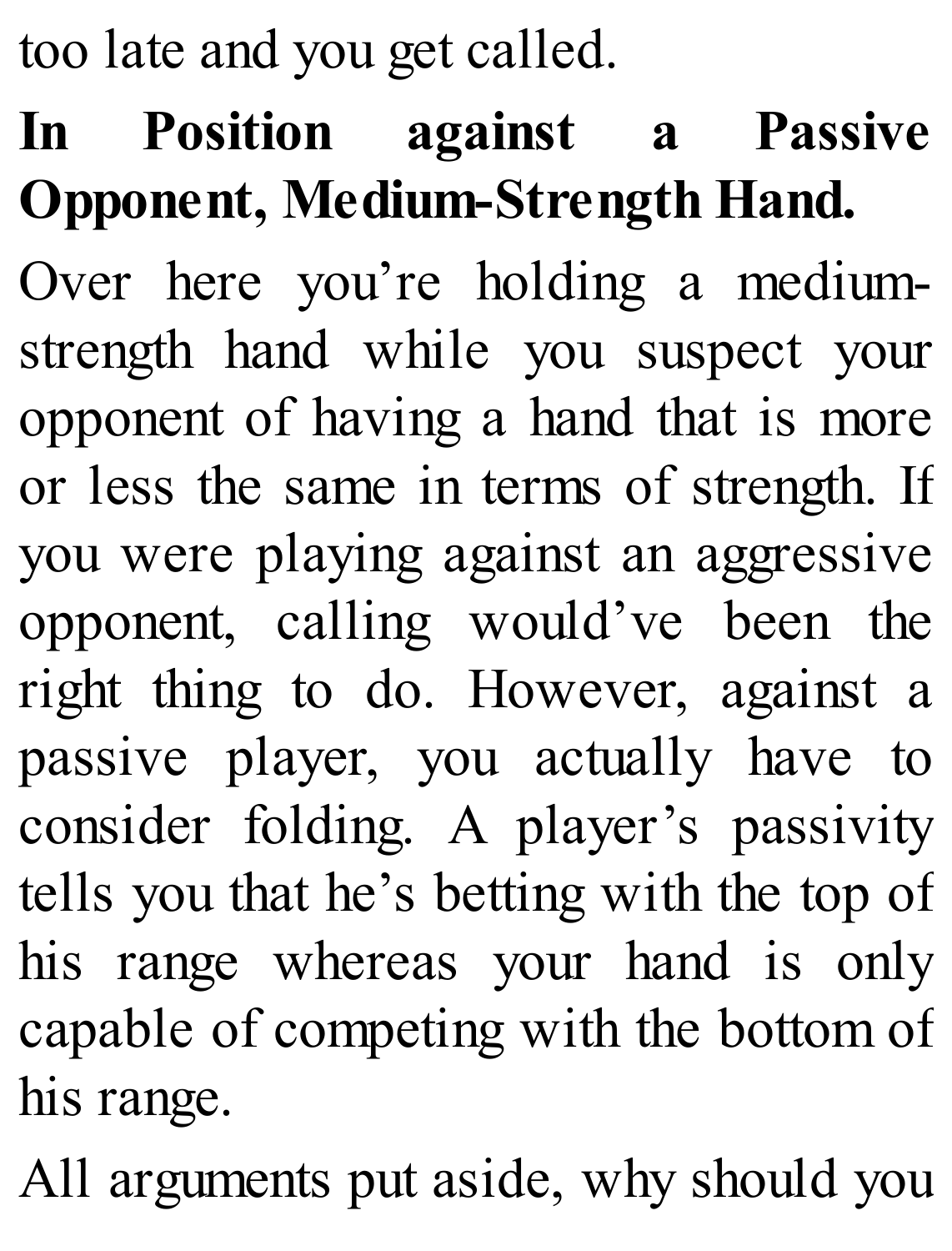make yourself uncomfortable and contest here? You don't have to win every pot when playing against passive players because you'll get so many readymade chances. In addition, you don't need to call as this would dis-heart him from making pressure bets. So don't do something that will prove disadvantageous for you in the long term. But, if your hand is stronger than your opponent's then you should also give calling due consideration. The other player will most probably bet the top of his range but in this condition as your range matches with his favorably, you can beat him quite easily. You may also raise. By doing so, you may scare away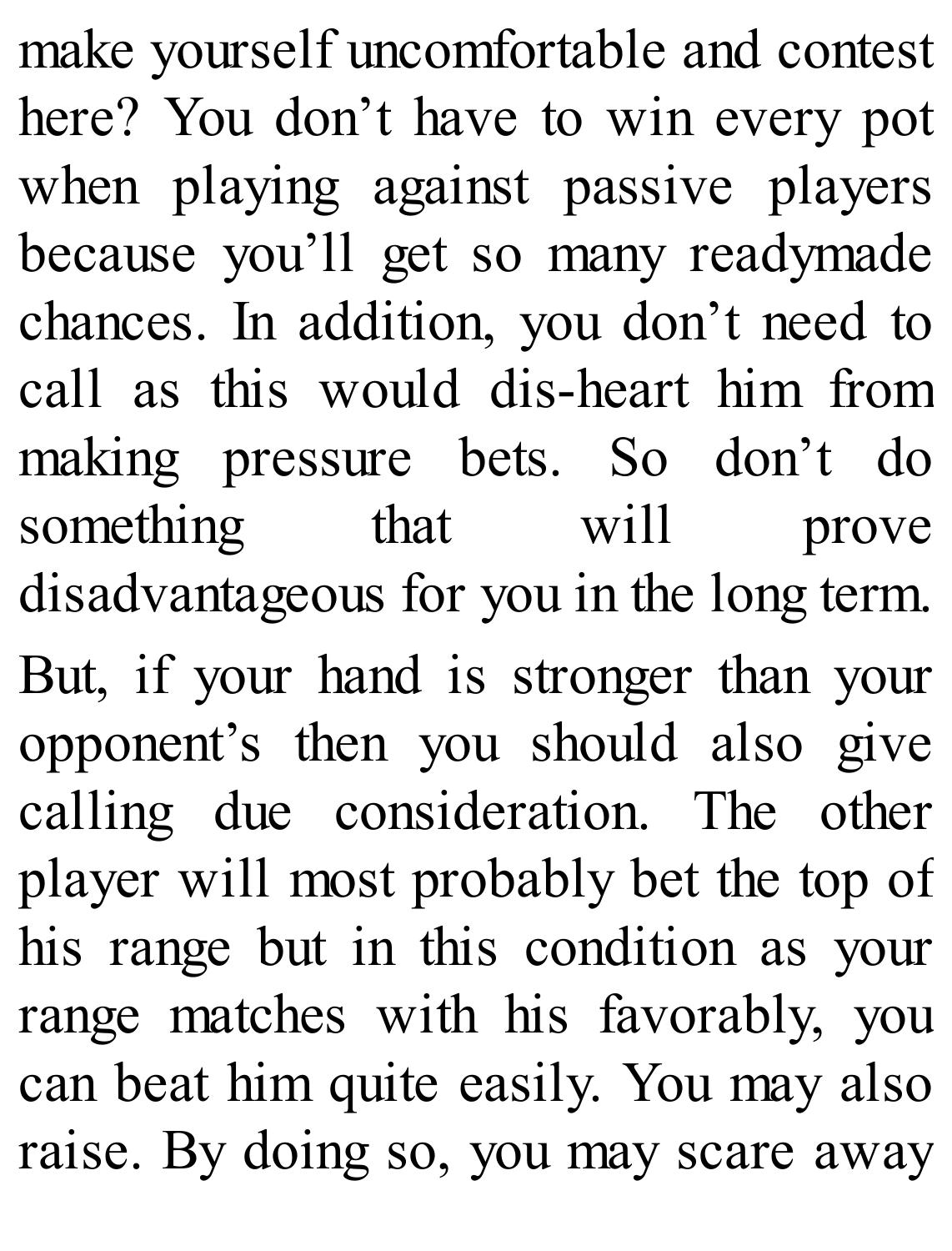your opponent who would then fold most of his range with which he makes defensive bets. This will give you the added edge of not needing to show your hand, which in every scenario is a win.

# **In Position against a Passive Opponent, Weak Hand**

When you're holding a weak hand, have the slightest idea about your opponent's card and if you think they're weak, then the best thing to do is fold.

What if both of you hold weak hands while your opponent holds the weaker one. He would most probably make a blocking bet and if he does so, you should raise. He would never re-raise on a bluff here so this would give you an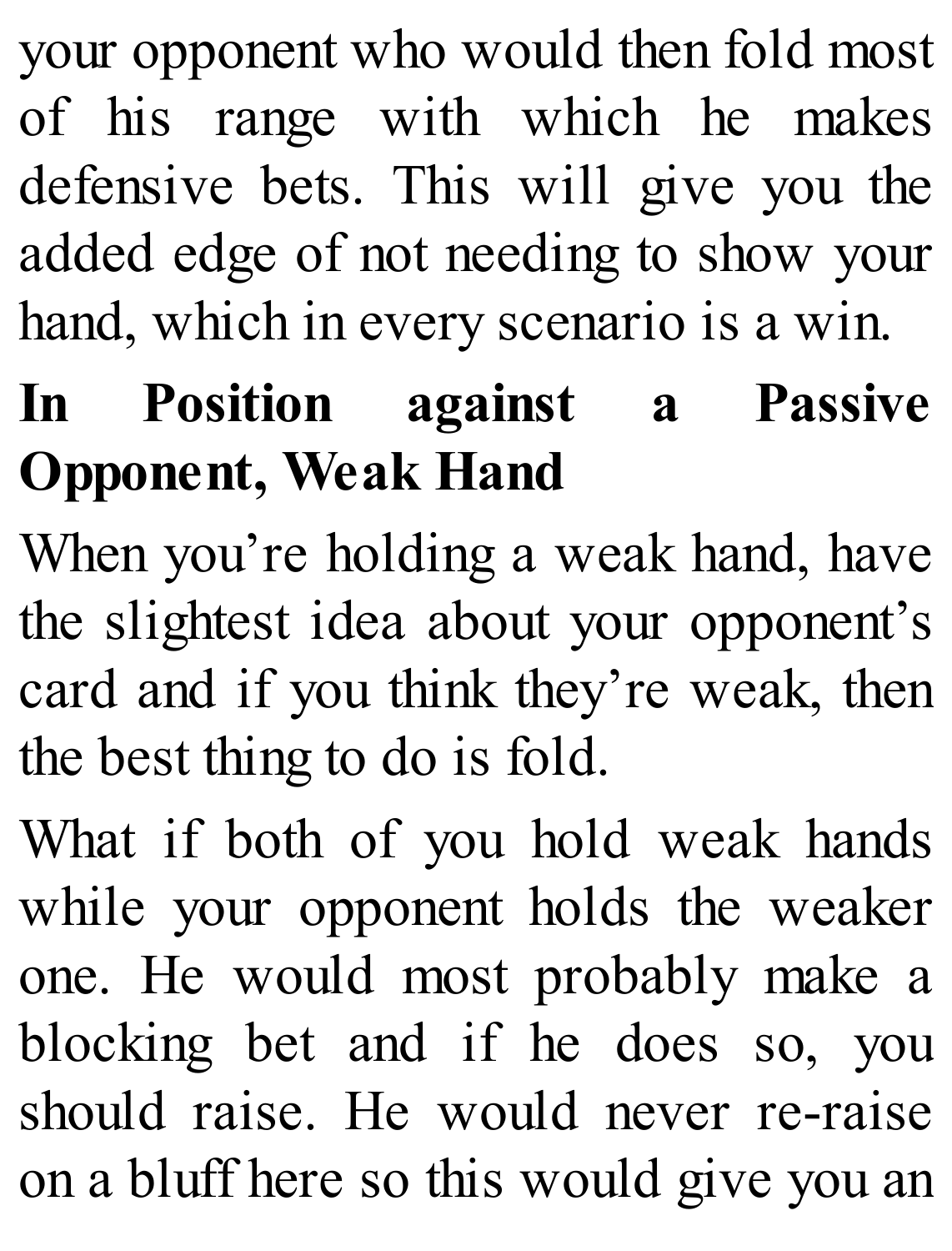opportunity to take the pot away. Be wise as you won't get a lot of opportunities to take the pot away from passive opponents.

At this point maybe you're wondering what your passive opponent would do. Would he even bet here? Or would he simply check & fold? Well, this isn't always the case as sometimes passive guys tend to get desperate and in this desperation they replicate aggressive plays that have been made on them by other players in the past. To avoid such situations, keep your eyes open for players who have been bluffed and have seen someone's hand. These players often tend to get aggressive but as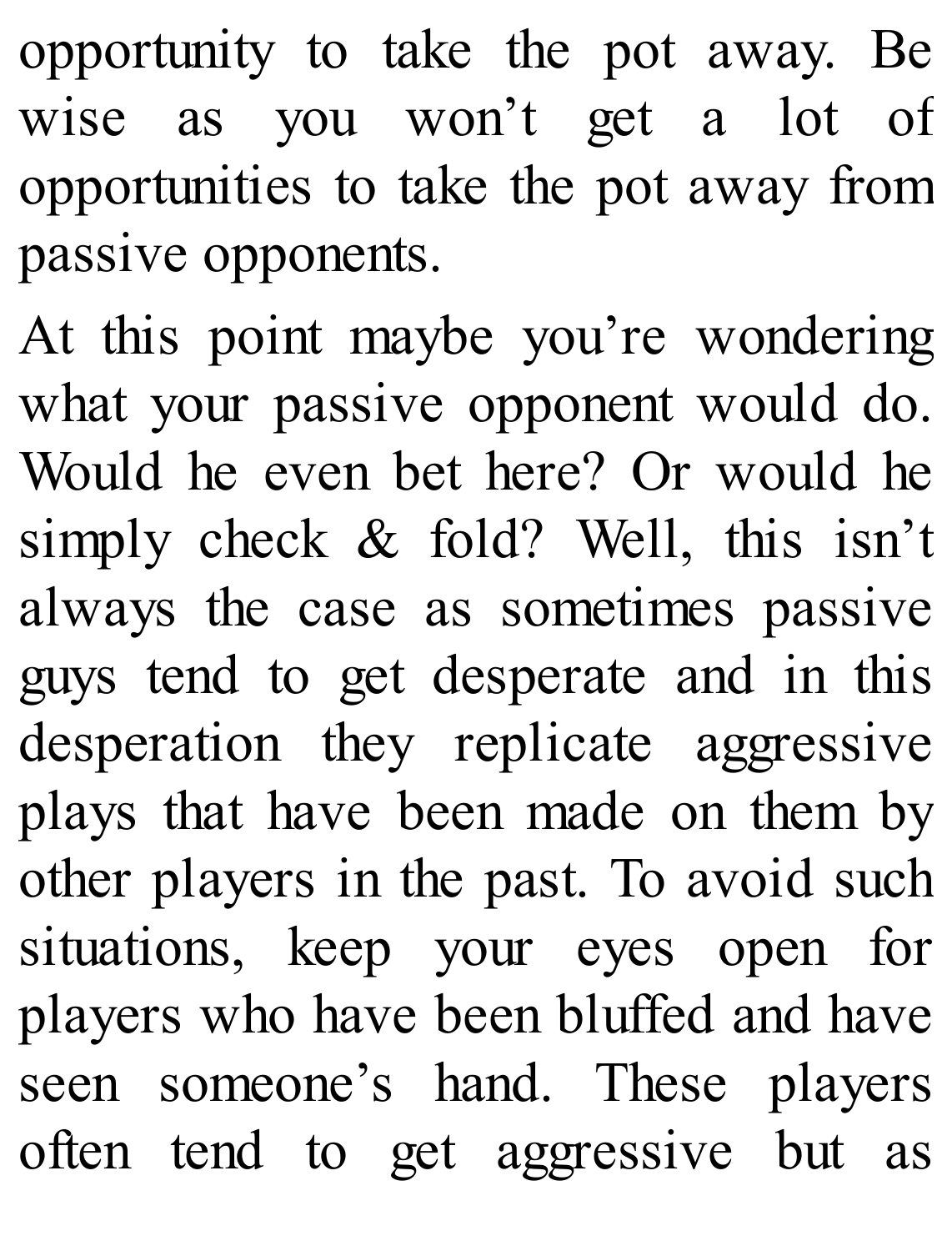they're passive in nature, they'll make small river bets. So in effect, they may want to capture the pots like true, aggressive players but in reality they never get to do that.

Against passive players, there isn't much discussion of hero calls. The reason behind this is simple. Firstly they never bet with anything significant so that you get pressurized. Secondly, they make the raise a lot valuable by folding a much wider range of hands compared to aggressive players. And lastly, you won't be getting the same kind of value out of your hero call compared to hero calls you make against an aggressive player. Against aggressive players, a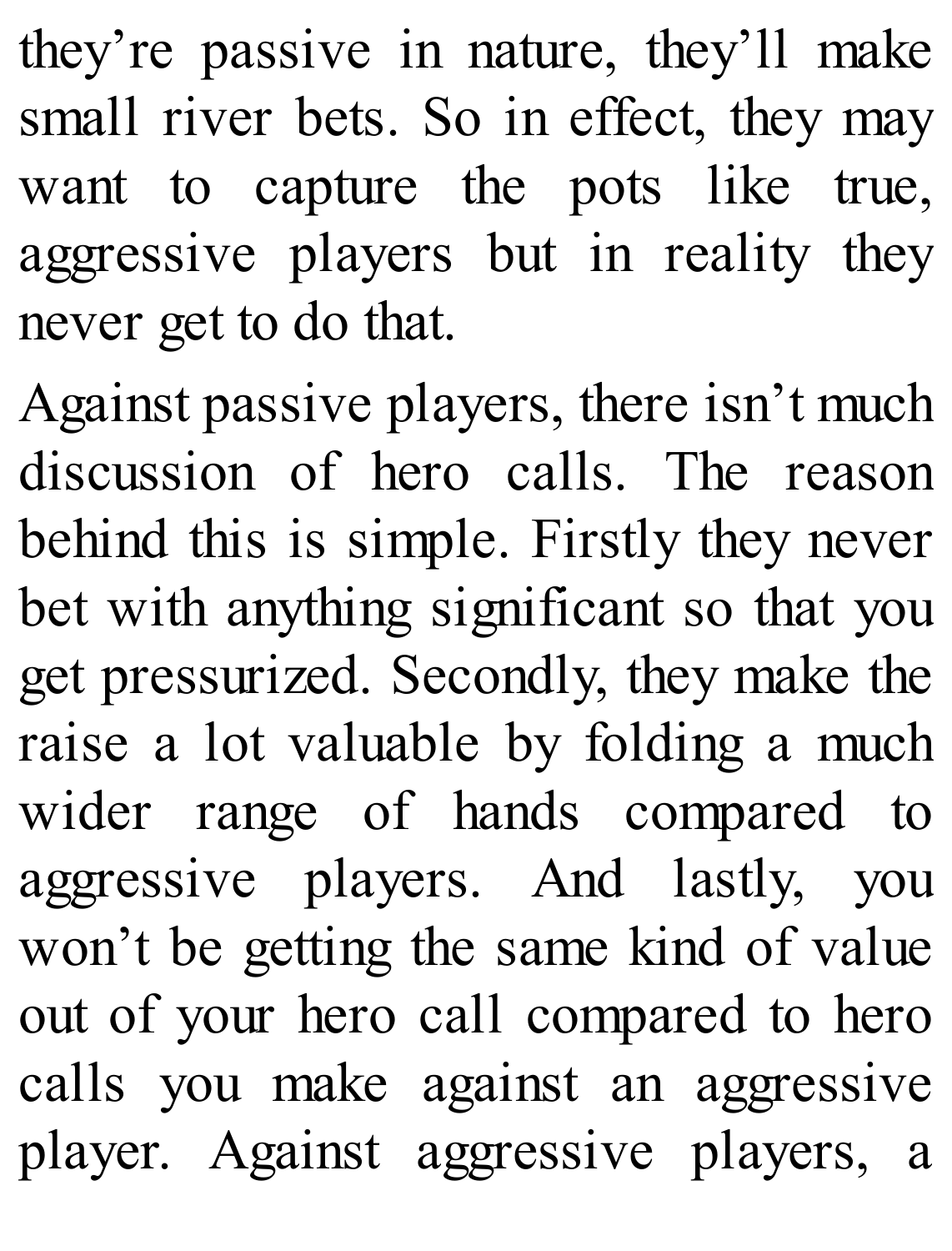hero call actually has a confusing effect but against passive players the hero call discourages players from risking themselves in the future, which is not something you want.

# **In Position, Strong Hand, against an Aggressive Player who Checks You,**

Before you move on, keep in your mind that a check doesn't always mean weak against aggressive players.

What should you do when you hold a strong hand and face an aggressive player with an equally strong hand who checks you?

The first thought that may enter your mind is, "Check behind", but instead you should be thinking about betting and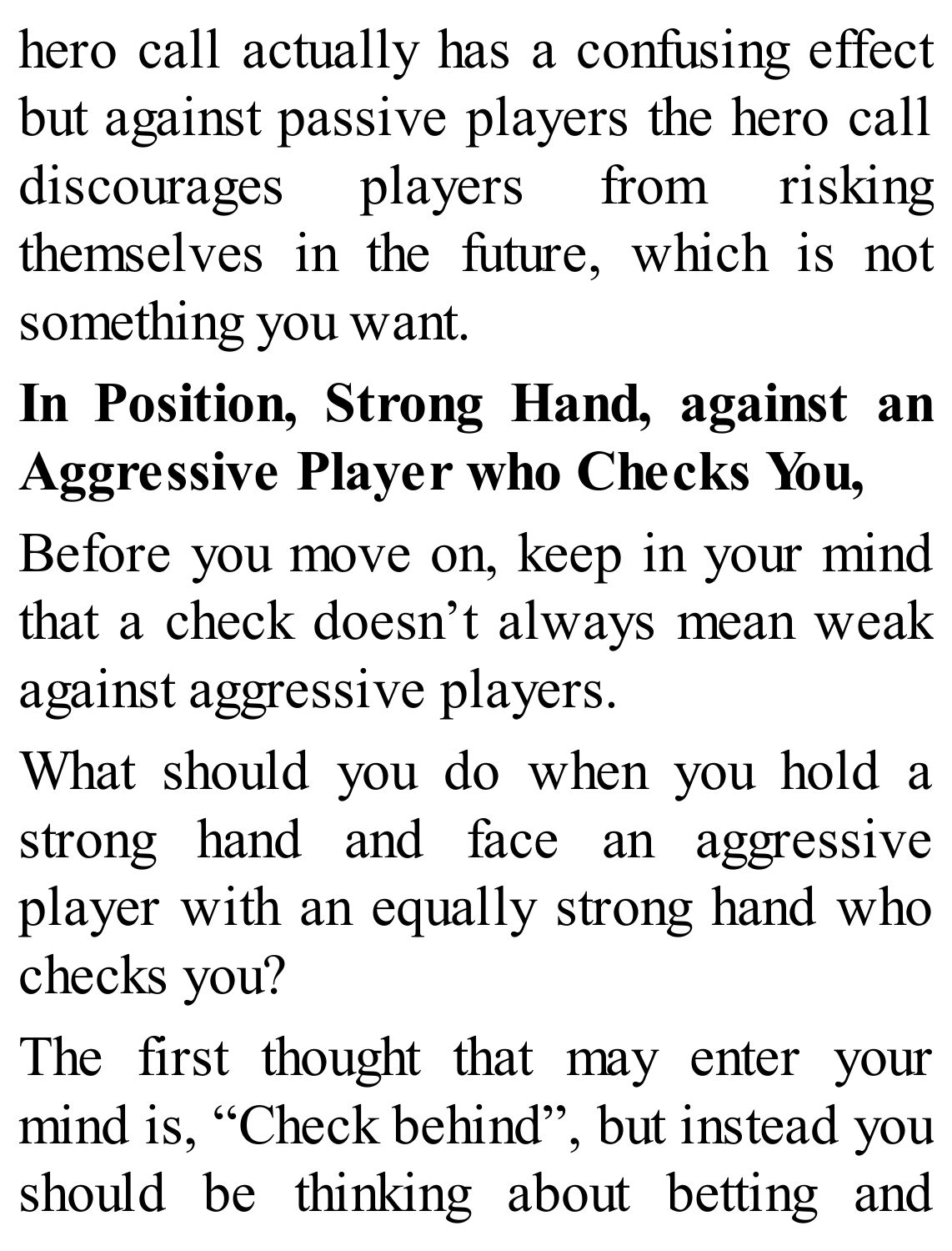betting big. You know that both of you hold strong hands so you also know that he'll pay you off.

But think again. The opponent is aggressive which means he might be checking to execute a bluff. A small bet may expose him completely and tell you about his true motives. This bet will get you a sure call but a raise isn't that probable. A small bet is the right thing to do because as the size of your bet increases, the opponent might get other unwanted ideas like raising and flat calling.

Remember when betting, you're looking to make a bet which will surely make your opponent call it. Since he's strong,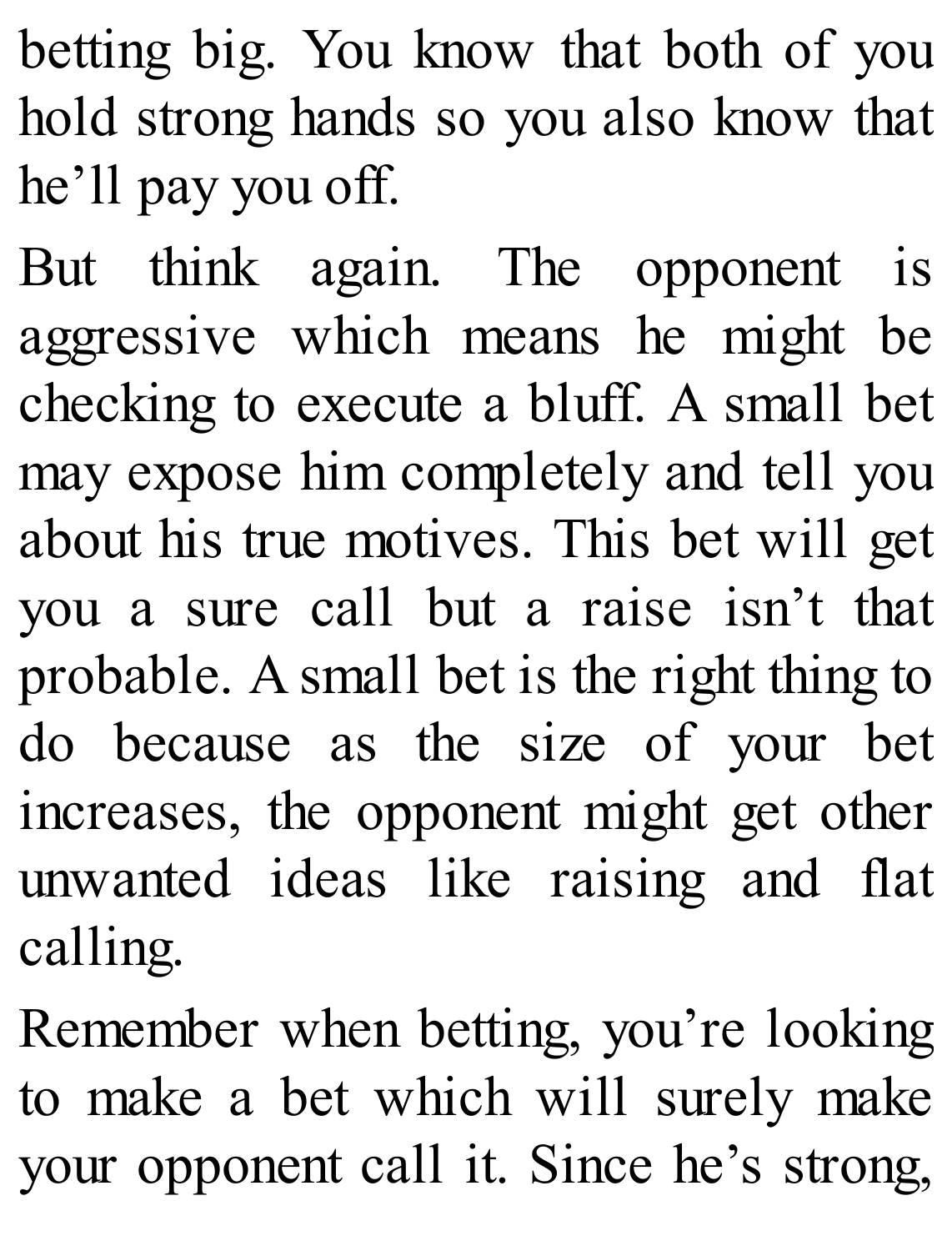it's very likely that he'll call any bet. If that's the case, then why not make the value-bet bigger and get a raise out of it? If you've read your opponent as the type of player who loves to check-raise on the river then its best to go for a smaller check-raise inducing bet. However, if you only get called then you lose your value. With a bigger bet, you might be able to get the raise but at the same time you'll surely get called.

Now, let's assume that you have the same strong hand as him but your opponent holds weaker cards. In this case, you should bet the biggest amount that will get a hero call out of him. The magnitude of the amount is up to you. In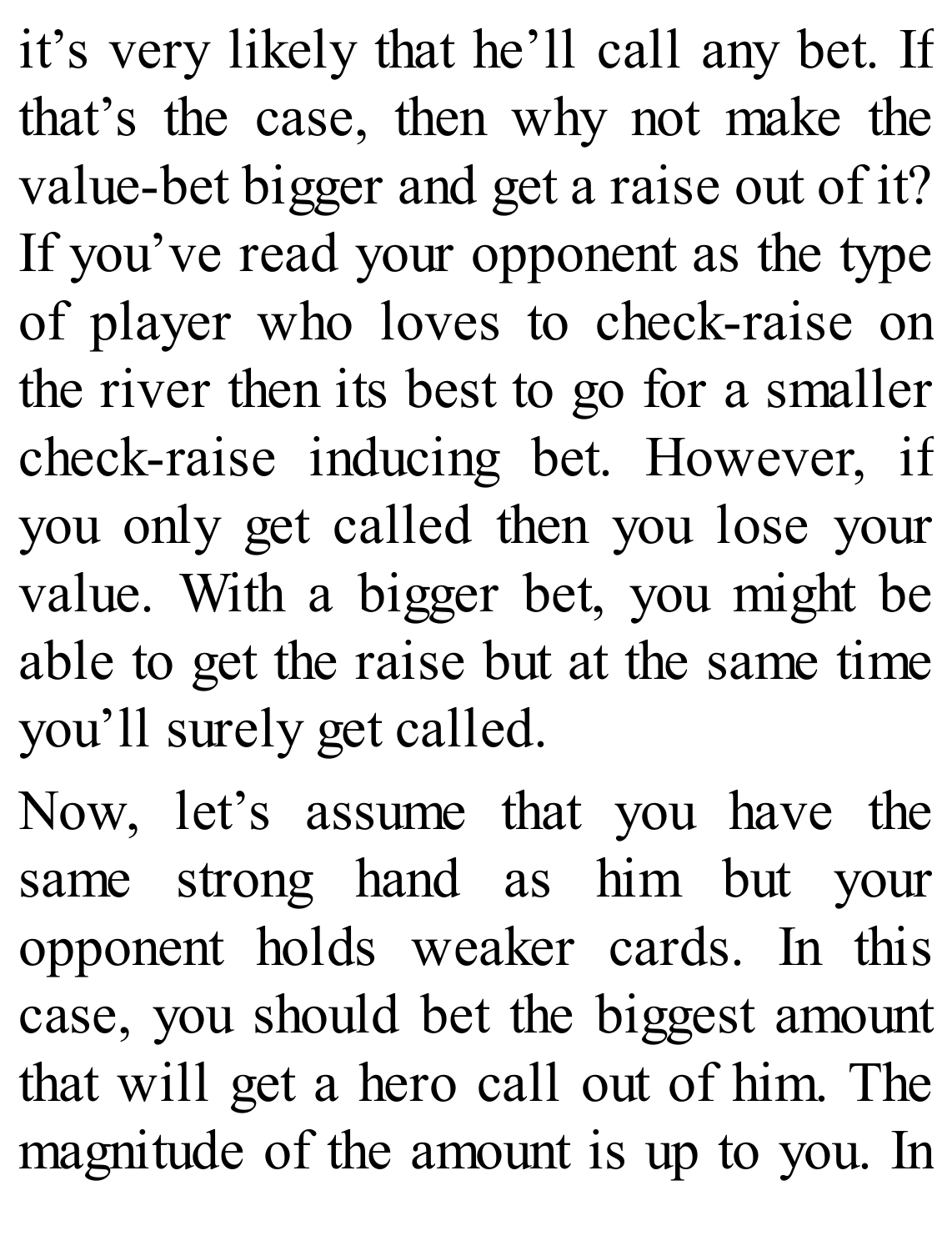order to calculate the best amount you think you should bet, take a look at his stack. Therefore, it's best to bet into the other player's comfort zone giving his stack size key importance.

# **In Position, Medium Strength Hand, against an Aggressive Opponent who Checks you**

If an aggressive player holding a medium-strength hand checks to you then the best response from you would be to check behind. This is one of those situations in which the only hand that can call you, can actually beat you. If you get raised then you'll be in a tight spot where folding will seem like a golden choice.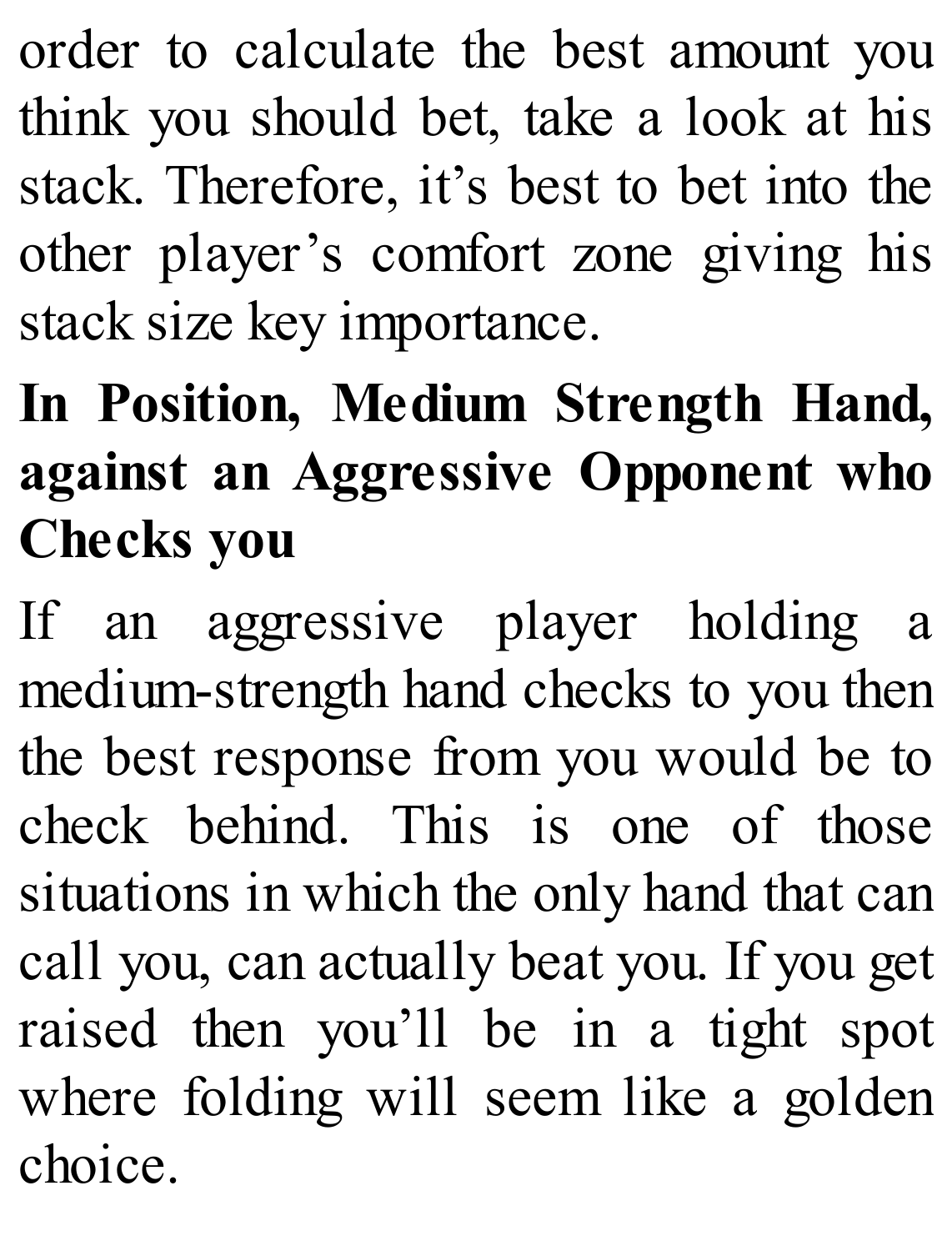Before betting the river, ask yourself if your hand is capable of winning at a showdown. In this particular case where you hold a medium-strength hand, the answer is yes. Therefore, if you decide to bet here then you won't be betting to bluff but you'll be betting for value. And think for yourself, against a player who holds a strong hand, how could you value from a bet? Hands worse than you won't give you any profit but might just raise you and bluff you right out of the pot.

Look at it this way; say that you have a hand like Q and J of Hearts while the board is set as 2-4-T-8-J of hearts, spades, clubs and diamonds. You flop a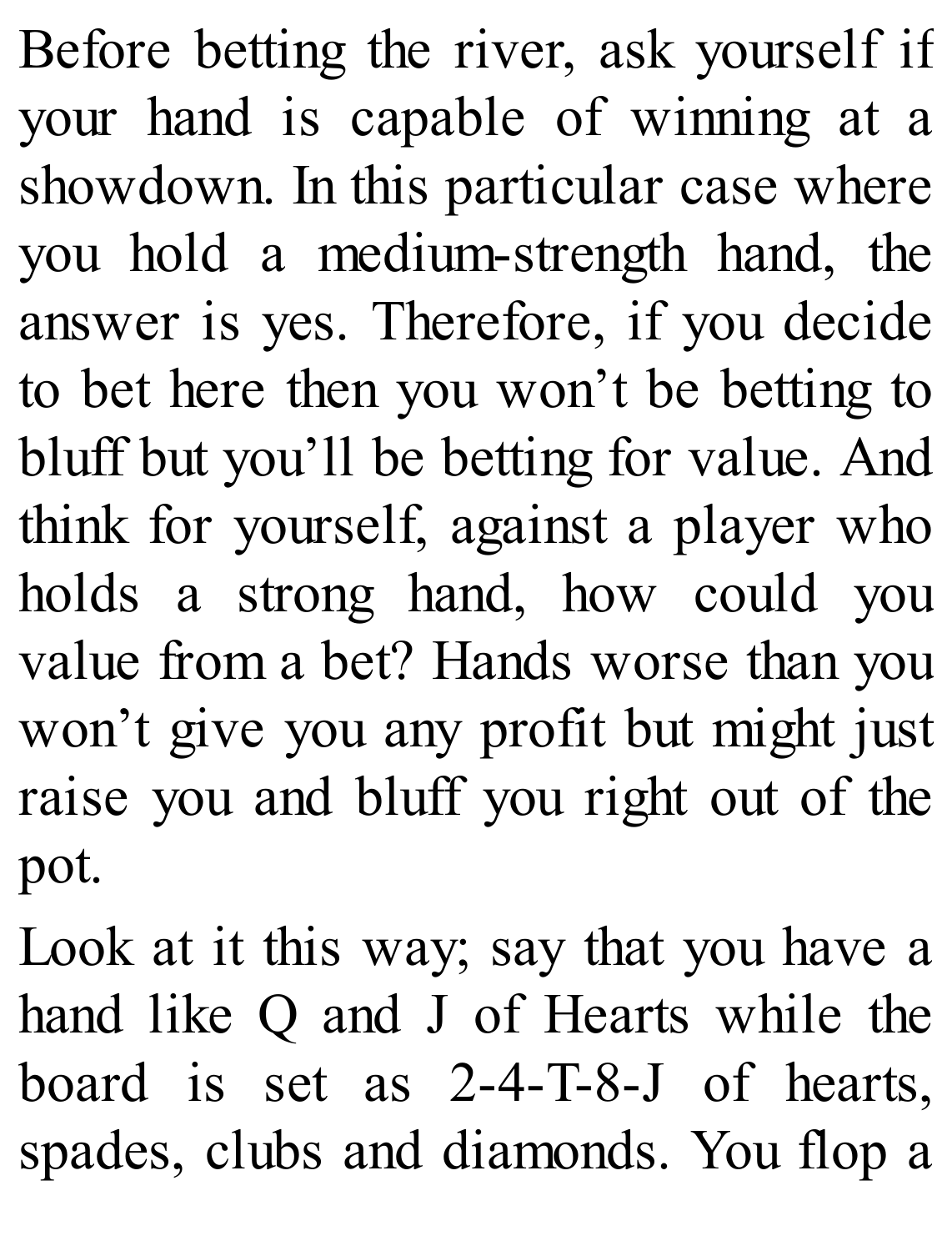flush draw and end up with a top-pair queen-kicker. This is a hand that can surely win at a showdown but would end up folding if someone were to raise. If you consider betting then there wouldn't be a lot of hands that would pay you. You would have to expect a hero call from someone holding AT, which would be highly unlikely. You see, the entire scenario makes no sense. In conclusion, better hands won't fold

but at the same time worse hands won't call. And even worse is the fact that these hands might raise which would be a total disaster. Therefore, the hand you're holding is the perfect one and you'll have to try your luck because in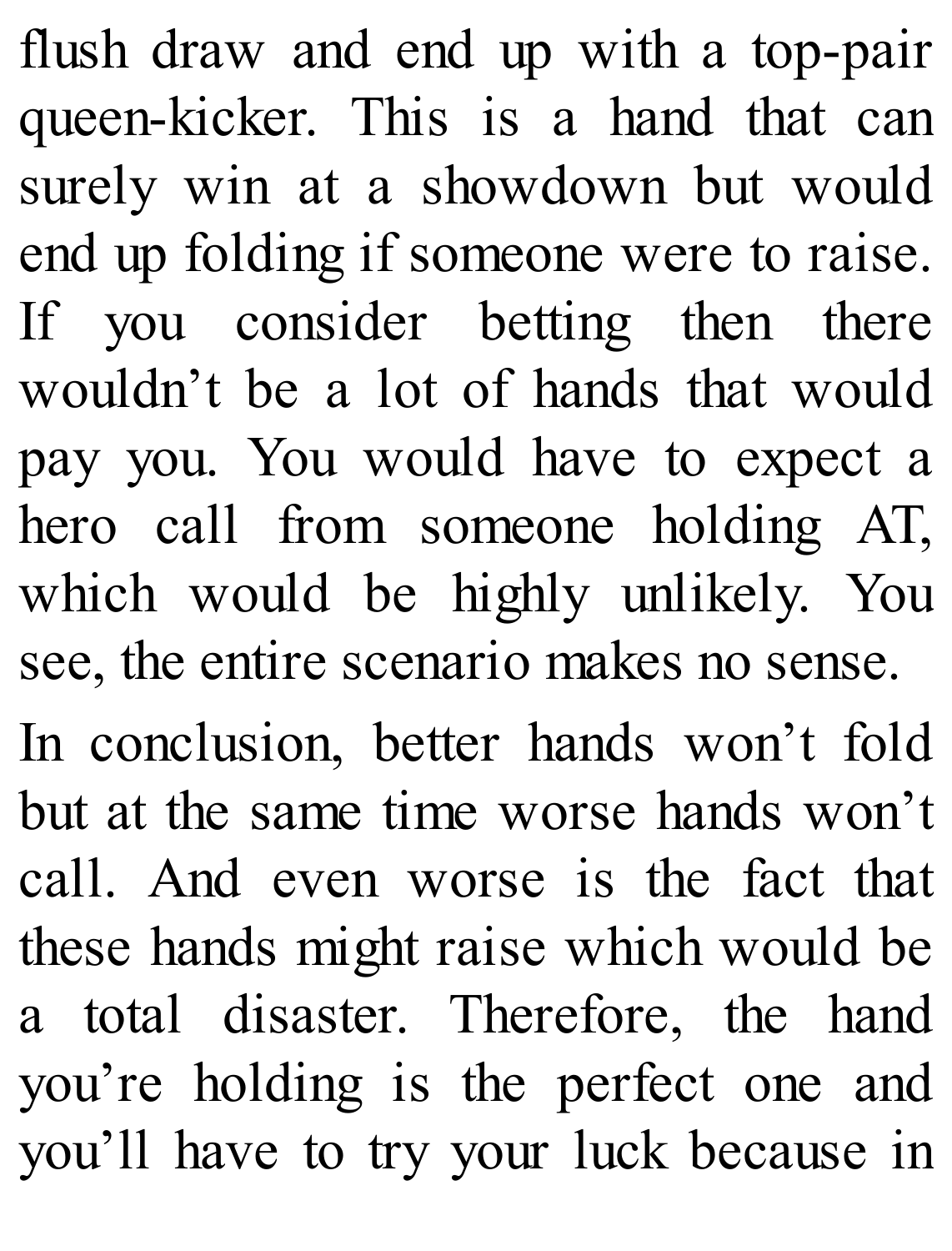the end the game is heavily dependent on chance!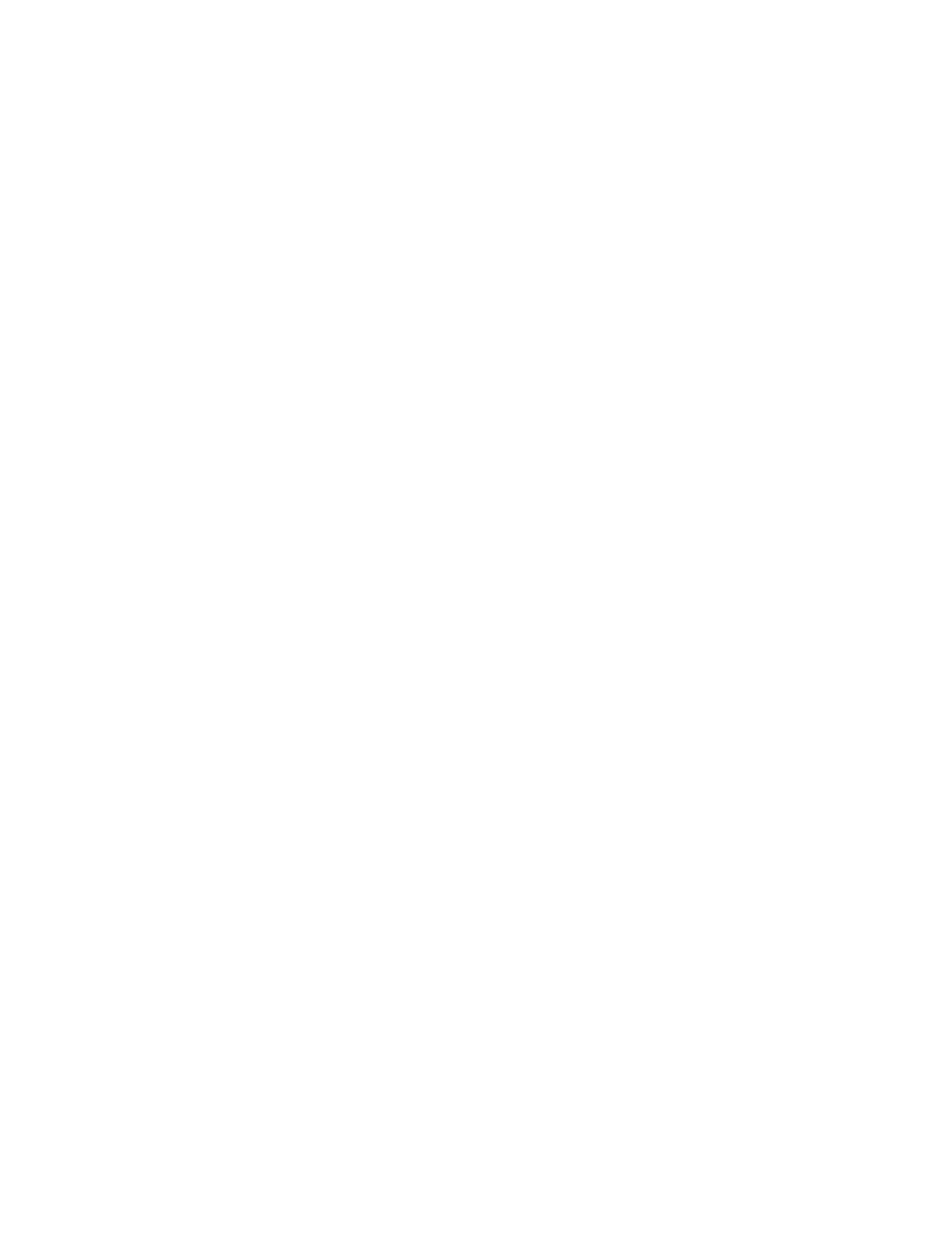# **Chapter 8: Money [Management](http://amzn.to/1GKXOzz)**

Money Management is one of the things that you would've expected to die long ago but somehow they've lived on and today are an integral part of the gaming literature. Most people describe Money Management with a single phrase that says "Quite while you're ahead". This single phrase has been alive for quite some time now and still applies to every game. Converted into poker terms, this means that after you've won your predetermined amount its best to get up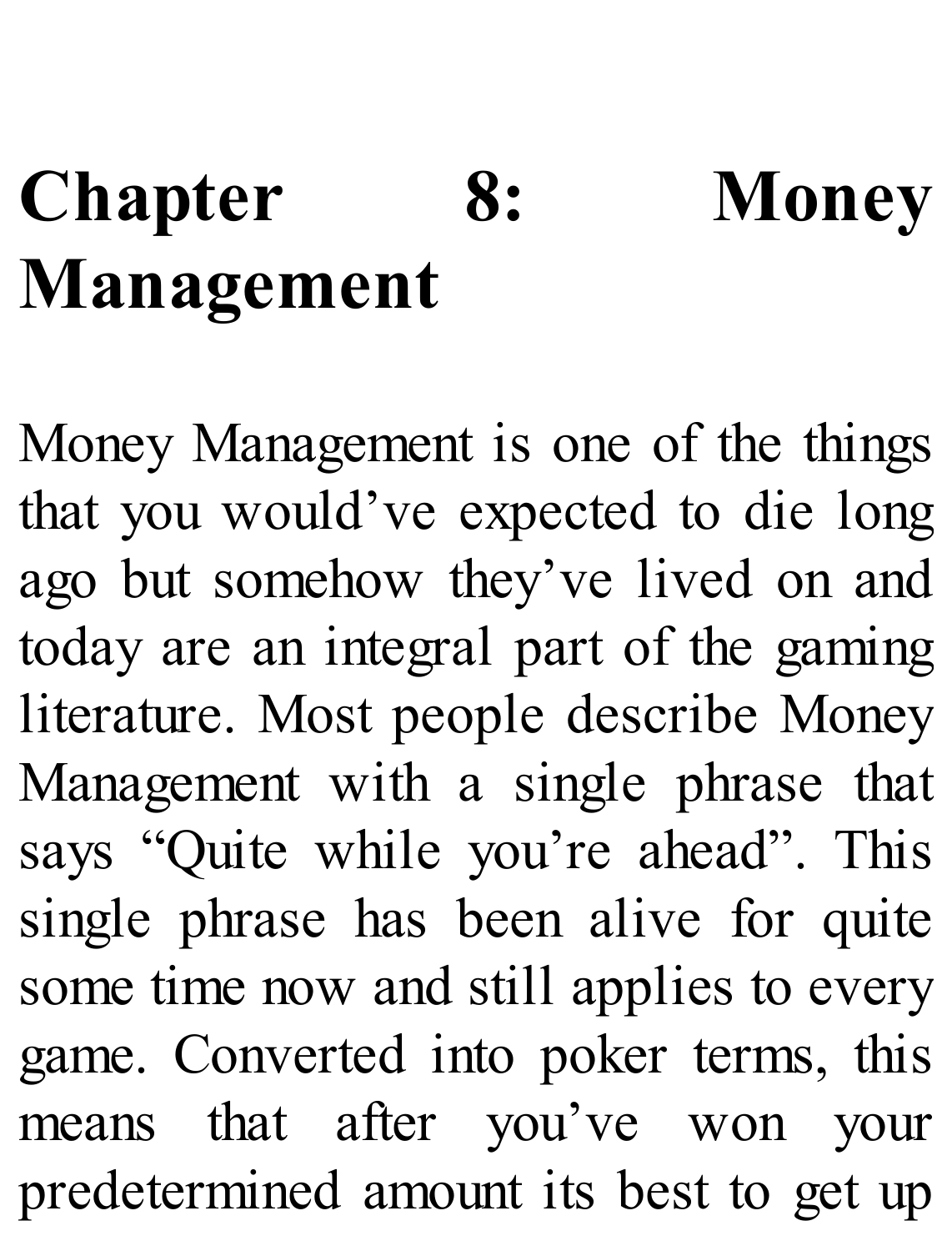and leave the game while you're still rich and not to mention happy. The phrase also says that you shouldn't play for so long that you start losing your winnings. Once you've reached a certain limit, simply get and leave. Come back tomorrow if you have to.

Many people ask themselves the following questions whenever they think of money management:

1. Does the entire concept make any sense?

2. Is it really okay to quit while you're leading?

3. Should you simply quit after you've started losing?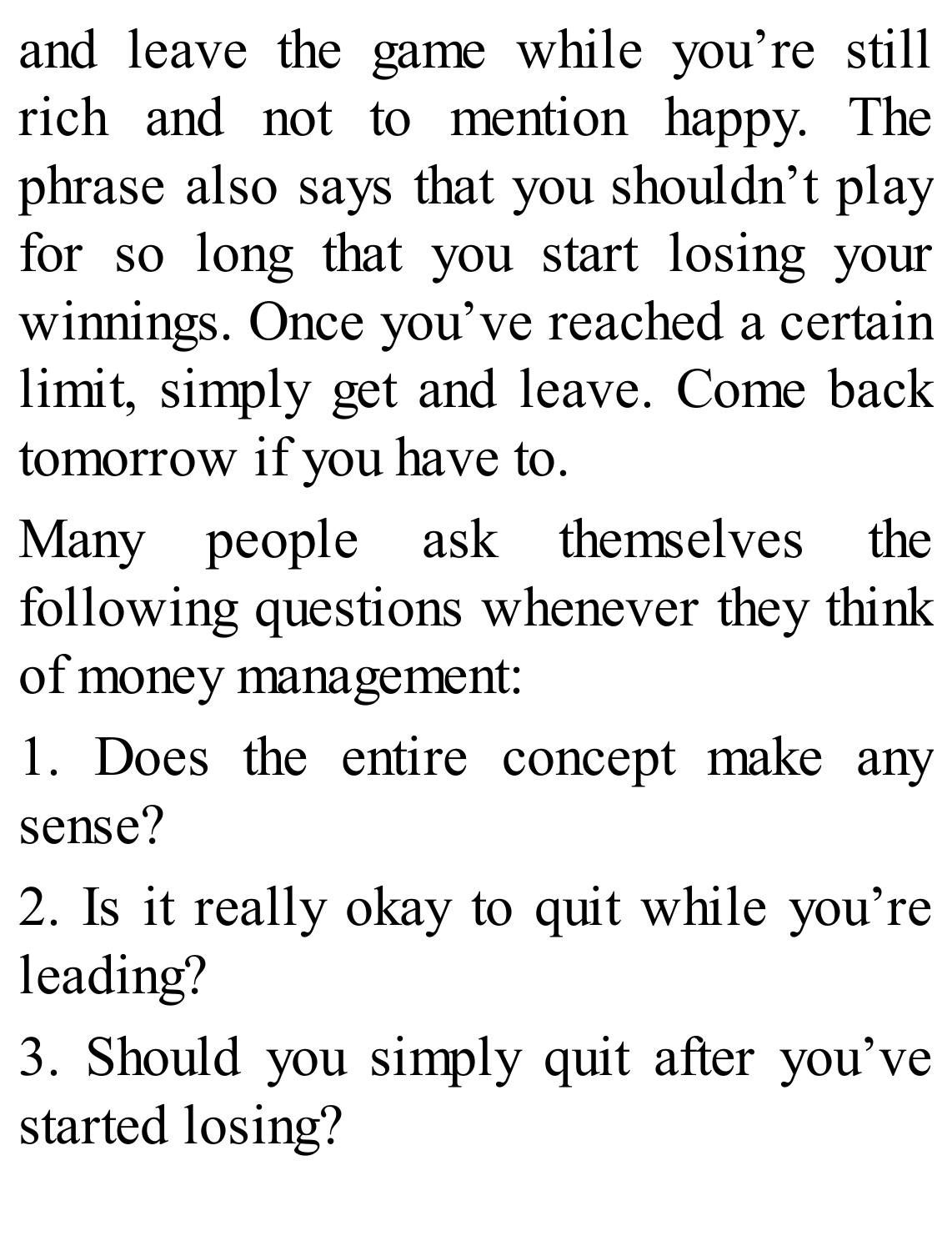4. If you must quit when you're ahead and must quit when you start losing, should you only play when the conditions satisfy your stop-loss limit?

Every money management guru admits that a game of poker can go on forever, and it doesn't really make a difference whether you play four hours one day and four hours the next.

### **Should you go home once you get the lead?**

If you follow the quit while you're ahead approach, advocates say that this will allow you to take the profits home without losing the money you've taken from them. Give it another through and you'll see that this only makes sense if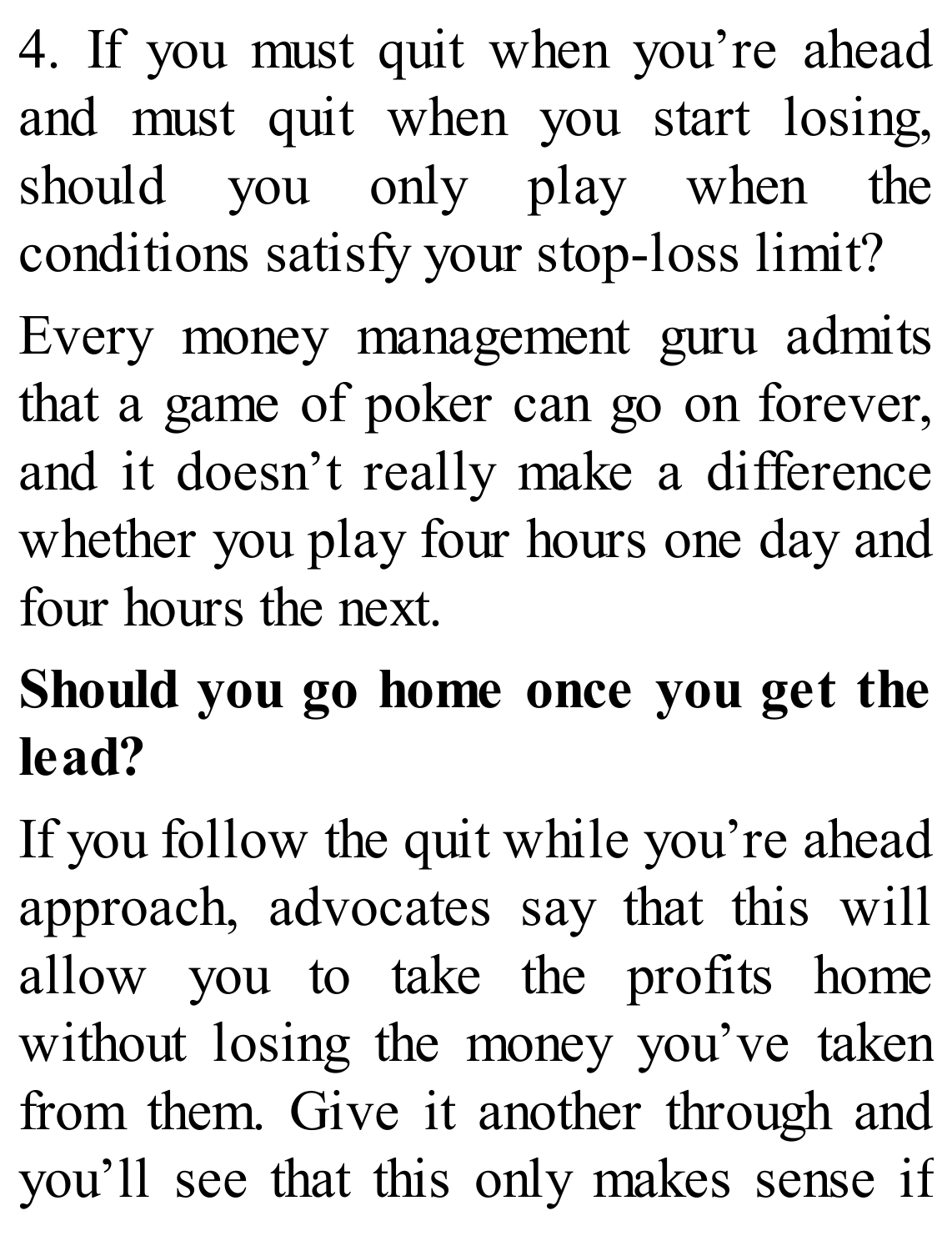you get out of the game entirely, i.e. you never ever play the game again. If you quit only today's game, then there are chances that you lose your winnings the next! This way the profits never permanently sit in your pockets.

But if you quit today and lose tomorrow, is there any difference between doing this and simply keep on playing? The answer is simply, no. You would simply be pocketing your winnings for a couple of more hours instead of a day.

On the other hand if you're an occasional player then walking away as the winner would be the right thing to do because you'll know you'll be spending the cash.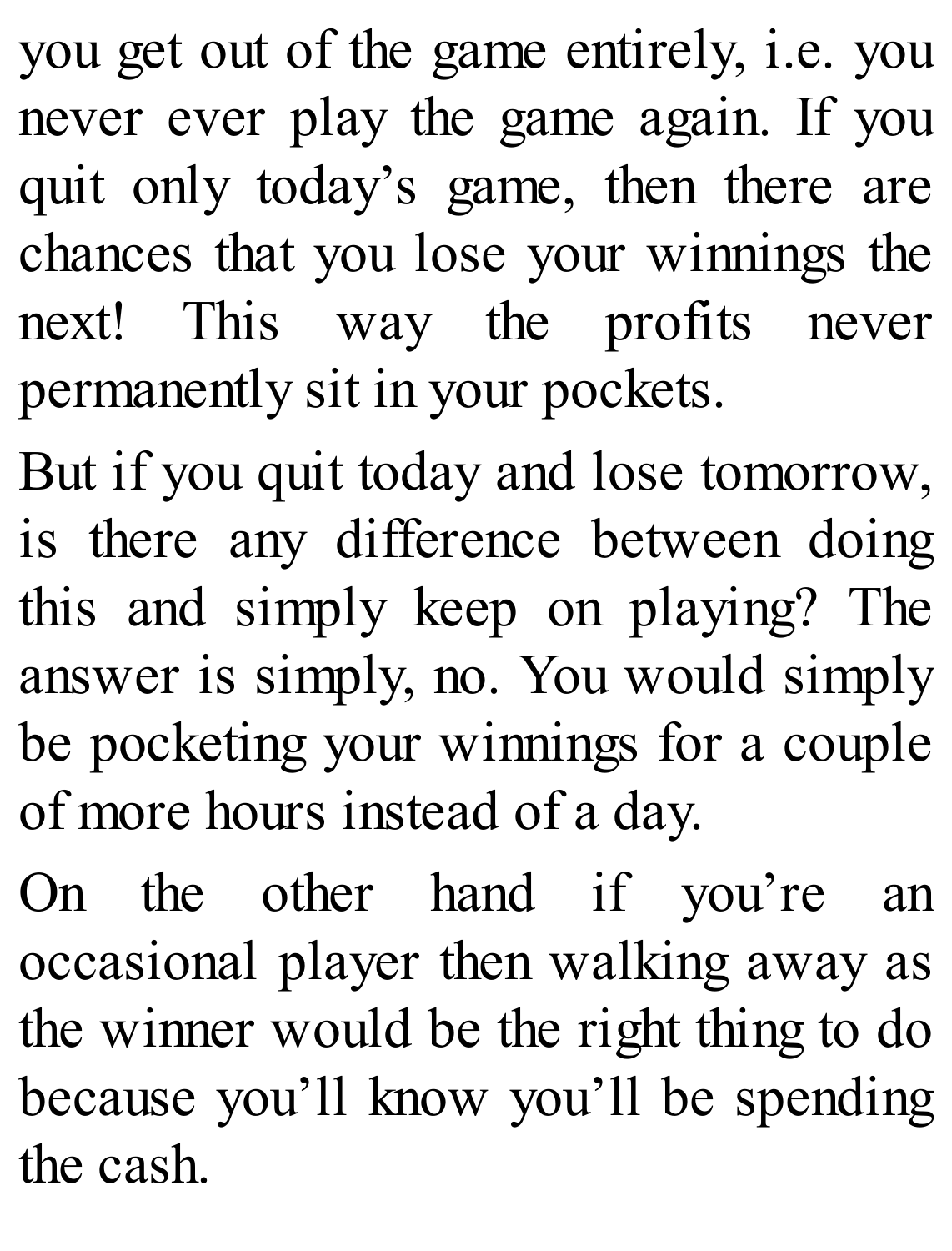There are a number of theories about money management but in the end only one of them is true, i.e. if the game is in your hand and you're the most favorite to win then keep on playing. Otherwise, if the game is good and you feel like an underdog, abandon your instincts and quit!

A game may even be going terrifically and you might not be in the most favorable position for a number of reasons. You may be exhausted, upset, ill or simply not in the mood. All of these factors contribute to your chances of winning. Follow this simple rule and you'll be thankful your entire life. If you're not at your best, fold and go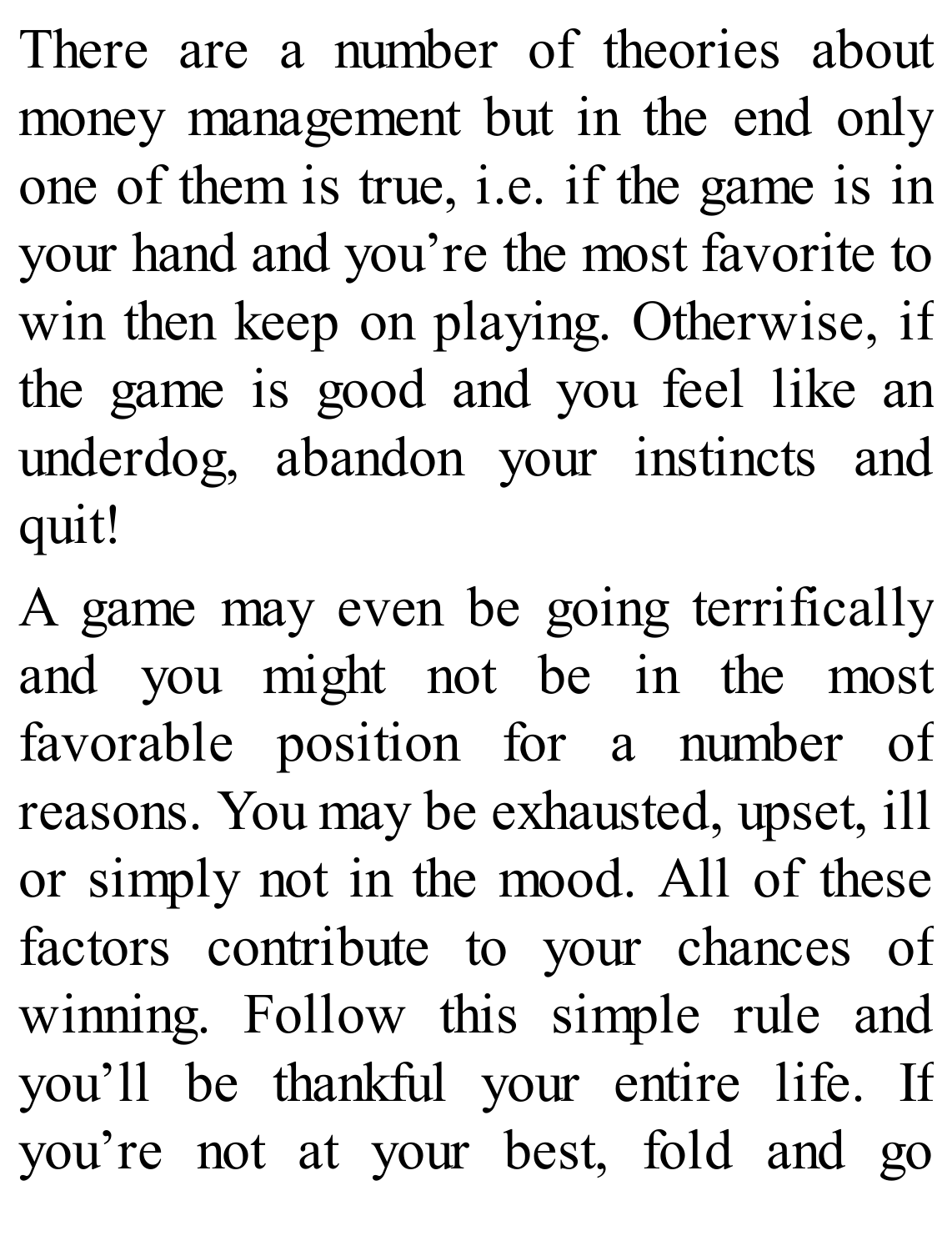home. Remember, quitting it today won't make it disappear tomorrow however, playing the same day will just increase the likelihood of empty pockets for you.

One of the most key concepts that are essential to win any poker game is selecting the right game. Think for yourself; why should you take yourself out of a great game just because you lose a certain amount of money. If you've suffered from bad beats and everything seems to be going against your way then quitting is the right thing to do but only if you reassure yourself that you'll consciously do better next time.

Also, you should never quit just because you've hit the stop-loss limit. Imagine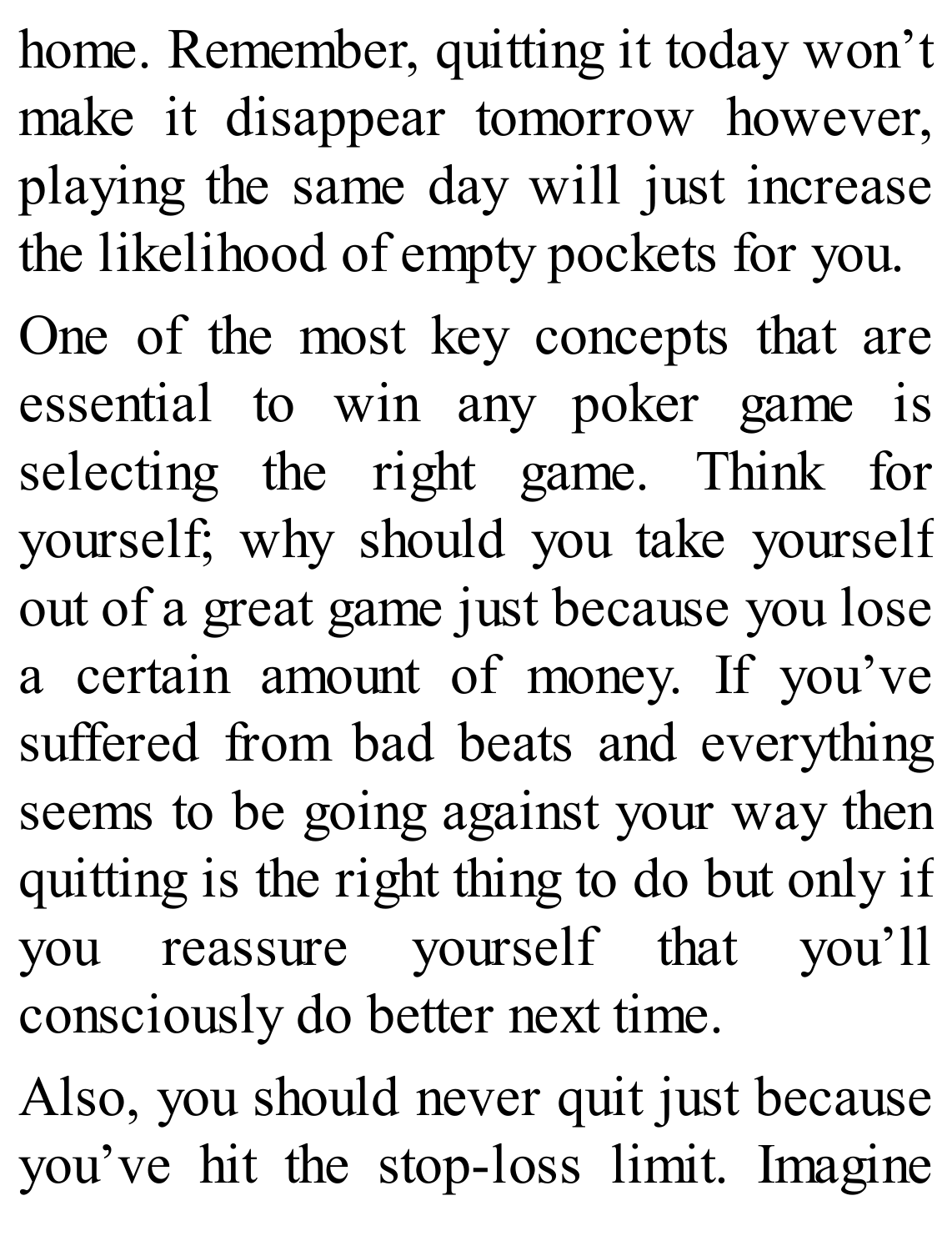that you're in a great game and you're ahead by a thousand dollars. Is quitting really the right thing to do? If you don't have any external commitments then why shouldn't you keep on playing?

Regardless of whether you choose to go home or keep on playing, the results are always hanging. The game goes on virtually forever and the time periods in which you play are just arbitrary.

# **Importance of Keeping Records**

This may seem like a useless point to many but the truth is keeping records is the key to knowing your success rate. How would you know the magnitude of your success if you aren't keeping records? Without having accurate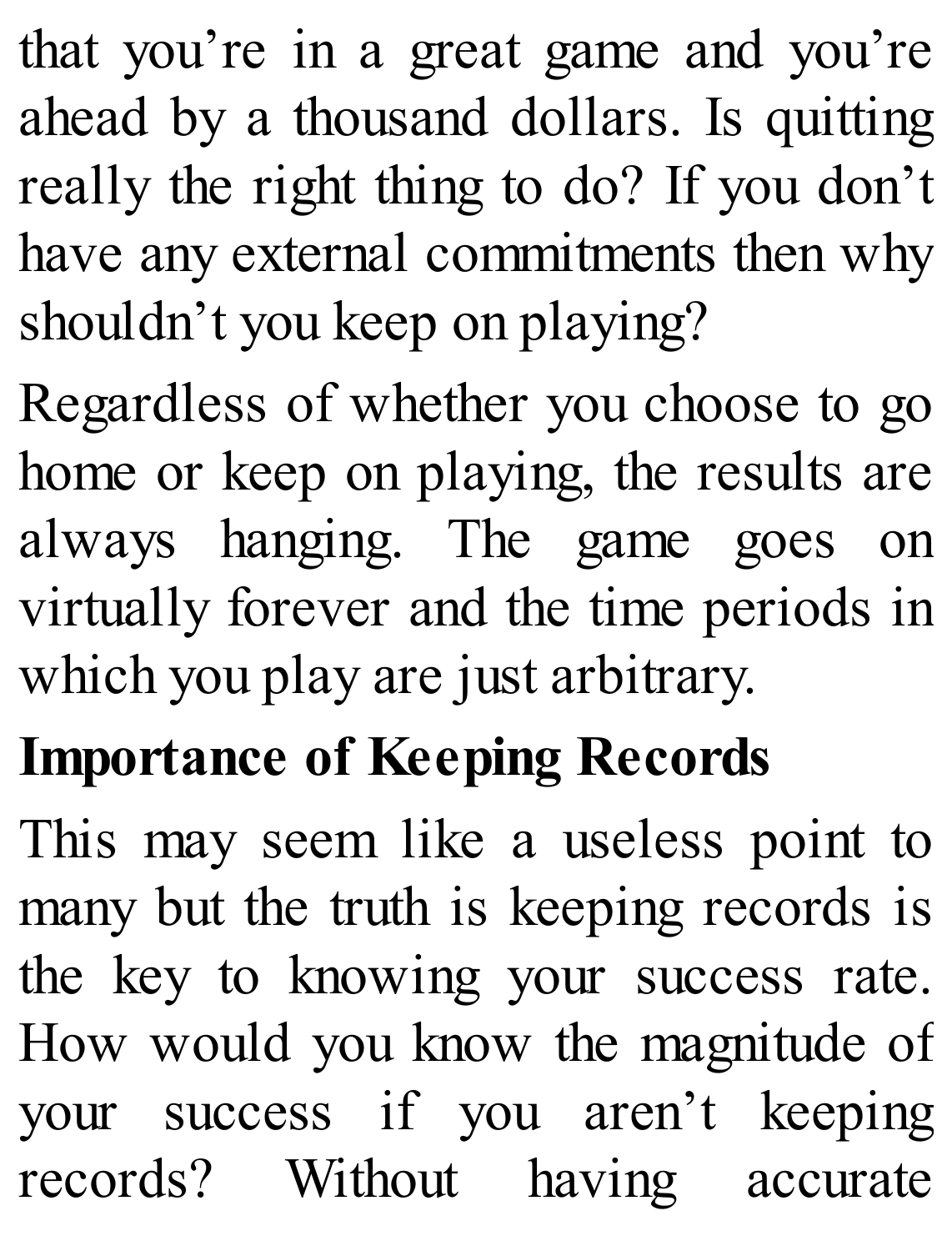records, you won't know your true potential.

Therefore, if you're serious about playing poker then treat it like a business. Many poker players simply don't maintain their records because they're afraid of the amount of money they've lost in games. The truth simply hurts. However, maintaining records is essential, especially if you can develop the habit right from the start and you plan to see the effectiveness of your strategies.

Fortunately, the records you'll be maintaining won't be as complex as real businesses and won't take much of your time.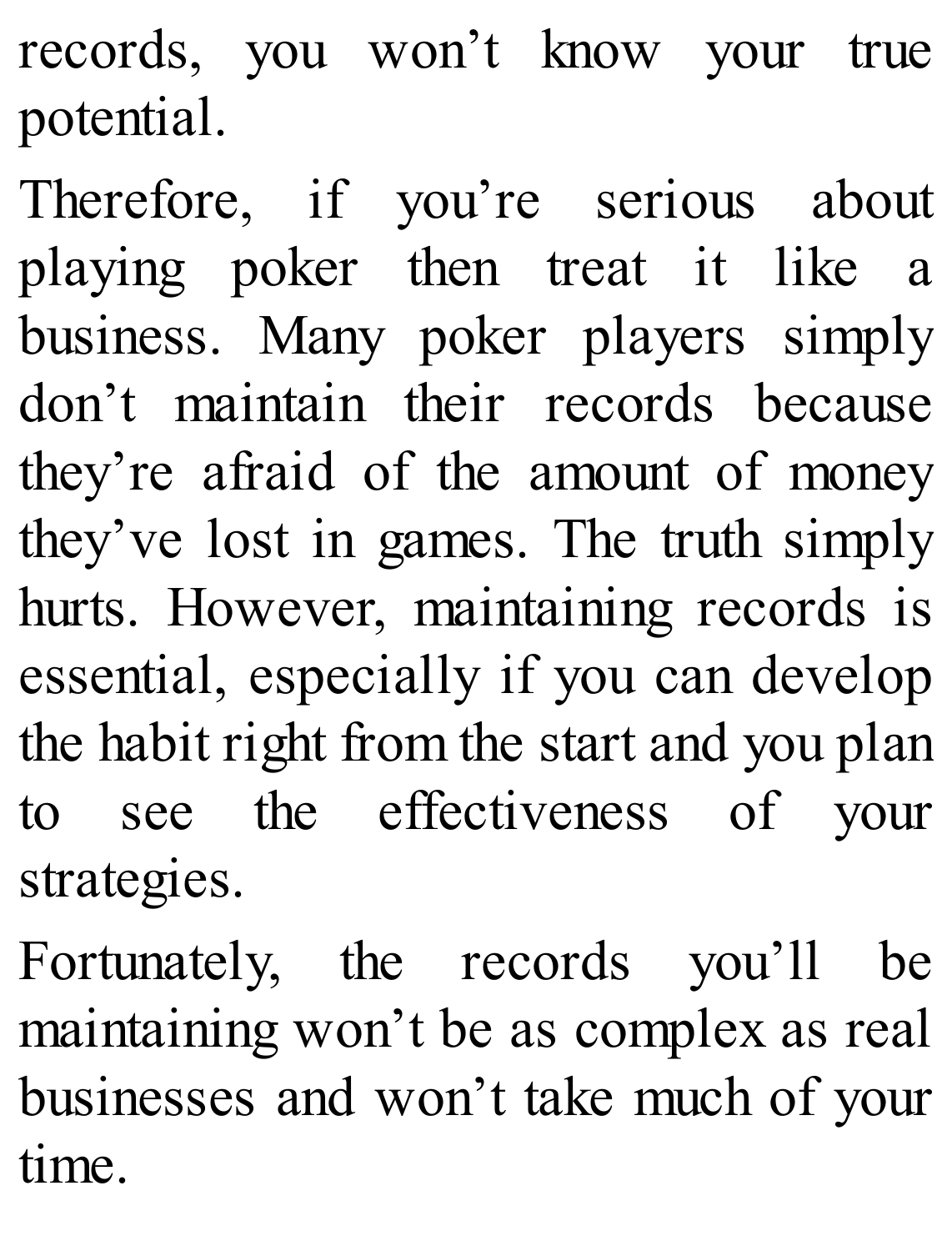You should be keeping the records that give you an overview of the following two quantities:

- 1. Win rate this would tell you how much money you're winning/losing per hour.
- 2. Standard deviation this is a statistical measure that shows shortterm fluctuations in your winning. Basically it would tell you about your luck!

#### **What to record?**

You don't need to be aware of all the rules of statistics if you want to keep your records. You only need to keep track of three quantities and you'll be good to go. The next time you go to play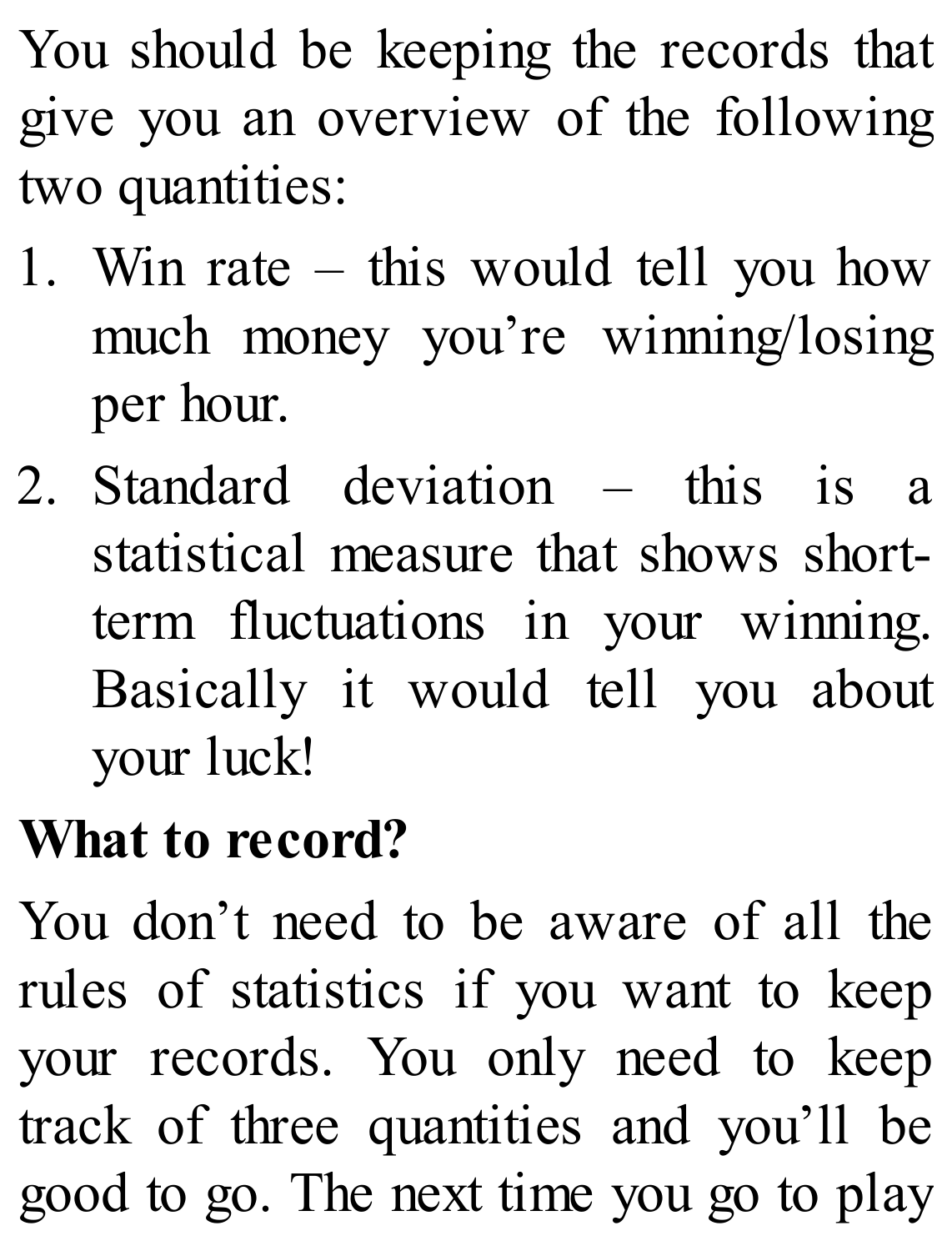poker take a small pocket-sized notebook with you and record the following quantities on an hourly basis:

- Money won/lost,
- The name of the game,
	- Total number of hours played,

When you get home or in the way, process the collected information and you'll have your cumulative statistics.

- Calculate the amount won for the entire month and subsequently the year.
- The total number of hours played for the month.

One of the greatest hurdles that you'll face while keeping records would be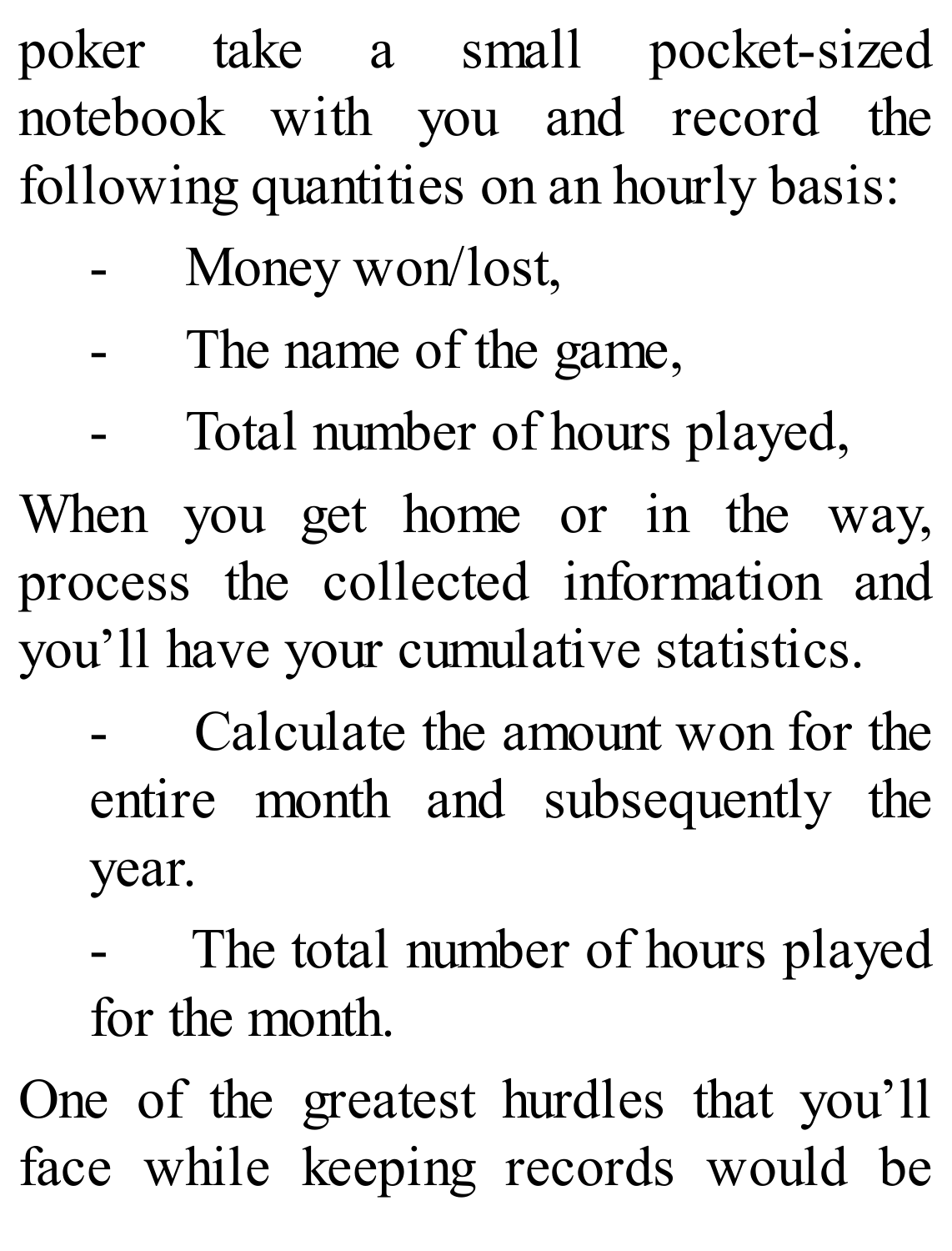keeping up with it. This is a psychological problem that can trigger after a great loss. It can simply be too hard for a person to record his own loss after a winning streak and so he forgets to do so. The next thing you know, you've missed out the records for the entire weak. Try your best to avoid such behavior.

# **Figuring out your Win Rate:**

There's an easy way to compute your win/loss rate. Simply divide the money you won/lost by the number of hours you put in!

This calculation will give you the average amount of money you lost for every hour played per session. In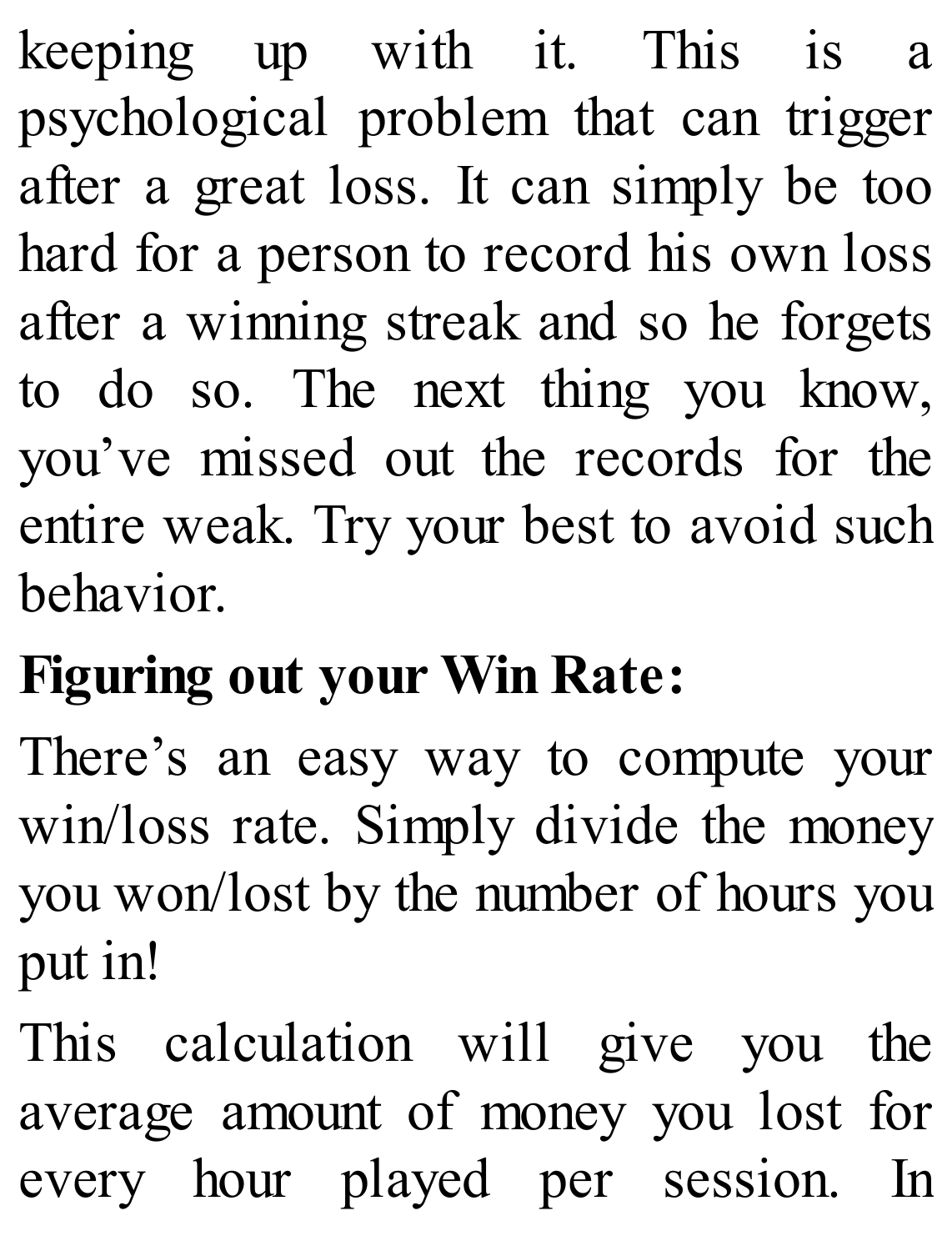statistical terms, this is called the mean. If you like playing different games then it's best to keep records on a game-togame basis.

Knowing about your win rate on an hourly basis is extremely helpful but sometimes the mean can be misguiding especially if your winnings have been fluctuating. For instance, in poker, two players might be winning at an average of \$15/hour. One of these players might hold greater aggression and might be winning large amounts of money on some days while losing on the rest. This means that he won't have any consistency that would make mean a wrong measure of the player's success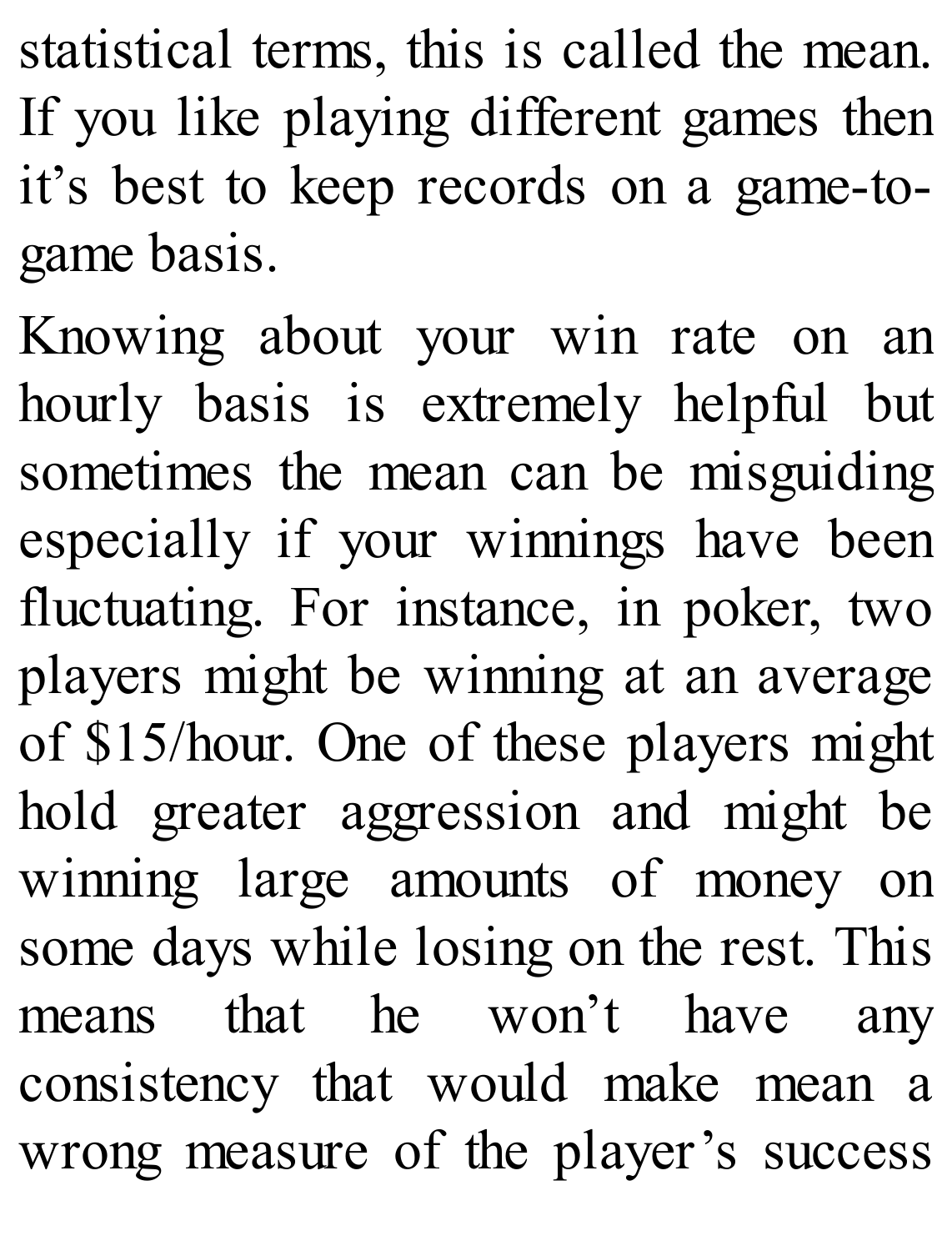rate.

I won't go too deep into the mathematics side of things and would keep it simple as much as possible. Standard deviation is the best way to counter such situations where a player lacks consistency. Think of standard deviation as if it was an adjective used to describe the hourly win rate. But before you go on learning this nifty technique, ask yourself whether you truly need it. If your winnings do not swing wildly then simple average would be a good enough technique for you. Either way, learning this technique wouldn't do any harm. Every player has a certain risk threshold that he is always willing to take. If you monitor your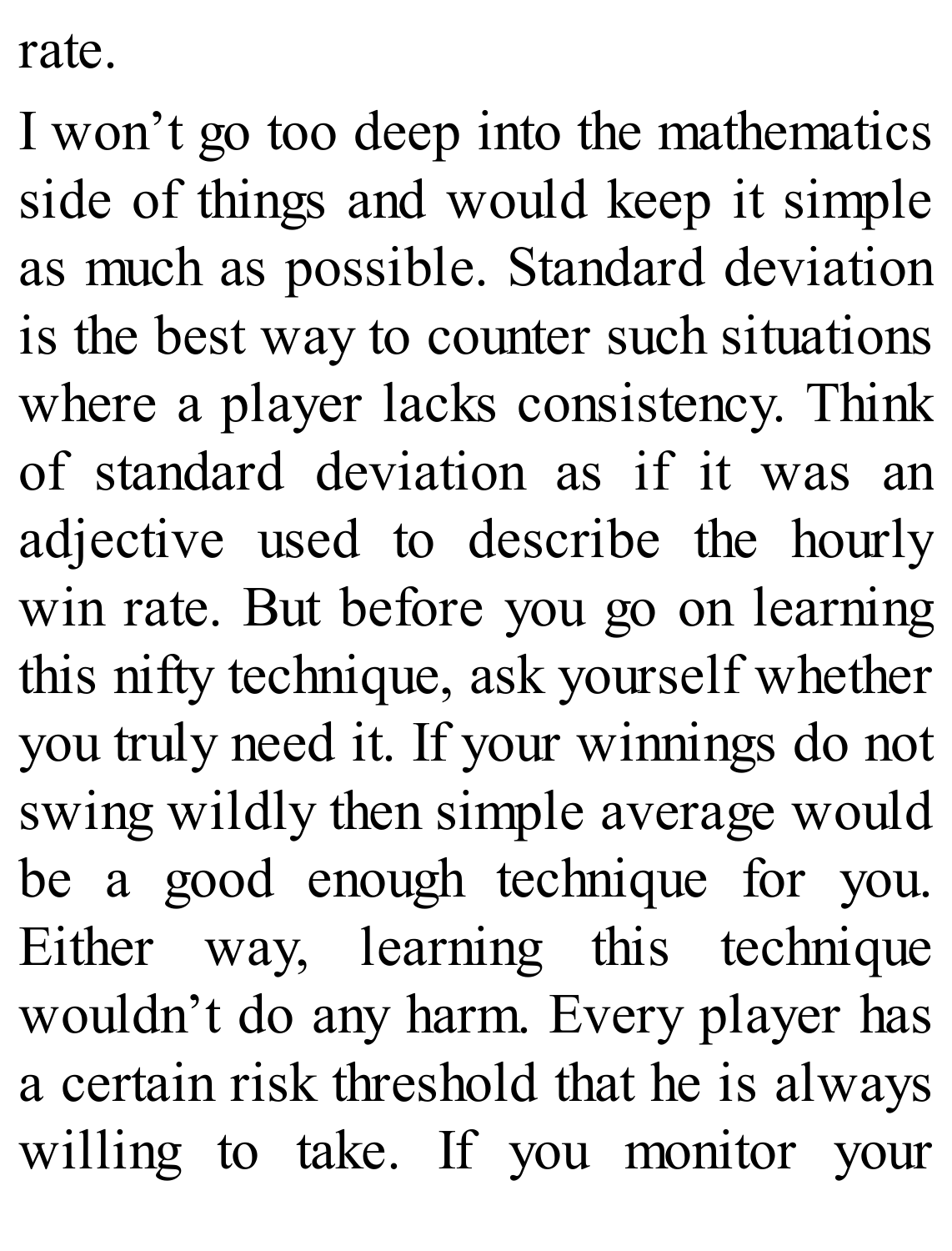standard deviations and the average winning rate you calculated earlier, you can easily work your way up and reduce your fluctuations drastically. This will give you the consistency any poker player strives for.

## **How does it work?**

Consider the following table:

| A (mean = $36$ ) |           | B (mean = $116$ ) |           |
|------------------|-----------|-------------------|-----------|
| Value            | Deviation | Value             | Deviation |
| 6                | $-30$     | 111               | $-5$      |
| 24               | $-12$     | 114               | $-2$      |
| 37               | 1         | 117               |           |
| 49               | 13        | 118               | 2         |
|                  | 28        | 120               |           |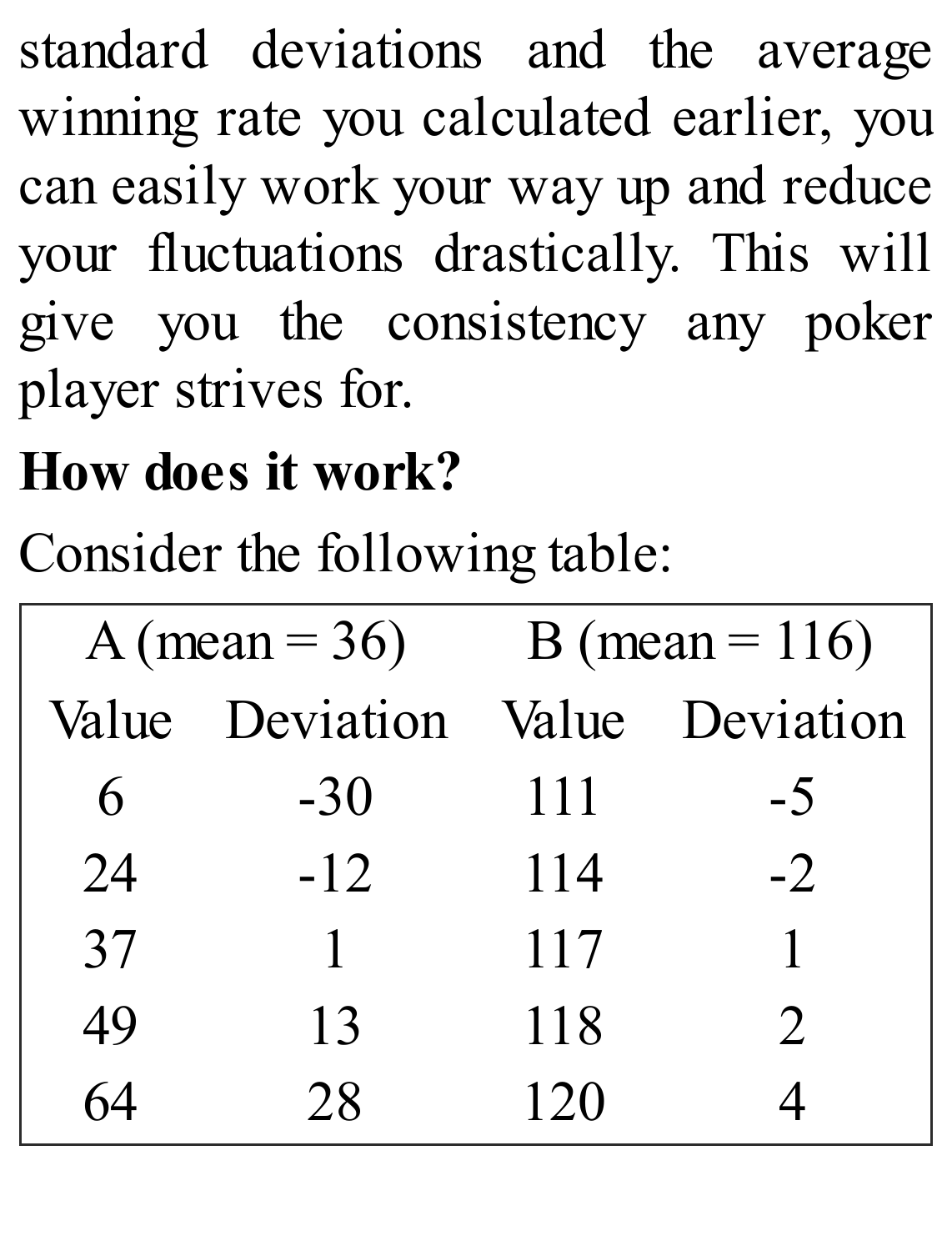Which player do you think would have greater standard deviation? If you answered A, then you're right and here's why.

The values in the first column are further away from their mean compared to the values in column 2 and their dispersion from their mean. We can't just calculate an average of the deviations because they'll sum up to zero. To rectify this issue, we can square each of the deviations that would eliminate the minus signs.

Now when you take the mean of the squared deviations, this is known as **variance.** This variance is in fact the square of the standard deviation and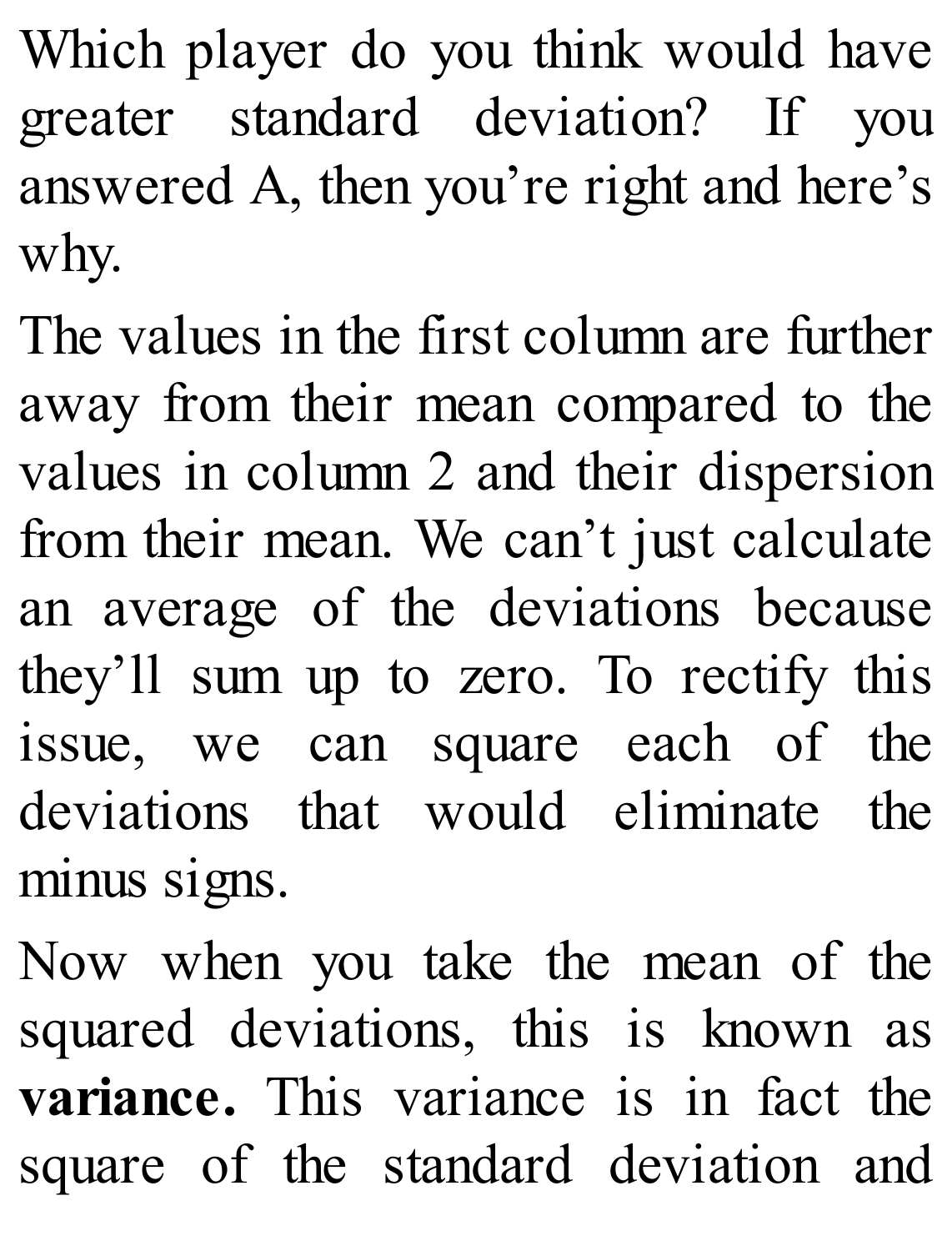thus, you can calculate standard deviation simply by taking the square root of the calculated value.

## **Reducing Fluctuations**

You can play with a much smaller roll if you start avoiding marginal situations that require you to inject extra money into the pot every time there's a close call. If you're a player who often wins you'll get the money back soon, within a few hours. But in the end, there's no right or wrong way to bet your money in a game of poker. Some people might be comfortable with playing at a high level or risk and have their full pockets pay the price. Others, who aren't that rich don't like taking such high risk.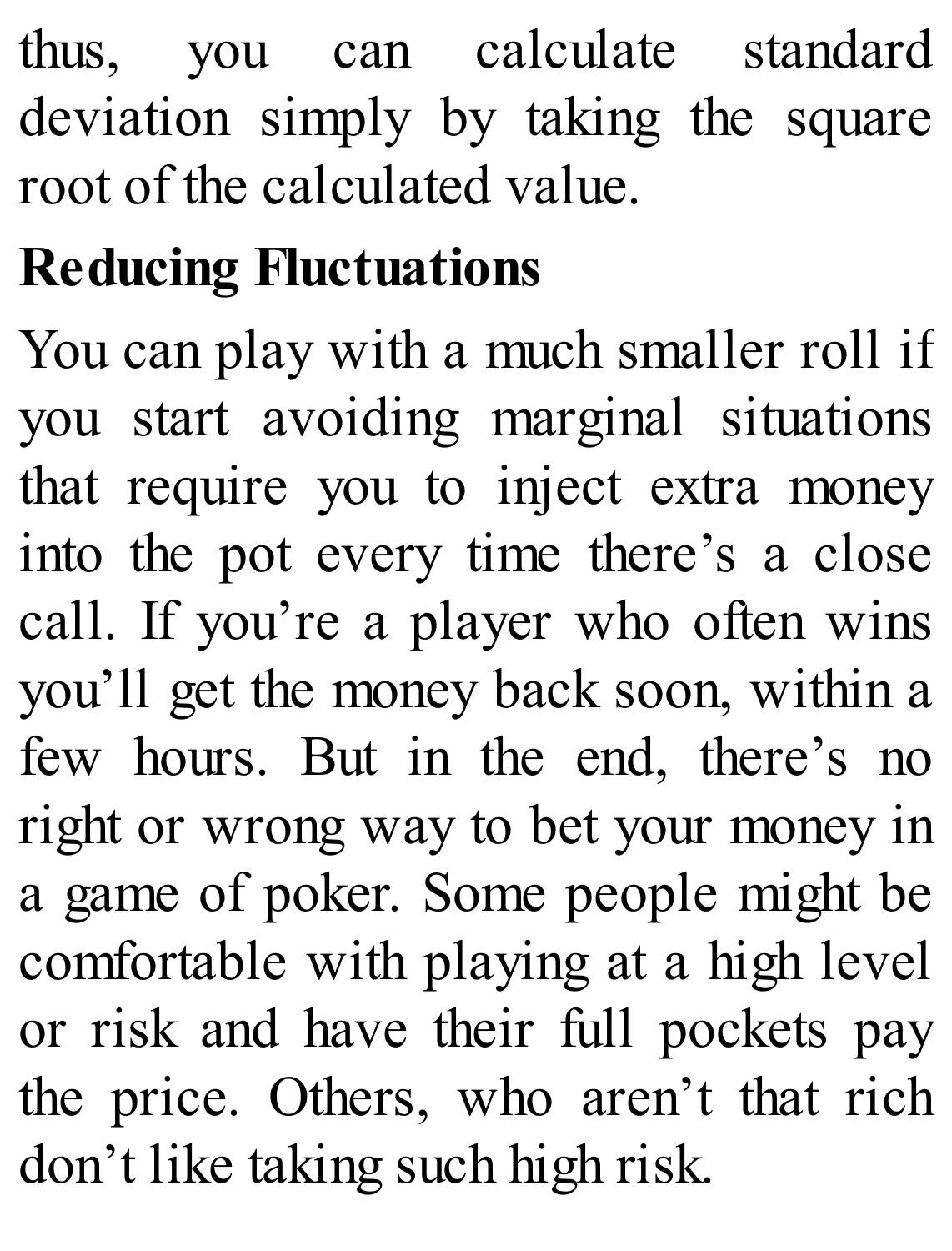So what does this mean for you? Should you live on the edge or stay within confined boundaries? As long as you can compensate your fluctuations with cash, this is pretty much your choice. However, keep the following three points in mind, and it'll become much easier for you to decide your position in a poker game.

It is only you and you alone who can decide the amount of uncertainty you can handle.

If you push for every advantage irrespective of magnitude, then you'll have greater fluctuations compared to giving away your mean win rate just so you could attain greater stability.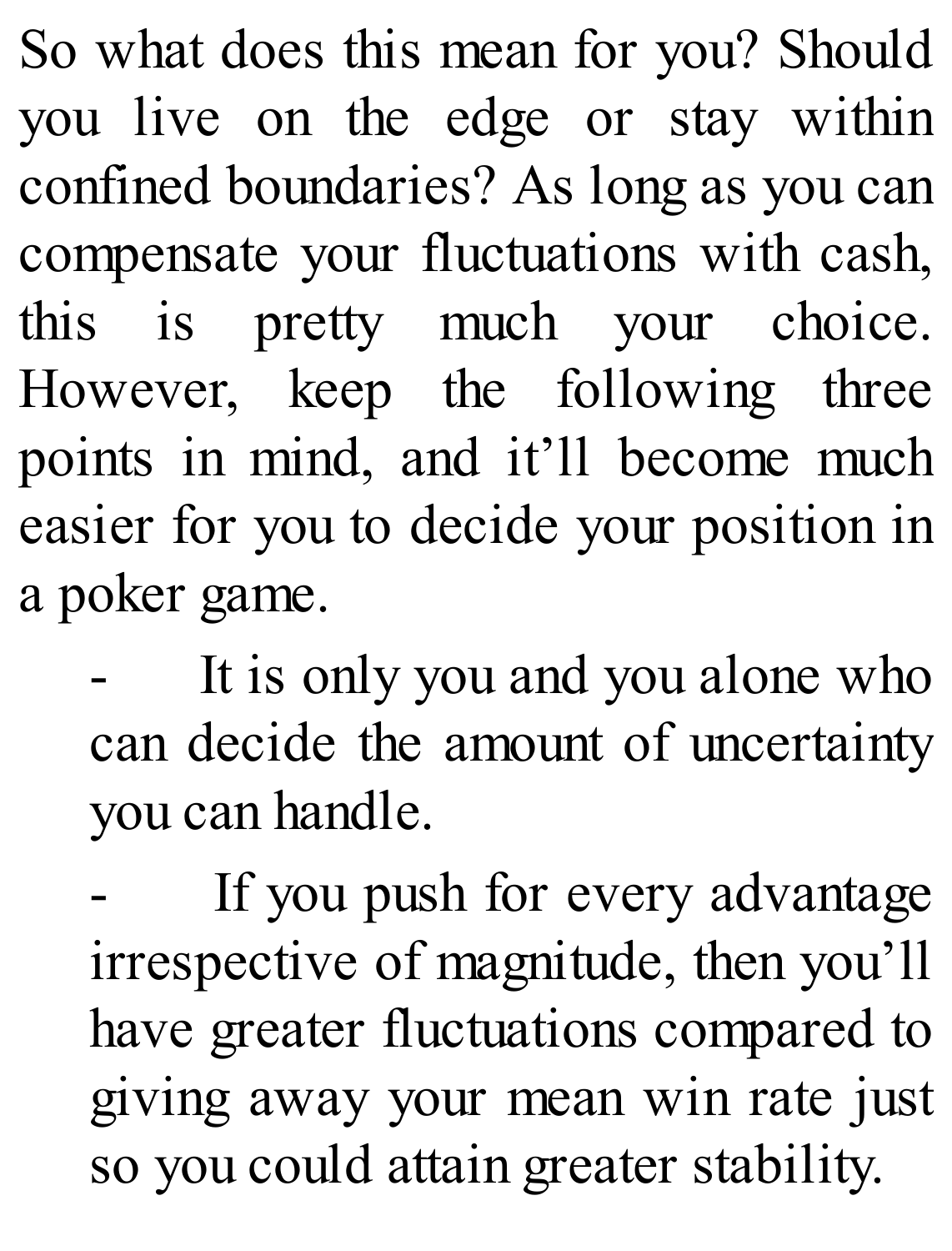If you want to increase your win rate then a larger capital is necessary when playing poker.

## **The Size of your [Bankroll](http://amzn.to/1GKXOzz)**

This is one of the most asked questions about poker: how big should my bankroll be so that I can always win back the money I've lost? The "How big" part of the question is quite complex, fortunately there's a formula that can help you with this. However, there's another point that can help you a lot. Remember, that if you aren't a winning player, then no matter how big your bankroll is, you'll always keep on depleting it. In order to eliminate the odds of going completely broke, you'll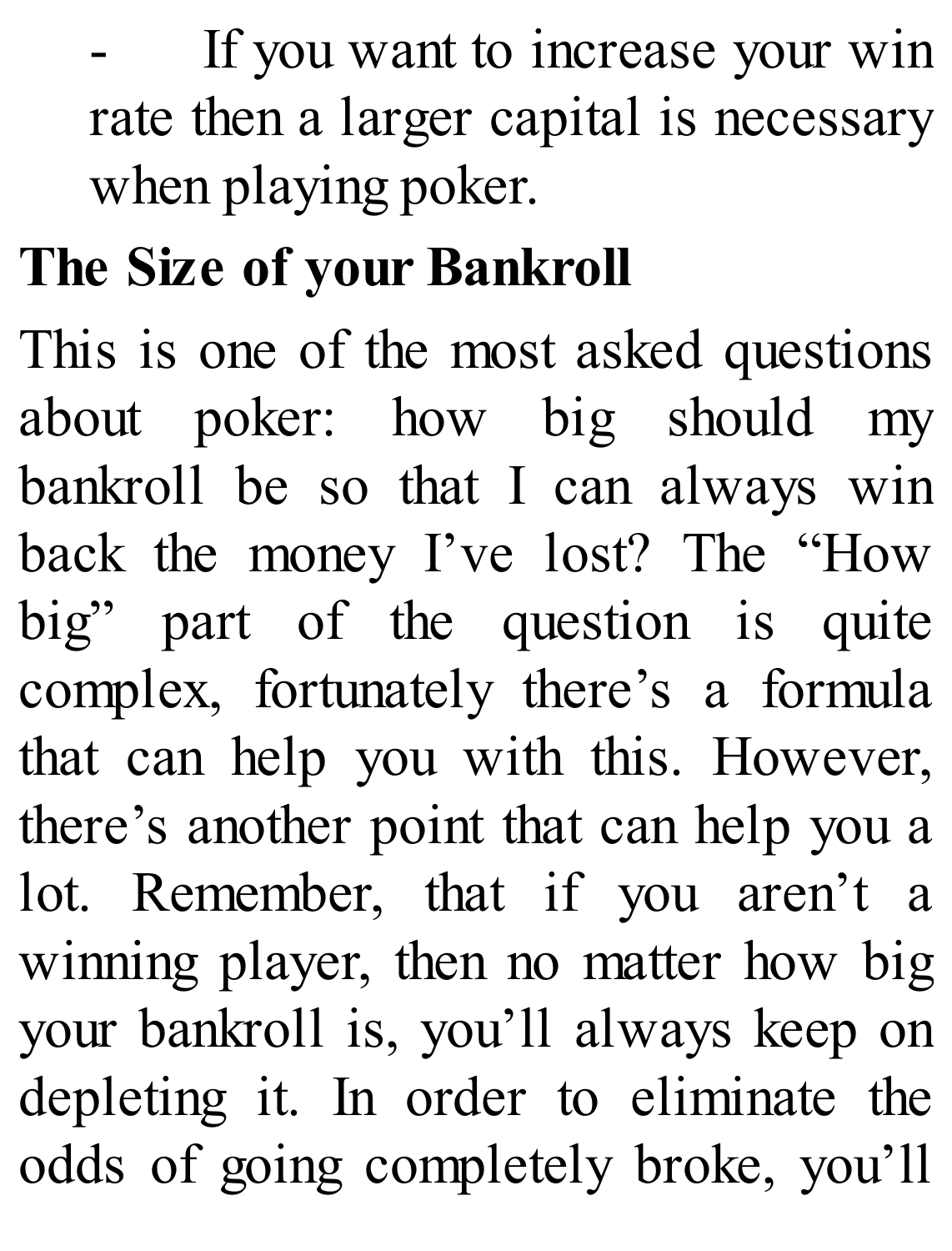need a bankroll that can go on and beat your odds. Without such a bankroll, you'll always find yourself looking for fresh cash that would affect your personal life.

A great way to build up your bankroll in a reliable manner is to start off with 300 bets. But don't just stick to this rule altogether. Even if you are a great player who wins more often than loses and were up against a group of passive players who seldom raise, then playing on a smaller bankroll won't affect your odds of going broke.

Even when you're the hot favorite in a game, you should follow a few tips, which are as follows: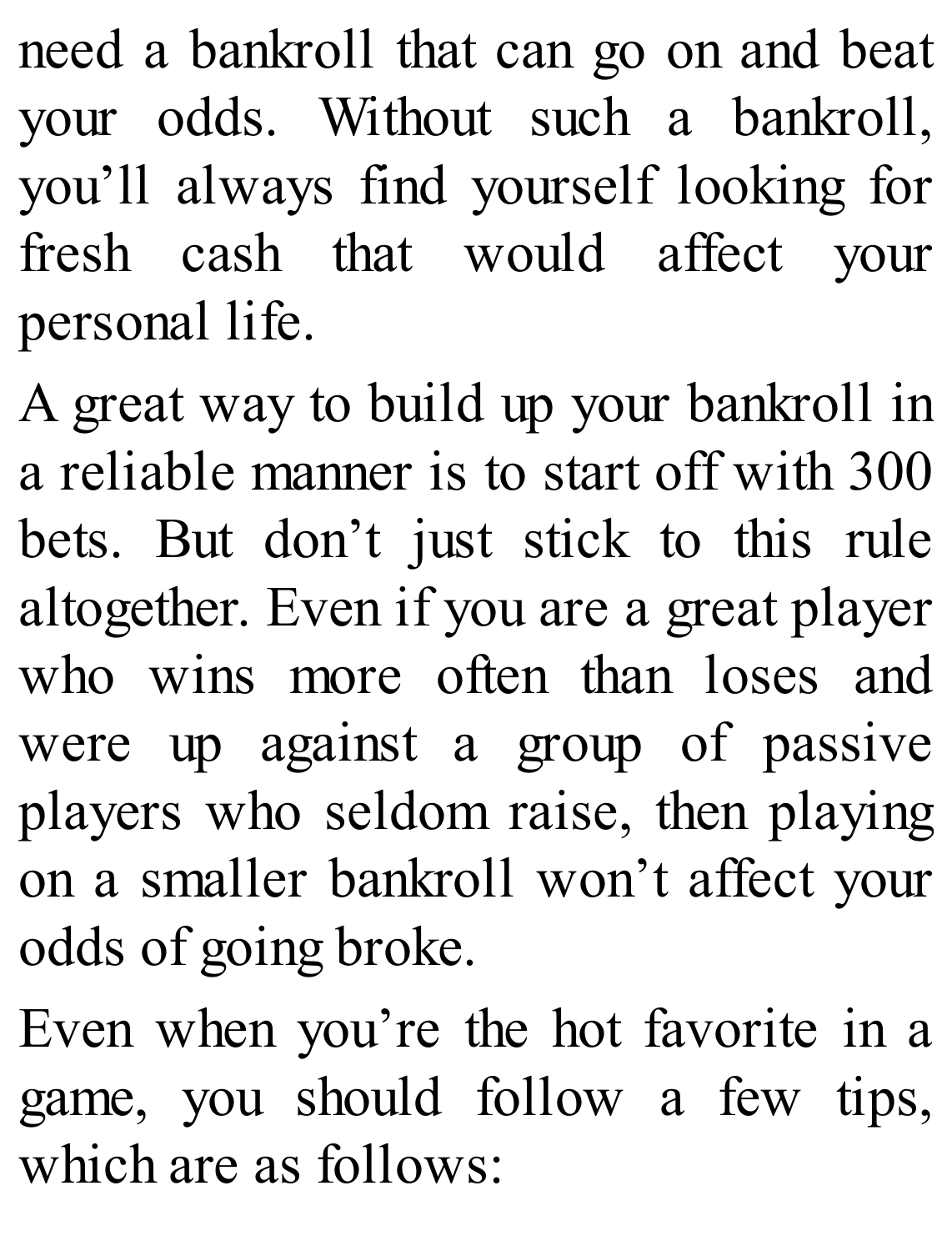If you are playing against clever players then you'll be needing more than 300 big bets if you want to keep yourself from going broke.

But when you're playing against an [average](http://amzn.to/1GKXOzz) player, one who plays every day trying to win 1 to  $1 \frac{1}{2}$  big bets every hour, the 300 rule would go pretty well.